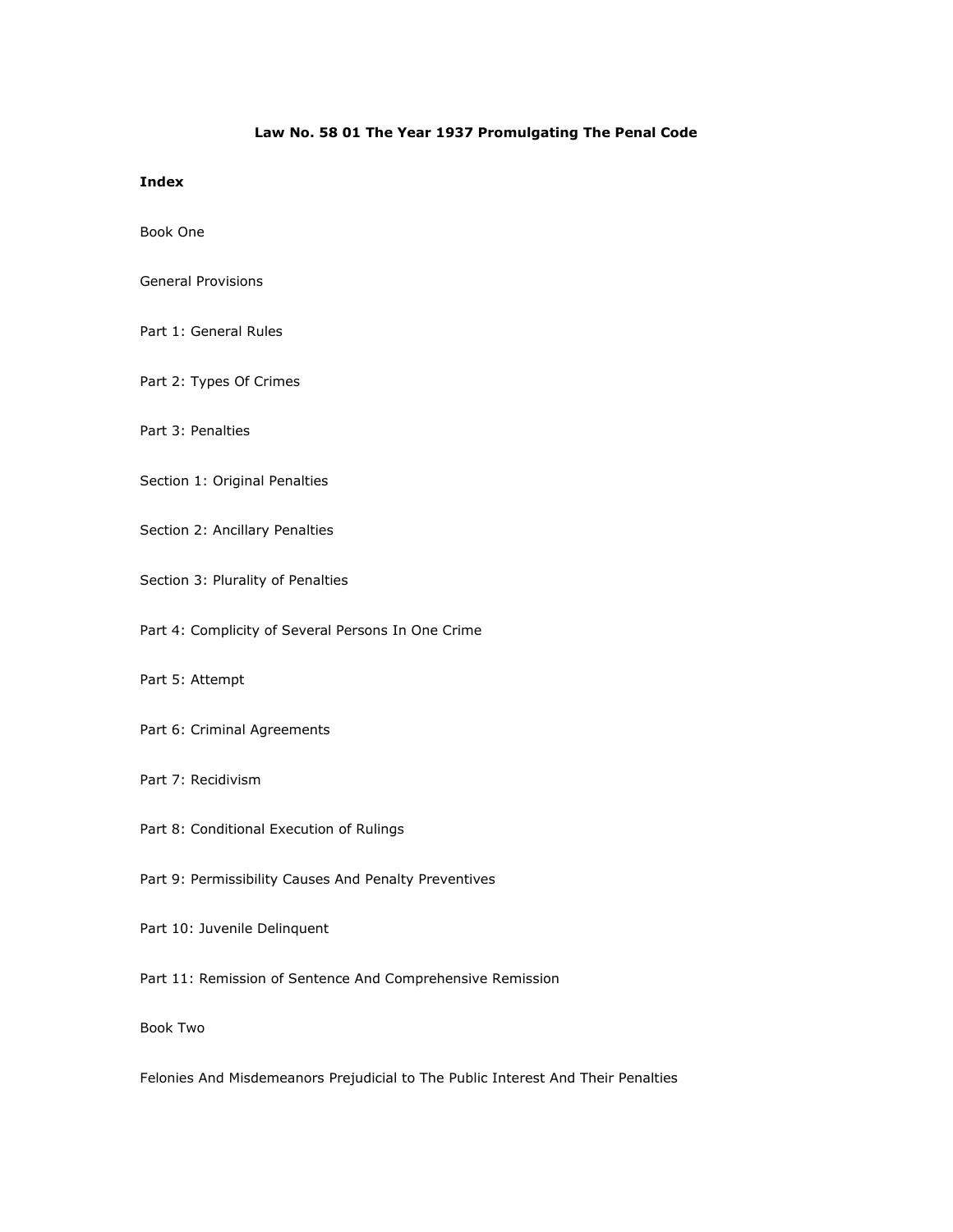Part 1: Felonies and Misdemeanors harmful to the Government's Security from a Source Abroad

Part 2: Felonies and Misdemeanors Internally Prejudicial to the Government

Section 1

Section 2

Part 2 bis: Explosives

Part 3: Bribery

Part 4: Defalcation, Encroachment on, and Peculation of Public Funds

Part 5: Excess of Position Limits by Officials, and Laches in Performing their Position Related Duties

Part 6: Coercion and Ill-Treatment by Public Officials to Individuals of The People

Part 7: Opposing The Rulers, Disobeying their Orders, and Outraging them with Curse and Other Abuse

Part 8: Escape of the Jailed and hiding the Felons

Part 9: Breaking the Seals, Stealing The Deposited Documents and Official Papers

Part 10: Embezzlement of Titles and Positions, and Characterizing Oneself thereby in an unlawful Shape

Part 11: Misdemeanors Connected with Religions

Part 12: Damaging the Buildings, Monuments, and other Public Objects

Part 13: Interruption of Communications

Part 14: Crimes Occurring by Means of Newspapers and Others

Part 15: Coins and Spurious Specie

Part 16: Forgery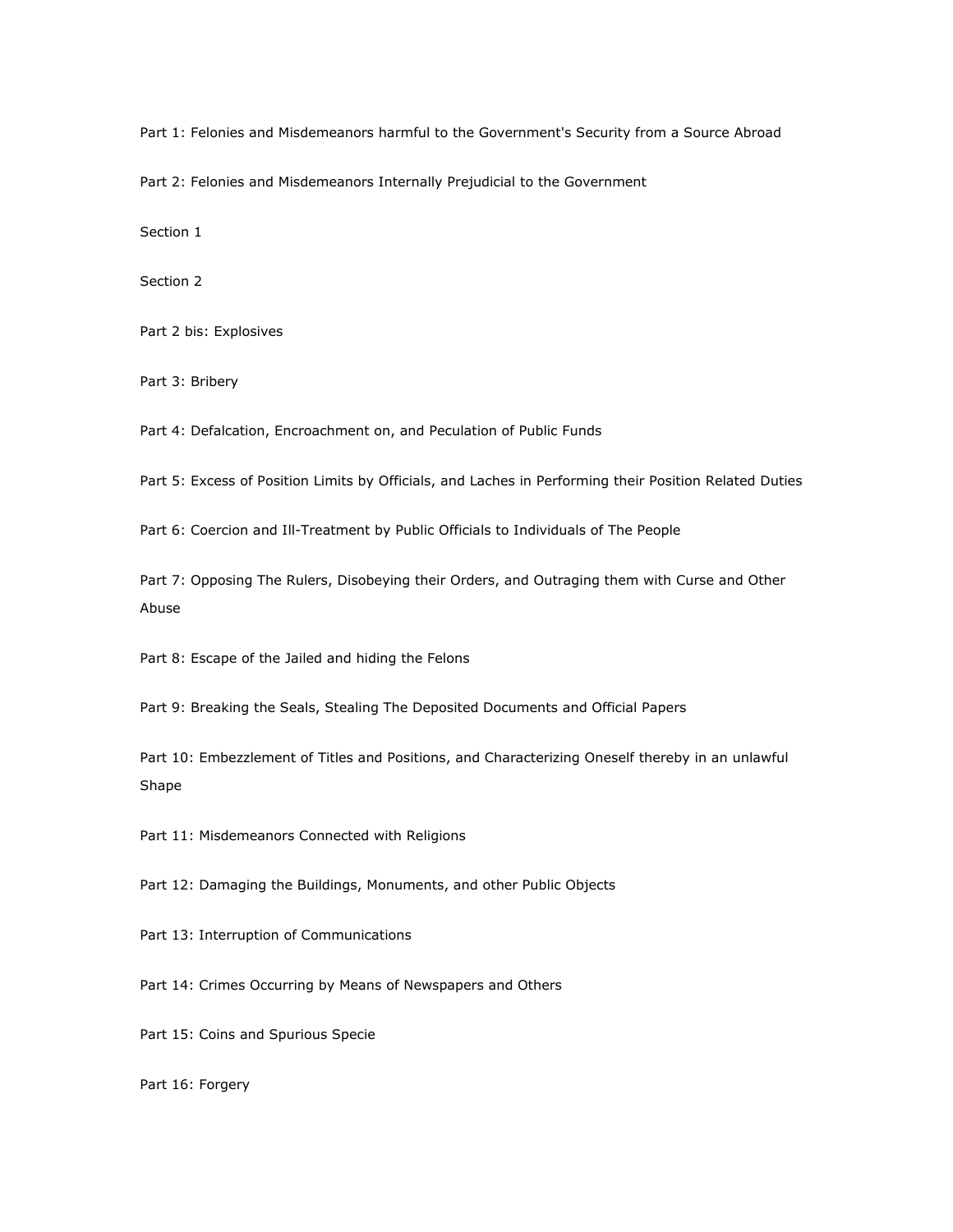Part 17: Trading in Banned Objects, and Counterfeiting Postmarks and Telegraphmarks

Book Three

Felonies and Misdemeanors Occurring to Individuals

Part 1: Killing, Wounding, and Beating

Part 2: Arson

Part 3: Abortion of Pregnants, Manufacture and Sale of Adulterated Syrups or Drugs that are Noxious to health

Part 4: Indecent Assault and Corruption of Morals

Part 5: Arrest of People and Jailing them without any Legitimate Claim, Stealing the Children, and Abducting the Girls

Part 6: False Testimony And Perjury

Part 7: Slander, Cursing, and Divulsion of Secrets

Part 8: Theft and Usurpation

Part 9: Criminal Bankruptcy

Part 10: Swindling and Breach of Trust

Part 11: Hindering the Auctions, and Deceit Occurring in Commercial Dealings

Part 12: Gambling, Lotto Games, and Using Lottery Tickets for Sale and Purchase

Part 13: Willful Sabotage, Vitiation, and Destruction

Part 14: Encroaching on the Inviolability of Third Party's Property

Part 15: Discontinuing Work at Public Utility Department, and Encroaching on the Freedom Oo Work

Part 16: Terrifying, Intimidating "Thuggery"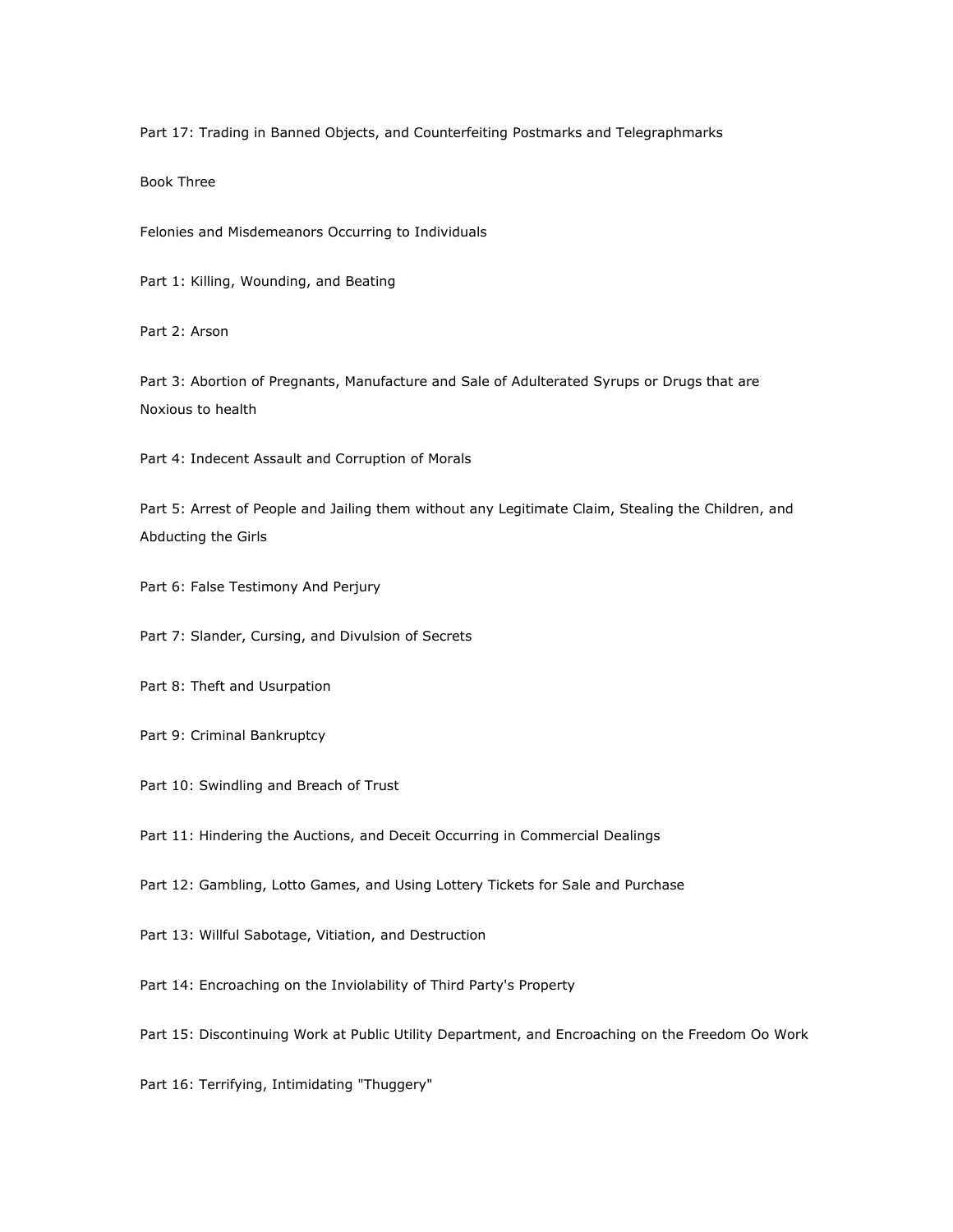Book Four

Violations Related To Public Roads

Order Of The prime Minister And Deputy (.3eneral Military Governor No. 4 Of The Year 1992

Law No. 58 of the Year 1937, Promulgating The Penal Code

The People's (Assembly) passed the following law and we promulgate it:

Article 1

The Criminal Code in force before the national courts, and the Criminal Code as applied by the different courts, shall be superseded and substituted by the Penal Code attached to the present law.

Article 2

The Minister of Justice shall enforce the present law, which shall apply effective the 15th of October 1937.

We order stamping the present law with the seal of the state, publishing it in the Official Journal, and enforcing it as a law of the State.

Issued at Abdin Palace on 23 Jumada [] (Al Awal) 1356 (Hejira Year), corresponding to 31st July 1937 (Calendar Year).

BOOK ONE

General Provisions

Part 1

General Rules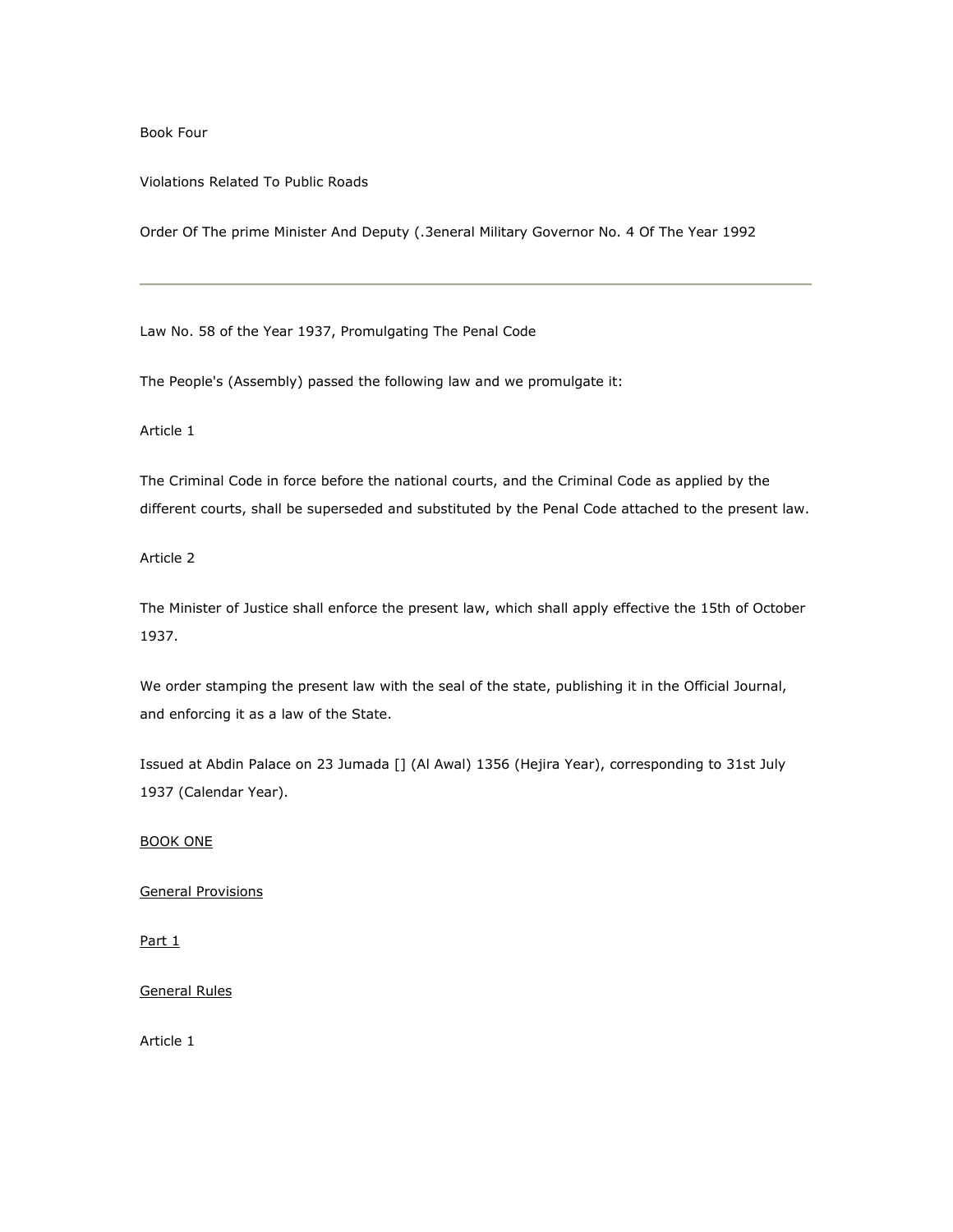The provisions of the present law shall apply to any person who commits in the Egyptian country one of the crimes prescribed in it.

### Article 2

The provisions of the present law shall also apply to the persons mentioned here below:

First: Any person who commits abroad a deed that renders him/her a doer or accomplice in an offense that lakes place wholly or partially in the Egyptian country.

Second: Any person who commits abroad one of the following crimes:

A. A felony against the government's security, as prescribed in Part 1 and 2 of Book II of the present law.

B. A felony of forgery as prescribed in article 206 of the present law.

C. A felony of counterfeit, forgery or falsification of a currency note or coin as prescribed in article 202, or a felony of bringing into or taking out of Egypt that counterfeit, forged or false currency note or coin, circulating it, or possessing it for the purpose of circulating or dealing with it as prescribed in article 203, providing the currency is legally circulated in Egypt.

## Article 3

Any Egyptian committing abroad a deed considered to be a felony or misdemeanor under the present law, shall be liable to punishment by virtue of its provisions if he/she returns to the country and the deed is punishable by virtue of the law of the country where it is committed.

### Article 4

The popular action shall not be brought against the perpetuator of an offense or deed abroad, except by the public prosecution.

It shall not be brought against a person who establishes that the foreign courts have acquitted him/her from the charge leveled against him/her, or have passed a final judgement against him/her, and he/she fulfilled his/her penalty.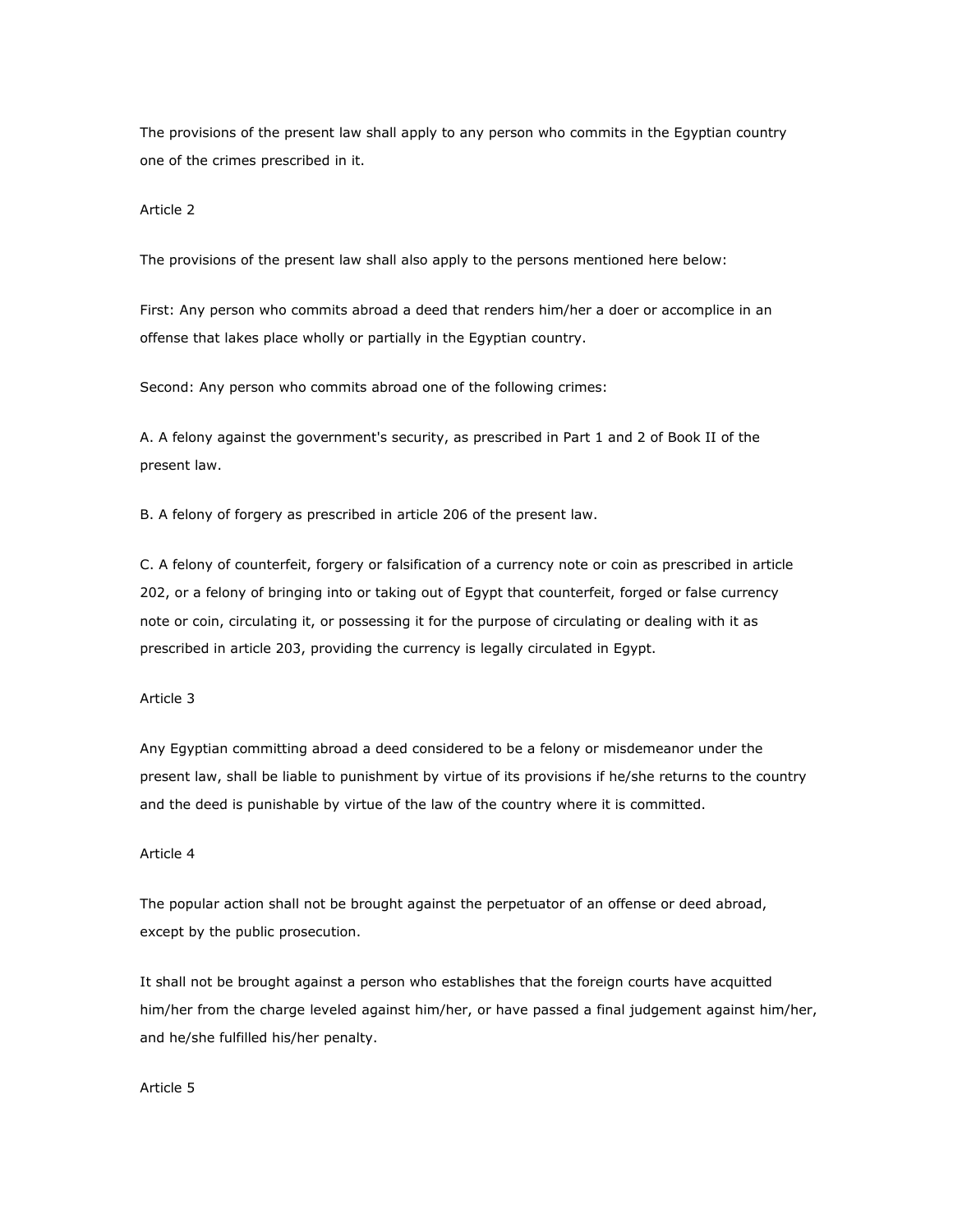Crimes shall be punished by virtue of the law in force at the time of its commitment.

However, if after committing the deed and before a final judgement is passed in respect thereof, a better law for the defendant is issued, that law shall be the one to be exclusively followed.

If, after a final judgement, a law is passed rendering non-punishable the deed for which a judgement is passed against the criminal, the execution of the judgement shall be discontinued and its criminal effects shall be terminated.

However, in case the procedures of the public prosecution are taken, or a ruling of condemnation is passed in it, violation of a law forbidding its commitment, within a limited period, the end of this period shall not prevent going ahead with the popular prosecution or implementing the penalties ruled against him/her.

## Article 6

The ruling for the penalties prescribed in the law shall not affect what is necessary for the litigants to rebut and indemnify.

#### Article 7

The provisions of the present law shall in no case derogate the personal rights prescribed in the Islamic Sharia.

## Article 8

The provisions of Book l of the present law shall be observed in the crimes, prescribed in the laws and private regulations, unless they comprise a provision contrary thereto.

# Part 2

## Types of Crimes

Article 9

Crimes are of three kinds:

First: Felonies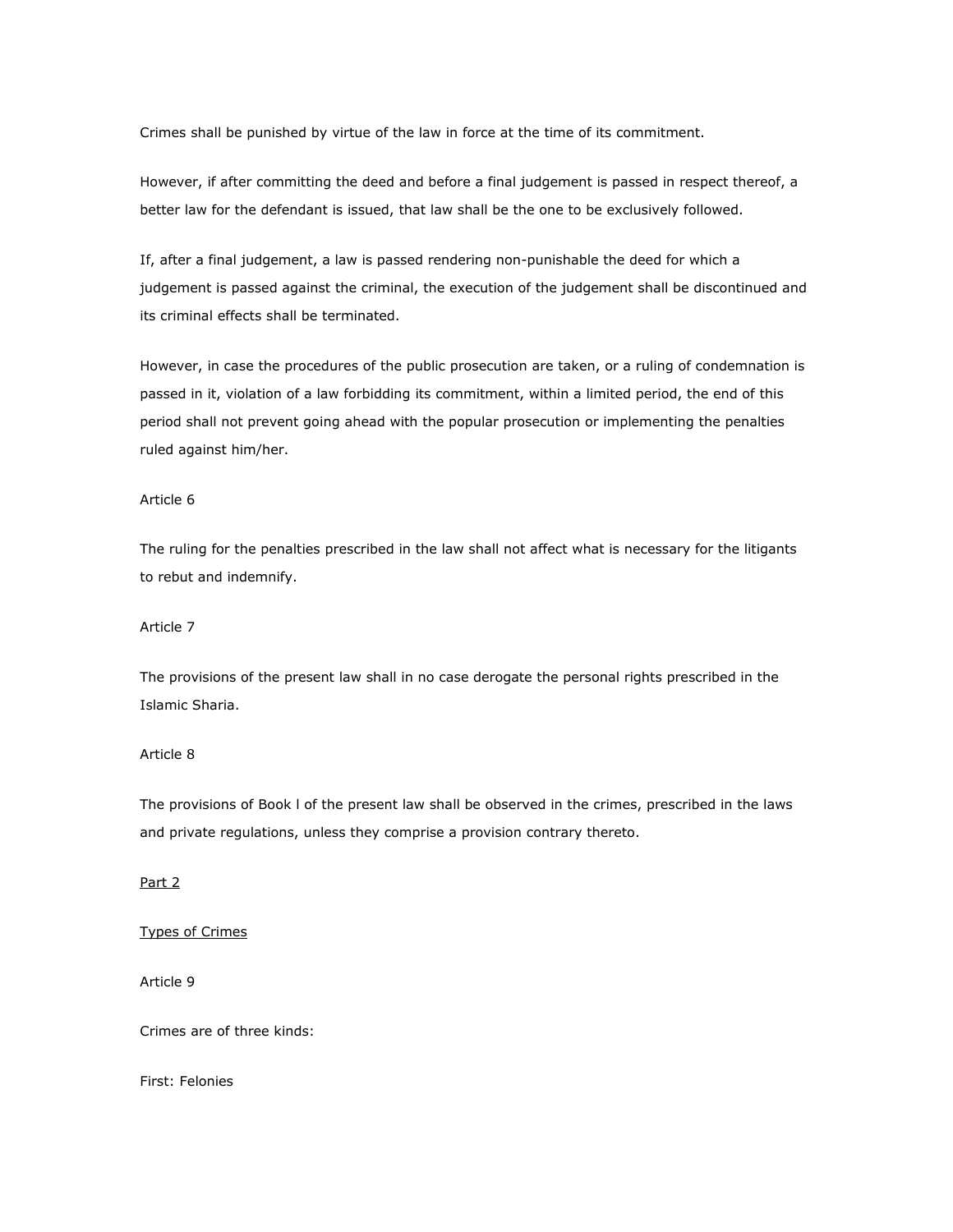Second: Misdemeanors

Third: Violations

Article 10

Felonies are crimes liable to the following penalties:

Capital punishment

Permanent hard labor Punishment

Temporary hard labor Punishment

Imprisonment

Article 11

Misdemeanours arc crimes liable to the following penalties:

Detention

Fine the ceiling of which exceeding one hundred Egyptian pounds

Article 12

Contraventions are crimes penalized with a fine the ceiling of which does not exceeding one hundred Egyptian pounds.

Part 3

**Penalties** 

Section 1

# Original Penalties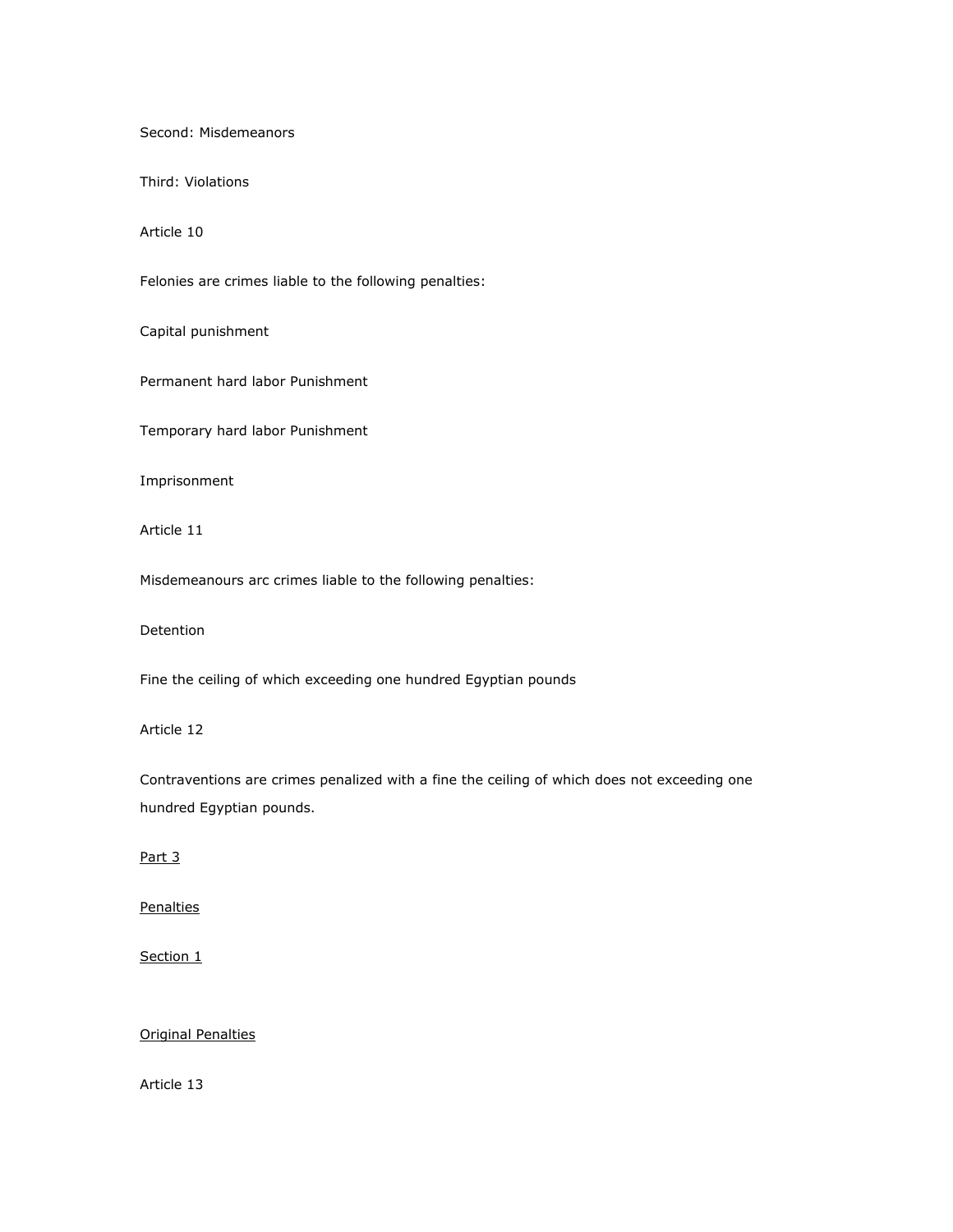Any person whop is sentenced to capital punishment shall be hanged.

## Article 14

The hard labor penalty shall employ the convict in performing the most arduous work determined by the government for his whole life if the penalty is permanent, or for the period be is sentenced to if it is a temporary period.

The temporary hard labor penalty period shall not be less than three years and not more than fifteen years except in the special cases prescribed in the law.

#### Article 15

Men of more than sixty years of age and women generally, who are sentenced to a hard labor penalty, shall spend their penalty period in one of the general jails.

# Article 16

A penalty of imprisonment shall be to confine the convict in one of the general jails and to employ him/her within or outside the jail in works to be determined by the Government for the period he/she is sentenced to. This period shall not be less than three years or more than fifteen years except in the special cases prescribed in the law.

### Article 17

In felony counts, if the conditions of the crime for which the popular action is brought necessitate the judge's lenity, the penalty may be changed as follows:

Capital punishment penalty may be replaced by a life hard labor or temporary hard labor penalty.

A permanent hard labor penalty may be replaced by a temporary hard labor penalty or by imprisonment.

A temporary hard labor penalty may be replaced by imprisonment or confinement penalty that may not be less than six months.

An imprisonment sentence may be replaced by confinement penalty which may not be less than three months.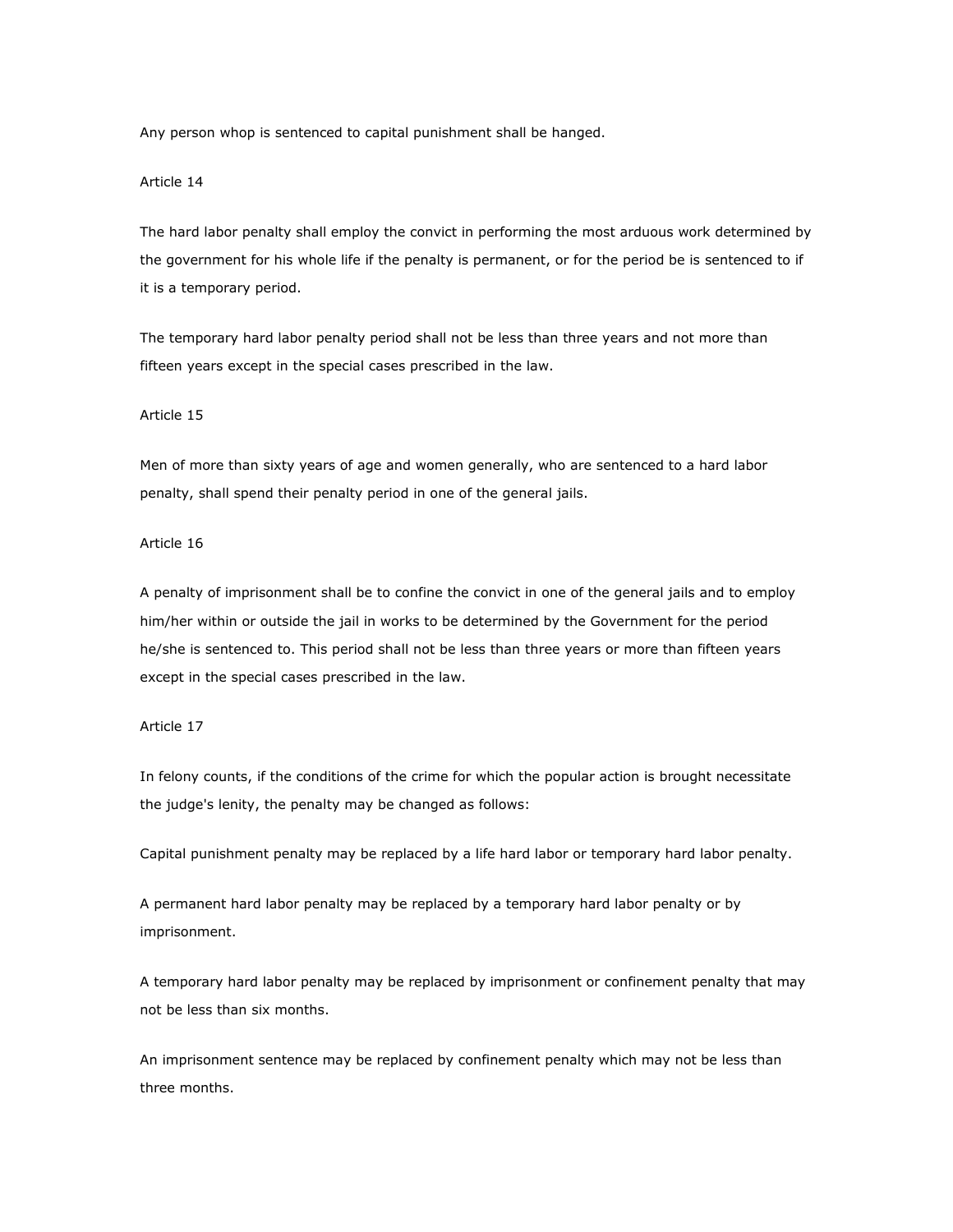## Article 18

A penalty of confinement shall be to place the convict in one of the central or general jails for the period he is sentenced to. This period may not be less than 24 hours and not more than three years except in the special cases prescribed in the law.

All convict who is sentenced to light confinement for a period not exceeding three months may request to be employed outside the jail instead of executing the confinement penalty, according to the restrictions prescribed in the Felonies Investigation Law, unless the sentence rules that he be deprived of that choice.

Article 19

The penalty of confinement shall be two kinds:

Light Confinement

Penal Servitude

Convicts who are sentenced to penal servitude shall work inside or outside the jails in works to be determined by the government.

Article 20

Te judge shall pass a judgement of penal servitude whenever the penalty period sentence is for one year or more, and also in the other cases determined by the law.

In all other cases, a light confinement sentence or penal servitude may he ruled.

Article 21

The period of custodial penalties shall begin from the day the convict is detained according to a ruling mandatory executable, subject to reducing the period by the duration of the preventive detention

Article 22

A fine penalty shall be to force the convict to pay to the treasury of the government the amount estimated in the court sentence.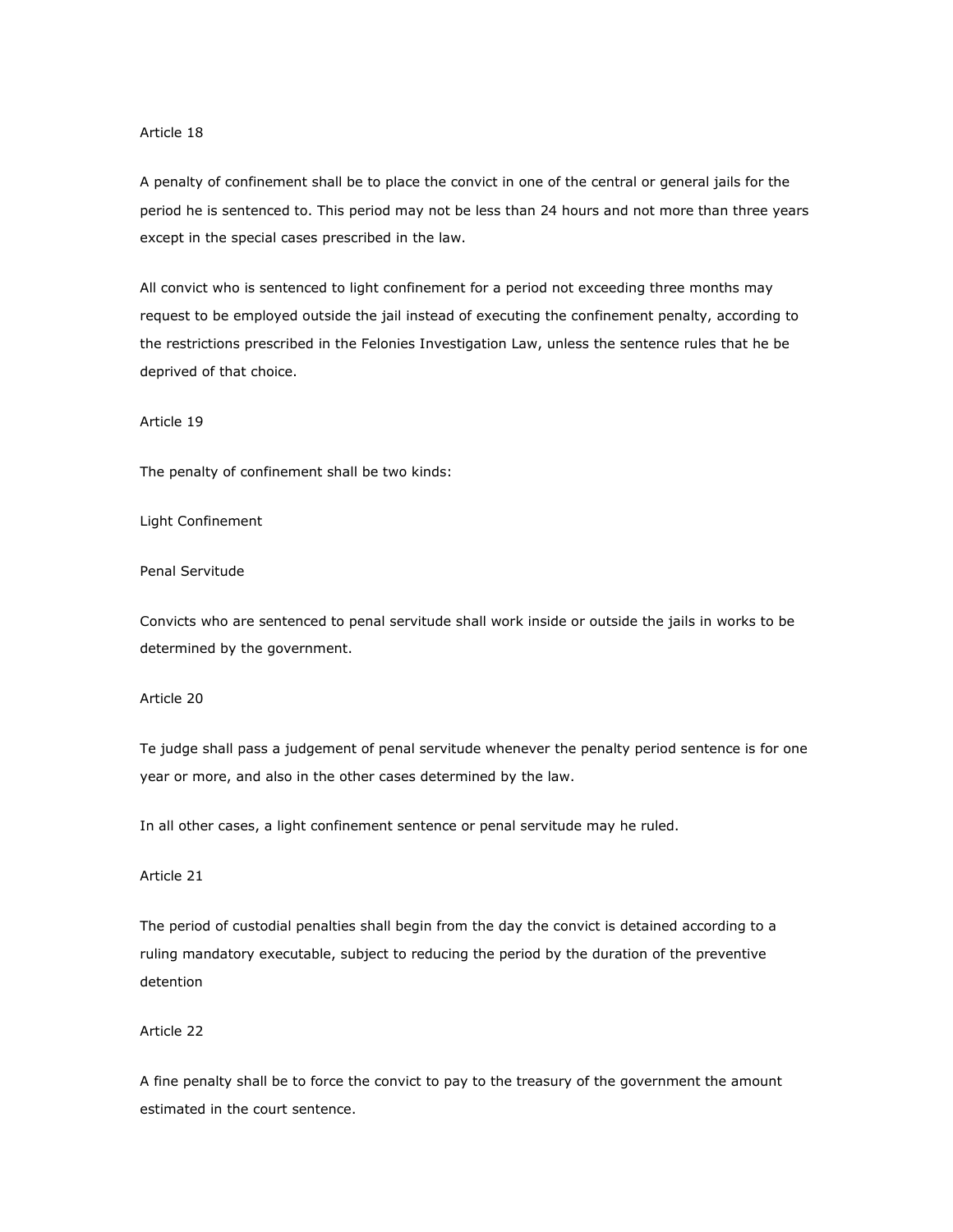The fine shall not be less than one hundred pounds nor shall its ceiling in misdemeanors exceed five hundred pounds, without derogation to the limits determined by the law for each crime.

### Article 23

If a person is detained preventively, and is only sentenced to a fine, an amount of five pounds shall be reduced from it, in its execution, for each day of the said detention.

If he is sentenced to detention and fine together, and the period he spends in the preventive detention exceeds the sentenced detention period, the said amount shall be reduced from the fine for each day of the said increase in the period of his detention.

Section 2

#### Ancillary Penalties

Article 24

Ancillary Penalties shall be as follows:

First: Depriving from the rights and privileges prescribed in Article 25.

Second: Removing from Government positions.

Third: Placing the convict under surveillance by police.

Fourth: Confiscation.

Article 25

All felony penalty sentence shall inevitable necessitate depriving the convict from the following rights and privileges:

First: Acceptance in any service with the government, whether direct, or in the quality of entrepreneur or concessionaire, whatever the importance of the service.

Second: Decoration with a rank or medal.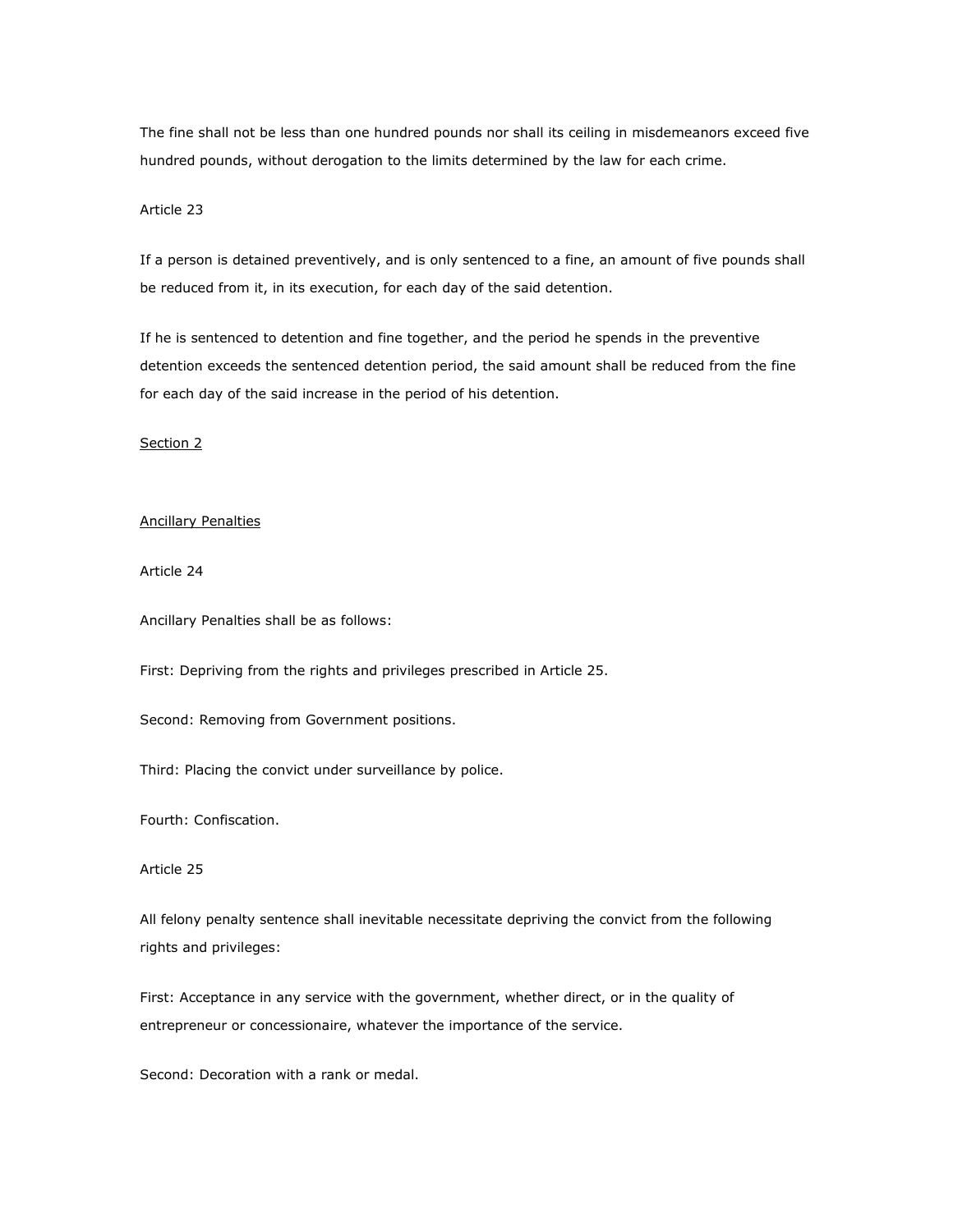Third: Testifying before the courts for the period of penalty, unless it is for evidentiary fact-finding.

Fourth: Managing his works concerning his funds and property, during the period of his arrest. A custodian shall be appointed for this management to be approved by the court. If the ruling does not appoint him, the Civil Court to which belongs his home address, shall appoint him in its consultation chamber, upon the request of the Public Prosecution or an interested person. The court may force the custodian it appoints to submit a guarantee. The custodian to be appointed or approved by the court shall be attached to it in all that is connected with his/her custody.

The convict may not dispose of his property except by virtue of a permission from the said Civil court. All obligation he undertakes without observing the foregoing shall be self-abrogated The property of the convict shall be restituted thereto following the lapse of his penalty period or after his release. The custodian shall submit to him an account of his management.

Fifth: Remaining, from the day of the final ruling against him, as member of one of the probate councils, the councils of the Directorates, the municipality or local councils, or any general committee.

Sixth: His eligibility to be at all a member of one of the bodies indicated in the fifth clause, or an expert or witness in contracts, if a hard labor penalty is ruled finally against him.

#### Article 26

Removal from a government position shall be a deprivation from the position itself, and from the salaries prescribed for it.

Whether the one against whom a removal sentence is ruled is or is not filling his position at the time the ruling is passed against him/her, he may not be appointed in a government position or receive any salary for a period to be estimated in the judgement. This period may not be more than six years and not less than one year.

## Article 27

All employee who commits a felony of those prescribed in Parts 3, 4, 6, and 16 of Book 2 of this Law, and is treated with lenity by receiving a detention sentence, shall also be sentenced to removal for a period of not less than twice the period of detention ruled against him.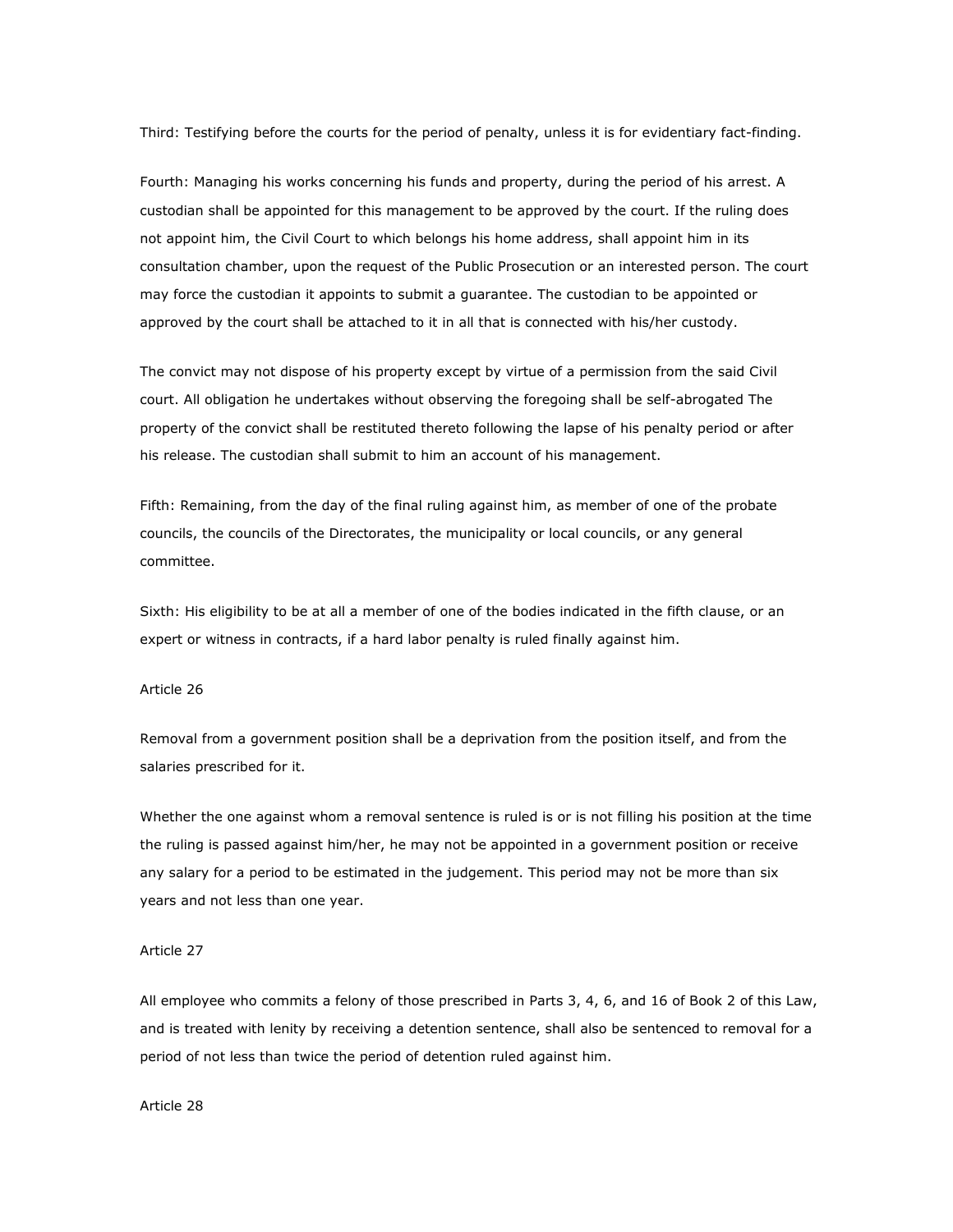Any person against whom a hard labor or detention sentence is ruled for a felony against the government's security, or a felony of currency counterfeit, theft, or murder in the cases prescribed in clause 2 or article 234 of the present law, or one of the felonies prescribed in articles 356 and 368, shall be placed, following the end of his penalty period, under surveillance by police for a period equal to his penalty period, without such surveillance period exceeding five years.

However, the judge may rule that this surveillance period be reduced or wholly eliminated.

## Article 29

Police surveillance shall result in forcing the convict to abide by all the provisions prescribed in the laws governing such surveillance. Violating these laws shall necessitate issuing a ruling against the violator detaining him for a period not exceeding one year.

## Article 30

The judge, if he passes a penalty sentence in a felony or misdemeanor case, may rule that the objects seized as a result of the crime, and the arms and equipment that were used or are likely to be used, be confiscated, without derogation to the rights of a third party of good faith.

If the said objects are of those the manufacture, use, possession, sale or offer for sale is considered a crime in itself, a ruling shall necessarily be passed confiscating, them in all cases even if these objects are not a property of the defendant/accused.

## Article 31

With the exception of the foregoing cases, a ruling may be Passed inflicting penalties of removal from the governmental position, police surveillance and confiscation, in the cases prescribed in the law.

### Section 3

Plurality of Penalties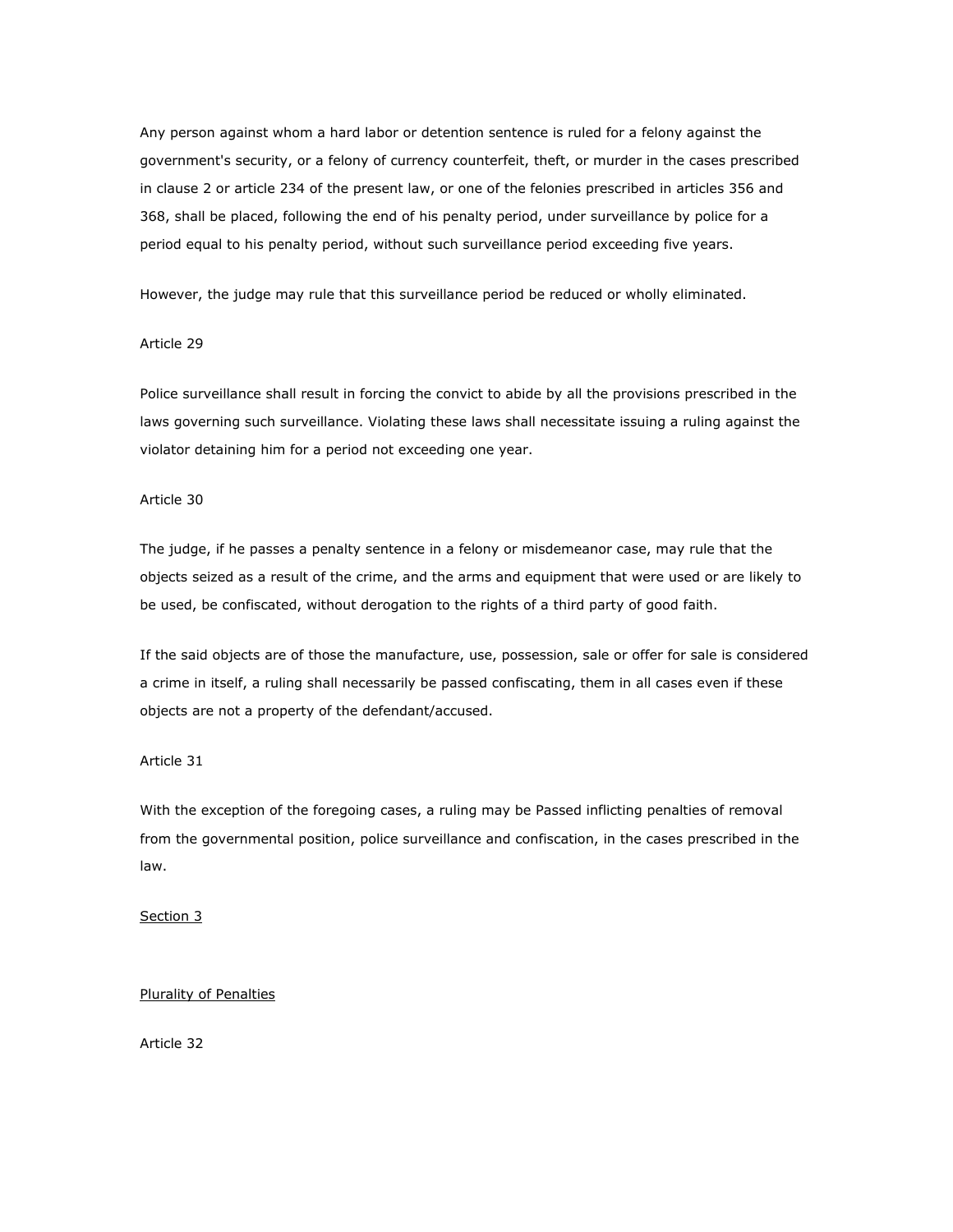If the same deed forms multiple crimes, the crime with a stricter penalty and the judgement inflicting that penalty shall alone be considered.

If several crimes are committed for the same purpose and are so interconnected that they are indivisible, they shall all be considered one crime and a ruling shall be passed inflicting the penalty that is prescribed for the most serious of these crimes.

Article 33

Custodial penalties are multifarious, with the exclusion of those excepted by the provisions of Articles 35 and 36.

Article 34

If the multifarious penalties are diversified, they shall be executed in the following order:

First: Hard Labor.

Second : Imprisonment.

Third: Penal Servitude.

Fourth: Light confinement.

Article 35

The hard labor penalty shall absorb by its period all custodial penalty ruled in connection with a crime committed before the said hard labor ruling was passed.

Article 36

If a person commits several crimes before a ruling is passed against him for one of these crimes, the temporary hard labor penalty period shall not exceed twenty years, even in case of plurality of penalties. Also, the period of imprisonment, or imprisonment and detention shall not exceed twenty years, while the period of detention alone shall not exceed six years.

Article 37

Penalties shall always multiply with the fine.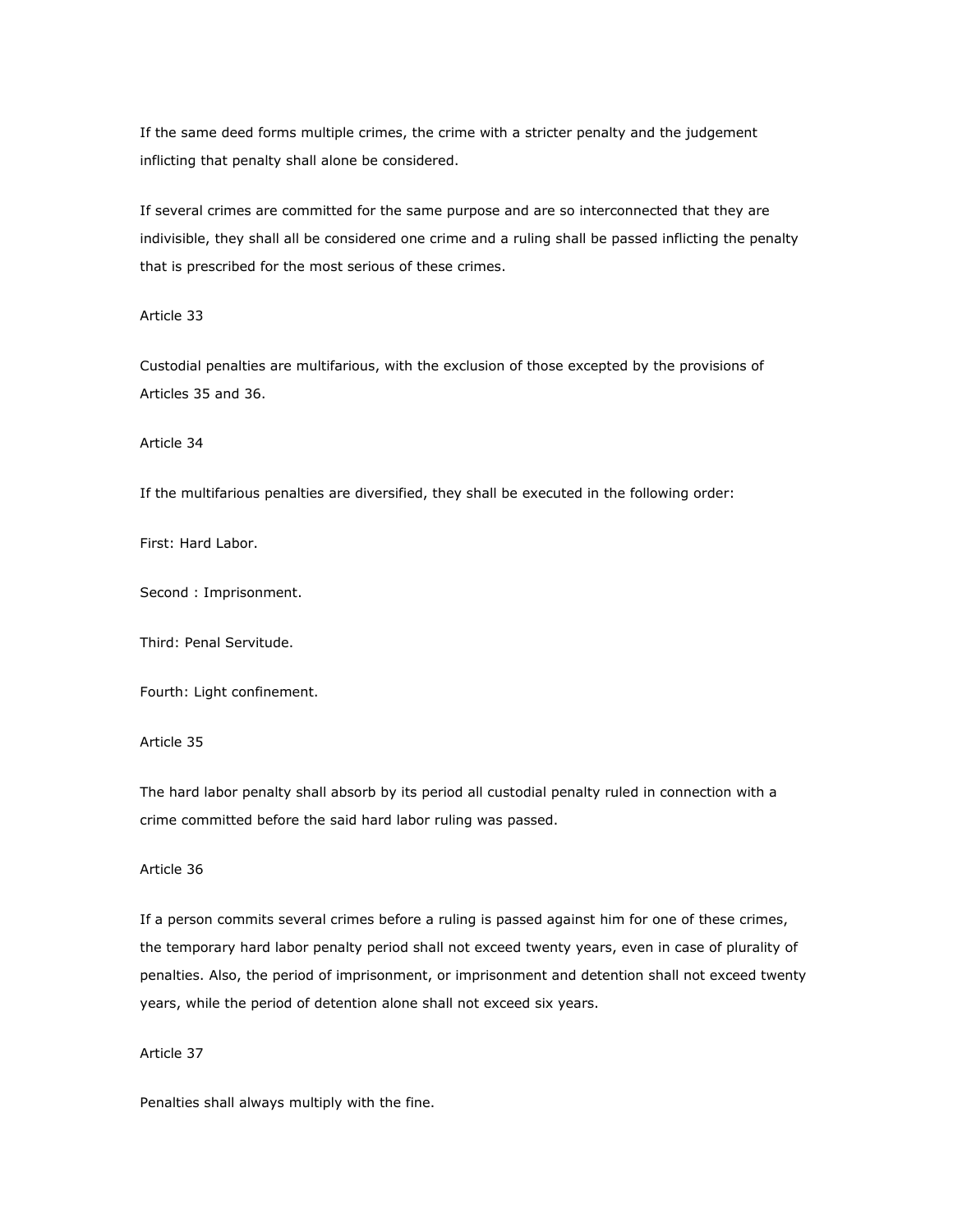#### Article 38

Police surveillance penalties shall multiply. However, their period as a whole shall not exceed five years.

### Part 4

#### Complicity of Several Persons in one Crime

## Article 39

The following shall be considered a crime perpetrator:

First: A person who commits the crime, alone or in complicity with others.

Second: A person who joins in committing the crime, if it consists of several deeds and he premeditatedly does one of the acts forming the crime.

However, if certain conditions concerning one of the doers exist to necessitate changing the description of the crime or penalty in relation to him, their effect shall not extend to the other doers. The same shall apply if the description changes in terms of the crime doer's intention or the manner he learns of the crime.

## Article 40

The following shall he considered an accomplice in the crime:

First: Any person who instigates to perpetrating, the deed constituting the crime, if that deed takes place on the basis of that instigation.

Second: A person who agrees with another on perpetrating the crime and the crime takes place on the basis of such agreement.

Third: A person who gives the doer(s) an arm, device, or any other object that has been used in committing the crime while being aware of it, or helps them by any way, in the deeds preparing for, causing or completing its commitment.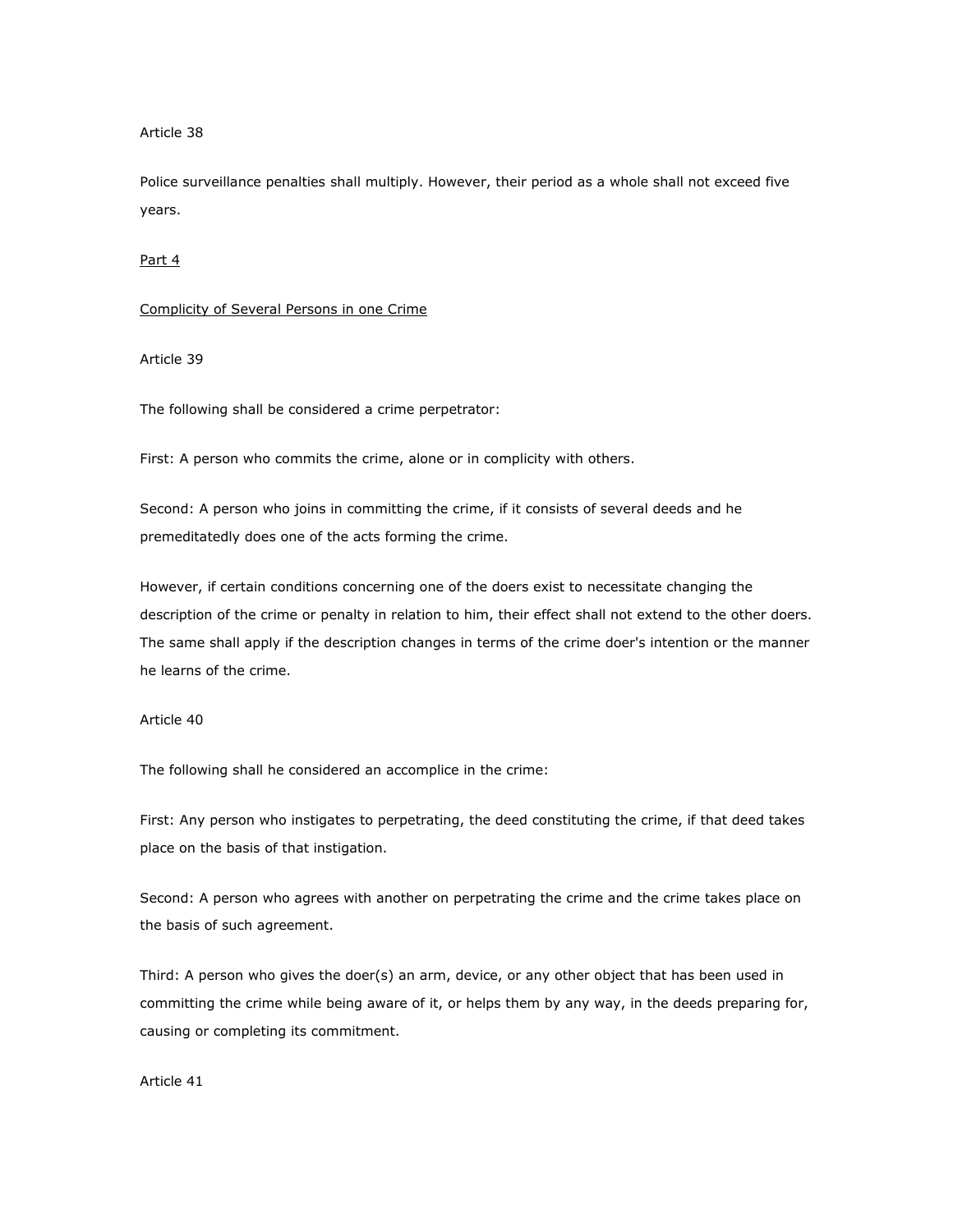A person who participates in committing a crime shall bear its penalty, saving that which is legally excepted by a special provision. However:

First: The special conditions of the doer which necessitate changing the description of the crime shall not affect the accomplice if the latter is not aware of such conditions.

Second: If the description of the crime changes in view of the doer's intention or the way he learns of it, the accomplice shall receive the penalty he deserves if the doer's intention from the crime or his knowledge of it is same as the accomplice's intention or knowledge of the crime.

### Article 42

If the doer of the crime is not subject to punishment for a cause of permissiveness, the nonexistence of the criminal cause, or for other conditions related to him/her, the accomplice shall however receive the penalty as legally prescribed therefor.

## Article 43

A person who joins in committing a crime shall receive its punishment, even if it is not the one he premeditated to commit, once the crime that is actually committed has been a potential result of instigation, agreement, or the assistance taking place.

# Article 44

If the same judgement is passed against several defendants for the same crime, whether they are doers or accomplices, the fines shall be ruled against each of them separately. This is contrary to the relative fines as the defendants shall bear them jointly unless otherwise prescribed in the court ruling.

### Article 44 bis

Whoever hides stolen objects, or objects obtained through a committed felony or misdemeanor, while being aware of it, shall be punished with penal servitude for a period not exceeding two years.

If the offender is aware that the objects he hides are obtained from a crime for which a stricter penalty is imposed, he shall be punished with the penalty prescribed for this crime.

## Part 5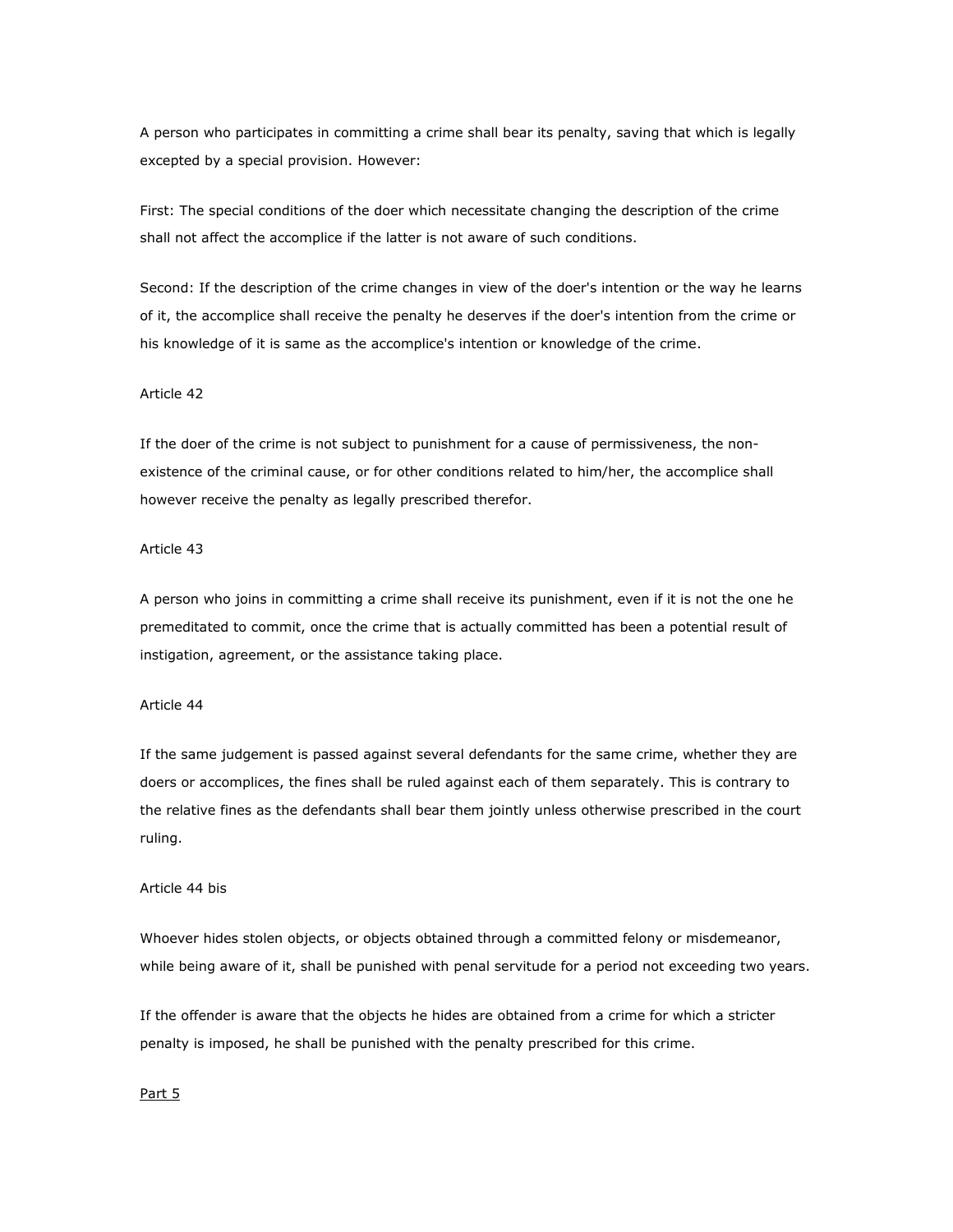### Attempt

## Article 45

Attempt is beginning to carry out a deed with the intent of committing a felony or misdemeanor if the effect of such deed is stalled or failed for reasons beyond the will of the doer.

The mere resolution or preparatives to commit shall not be considered an attempted felony or misdemeanor.

## Article 46

An attempted felony shall be liable to the following penalties unless otherwise prescribed by the law:

- Permanent hard labor, if capital punishment is the penalty for the felony.

- Temporary hard labor, if permanent hard labor is the penalty for the felony.

- Temporary hard labor for a period not exceeding half the ceiling, legally prescribed, or imprisonment, if temporary hard labor is the penalty for the felony.

- Imprisonment for a period not exceeding half the ceiling legally prescribed, or detention, if the temporary hard labor is the penalty for the felony.

- Imprisonment for a period not exceeding half the ceiling legally prescribed, or detention, if imprisonment is the penalty tier the felony.

## Article 47

The felonies whereof the attempt is liable to punishment and also the penalty for that attempt shall be legally defined.

## Part 6

## Criminal Agreements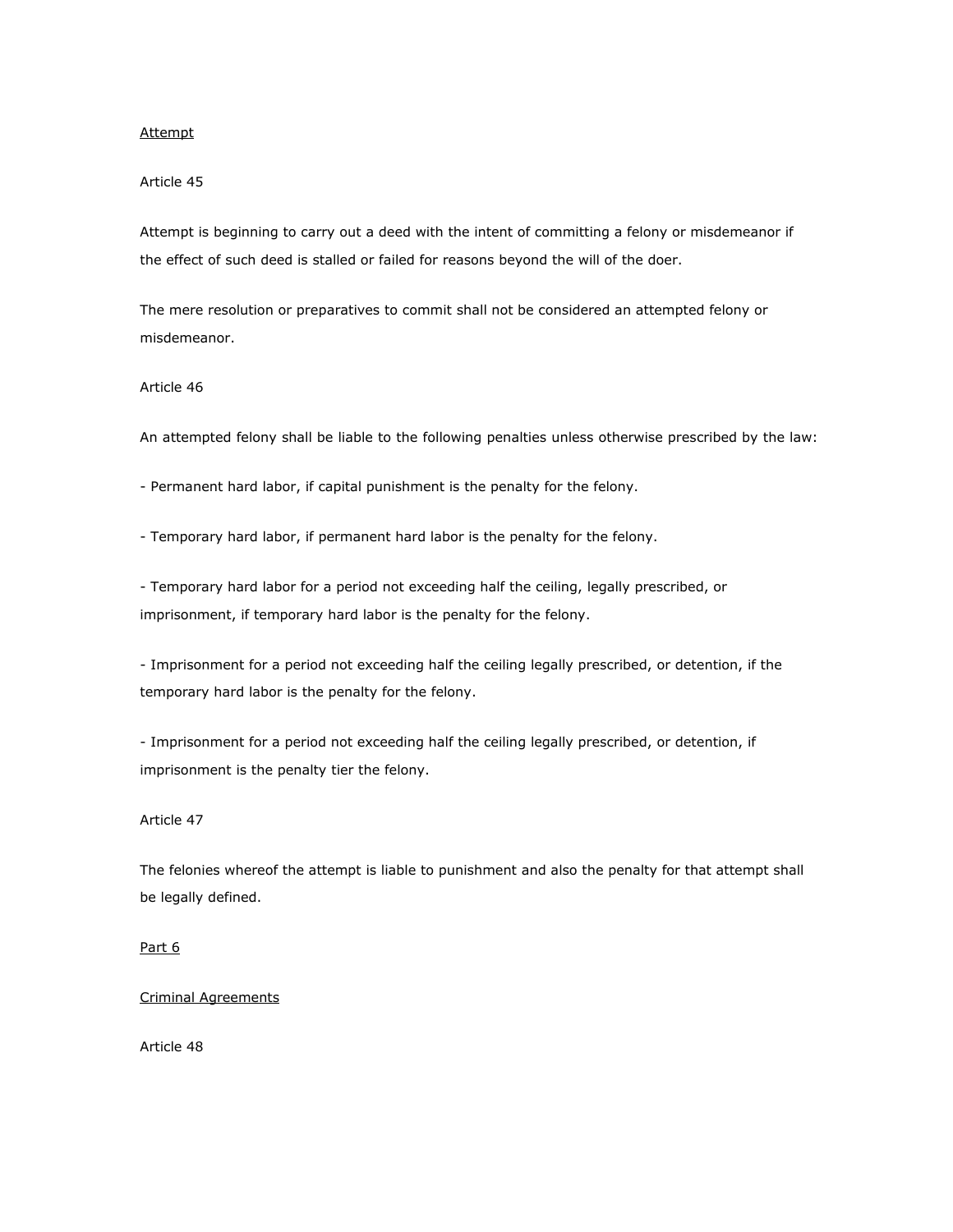A criminal agreement exists whenever two or more persons unite on committing a certain felony or misdemeanor, or on arranging the works that prepare for or facilitate its commitment. An agreement shall be considered criminal, whether its purpose is or is not admissible, if committing felonies or misdemeanors is within the methods that were noticed in reaching that purpose.

Any person who participates in a criminal agreement, whether its purpose is to commit felonies or adopt them as a means to reach the purpose of that agreement, shall be penalized with commitment to detention for his mere participation in it. If the purpose of the agreement is to commit misdemeanors or adopt them as a means to reach the purpose sought from it, the accomplice shall be punished with confinement to prison.

Whoever instigates for a criminal agreement of that kind, or interferes in managing its movement shall be penalized with temporary hard labor in the first case prescribed in the previous clause, and with commitment to imprisonment in the second case.

However, if the purpose of the agreement is only to commit a specified felony or misdemeanor of which the penalty is lighter than what is prescribed in the previous clauses, no penalty stricter than what is prescribed in the law for that felony or crime, shall be imposed.

Whoever among the offenders hastens to advise the government of the existence of a criminal agreement, and of the accomplices in it, before the occurrence of any felony or misdemeanor, and before the government searches for and carries out an inspection about those offenders, shall be exempted from the penalties prescribed in this Article.

If advising the government takes place after the search and inspection, such advice shall have to lead actually to arresting the other offenders.

Part 7

Recidivism

Article 49

The following shall be considered a recidivist:

First: A person against whom a penalty for felony is ruled, and it is established that he has committed a felony or misdemeanor thereafter.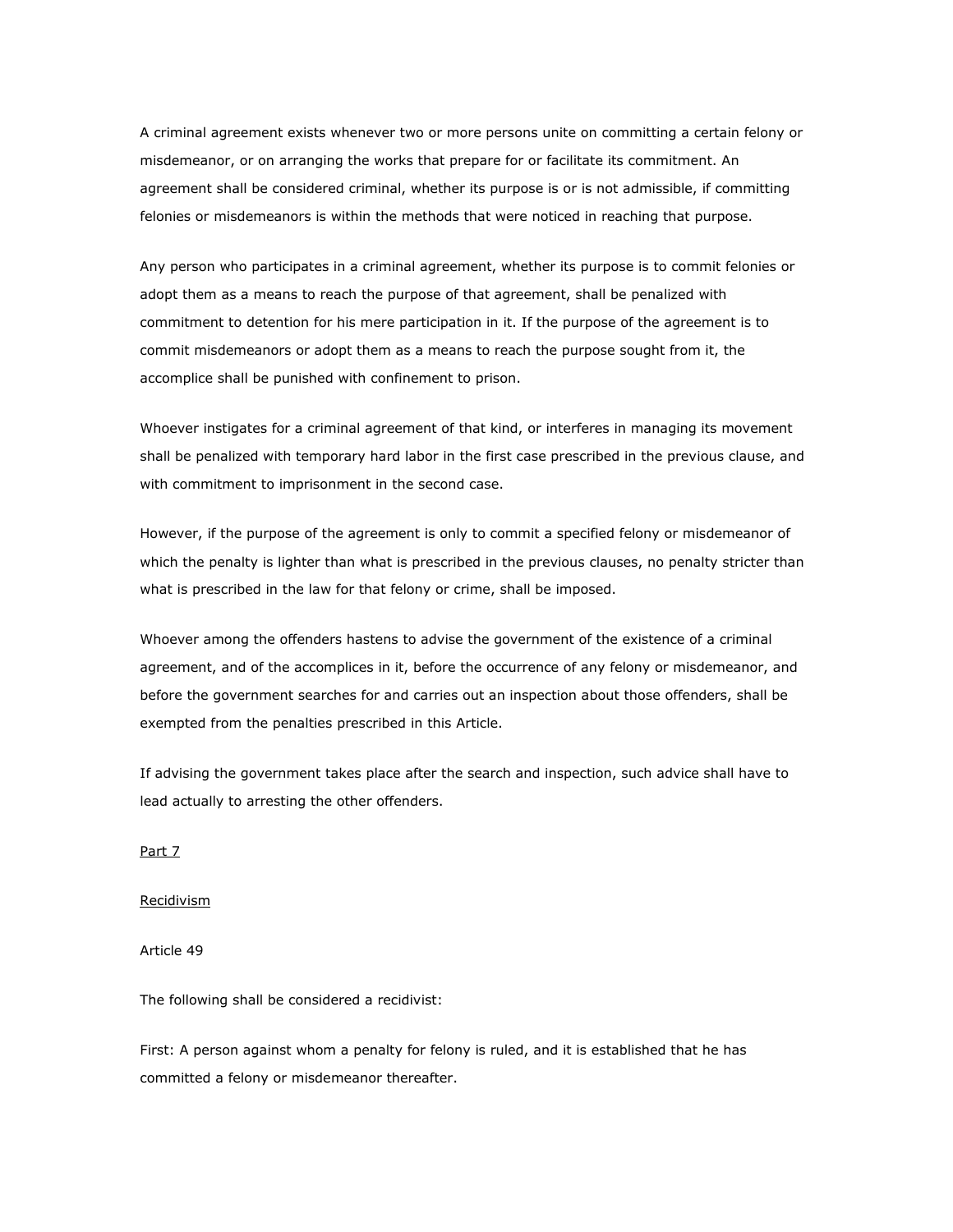Second: A person who was sentenced to detention for one year or more in felony or misdemeanor cases, and it is established he committed a misdemeanor before the lapse of five years from the date of expiry of that penalty or the date of its abatement by prescription.

Third: A person against whom a ruling is passed confining him/her to prison for a period of less than one year, or inflicting a fine thereon, in felony or misdemeanor eases, and it is established that he/she has committed a misdemeanor similar to the first crime before the lapse of five years from the date of the said judgement.

Theft, swindling, and breach of trust shall be considered similar misdemeanors in recidivism.

Vilification, affront, insult, and defamation shall also be considered similar crimes in recidivism.

### Article 50

The judge, in case of recidivism as prescribed in the previous Article, may pronounce a ruling inflicting more than the ceiling legally determined for the crime, providing the ruling shall not exceed twice that ceiling.

However, the temporary hard labor penalty period, or the period of imprisonment shall not exceed twenty years, in any case at all.

#### Article 51

lf a recidivist had been sentenced twice to custodial penalties, each time for a period of at least one year or sentenced thrice to custodial penalties, one of them at least for a period of one year or more, for a crime of theft, hiding stolen objects, swindling, breach of trust, forgery, or attempt of these misdemeanors, then he is established to have committed a punishable misdemeanor of theft, hiding stolen objects, swindling, breach of trust, forgery, or attempt thereof, after he had been sentenced to the last penalty for such crimes, the judge may then sentence him to a hard labor penalty ranging from two to five years instead of applying the provisions of the previous Article.

### Article 52

If recidivism is established according to the provisions of the previous Article, the court - instead of inflicting the penalty prescribed in that Article - may decide to consider the recidivist as habitual offender, once it transpires to it from the conditions and motives of the crime, and the defendant's past life and his status that there is a serious possibility he would embark on committing a new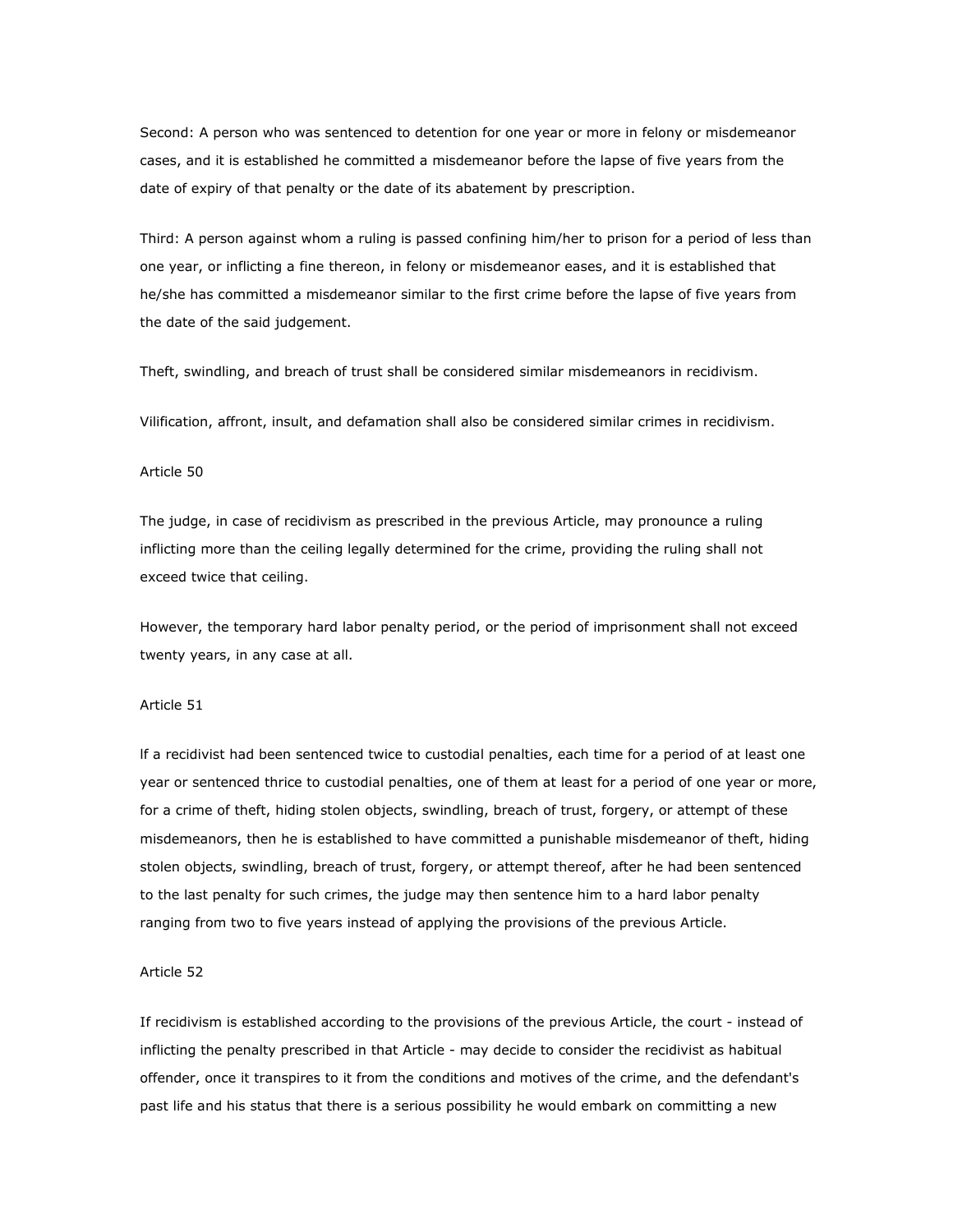crime. In this case, the court may rule committing him to one of the labor institutions for which a presidential decree shall be issued concerning their establishment and organization and determining the method of treating those committed to them. The defendant shall stay there until the Minister of Justice orders releasing him upon the proposal of the institution's administration and the approval of the Public Prosecution.

The period of commitment to such institutions shall not exceed six years in this case.

## Article 53

If the recidivist had been sentenced to hard labor penalty, according to the provisions of Article 51 of this law, or by considering him a habitual offender, then within two years from the date of releasing him he commits one of the crimes prescribed in this Article, the court shall rule committing him to one of the labor institutions referred to in the previous Article until the Minister of Justice orders releasing him upon the proposal of the Institution's administration and the approval of the Public Prosecution.

The period of commitment to such institutions shall not exceed ten years in this case.

### Article 54

The judge may - by virtue of the provision of Article 51 - pronounce a judgement against a recidivist who had been sentenced for committing a crime of those prescribed in Articles 355, 356, 367 and 368, condemning him to two custodial penalties each for a period of at least one year, or three custodial penalties including one for at least one or more years, then he/she is established to have committed a crime of those prescribed in Articles 355 and 367 after he was last condemned to the foregoing penalties.

## Part 8

### Conditional Execution of Rulings

### Article 55

The court, in pronouncing a sentence in an offence or Misdemeanor condemning the defendant to a fine punishment or detention for a period not exceeding one year, may order in the same ruling order staying the execution of the penalty if it views in the character, past, or age of the convict, or the conditions in which the crime was committed, indications driving the court to believe he/she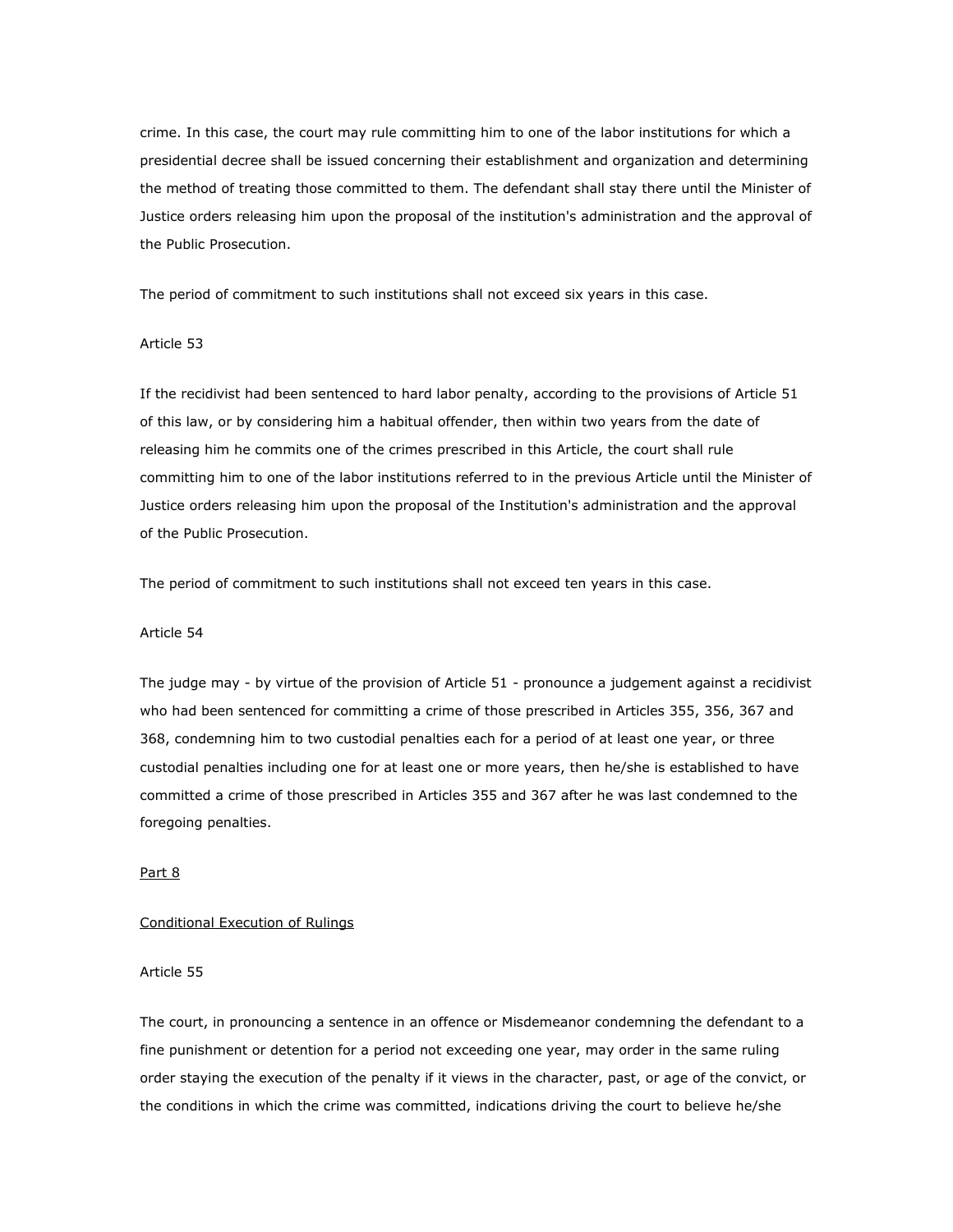shall not recur to violating the law. The court shall indicate in the ruling the recital for suspending the execution of the judgement.

It may render the suspension of the ruling comprehensive of any auxiliary penalty and all criminal effects consequent upon the court judgement.

### Article 56

The order shall be issued staying the execution of the penalty for a period of three years effective the day on which the court ruling becomes final.

The stay-of-execution order may be cancelled:

1. If a court sentence is pronounced against the convict during that period, confining him/her to prison for more than one month, for a deed he committed before or after the stay-of-execution order.

2. If during that period indications emerge that a judgement as prescribed in the previous clause had been passed against the convict before the stay-of-execution order, and the court had not been aware of it.

Article 57

The ruling quashing the order shall be pronounced by the court that ordered the stay of execution of the judgement, upon the request of the Public Prosecution, after serving a citation on the convict.

If the penalty on which the quashing order was based had been imposed after the stay of execution, the court by which the penalty was inflicted may also pronounce the quashing ruling ex officio or upon the request of the public prosecution.

## Article 58

The quashing judgement shall result in executing the imposed penalty as well as all collateral penalties and criminal effects that have been stopped.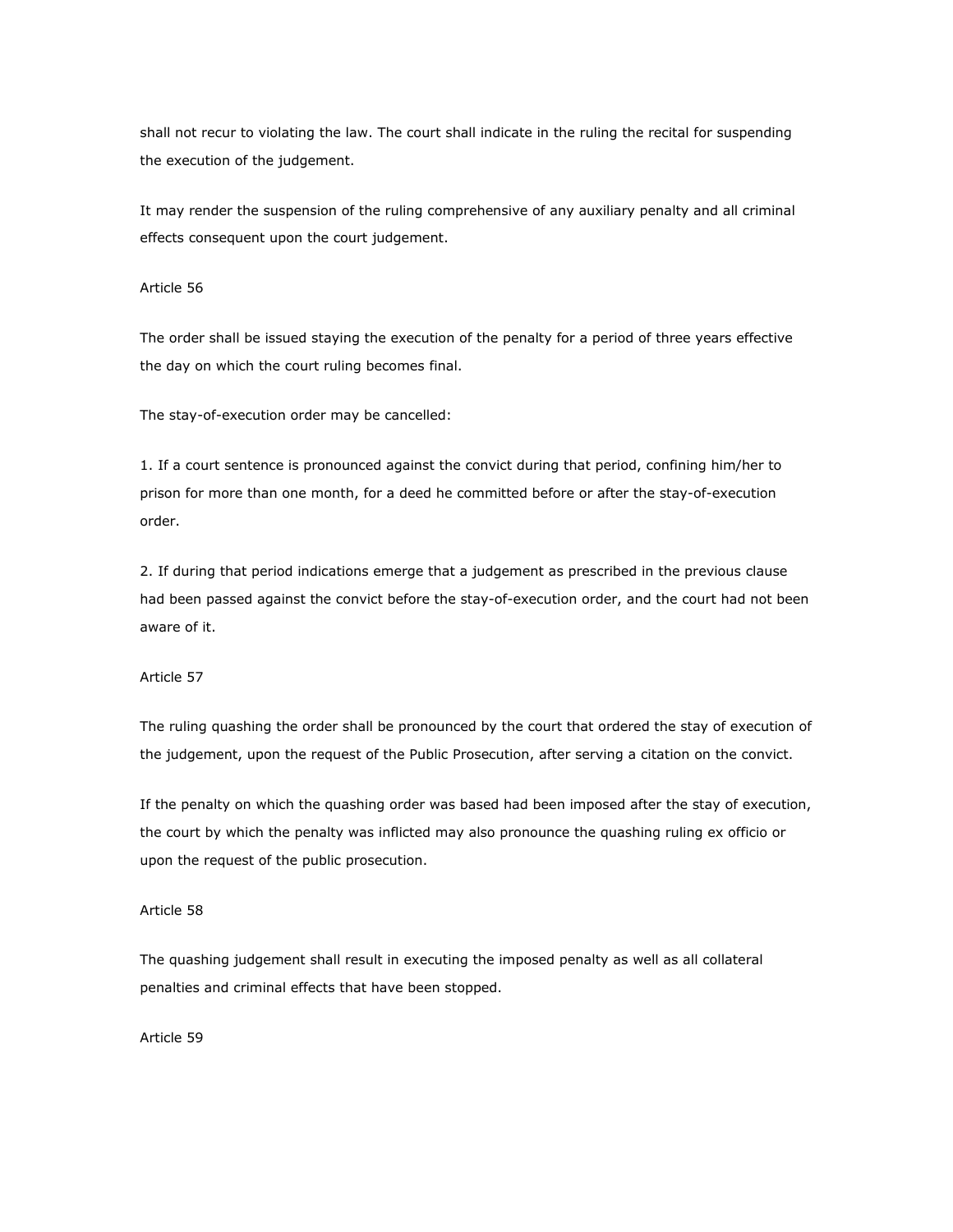If the stay of execution period expires without a judgement being ruled during it quashing the stay of execution order, the imposed penalty shall not be executed and the penalty ruling shall be considered as null and void.

### Part 9

#### Permissibility Causes and Penalty Preventives

## Article 60

The provisions of the Penal Code shall not apply to any deed committed in good faith, pursuant to a right determined by virtue of the Sharia.

## Article 61

No penalty shall be imposed on a perpetrator of a crime he had to commit by the necessity of protecting him/herself a third party from a grievous danger to one's person, which was impending and about to occur to him/herself or to a third party, and in which his/her will had nothing to do with its occurrence and it was beyond his/her power to prevent its occurrence by another way.

#### Article 62

No penalty shall be imposed on one losing consciousness or the faculty of choice in his work at the time of committing the deed: either due to insanity or mental disability, or to unconsciousness resulting from drugs whatever their kind if he takes them forcibly or unknowingly.

### Article 63

No pen ally shall he imposed if the deed occurs by a government employee, in the following cases:

First: If he perpetrates the deed in execution of an older issued to him by a chief he must obey, or he believes he must do it.

Second: If in good faith he commits a deed in implementation of law orders, or of what he believes to be part of his powers to execute it.

Anyway, the official shall establish he has not committed the deed except after verification and investigation, and that he believed in its legitimacy and his belief was based on reasonable causes.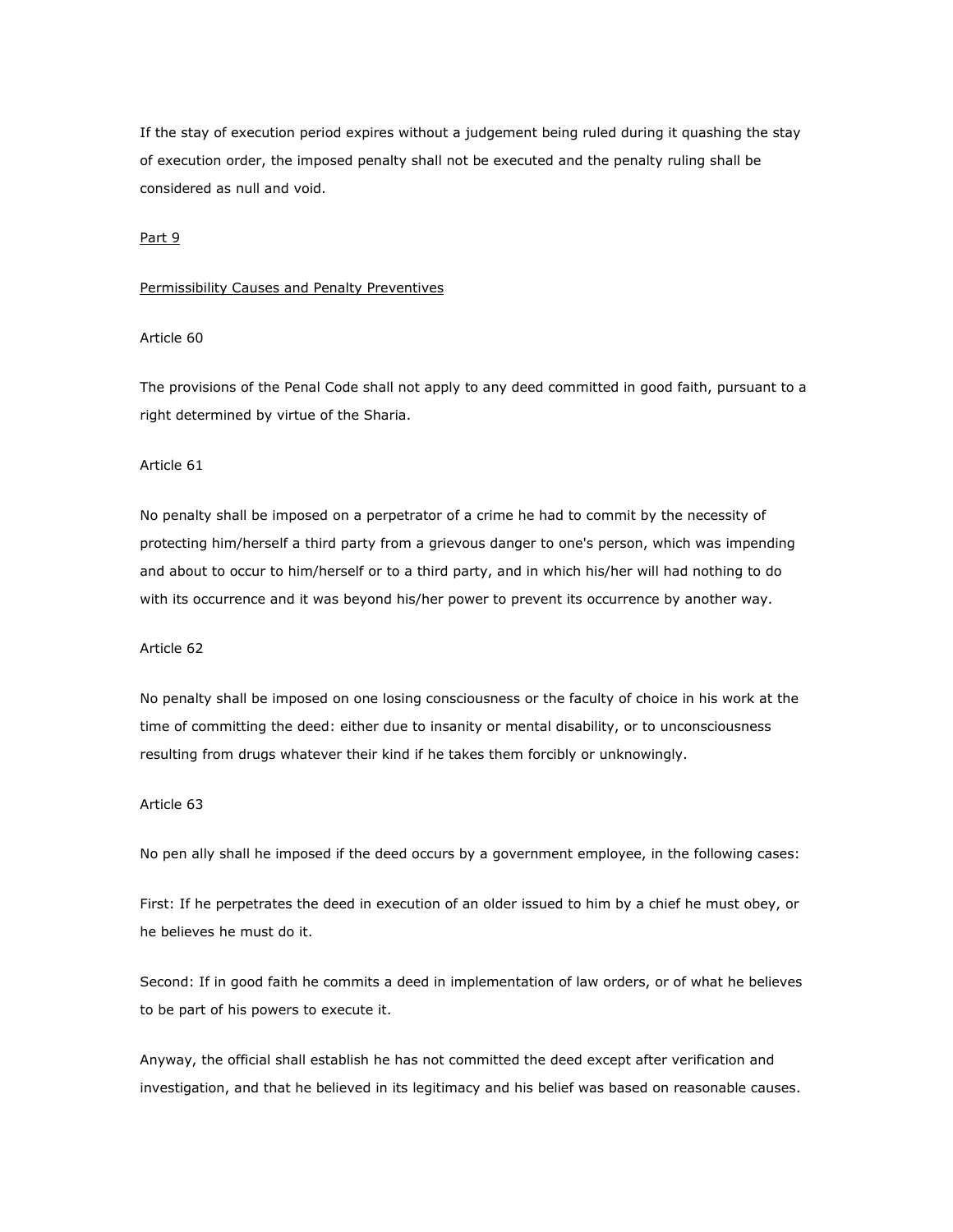### Part 10

### Juvenile Delinquent

Articles 64 through 73 were superseded by virtue of law no. 31/1974 as issued concerning Juveniles.

## Part 11

#### Remission of Sentence and Comprehensive Remission

### Article 74

Remission of sentence necessitates abating the whole or part of the penalty or replacing it by a lighter legally prescribed penalty.

Collateral penalties, and also the other criminal effects resulting from the condemning ruling shall not abate unless otherwise prescribed in the remission order.

### Article 75

If the sentence of remission is issued replacing the penalty by a lighter one, the sentence of death shall be replaced by a permanent hard labor.

If remission is granted to a convict sentenced to permanent hard labor, or his penalty is mutated, he shall inevitably be placed under police surveillance for a period of five years.

### Article 76

A remission or mutation of the penalty, if it is one of the penalties, prescribed for felonies, shall not include deprivation from the rights and privileges prescribed in clauses 1, 2, 5, and 6 of Article 25 of the present law. This shall all apply unless otherwise prescribed in the remission.

### BOOK TWO

## Felonies And Misdemeanors Prejudicial to the Public Interest and Their Penalties

### Part 1

Felonies And Misdemeanors harmful to the Government's Security from a Source Abroad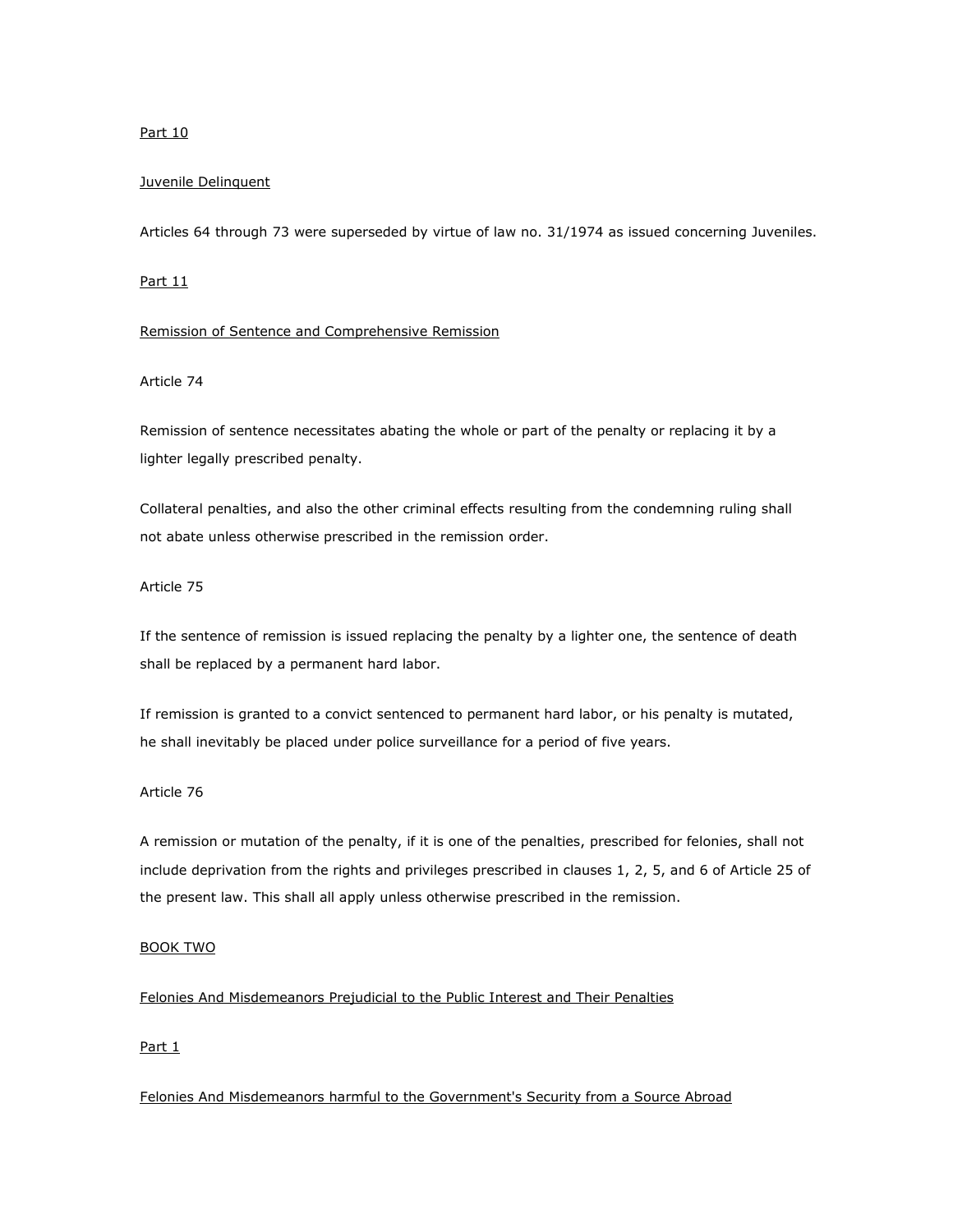#### Article 77

Any person who commits premeditatedly a deed that leads to affecting the country's independence, unity and the integrity of its territories shall be punished with a sentence of death.

## Article 77 A

Any Egyptian who joins in ally form the armed forces of a country in a state of war with Egypt shall be punished with a sentence of death.

Article 77 B

Whoever seeks or communicates with a foreign country, or with one of those working in its interest, to carry out hostile deeds against Egypt shall be punished with a sentence of death.

Article 77 C

Whoever seeks or communicates with a hostile foreign country or one of those working in its interest, to assist it in its warlike operations or cause harm to the military operations of the Egyptian state, shall be punished with a sentence of death.

Article 77 D

The following shall be sentenced to imprisonment if the crime is committed in peace time, and to temporary hard labor if committed in war time:

1. Whoever seeks or communicates with a foreign country or with one who works in its interest, in a manner bound to prejudice Egypt's warlike, political, diplomatic, or economic situation.

2. Whoever damages premeditatedly, hides, embezzles, or forges papers or documents while knowing they are connected with the state's security or any other national interest.

If the crime is committed with the aim of harming the country's military, political, diplomatic, or economic situation, or prejudicing a national interest thereof, temporary hard labor shall be the punishment in time of peace, and permanent hard labor in time of war.

Article 17 of this law shall not in any case be applied to any of these crimes if it is committed by a public official, or a person conferred with a representative quality or charged with a public service.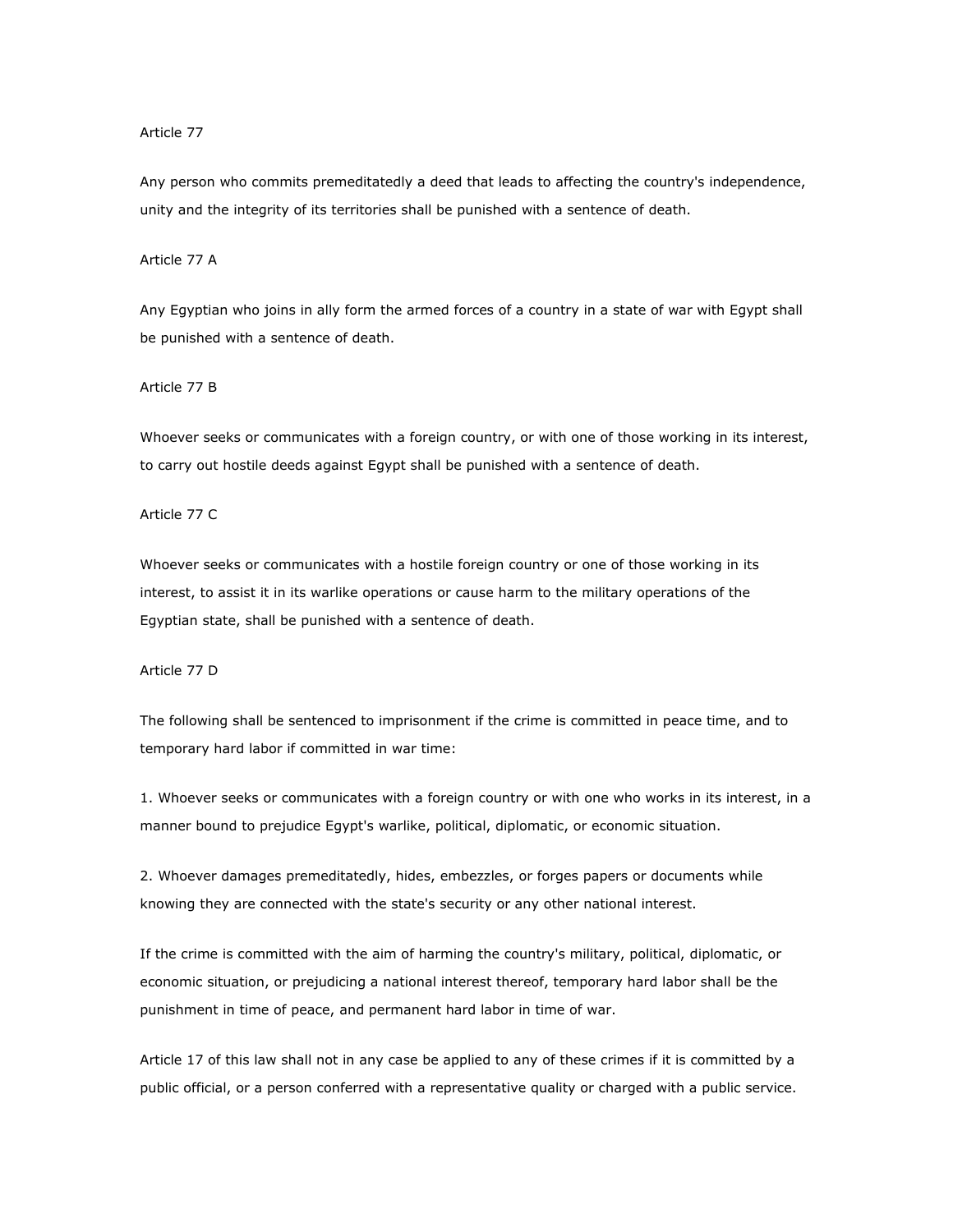### Article 77 E

Any person who is commissioned to negotiate with a foreign government concerning any of the State's affairs, and deliberately, negotiates against its interest, shall be sentenced to permanent hard labor.

#### Article 77 F

Any person who, without permission from the government, groups soldiers or embarks on another hostile act against a foreign country, which is bound to expose the Egyptian state to the danger of war or the rupture of political relations, imprisonment shall be the punishment.

If the deed results in the outbreak of war or the severance of political relations, temporary hard labor shall be the punishment.

#### Article 78

Whoever asks for himself or a third party, or accepts or takes, even by intermediation, from a foreign country or from one operating in its interest, money, or any other benefit, or a promise to get something of that, with the aim of committing an act prejudicial to a national interest of the country, shall be sentenced to temporary hard labor and to a fine of not less than one thousand pounds and not exceeding what he was given or promised to be given.

The penalty shall be permanent hard labor and a fine of not less than one thousand pounds and not exceeding what he has given or promised to be given, if the offender is a public official, or a person charged with a public service, or conferred with a public representative quality, or if he commits the crime in time of war.

Whoever gives, offers, or promises something of the foregoing, with the aim of committing a deed harmful to a national interest of the country, shall be punished with the same penalty.

Whoever mediates in committing any of the aforementioned crimes shall also be punished with the same penalty.

If the demand, acceptance, offer, promise, or mediation is in writing, the crime shall be complete upon issuing, the letter.

#### Article 78 A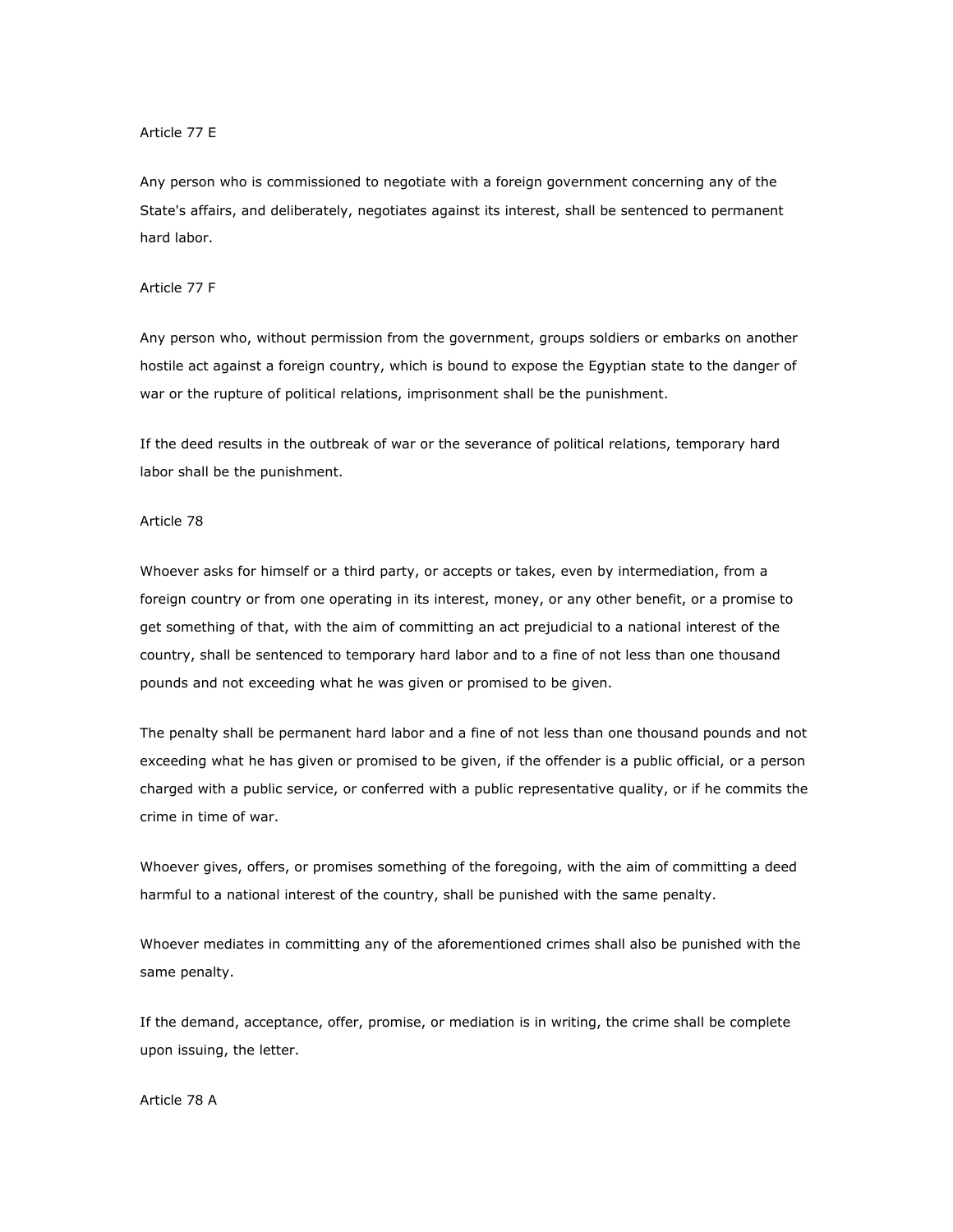Capital punishment shall be inflicted on whoever, in the interest of the enemy, interferes in an arrangement to rock the loyally of the armed forces, or weaken their spirit, the moral spirit of the people, or the power of resistance with them.

#### Article 78 B

Capital punishment shall be inflicted on whoever incites the soldiers in time of war to join, or facilitates for them joining, the service of any foreign country. The same punishment shall also be imposed on whoever deliberately interferes, in any manner, in grouping the soldiers, men, funds, or ordnance, or in arranging something of that, in the interest of a country in a state of war with Egypt.

#### Article 78 C

Capital punishment shall be imposed on whoever facilitates the enemy's entry in the country, or surrenders thereto towns, forts, installations, sites, ports, depots, arsenals, ships, planes, means of communications, arms, ammunitions, ordnance, munitions, foods or other such items that have been provided for defense of the country, or that are used for such defense, or serves the enemy by conveying news thereto, or by acting as guide therefor.

### Article 78 D

Permanent or temporary hard labor punishment shall be imposed on whoever deliberately assists the enemy in any other method than what is mentioned in the previous Articles.

An imprisonment sentence shall be ruled against whoever provides the enemy forces with a certain service to obtain a benefit, an interest, or a promise thereof for him/herself, or a person he/she appoints therefor, whether directly or indirectly, and whether the benefit or use is physical or nonphysical.

#### Article 78 E

Permanent hard labor punishment shall be imposed on whoever deliberately damages, vitiates, throws into disorder and breaks down arms, ships, aircraft, materials, installations, means of communications, public utilities, ammunitions, provisions, or medicines, etc. of those provided for the country's defense, or are used therefor. The same penalty shall be inflicted on whoever deliberately makes or repairs them badly, and whoever premeditatedly acts in a way liable to turn them unfit, even temporarily to be used for the purpose they are provided for, or in a condition from which an accident occurs.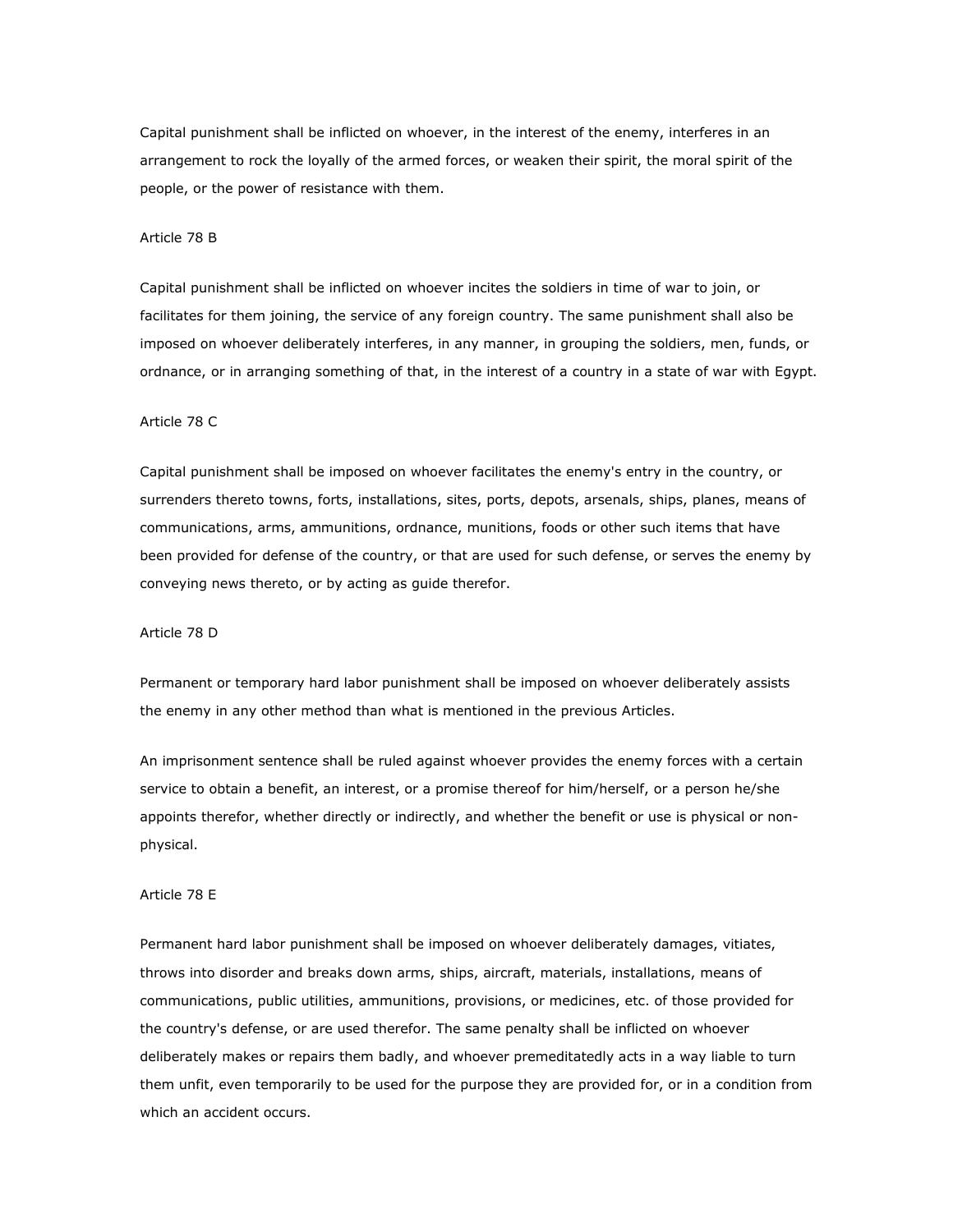Capital punishment shall be the penalty in case the crime occurs in time of war.

## Article 78 F

Imprisonment shall be the penalty in case any of the deeds referred to in clause 1 of the previous Article occurs due to neglect or omission.

The punishment shall be temporary hard labor if the crime occurs in time of war, and permanent hard labor punishment if it results in crippling the military operations.

### Article 79

Whoever exports, in time of war, goods, products or other materials from Egypt to a hostile country, or imports something thereof from that country, directly or indirectly, whether by him/herself or via a third party , shall be punished with temporary, hard labor and a fine equivalent to, five times the value of the exported or imported items, providing the fine shall not be less than one thousand pounds.

The court ruling shall order the confiscation of the items subject of the crime. If they are not seized, the culprit shall be sentenced to paying an additional fine equivalent to the value of these objects.

### Article 79 A

Imprisonment and a fine of not less than one thousand pounds and not exceeding ten thousand pounds shall be inflicted on whoever exercises in time of war commercial operations, personally or via an intermediary, with citizens of a hostile country or agents, delegates or representatives of that country wherever their residence, or with an organization or individual residing in it.

The court ruling shall order the confiscation of the items subject of the crime. If they are not seized, the court shall rule the culprit to pay an additional fine equivalent to the value of these objects.

#### Article 80

Whoever delivers to a foreign country or one of those working in its interest, or divulges to it or to him/her in any shape and form, and by any method one of the defense secrets of the country, or has been able to obtain one of these secrets with the aim of delivering or divulging it to a foreign country or to one of those working in its interest, and also whoever damages in the interest of a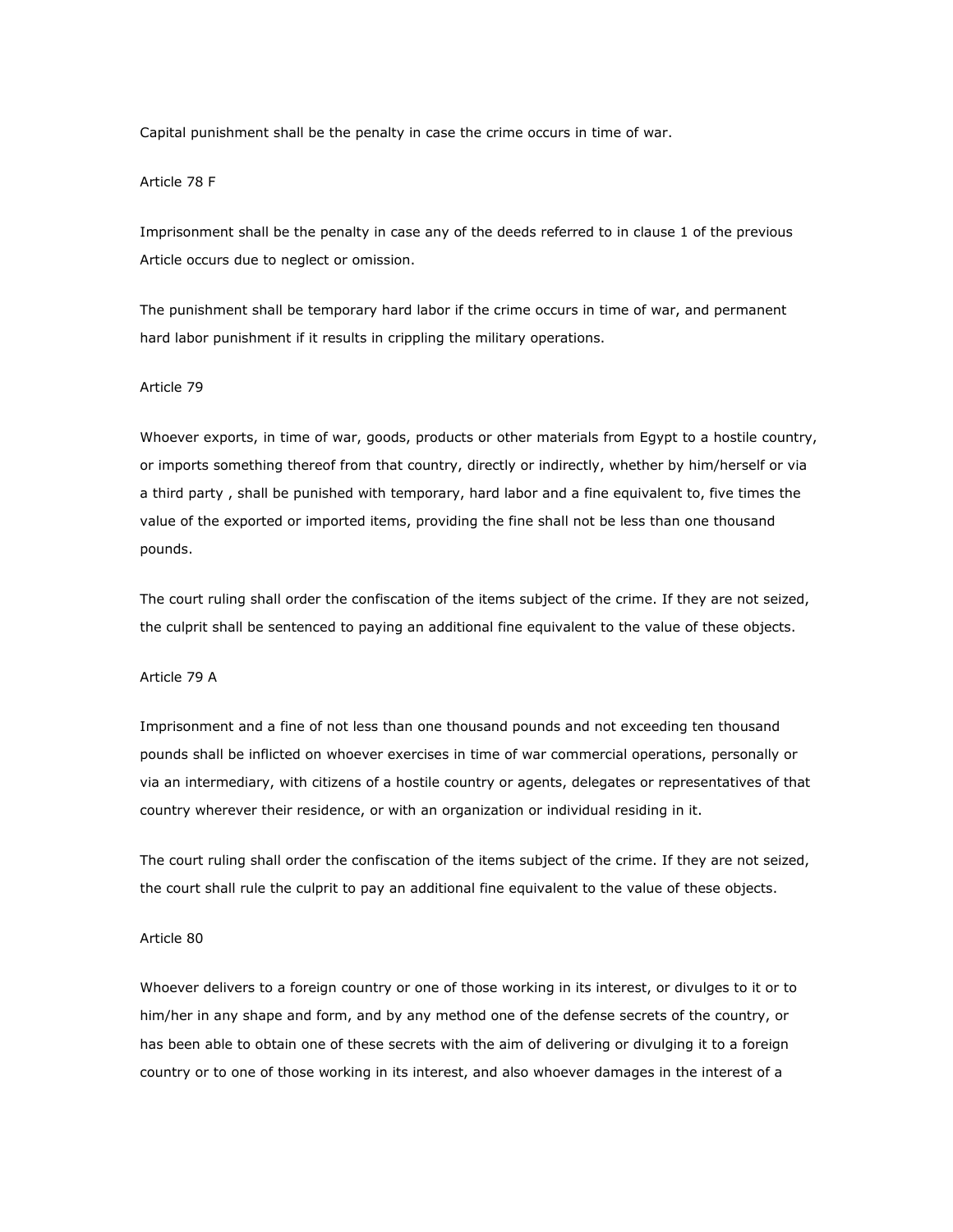foreign country something considered one of the country's defense secrets, or renders it unfit for use, shall be sentenced to death.

### Article 80 A

A penalty of detention for a period of not less than six months and not exceeding five years and a fine of not less than one hundred pounds and not more than 500 pounds shall be inflicted on:

1. Whoever obtains by any illegal way any of the country's defense secrets, without intending to deliver or divulge it to a foreign country or to one of those working in its interest.

2. Whoever discloses by any way a defense secret of the country.

3. Whoever organizes or uses any means of correspondence with the aim of obtaining, delivering, or disclosing one of the country's defense secrets.

Imprisonment shall be the punishment if the crime occurs in time of war.

## Article 80 B

Imprisonment shall be the punishment inflicted on each public servant, or a person with public representative quality or assigned a public service, who divulges a defense secret of the country. Temporary hard labor shall be the punishment if the crime occurs in time of war.

# Article 80 C

Imprisonment shall he the penalty imposed on whoever deliberately discloses in time of war, false or tendentious news, information or rumors, or willfully propagates a provocative publicity, which is all liable to attain harm and damage to the military preparations for the country's defense, or to the armed forces' military operations, create panic among the people, or weaken the nation's toleration and endurance.

Temporary hard labor shall be the punishment if the crime is committed as a result of communication with a foreign country.

Permanent hard labor shall be the penalty if the crime is committed as a result of communication with a hostile country.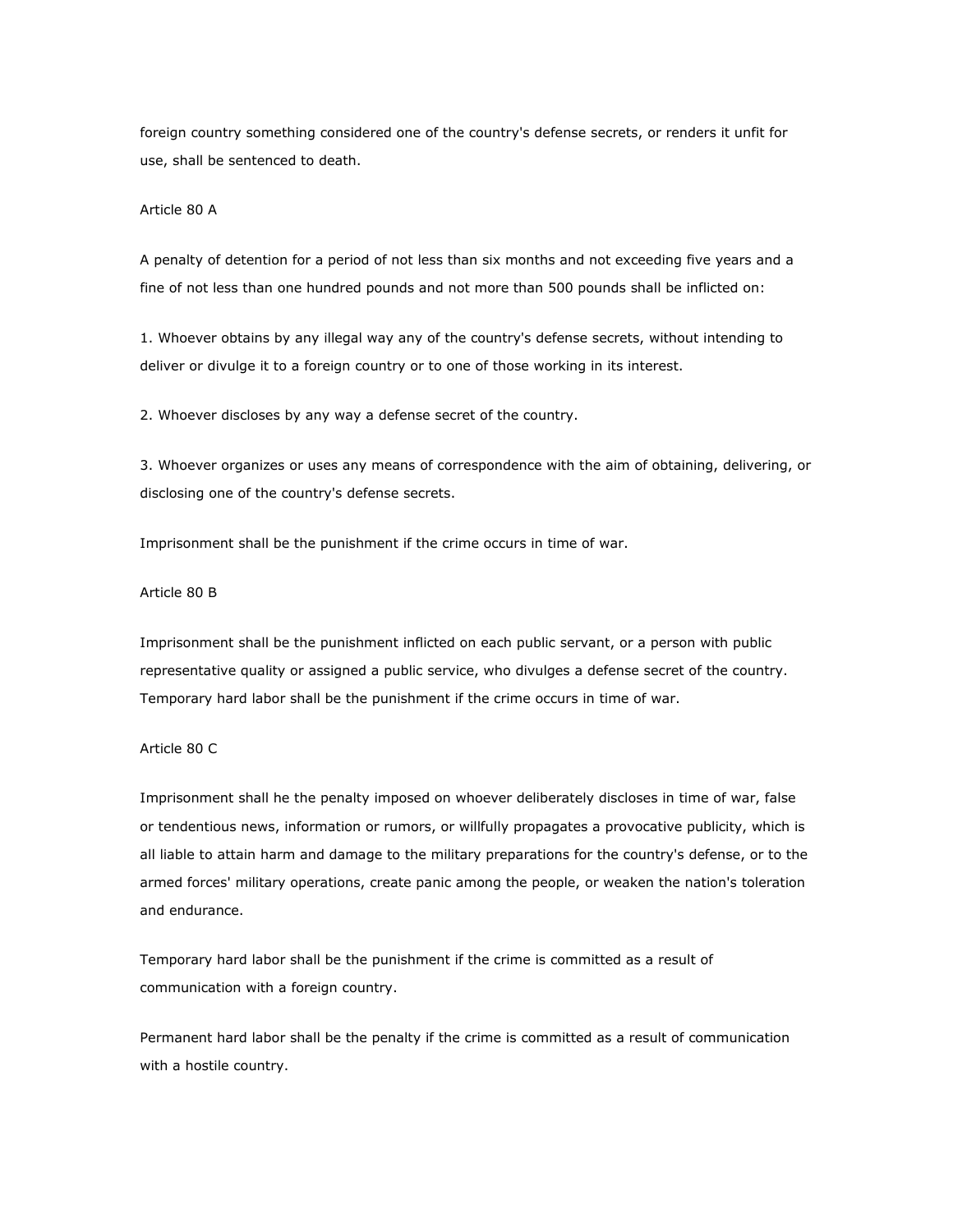#### Article 80 D

Confining to detention for a period of not less than six months and not exceeding five years and a fine of not less than 100 pounds and not exceeding 500 pounds or either penalty shall he inflicted on each Egyptian who deliberately discloses abroad false or tendentious news, information or rumors on country s internal situations, which is all bound to weaken the country's financial credibility, dignity, and prestige, or exercises, by any method whatsoever, an activity that is liable to cause damage and harm to the country's national interests.

Imprisonment shall he the penalty lithe crime falls in time of war.

#### Article 80 E

Detention for a period not exceeding one year and a fine not exceeding 500 pounds or either penalty shall be the punishment inflicted on:

1. Whoever flies over the Egyptian territories without license from the competent authorities.

2. Whoever takes pictures, drawings, or maps of sites or places in violation of the ban issued by the competent authorities.

3. Whoever enters a fort, a defense installation, a camp, a place in which armed forces are camped or settled, or a warship, a merchant ship, a military aircraft or vehicle, an arsenal, a military place, or a place or factory in a which a work is exercised in the interest of the country's defense and the public are banned from entry to it.

4. Whoever resides or stays in locations and places in which staying and residing is banned by the military authorities.

If the crime falls in time of war or occurs by using a means of deceit, cheating, hiding, or hiding the identity, nationality, profession or quality, the penalty shall be detention for a period of not less than six months and not exceeding five years, or a fine of not less than 100 pounds and not exceeding 500 pounds, or either penalty. In case these two conditions combine, imprisonment shall be the penalty.

The smile penalty shall be inflicted on attempting these crimes.

Article 80 F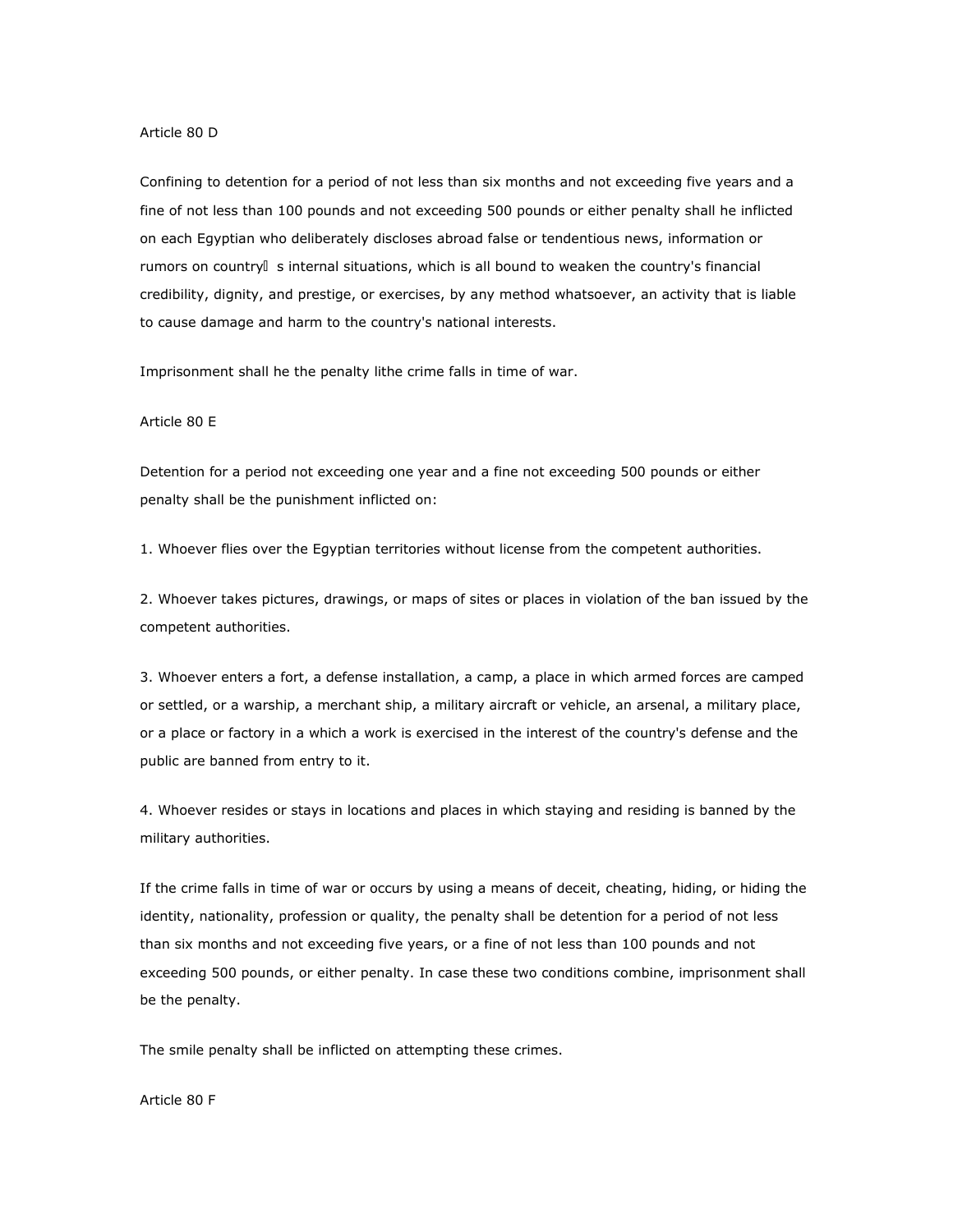Detention for a period of not less than six months and not exceeding five years, and a fine of not less than 100 pounds and not exceeding 500 pounds or either penalty shall be the punishment inflicted on any person who delivers to a foreign country or to one of those working in its interest, in any shape and by any form and means, news, information, objects, correspondence, documents, limps, drawings, pictures, or other like items that concern the governmental departments, public authorities or public utility establishments, for which an order from the competent quarter banning their publication or disclosure.

### Article 81

Imprisonment shall be the penalty inflicted on whoever deliberately defaults, in time of war, on executing all or part of the obligations imposed thereon by a delivery or operating contract binding him/her with the government for the aimed forces' demands, or for the protection of citizens or the provision of their supplies, or who commits any cheating in prosecuting that contract. This provision shall apply to die subcontractors, the agents, and the sellers, if defaulting on the implementation of the obligation is due to their deeds.

Capital punishment shall be the penalty if the crime falls with the aim of harming the country's defense or the aimed forces' operations.

In all cases, a fine shall be inflicted on the offender equivalent to the value of the damages he has caused to the government's property and funds or interests providing it shall not be less than the increase added to his financial assets as a result of the violation or fraud.

### Article 81 A

Detention and a fine not exceeding three thousand pounds or either penalty shall be the inflicted punishment if the breach is committed in executing all or part of the obligations referred to in the previous Article due to neglect or laches.

## Article 82

The following shall be penalized considering him/her an accomplice in the offences prescribed in this part:

1. Whoever is aware of the offender's intents and offers him/her an assistance, subvention or means for his/her livelihood, dwelling, quarter, or venue for meeting, or other such facilities, and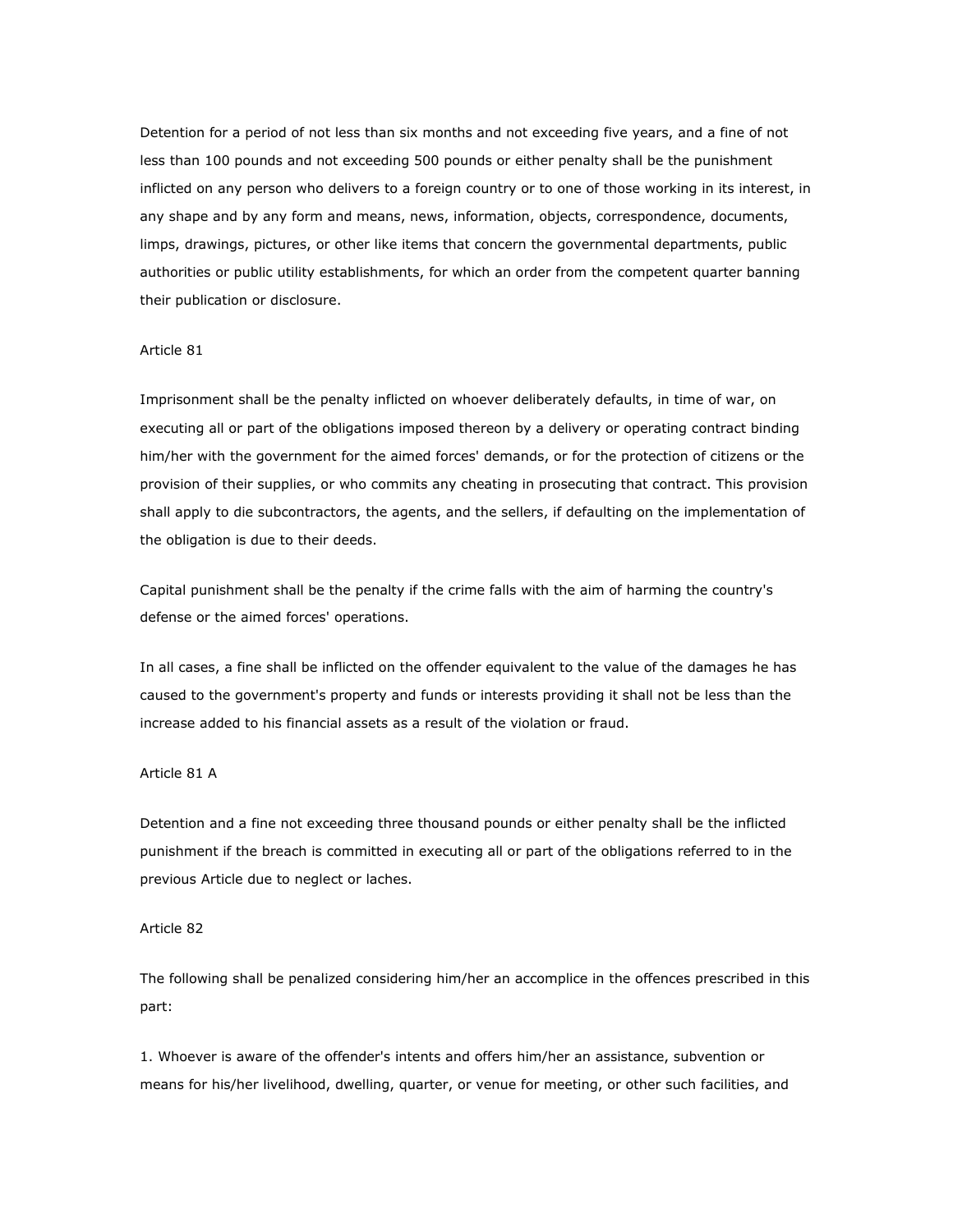also whoever carries the offender's messages or facilitates therefor searching into the crime's subjects, or hiding, transferring, or notifying him.

2. Whoever hides objects used or prepared for use in committing the crime, or obtained as a result of its perpetration while being aware of it.

3. Whoever damages, peculates, hides, or deliberately changes a document that is liable to uncover the crime and its evidences, or the punishment of its perpetrators.

The court may, in these cases, exempt from the penalty the relatives and in-laws of the offender up to the fourth degree if they are not punishable by virtue of another provision of the law.

### Article 82 A

Whoever instigates for committing any of the crimes prescribed in Articles 77, 77a, 77b, 77c, 77d, 77e, 78, 78a, 78b, 78c, 78d, 78e, and 80 of this law, without any effect resulting from his instigation, shall be liable to punishment with temporary hard labor or imprisonment.

### Article 82 B

A permanent or temporary hard labor punishment shall be the inflicted penalty on whoever participates as accomplice in a criminal agreement, whether the purpose thereof is to commit the crimes prescribed in Articles 77, 77a, 77b, 77c, 77d, 77e, 78, 78a, 78b, 78c, 78d, 78e, and 80 of this law, or to use them as a means to achieve the purpose intended thereby.

Capital punishment or permanent hard labor shall be the inflicted penalty on whoever incites for the agreement, or is concerned with managing its movement. However, if the purpose of the agreement is to commit one specific crime, or use it as a means to achieve the intended purpose, shall be sentenced to the penalty prescribed for this crime.

Detention shall be the inflicted penalty on whoever calls for joining an agreement of that sort and his call is refused.

### Article 82 C

Detention for a period not exceeding one year and a fine not exceeding 500 pounds or either punishment shall he the inflicted penalty on whoever facilitates with his neglect or laches the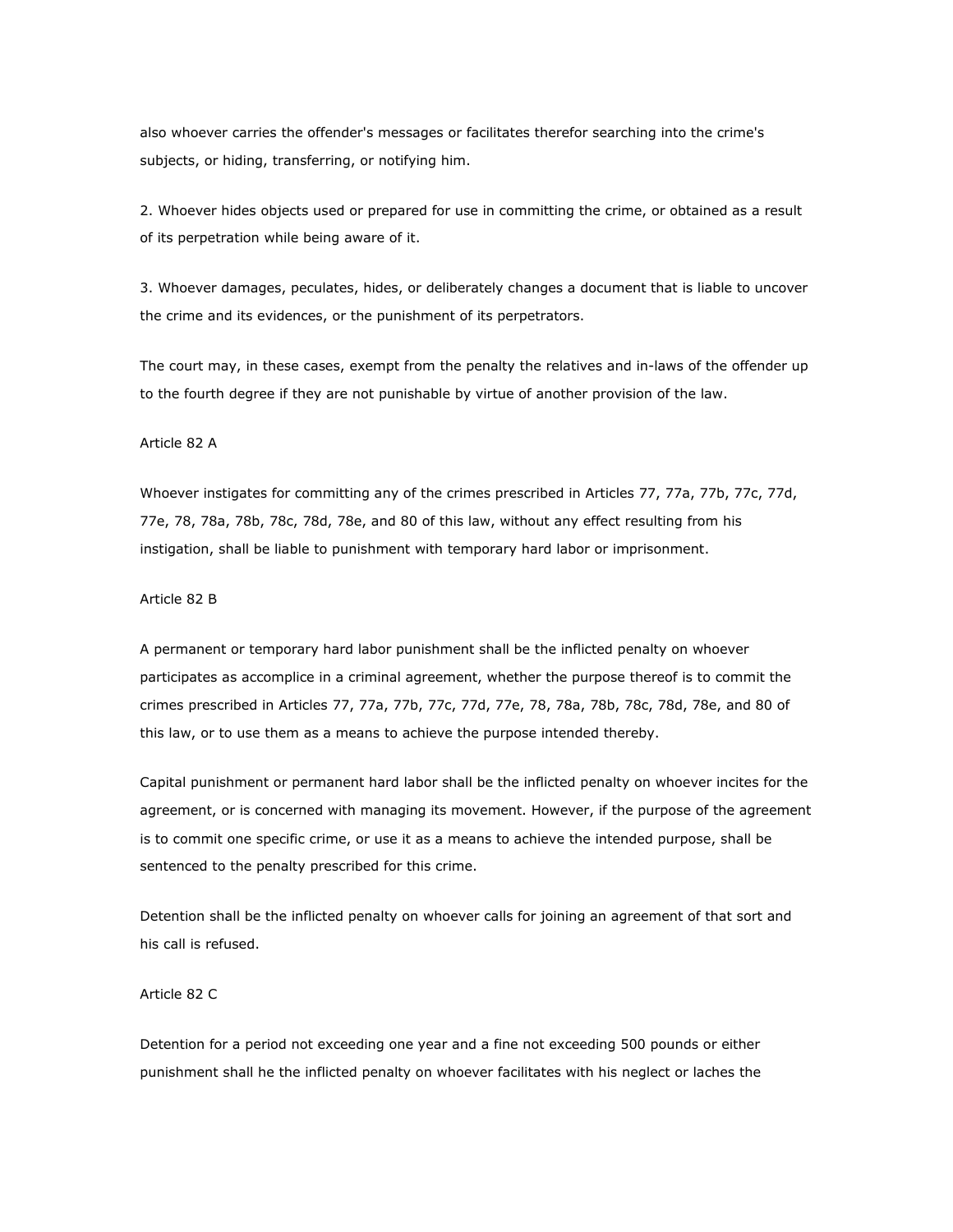commitment of any of the crimes prescribed in articles 77, 77a, 77b, 77c, 77d, 77e, 78, 78a, 78b, 78c, 78d, 78e, and 80.

The penalty shall be doubled if the crime falls in time of war or is committed by a public official/civil servant, or a person vested with a public representative quality, or commissioned a public service.

#### Article 83

In felonies prescribed in this part, the court, in other than the cases prescribed in Articles 78, 79, and 79a of this law, may in addition to the penalties prescribed therefor, pass a ruling ordering the payment of a fine not exceeding ten thousand pounds.

#### Article 83 A

Capital punishment shall be the penalty inflicted on any of the crimes prescribed in Part 2 of this Book if it falls with the intent of affecting the country's independence, unity, or the integrity of its territories, or if it occurs in time of war with the aim of assisting die enemy or harming the armed forces' military operations, and is liable to realize the said purpose.

Capital punishment shall also be the penalty inflicted on any felony or misdemeanor prescribed in this part once the felon's intent thereby is to assist the enemy or harm the armed forces' military operations, and is liable to realize the said purpose.

#### Article 84

Detention For a period not exceeding one year and a fine not exceeding five hundred pounds or either penalty shall be the punishment inflicted on whoever becomes aware of the commitment of one of the crimes prescribed in this part and fails to promptly notify it to the competent authorities.

The penalty shall be doubled if the crime falls in time of war.

The court may exempt the felon's spouse, ancestors, and descendants from this penalty.

#### Article 84 A

Whoever of the offenders hastens to notify the administrative or judiciary authorities before the execution of the crime begins and before starting the investigation shall be exempted from the penalties prescribed for the crimes referred to in this part. The court may also grant exemption from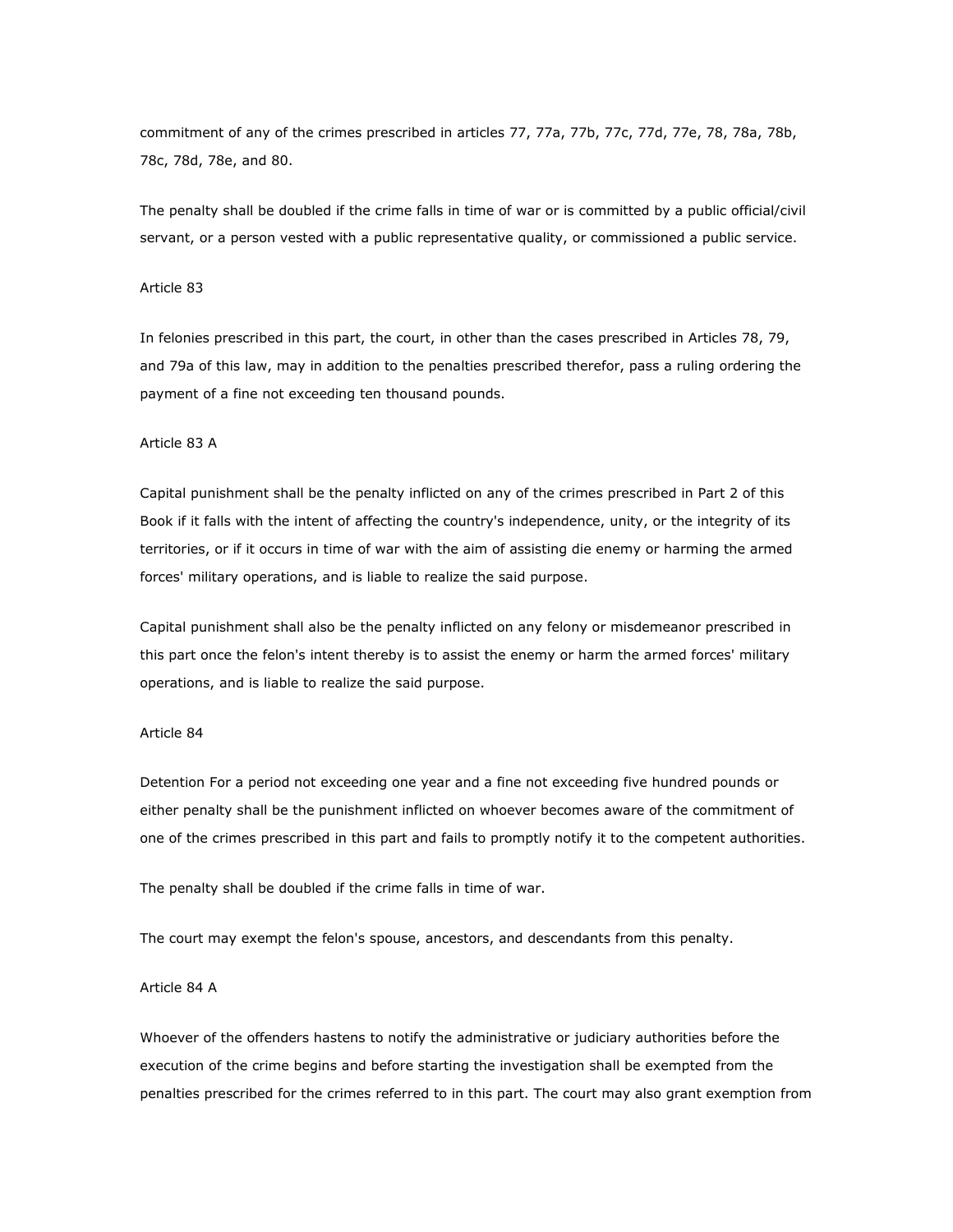the penalty if the notification is made after completion of the crime and before the investigation begins. It may also grant the exemption if during time investigation the offender enables the authorities to arrest the perpetrators of the crime or of another crime similar to it in type and dangerousness.

### Article 85

The following shall be considered a secret of the defense:

1. Military, political, diplomatic, economic and industrial information which by virtue of its nature is only known by persons who are qualified for that, and considering the interest of the country's defense such information shall remain secret to others than those persons.

2. Objects, correspondence, written documents, instruments, drawings, maps, designs, pictures and other objects which in the interest of the country's defense shall be kept unknown except to those who are assigned their maintenance and use, and which shall remain secret to any one else, lest this should divulge information of all that is referred to in the previous clause.

3. News and information related to the armed forces, their information and movements, their ordnance and ammunition, as well as their provision and their members, and in general all that is concerned with military and strategic affairs in respect of which no written permission is issued by the General Command of the Armed Forces to publish or diffuse it.

4. News and information connected with the procedures and arrangements that are taken to uncover or investigate the crimes prescribed in this part, or bring their perpetrators to trial. However, the court assuming the trial may authorize and permit the disclosure of whatever it decides to reveal of the trial events.

## Article 85 A

In applying the provisions of this part:

a. The expression (country) shall mean the territories on which the Egyptian State has sovereignty or authority.

b. A public official / civil servant, or a person vested with public representative quality, or assigned a public service shall be considered offender even if he does not obtain the papers, documents, or secrets during the performance of his office duties, or his service, or because of it, and also if he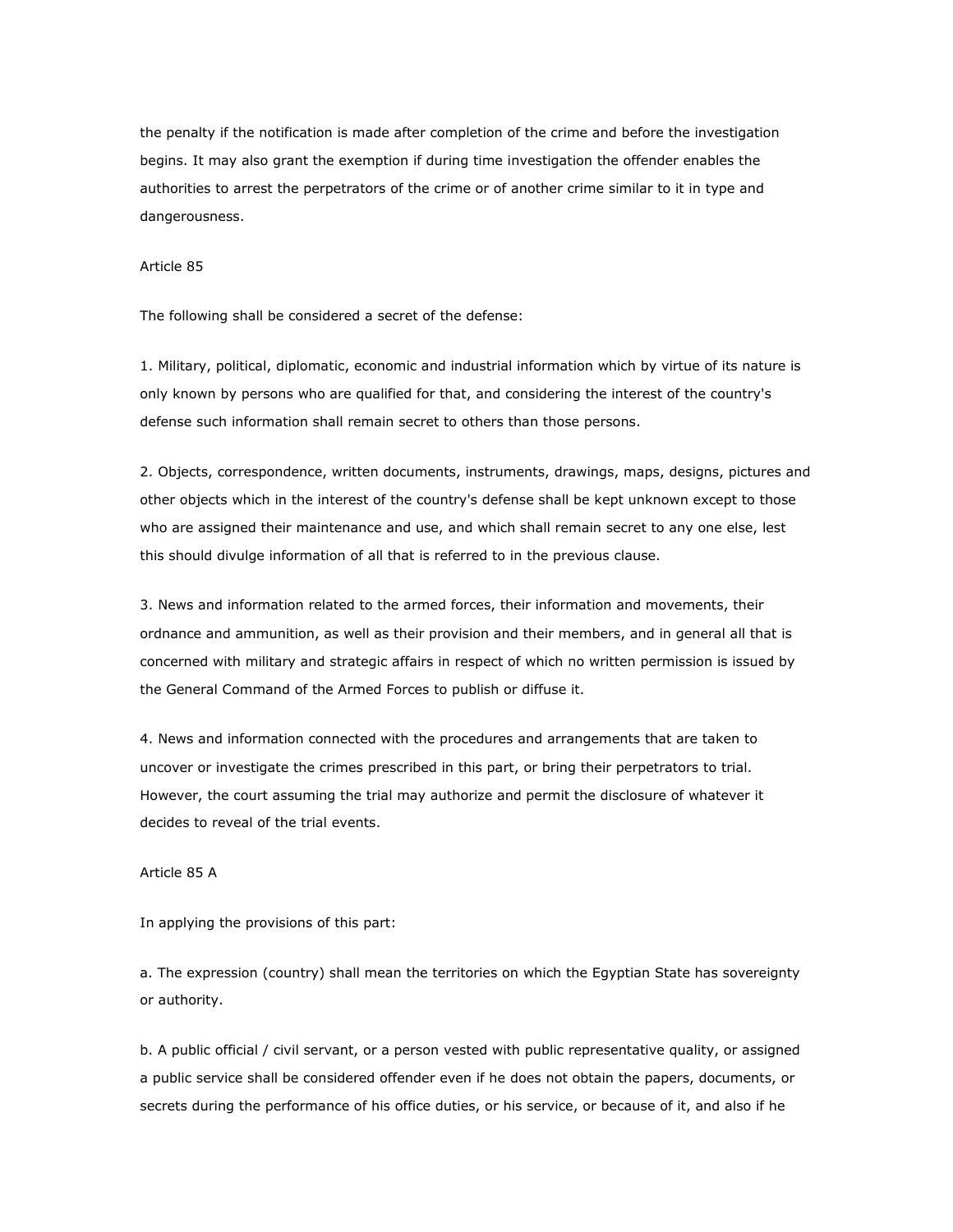loses this quality before the crime is committed, whether he obtains the papers, documents, or secrets during or after the termination of that quality.

c. The state of rupture of relations shall be considered practically as a state of war. Also the period in which the danger of war is impending shall also be considered a period of war once it ends with actual breakout of war.

d. Political groups for which Egypt has not recognized the quality of a state and which are treated as warriors shall he considered practically as states.

The provisions Of this part may, by decree of the President of the Republic, be simplified, wholly or partially, concerning the deeds prescribed therein, when committed against a partner, ally or friendly country.

## Part 2

### Felonies and Misdemeanors internally Prejudicial to the Government

### Section 1

#### Article 86

Terrorism, in applying the provisions of this law, shall men all use of force, violence, threatening, or frightening, to which a felon resorts in execution of an individual or collective criminal scheme, with the aim of disturbing public order, or exposing the safety and security of society to danger, if this is liable to harm the persons, or throw horror among them, expose their life, freedom or security to danger, damage the environment, causes detriments to communications, transport, property and funds, buildings, public or private properties, occupying or taking possession of them, preventing or obstructing the work of public authorities, worship houses, or educational institutions, or interrupting the application of the constitution, laws, or statutes.

#### Article 86 bis

Imprisonment shall be the inflicted penalty on whoever establishes, founds, organizes, or runs, contrary to the provisions of the law, an association, corporation, organization, group, or band, the purpose of which is to call by any method, for interrupting the provisions of the constitution or laws, or preventing any of the Slate's institutions or public authorities from exercising its works, or encroaching on the personal freedom of citizens or other freedoms and public rights as guaranteed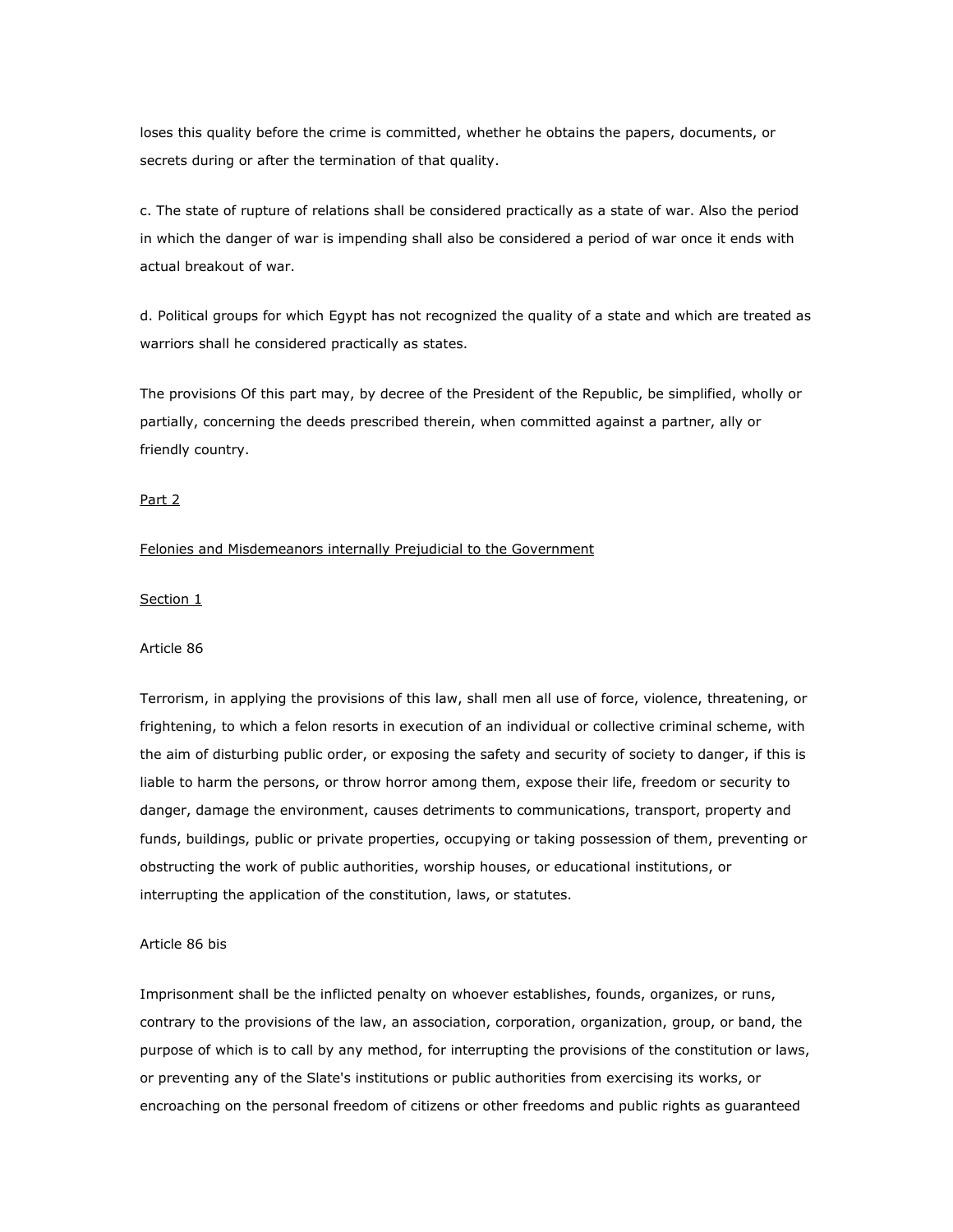by the constitution or the law, or impairing the national unity or social peace. Temporary hard labor shall be the punishment inflicted on any one assuming leadership or command of their formations, or supplying them with physical or financial assistance, while being aware of the purpose they call for.

Imprisonment for a period not exceeding five years shall be the inflicted penalty on whoever joins any of the associations, corporations, organizations, groups or bands prescribed in the previous clause or participates in them in any form, while being aware of their purposes.

The penalty prescribed in the previous clause shall be inflicted on whoever propagates by speaking or writing or by any other method, for the purposes mentioned in the first clause, and also whoever, personally or by an intermediary, holds or acquires written documents, printed matter, or records, whatever their kind, comprising propagation or advocacy of any of the foregoing, if they are prepared for distribution or access by third parties, and also whoever holds or acquires any method of printing, recording, or publicizing which is used or prepared for use, even temporarily for printing, recording or diffusing anything of the foregoing.

### Article 86 bis A

Capital punishment or permanent hard labor shall be the penalty prescribed in the first clause oldie previous Article, if terrorism is one of the methods used in realizing or executing the purposes called for by the association, corporation, organization, group, or band as mentioned in that clause. The same penalty shall be inflicted on whoever provides them with arms, ammunitions, explosives, materials, machines, funds, property, or information while being aware of what they call for, and of their means in realizing or executing their purposes.

Temporary hard labor shall be the punishment of the crime prescribed in the second clause of the previous article, if terrorism is one of the methods used in realizing or executing the purposes called for by the association, corporation, organization, group, or band as mentioned in that clause, or if the felon is a member of the armed forces or the police force.

Imprisonment for a period not exceeding ten years shall be the penalty for the crime prescribed in the third clause of the previous Article, if the association, corporation, organization, group, or band mentioned in the previous Articles uses terrorism to achieve the purposes it calls for, or if the propagation or advocacy is exercised inside the worship houses or the locations concerning the armed forces, or the police force, or among their members.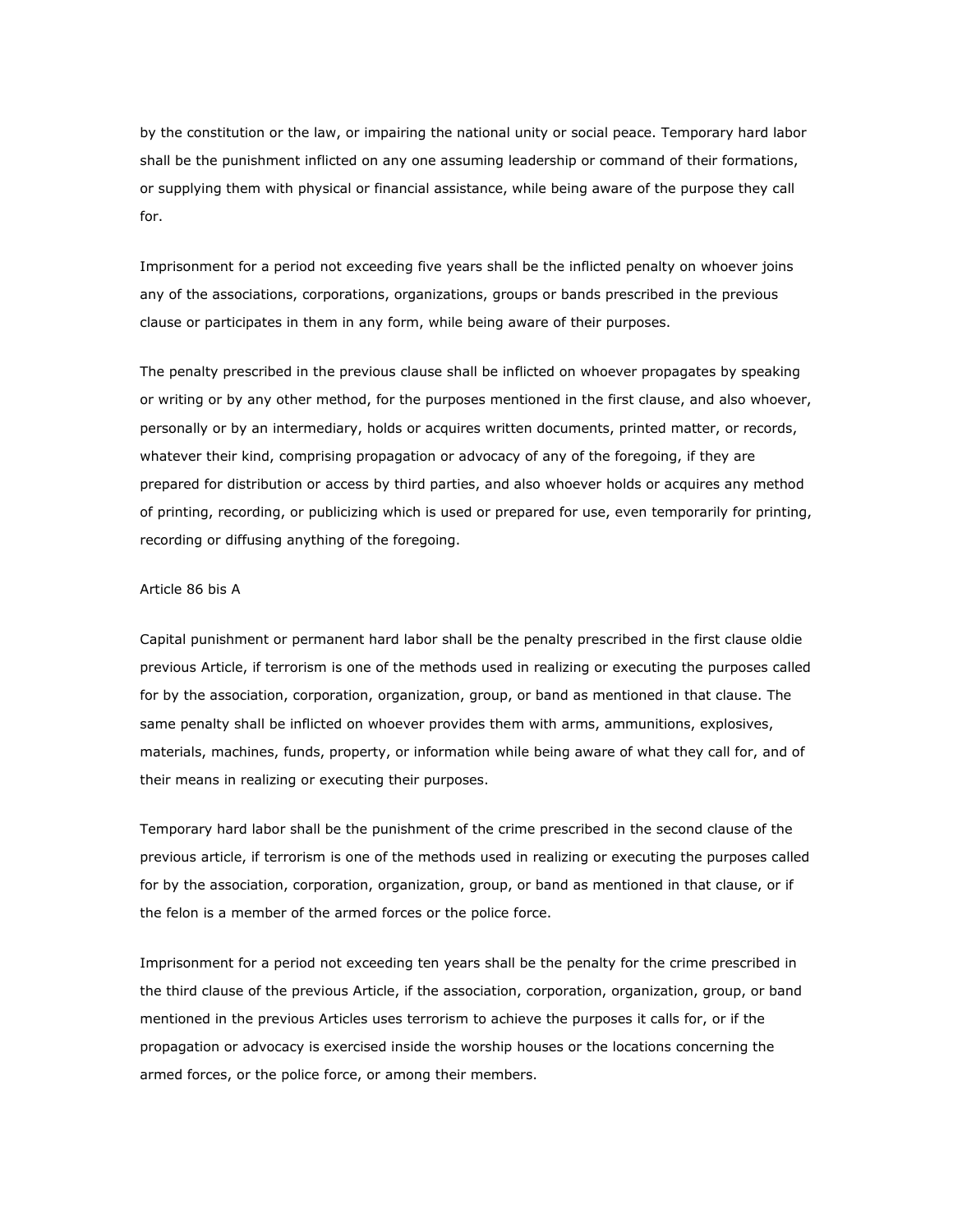#### Article 86 bis B

Permanent hard labor shall be the inflicted punishment on each member of any of the associations, corporations, organizations, groups, or bands mentioned in Article 86 bis using terrorism to compel a person to join any of them, or prevent him/her from separation therefrom.

Capital punishment shall be the penalty if the felon's deed results in the death of the victim.

## Article 86 bis C

Permanent hard labor shall be the penalty inflicted on whoever seeks with a foreign country or an association, corporation, organization, group, or band whose headquarters are seated abroad, or with any of those who work in the interest of any of them, and also whoever communicates with them or with him/her, to carry out a terrorist act inside Egypt, or against its properties, institutions, civil servants, diplomatic representatives, or its citizens, in the course of their duties or during their being abroad, or who joins in committing any of the foregoing.

Capital punishment shall be the inflicted penalty if the crime subject or the endeavors or communication occurs, or an attempt of the crime takes place.

#### Article 86 bis D

Temporary hard labor shall be the penalty inflicted on each Egyptian who cooperates with or joins, without a written permission from the competent governmental authority, the armed forces of a foreign country, or cooperates or joins any association, corporation, organization, or terrorist group, whatever its denomination, whose headquarters are seated abroad, and which takes terrorism or military training as a means to achieve its purposes, even if its deeds are not directed to Egypt.

Temporary hard labor shall be the penalty if the felon receives military, training therein, or if he participates in its operations which are not directed against Egypt.

### Article 87

Permanent or temporary hard labor shall be the penalty inflicted on whoever tries by force to overthrow or change the constitution of the country, or its republican system or form of the government. If the crime occurs by an armed gang, capital punishment shall be the punishment inflicted on the person who has formed the gang, and also who assumes its leadership or a command therein.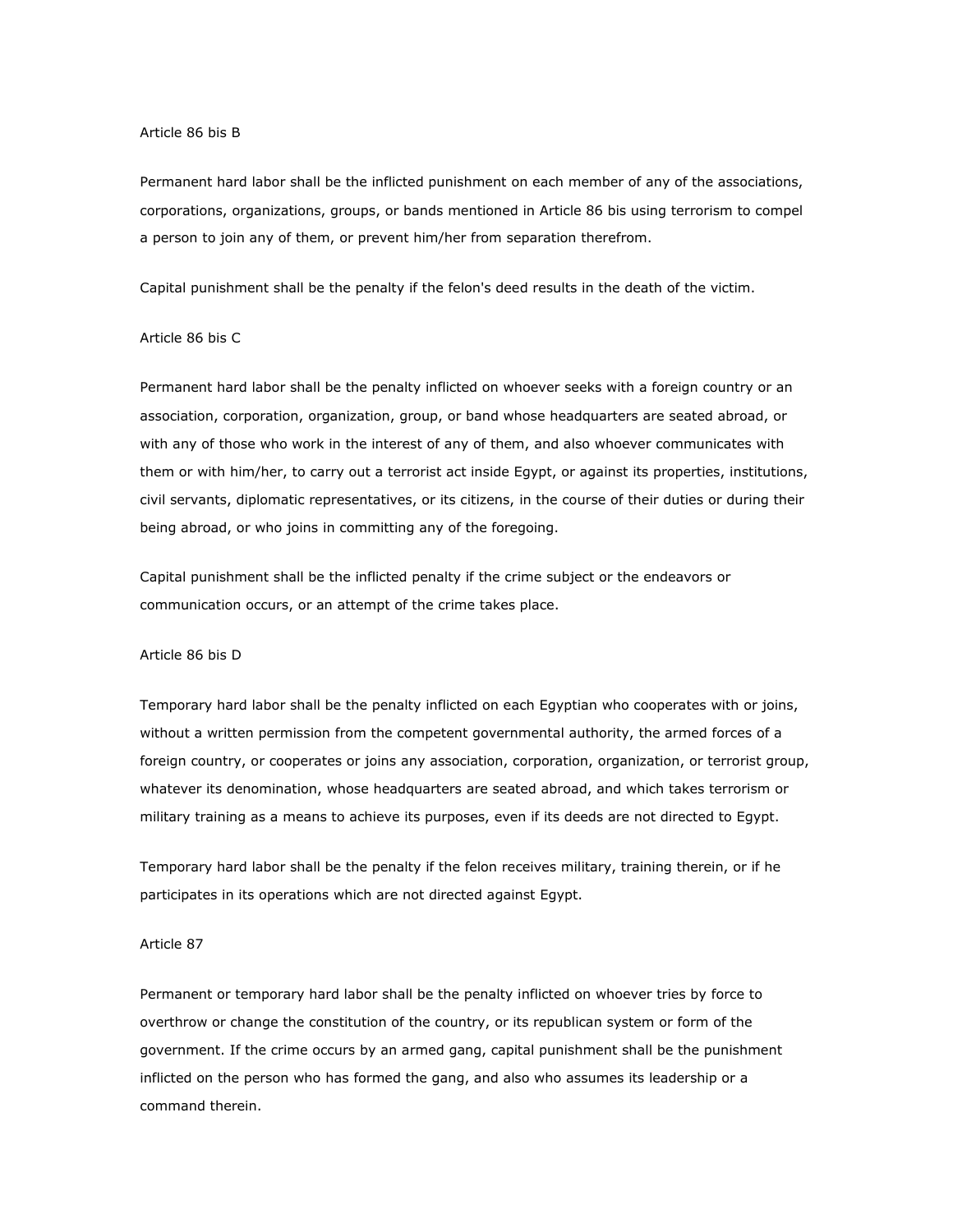#### Article 88

Temporary hard labor shall be the penalty inflicted on whoever hijacks a means of air, land, or sea transport, risking the safety of its passengers. Permanent hard labor shall be the penalty if the felon uses terrorism, or the said deed results in causing wounds as prescribed in articles 240 and 241 or this law to any person inside or outside that means of transport. It the Felon resists by force or violence the public authorities during the performance of their duties in retrieving the means of transport from the felon's control. Capital punishment shall be the penalty, if the deed of the felon results in the death of a person inside or outside the means of transport.

#### Article 88 bis

Temporary hard labor shall be the penalty on whoever arrests a person in other than the cases authorized by the laws and regulations, or detains or imprisons him/her as a hostage, with the aim of influencing the public authorities' performance of their work, or obtaining a benefit or privilege of any kind from them.

The same penalty shall be inflicted on whoever enables or attempts to enable anyone arrested in connection with the crimes prescribed in this Section to escape.

Permanent hard labor shall be the inflicted penalty if the felon uses force, violence, threat, or terrorism, adopts a false qualification, wears a government civil servants' uniform without having the right to do that, or produces a false warrant claiming it is issued by the government, or if his deed results in injuries as prescribed in articles 240 and 241 of the present law, or if he resists the public authorities while performing their duties in releasing the hostage or arrested person.

Capital punishment shall be the penalty if the deed results in the death of a person.

## Article 88 bis A

Without prejudice to any stricter penalty, temporary hard labor shall be the penalty inflicted on whoever assaults those assigned the execution of the provisions of this Section because of such execution, or whoever resists such execution by force, violence, or threat to use it against them while or because of performing the duties of their position.

Permanent hard labor shall be the penalty if the assault or resistance results in a permanent disability, and the felon has been carrying an arm, or has abducted or detained any of those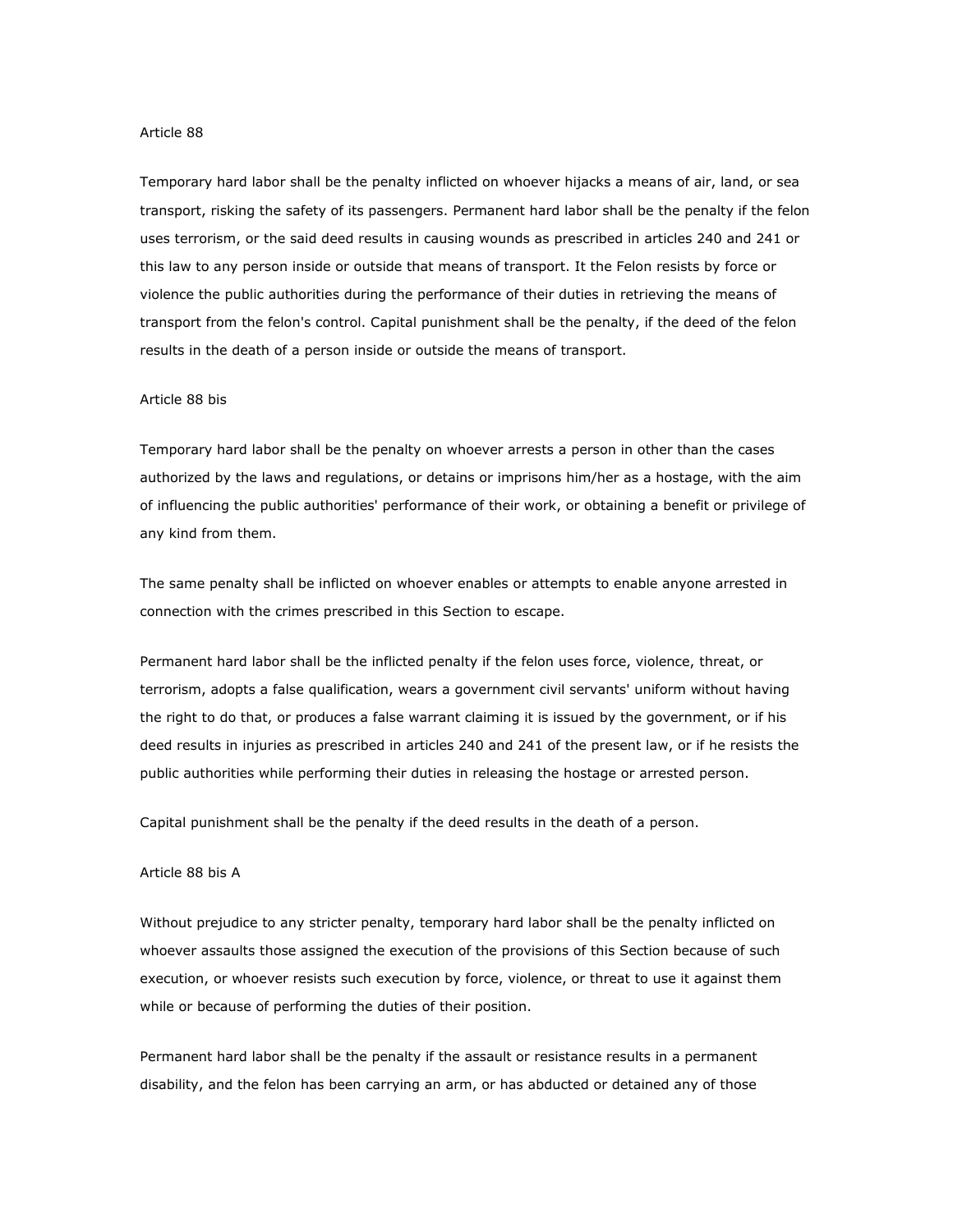assigned the execution of the provisions of this Section, or his/her spouse, rr any of his/her ancestors or descendants.

Capital punishment shall be the penalty if the assault or resistance results in the death of the victim.

# Article 88 bis B

The provisions of articles 82, 83, 95, 96, 97, 98, and 98(e) of this law shall apply to the crimes prescribed in this Section.

In case of a court ruling for confiscation, it shall be pronounced without prejudice to the rights of bona fide parties.

The objects for which a court ruling is passed ordering their confiscation shall be appropriated for the quarter that managed to seize them, once the competent Minister judges they are necessary for exercising its activities in combating terrorism.

# Article 88 bis C

The provisions of Article (17) of this law shall not apply when passing a ruling of condemnation in connection with one of the crimes prescribed in this Section, except the cases in which the law provides for inflicting the penalty of capital punishment or permanent hard labor. The capital punishment penalty may be reduced to permanent hard labor, and the permanent hard labor may be reduced to temporary hard labor of not less than ten years.

# Article 88 bis D

For the cases prescribed in this Section, in addition to passing a ruling for the prescribed penalty, a court sentence may also be pronounced ordering the application of one or more of the following arrangements:

1. Prohibiting residence in a certain place or zone.

- 2. Imposing residence in a certain place.
- 3. Prohibiting frequentation of specific places or locations.

In all eases the period for an arrangement shall not exceed five years.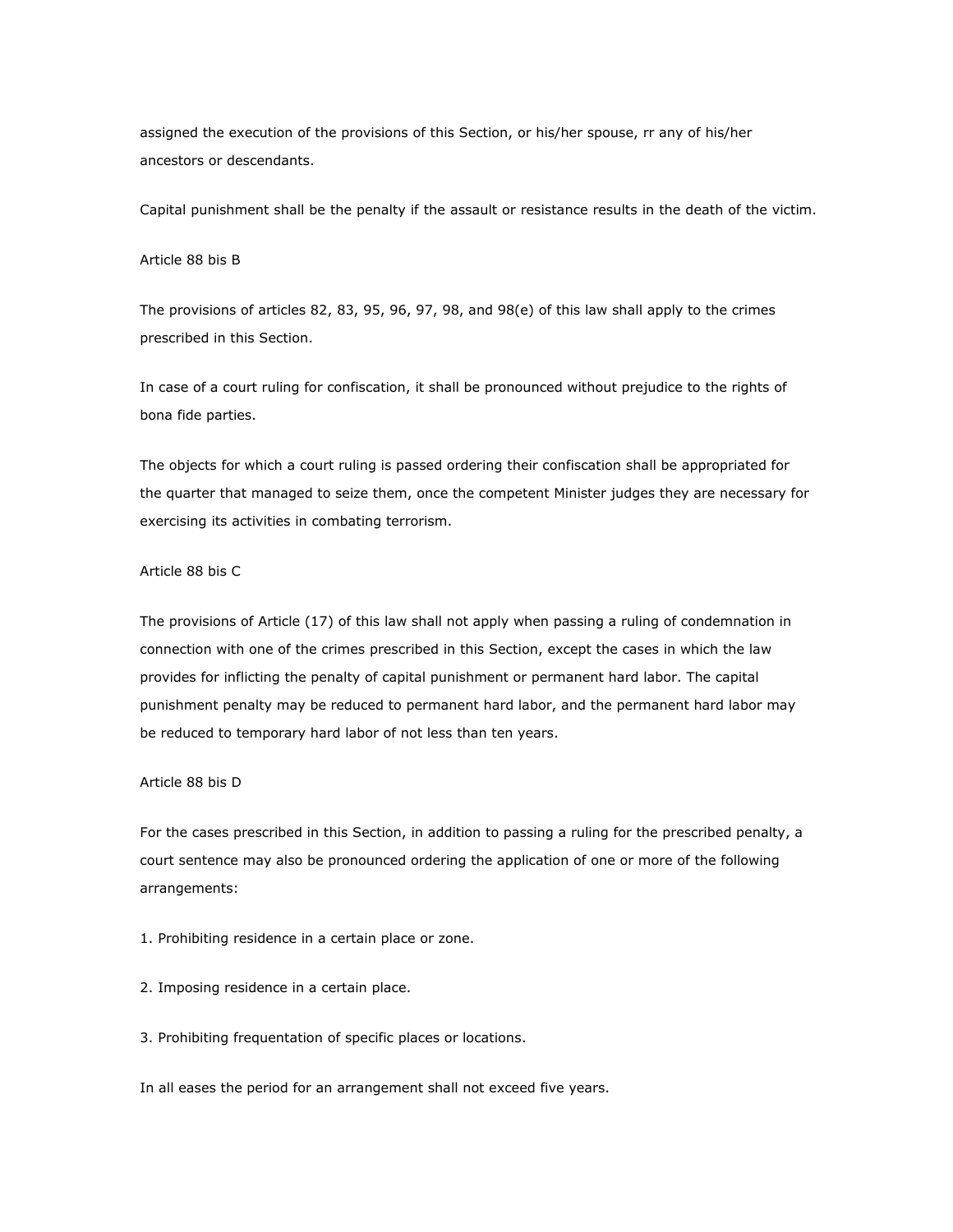Detention for a period of not less than six months shall be inflicted on whoever violates the arrangement ruled by the court.

# Article 88 bis E

Exemption from the penalties prescribed for the crimes referred to in this Section, shall be granted to whoever of the felons hastens to notify the administrative or judicial authorities, before the execution of the crime begins, and before beginning the investigation. The court may also grant the exemption from the penalty if the notification is made after completion of the crime and before the investigation begins.

It may also grant this exemption if the felon enables the authorities during the investigation to arrest the other perpetrators of the crime, or the perpetrators of a crime similar to it in type and dangerousness.

#### Article 89

Capital punishment shall be the penalty inflicted on whoever forms a gang that attacks a community of inhabitants, or resists with arms public authority people in their execution of the laws, and also whoever assumes the leadership of a gang of that sort, or a command within the gang.

Whoever joins that gang but does not participate in forming it, and has not assumed a command in it shall be punished with a permanent or temporary hard labor.

### Section 2

#### Article 89 bis

A permanent or temporary hard labor shall be the penalty inflicted on whoever deliberately damages by any method, one of the means of production, or fixed or movable assets of any of the quarters prescribed in article 119, with the aim of damaging national economy.

Permanent hard labor shall be the inflicted penalty if the crime results in enormous damage to the country's economic situation or to a national interest thereof, or if the crime is committed in time of war.

In all cases, the felon shall be sentenced to pay the value of the objects he damages.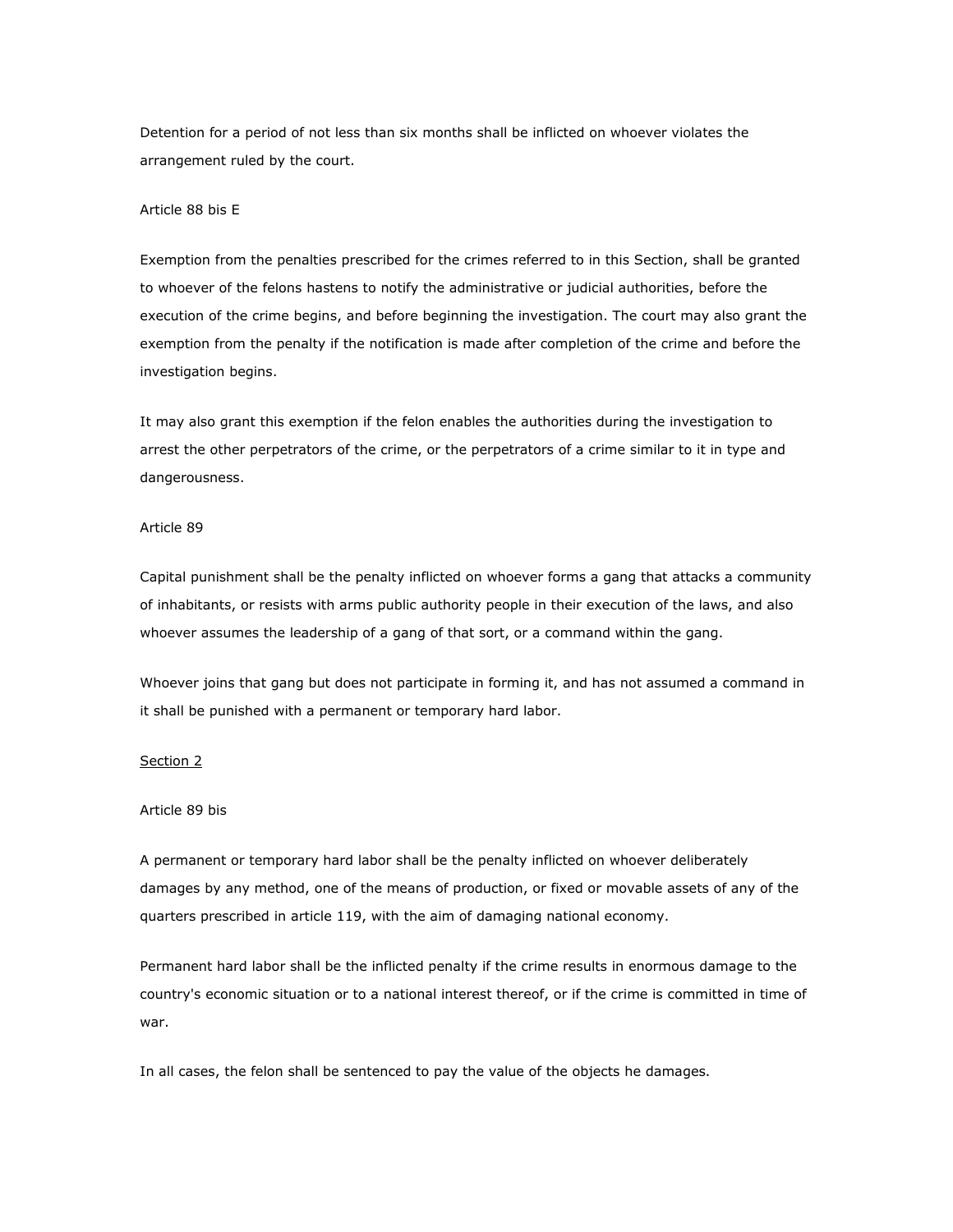Exemption from the penalty may be granted to whoever among the accomplices of the crime, other than the crime instigators, hastens to notify the judicial or administrative authorities of the crime after its completion and before the final ruling is pronounced in it.

### Article 90

Imprisonment for a period not exceeding five years shall be the penalty inflicted on whoever deliberately destroys public buildings or property appropriated for governmental departments, public utilities, general organizations, or associations that are considered legally as public utilities.

The ceiling of the penalty shall be doubled if the crime is committed in execution of a terrorist purpose.

Permanent or temporary hard labor shall be the inflicted penalty if the crime occurs in time of sedition or commotion or with the aim of creating dread among the people or spreading chaos.

Capital punishment shall he the inflicted penalty if the crime results in the death or a person who has been in those places.

In all cases, the felon shall be sentenced to paying the value of the objects he has destroyed.

# Article 90 bis

Permanent or temporary hard labor shall be the inflicted penalty on whoever tries to occupy by force part of the public buildings or the building appropriated governmental departments, public utilities or organizations of public utility nature.

If the crime occurs by an armed gang, capital punishment shall be inflicted on the person who has formed the gang, as well as the one assuming its leadership or a role of command in it.

## Article 91

Capital punishment shall be the inflicted penalty on whoever assumes for a criminal purpose the command of a division or a section of the army, a section of the fleet or a warship, a warplane, a military post, a port, or a city, without being charged for that by the government, or by an illegal cause. Capital punishment shall also be inflicted on whoever, despite the order issued to him/her by the government, continues to assume a military command whatever it be, and on each chief of a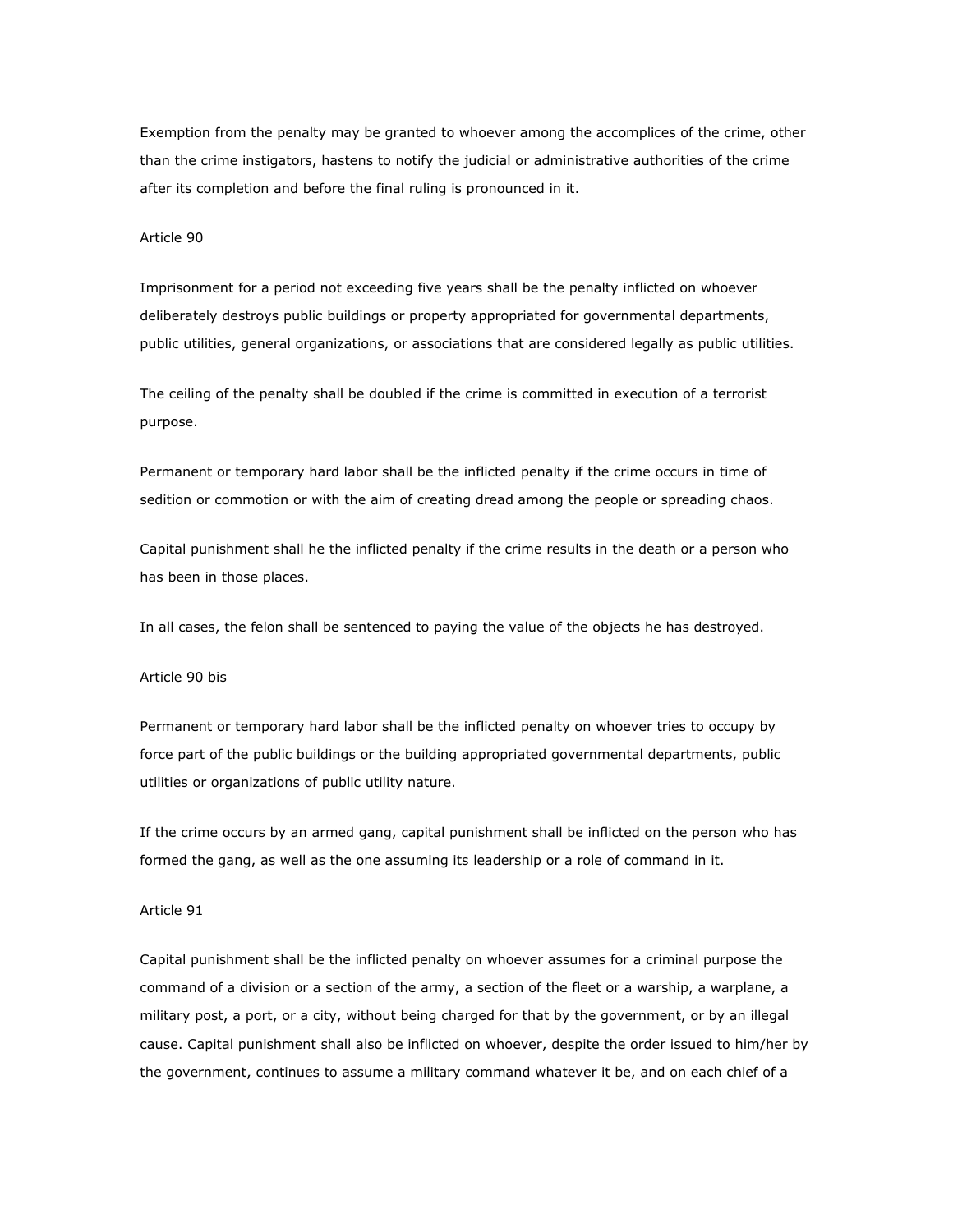force who maintains his soldiers under arms, or his community, after the issue of the government's order to disband them.

## Article 92

Temporary hard labor shall be the penalty inflicted on any person having the right to issue orders to members of the armed forces, or police force, and who demands or charges them to work on obstructing the government's orders, if that is meant for a criminal purpose. If the crime results in obstructing the implementation of the government's orders, capital punishment or permanent hard labor shall be the penalty. Those below his rank among the military chiefs or commanders who have obeyed him shall be punished with temporary hard labor.

#### Article 93

Capital punishment shall be the penalty inflicted on whoever confers on himself the position of chief of an armed gang, or assumes in it a certain command, with the aim of usurping or plundering the lands or property owned by the government or a group of people, or resisting the military force charged to chase the perpetrators of these felonies.

Other gang members among the foregoing shall be punished with temporary hard labor.

# Article 94

Temporary hard labor shall be the penalty indicted on whoever manages, or organizes the movement of the gang referred to in the previous Article, or gives or brings to it arms, materials, or machines to assist it in committing the felony, while being aware thereof, or who sends to them supplies, or if he enters in criminal communications by any means with the heads or directors of that gang, and also whoever offers to them houses or stores where they can meet, while he is aware ff their purposes and qualities.

## Article 95

Whoever instigates on committing a crime of those prescribed in Articles 87, 89, 90, 90 bis, 91, 92, 93, and 94, of this law shall be punished with temporary hard labor or with imprisonment, if this instigation does not result in any effect.

## Article 96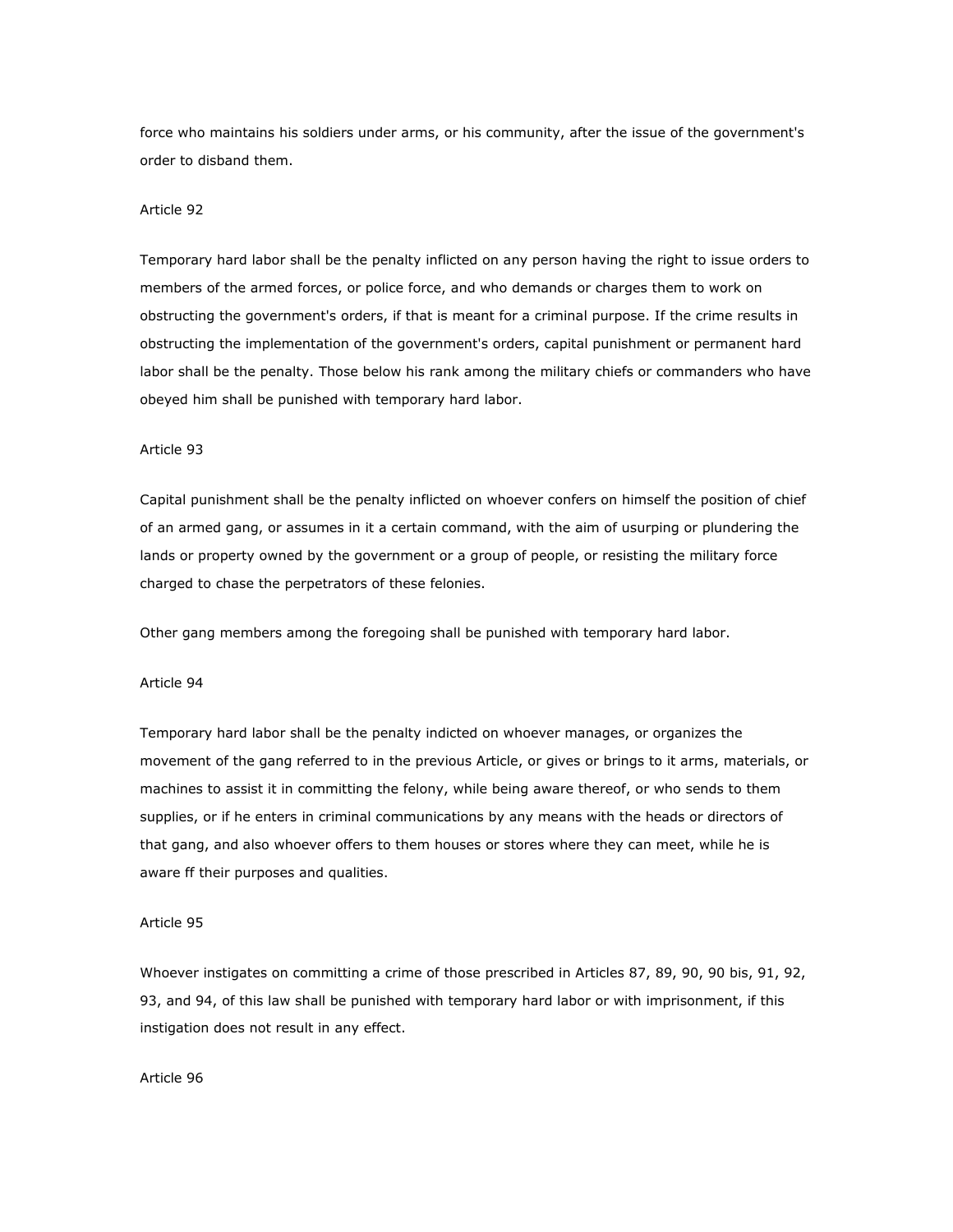The foregoing penalties shall be imposed on any person who joins in a criminal agreement whether the purpose of the agreement is to commit the crimes prescribed in Articles 87, 89, 90, 90 bis, 91, 92, 93, and 94 of this law, or who takes them as a means to achieve the intended purpose. Permanent hard labor shall be inflicted on the person instigating for this agreement, or who is concerned with managing its movement.

Temporary hard labor or imprisonment shall be the penalty inflicted on whoever encourages the perpetration of any of the crimes prescribed in articles 87, 89, 90, 90 bis, 91, 92, 93, and 94 of this law, with physical or financial support, without having the intention to participate directly in committing these crimes.

## Article 97

Whoever calls another to join an agreement whose purpose is to commit one of the crimes prescribed in Articles 87, 89, 90, 90 bis, 91, 92, 93, and 94 of this law shall be punished with detention if his call is refused.

## Article 98

Detention shall be the penalty inflicted on whoever learns of a scheme for attempting one of the crimes prescribed in articles 87, 89, 90, 90 bis, 91, 92, 93, 94 of this law and does not report it to the competent authorities.

The provision of this Article shall not apply to the spouse of any person having a hand in that scheme, nor to his/her ancestors and descendents.

## Article 98 A

Temporary hard labor, for a period not exceeding ten years, and a fine of not less than one hundred pounds and not exceeding one thousand pounds shall be the penalty inflicted on whoever establishes, founds, organizes, or manages associations, corporations, or organizations which aim at the domination of one social class over other classes, or at destroying a social class, overthrowing the basic social or economic systems of the state, pulling down any of the basic systems of the social community, recommending any of the foregoing, or advocating for it, once the use of force, terrorism, or any other illegal method is noted in that.

The same penalties shall be inflicted on any alien residing in Egypt and on any Egyptian even if living abroad, if he institutes, founds, organizes, or manages abroad a branch of one of the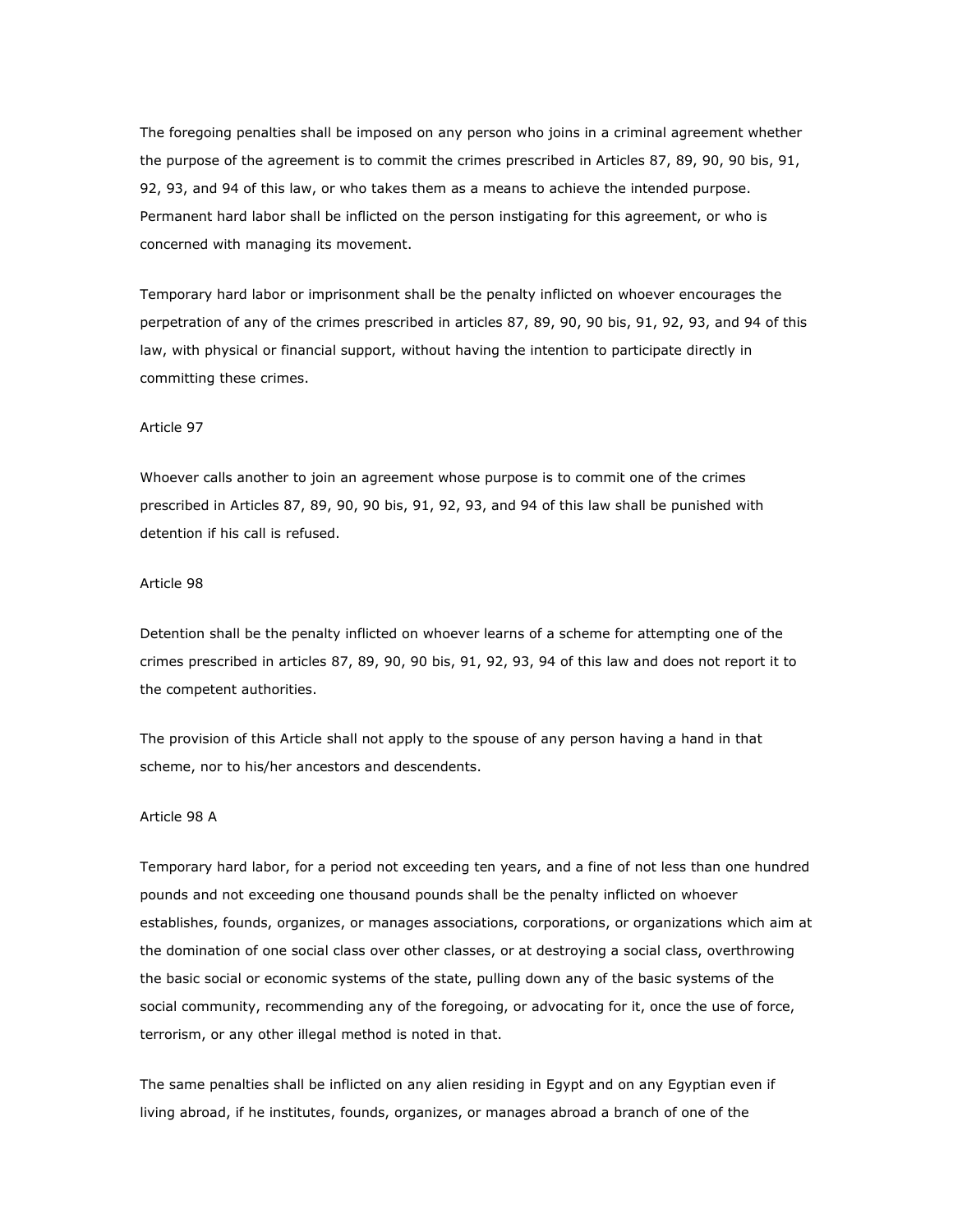aforementioned associations, corporations, or organizations and also on any person establishing, founding, organizing or managing in Egypt, branches of any such associations, corporations, or organizations, even if their head office is seated abroad.

Imprisonment and a fine of not less than fifty pounds and not exceeding two hundred pounds shall be the penalty inflicted on any person who joins one of the associations, corporations, organizations or branches as mentioned in the two previous clauses, or participates in them, in any form.

Imprisonment for a period not exceeding five years shall be the penalty inflicted on any person who contacts, personally or by an intermediary, the aforementioned associations, corporations, organizations or branches, for illegal purposes, or encourages or facilitates for others doing that.

#### Article 98 A bis

Imprisonment and a fine of not less than one hundred pounds and not exceeding one thousand pounds shall be inflicted on whoever establishes, organizes, or manages an association, corporation, organization or a group, of which the purpose is to call by any method for countering the basic principles on which stands the socialist system of rule in the state, or to incite hatred or disdain towards it, or advocate the call against the alliance of the people's working forces, incite and urge for resistance against the public authorities, or advocate or recommend something of the sort.

Temporary hard labor and a fine of not less than five hundred pounds and not exceeding two thousand pounds shall be the inflicted penalty, if the use of force, violence, or terror is noted in doing that.

Imprisonment for a period not exceeding five years and a fine of not less than fifty pounds and not exceeding five hundred pounds shall be the penalty inflicted on whoever joins one of the associations, corporations, organizations or groups, while learning of the purpose it calls for or in which he/she participates in any form.

The penalty prescribed in the previous clause shall be inflicted on whoever advocates in any way for running counter the basic principles on which stands the socialist system in the State, or incites to hating or disdaining these principles, advocates the call against the alliance of the people's working forces, or prompts for resisting the public authorities, and also whoever obtains personally or by an intermediary or possesses printed matter, and correspondence, comprising an advocation or recommendation of something of the sort, if they are prepared and provided for distribution or for access by a third party, and also whoever obtains or possesses any means of printing, registration,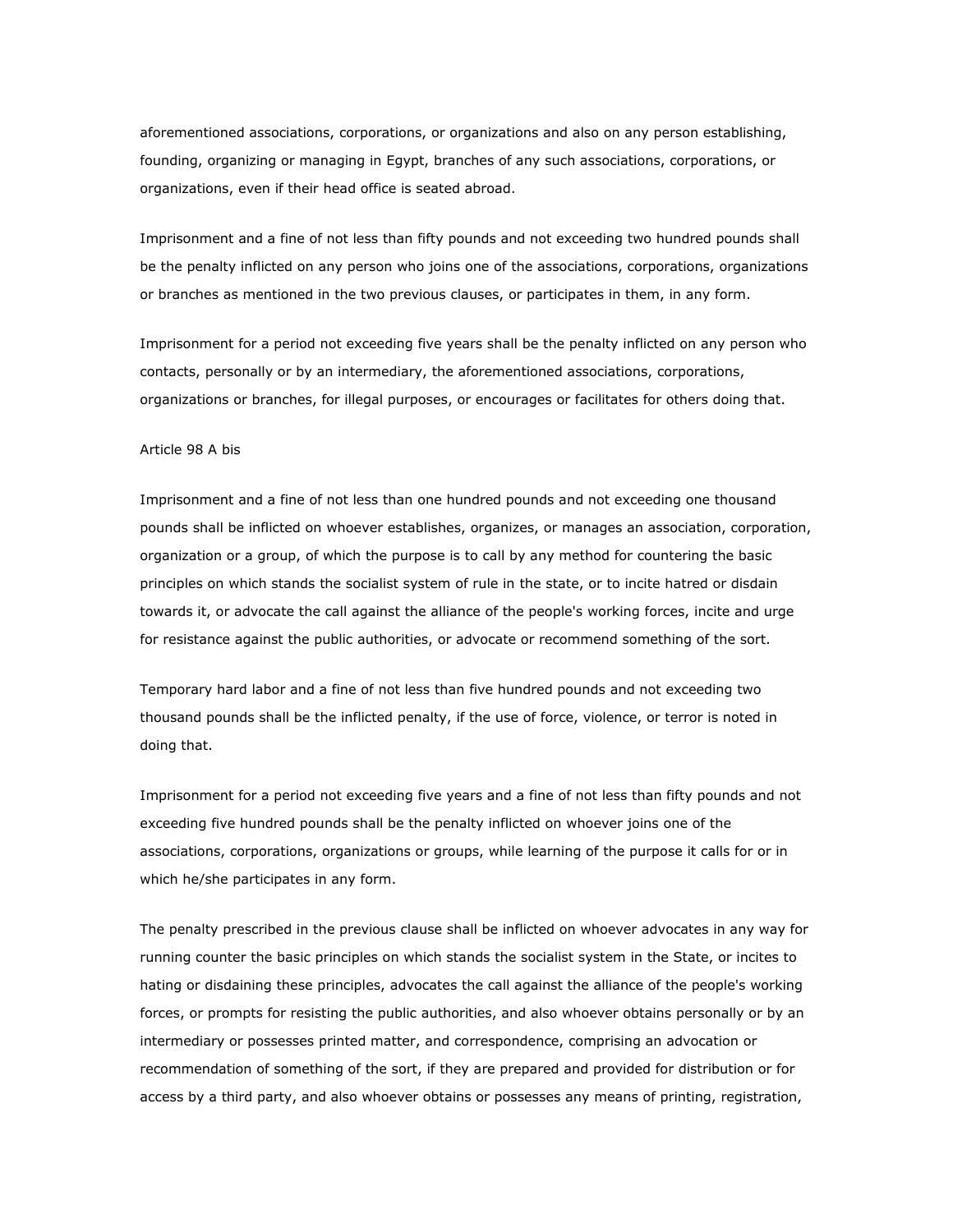or publicity, which is appropriated, even temporarily, for printing, recording, or diffusing, anything of the foregoing.

## Article 98 B

Detention for a period not exceeding five years and paying a fine of not less than fifty pounds and not exceeding five hundred pounds shall be the penalty inflicted on whoever propagates in the Republic of Egypt, by any means, the call for changing the basic principles of the Constitution or the basic systems of the social community, or for the domination of one class over the other classes, or for ending a social class, over throwing the basic social or economic systems of the State, or pulling down any of the basic systems of the social community, once the use of force or terrorism, or any other illegal method is noted in doing that.

The same penalties shall be inflicted on whoever advocates in any way whatsoever the foregoing deeds.

## Article 98 B bis

Detention for a period not exceeding five years and paying a fine of not less than fifty pounds and not exceeding five hundred pounds shall be the penalty inflicted on whoever obtains, personally or by an intermediary, or possesses written documents or printed matter comprising advocation or propagation of anything of what is prescribed in articles 98(b) and 174, if they are prepared for distribution or for access by third parties, and whoever possesses any means of printing, recording or publicity which is appropriated, even temporarily, for printing, recording, or diffusing calls, songs, or publicity concerning a doctrine, association, corporation, or organization having in view any of the purposes prescribed in the said two Articles.

## Article 98 C

Whoever institutes, founds, organizes, or manages in the Republic of Egypt, without authorization from the Government, associations, corporations, or systems of any kind, of international quality, or branches thereof, shall be punished with detention for a period not exceeding six months, or a fine not exceeding five hundred pounds. The ceiling of the penalty shall be doubled if the authorization is granted on the basis of false data.

Detention for a period not exceeding three months or paying a fine not exceeding three hundred pounds shall be the penalty inflicted on whoever joins the said associations, corporations or systems,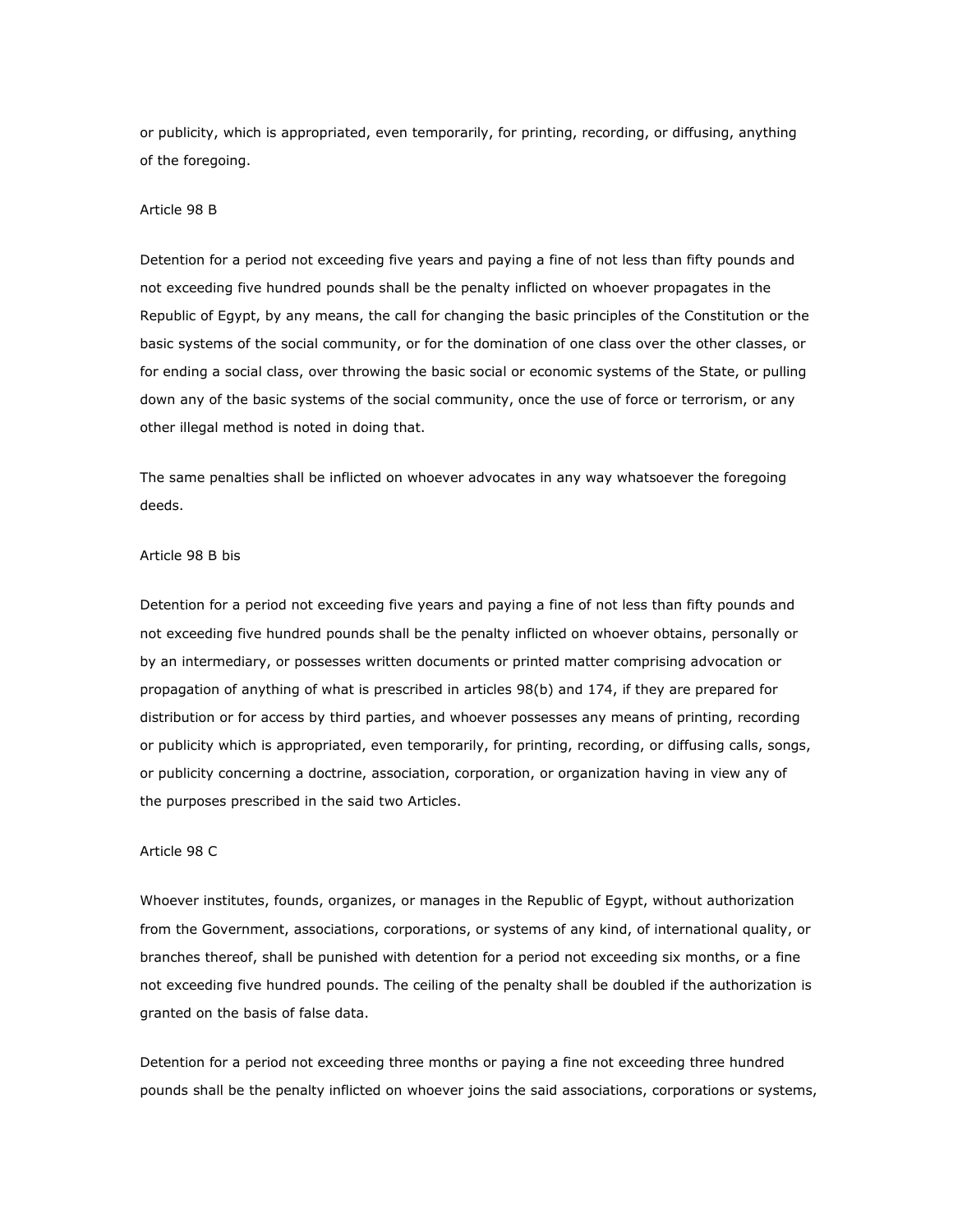and also on any Egyptian residing in the Republic of Egypt who joins or participates in any form, without license from the Government, any of the foregoing formations that have their head offices seated abroad.

### Article 98 D

Imprisonment for a period not exceeding five years, and paying a fine of not less than one hundred pounds and not exceeding one thousand pounds shall be the penalty inflicted on whoever receives or accepts, directly or by an intermediary, in any way, funds, property, or benefits of any kind from a person or corporation outside or inside the Republic, once this is for committing one of the crimes prescribed in Articles 98(a), 98a bis, 98(b), 98(c) and 174 of this law.

Whoever encourages by means of financial or physical aid, the commitment of any of the crimes prescribed in the items referred to in the previous clause, without having the intent to participate directly in its commitment.

## Article 98 E

The court shall, in the cases prescribed in Articles 98 A, and 98 A bis and 98 C, rule the dissolution of the said associations, corporations, organizations, groups, or branches, as well as the closure of their offices, or the confiscation of their property, funds, effects, articles, papers, and other objects that might have been used or prepared and provided for use in committing the crime, or which are found in the places appropriated for the meeting of the members of these associations, corporations, organizations, groups, or branches. The ruling shall also confiscate all the property and funds resulting, from the crime, or which in appearance form part of the property of the convict, it there are presumptions leading to the fact that this property and funds are in effect a source appropriated for spending from it on the said associations, corporations, organizations, groups or branches.

### Article 98 F

Detention for a period of not less than six months and not exceeding five years, or paying a fine of not less than five hundred pounds and not exceeding one thousand pounds shall be the penalty inflicted on whoever exploits and uses the religion in advocating and propagating by talk or in writing, or by any other method, extremist thoughts with the aim of instigating sedition and division or disdaining and contempting any of the heavenly religions or the sects belonging thereto, or prejudicing national unity or social peace.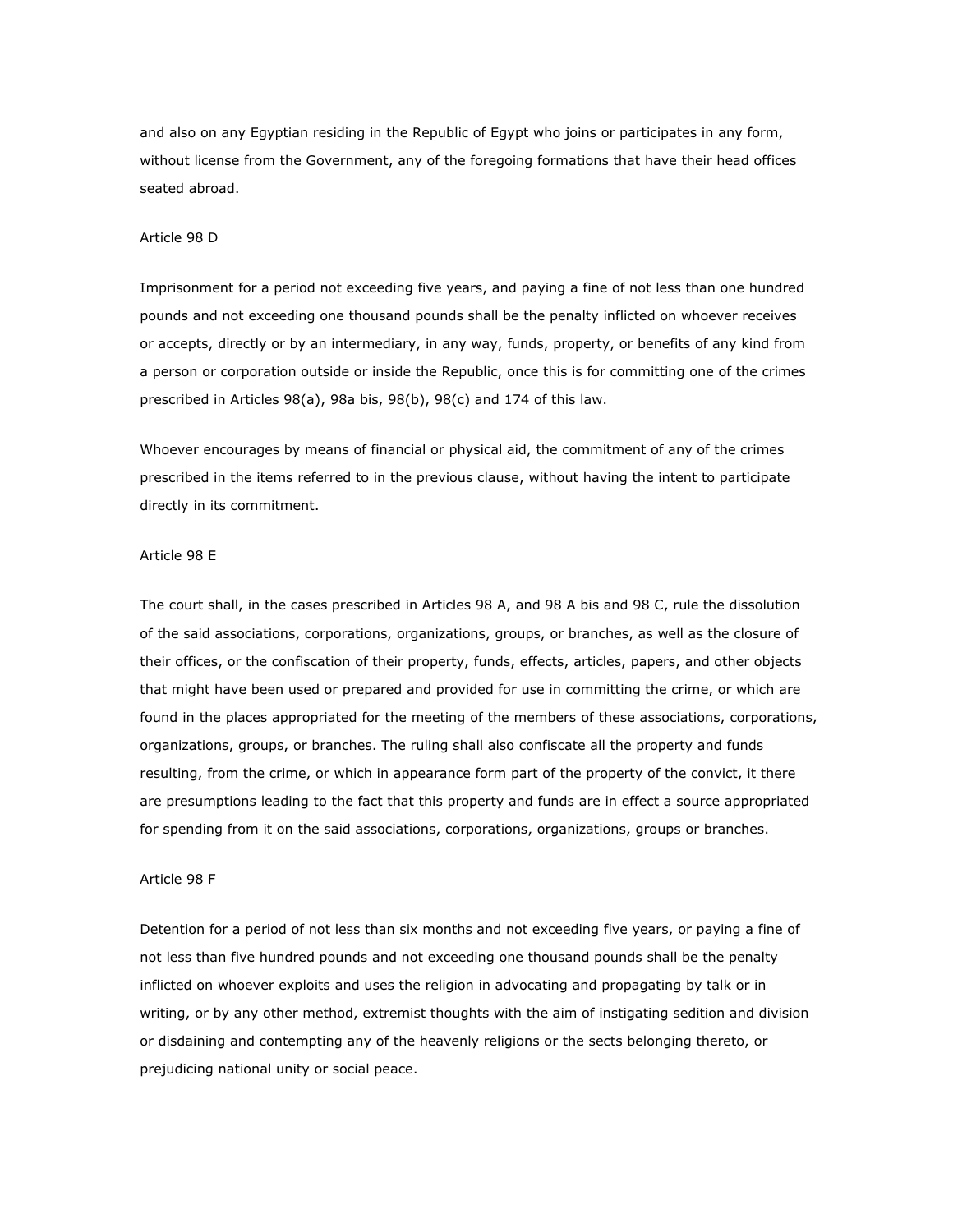Permanent or temporary hard labor shall be the penalty inflicted on whoever resorts to violence or threats, or any other illegal method, to drive the President of the Republic to perform a work that is legally within his competence, or to refrain from doing it. Temporary hard labor or imprisonment shall be the penalty if the deed is committed on a minister, or a deputy minister, or a member of the People's Assembly.

## Article 100

No penalty shall be inflicted, because of committing a sedition, on whoever is within the gangs prescribed in the provisions of this part, and does not have a position of command or any position, and detaches himself therefrom on being warning by the civil or military authorities to quit, or after the warning is made if he has not been arrested except away from the places of revolutionary meetings, without resistance, and is found to be carrying no weapon. In these two cases, he shall not be punished, except on the special felonies he might have personally committed.

## Article 101

Whoever hastens to inform the government about the one who committed the outrageous usurpation/rape, enticed for it, or joined him in its perpetration, before the intended felony occurs, and before the government searches and inspects for those outrageous usurpers/rapists, shall be exempted from the penalties prescribed for the usurpers/rapists. Also, whoever guides the government as to the means that leads to their arrest after it begins its search and inspection, shall be exempted from those penalties.

## Article 102

Detention for a period not exceeding one year, or paying a fine not exceeding two hundred pounds shall be the penalty inflicted on those who raise their voice by speaking loudly or singing in order to stir up sedition.

## Article 102 bis

Detention and paying a fine of not less than fifty pounds and not exceeding two hundred pounds shall be inflicted on whoever deliberately diffuses news, information/data, or false or tendentious rumors, or propagates exciting publicity, if this is liable to disturb public security, cast horror among the people, or cause harm and damage to public interest.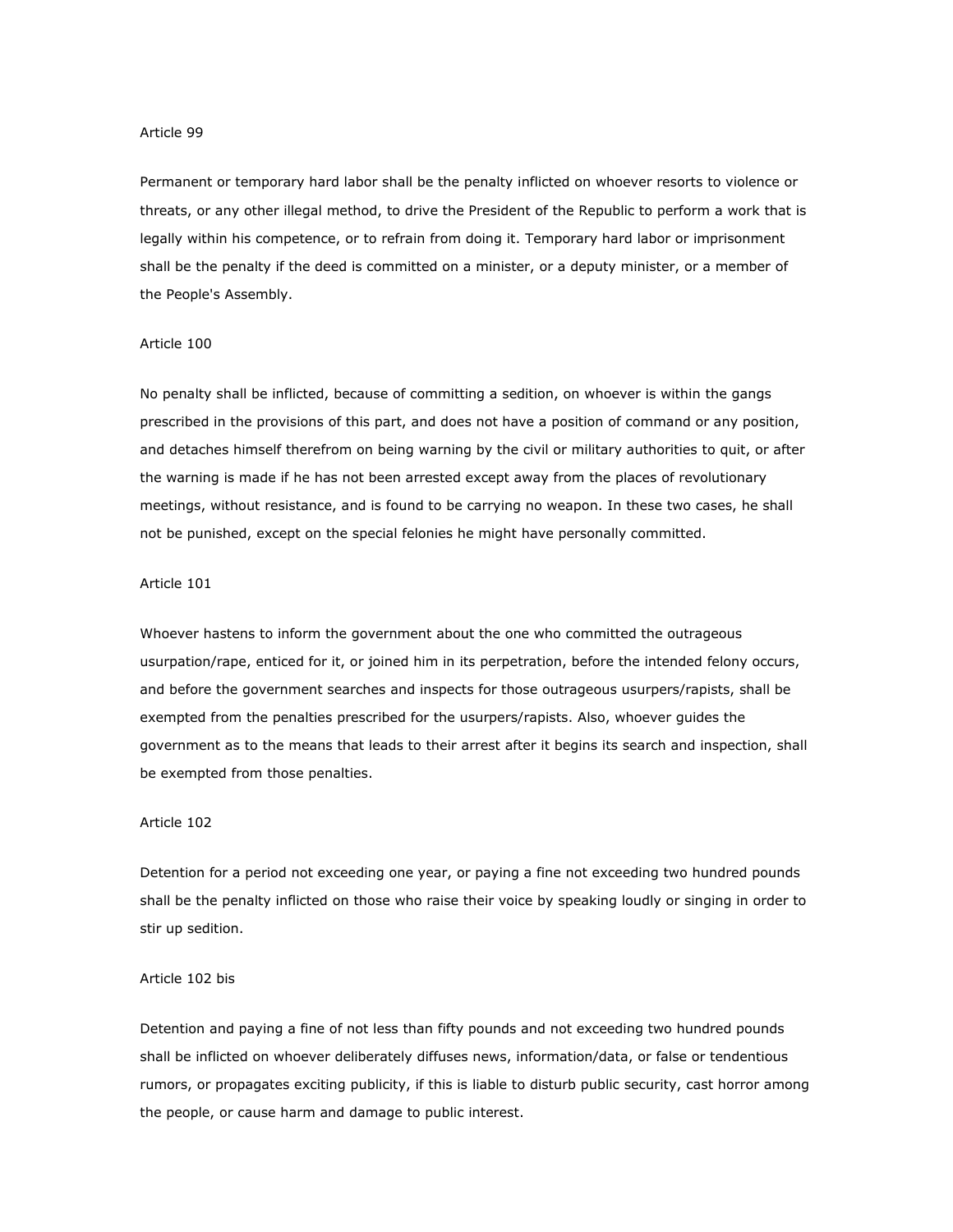Imprisonment and paying a fine of not less than one hundred pounds and not exceeding five hundred pounds shall be the inflicted penalty if the crime occurs in time of war.

The penalties prescribed in the first clause shall be inflicted on any one who obtains, personally or through an intermediary, or possesses written documents or printed matter comprising some of the provisions prescribed in the first clause, if they are prepared and provided for distribution or access by third parties. Also, whoever obtains or possesses any means and methods for printing, recording, or for public announcement, which are appropriated, even temporarily, for printing, recording, or diffusing part of the foregoing, shall be liable to the said penalties.

### Part 2 bis

### **Explosives**

Article 102 A

Permanent or temporary hard labor shall be the penalty inflicted on whoever possesses explosives, or obtains, makes, or imports them before obtaining a license therefor.

Any substance/material comprised in the components of explosives, and determined by a decree of the Minister of Interior, as well as the devices, machines and tools that are used in their manufacture or for their detonation shall be considered practically as good as explosives.

## Article 102 B

Capital punishment shall be the penalty inflicted on whoever uses explosives with the intention of committing the crime prescribed in Article 87, or for the purpose of committing political assassination, or for damaging the buildings or installations provided for public departments, public utility establishments, or public meetings, or other buildings or places prepared for frequentation by the public.

#### Article 102 C

Permanent hard labor shall be the penalty indicted on whoever uses or attempts the use of explosives in a way liable to expose people's life to danger.

If the explosion causes the death of one or more persons, capital punishment shall be the penalty.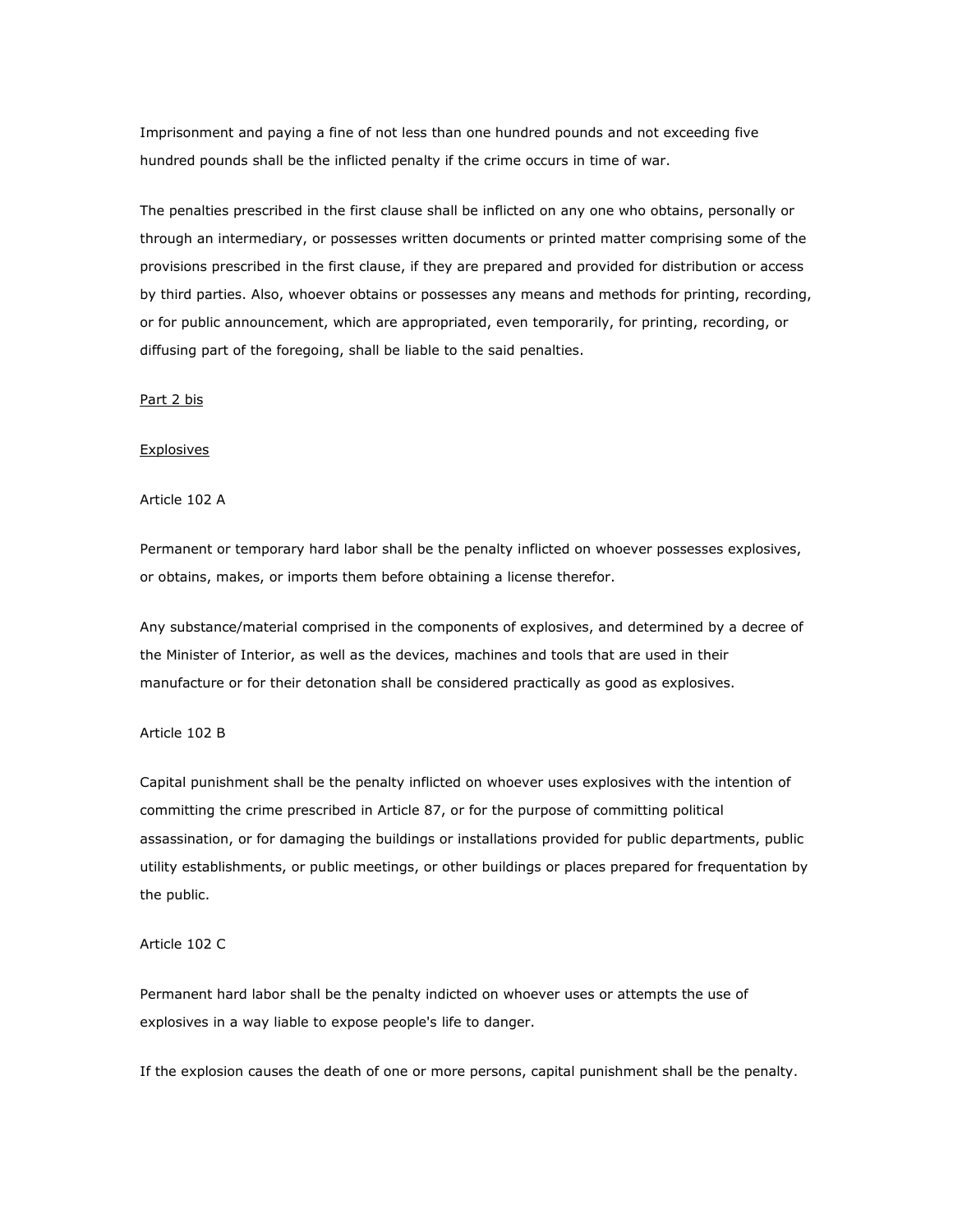Article 102 D

Temporary hard labor shall be the penalty inflicted on whoever uses or attempts the use of explosives in a way liable to expose third parties' property to danger.

If the explosion causes damage to that property, permanent hard labor shall be the penalty.

Article 102 E

By exception to the provisions of Article 17, in applying the foregoing Articles no penalty lower than the one directly next to the penalty prescribed for the crime shall be ruled.

Article 102 F

Detention shall be the penalty inflicted for violating the license conditions referred to in Article 102(a).

# Part 3

#### **Bribery**

### Article 103

Any public official/civil servant who asks for himself or for a third party, or accepts, or takes a promise or a donation in order to perform any of the duties of his position shall be considered bribetaker. Permanent hard labor and a fine of not less than one thousand pounds and not exceeding the donation or the promise he was given.

# Article 103 bis

Any public official/civil servant who demands for himself or for a third party, or accepts or takes a promise or donation to perform or refrain from performing a work which he erroneously believes or alleges it constitutes part of his position duties shall be considered bribe-taker and be liable to the same penalty prescribed in the previous Article.

## Article 104

Any public official/civil servant who demands for himself or for a third party, or accepts or takes a promise or donation to refrain from performing a work of his position duties, or to default on its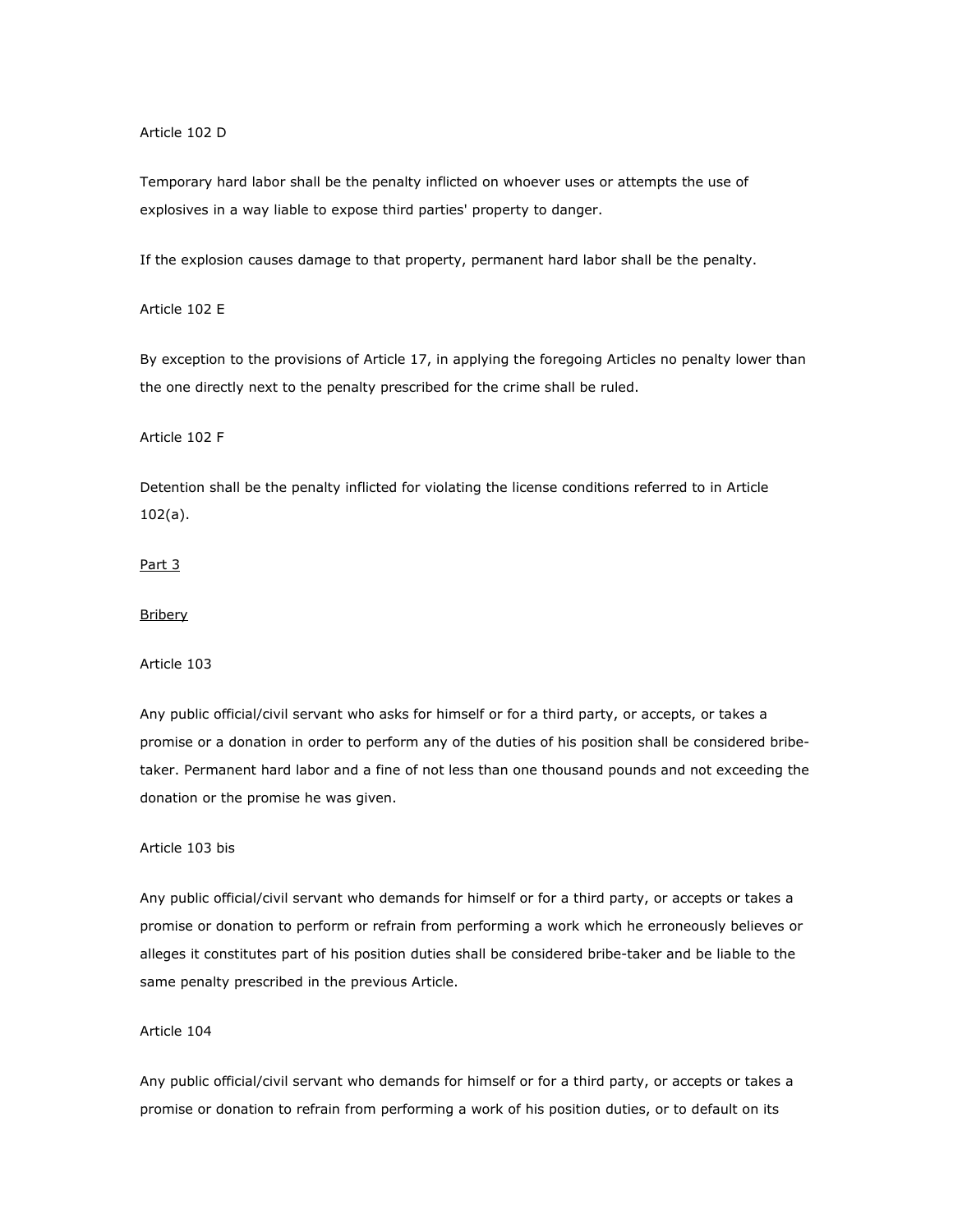duties, or to compensate him/her for any deed thereof that has taken place, shall be liable to punishment with permanent hard labor and with paying double the fine mentioned in Article 103 of this law.

#### Article 104 bis

Any public official/civil servant who demands for himself or for a third party, or accepts or takes a promise or donation to perform or refrain from performing a work of his position duties or which he erroneously believes to be or alleges it is part of his position duties, or to default on the duties of the position, shall be liable to punishment with the bribery penalty as prescribed in the three previous Articles, according to each case, even if he has in mind not to perform that work, or not to refrain from it, or not to default on the duties of the position.

## Article 105

Imprisonment, and paying a fine of not less than one hundred pounds, and not exceeding five hundred pounds, shall be the penalty inflicted on each public official/civil servant who accepts a present or a donation from a person for whom he performs a work of his position duties or refrains from performing any duty thereof, or defaults on the duties of the position, after completing or refraining from doing that work, or defaulting on his position duties with the aim of being compensated therefor, and without a prior agreement.

#### Article 105 bis

Imprisonment and paying a fine of not less than two hundred pounds and not exceeding five hundred pounds shall be the penalty inflicted on each public official/civil servant who performs or refrains from performing a work of his position duties, or defaults on the duties of his position as a result of an entreatment, recommendation, or mediation.

#### Article 106

Any employee who demands for himself, or for a third party, or accepts or takes a promise or donation without the knowledge or satisfaction of his master, in order to perform or refrain from performing a work of the duties he is charged to fulfill, shall be considered a bribe-taker and shall be punished with imprisonment for a period not exceeding two years and a fine of not less than two hundred pounds and not exceeding five hundred pounds or either penalty.

#### Article 106 bis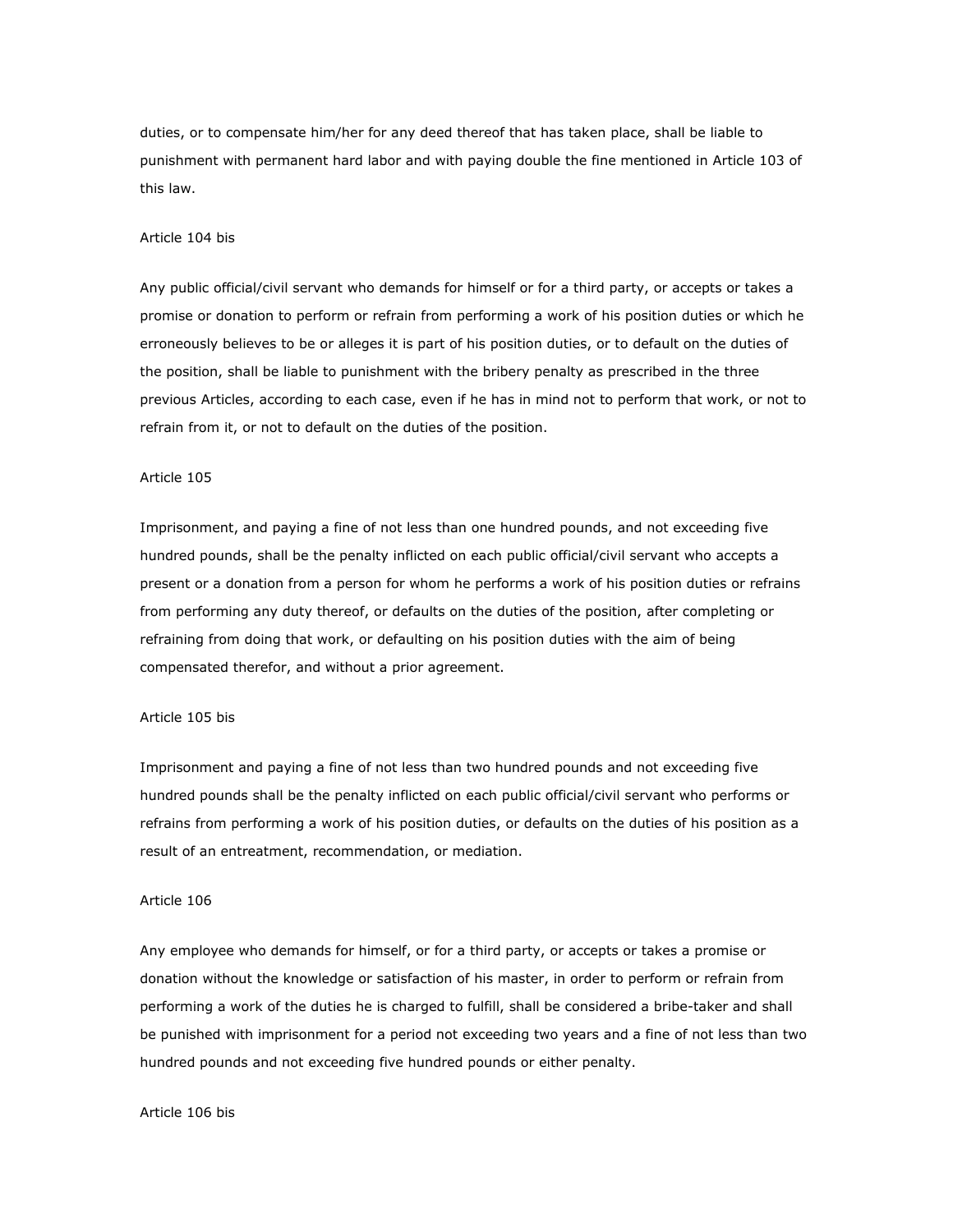Whoever demands for himself or for a third party, or accepts or takes a promise or donation in order to use a genuine or alleged influence, or to obtain or try to obtain from any public authority, works, orders, rulings, decisions, medals, a concession, a license, an agreement for supply or a contracting agreement, a position, a service, or any privilege and benefit of any kind, shall be considered practically as good as a bribe-taker, and shall be liable to the punishment prescribed in Article 104 of this law, if he is a public official/civil servant, and a detention and a fine of not less than two hundred pounds and not exceeding five hundred pounds, or either penalty only in the other cases.

Any quarter that is subject to supervision by the public authority shall be considered practically as good as a public authority.

### Article 106 A

Any board member of a joint stock company, a cooperative association, or a union established according to the rules prescribed legally, or of any establishment or association that is legally considered a public utility, and also any director or employee of these bodies who demands for himself or for a third party, accepts, or takes a promise or donation to perform or refrain from performing a work of his position duties , or which he erroneously believes or alleges to be part of the duties of his position, or to default on the duties of the position shall be considered a bribe-taker and shall be liable to imprisonment for a period not exceeding seven years and a fine of not less than five hundred pounds and not exceeding what he was given or promised to be given, even if the felon has in mind not to effect the work, or not to refrain from it, or not to default on the duties of his position.

The felon shall be punished with the same penalties if the demand, acceptance, or receipt of the donation or the promise comes subsequent to the performance of the work, to the refrain from its performance, or to the default on the duties of the position, and is so done with the aim of getting a compensation on it, and also without prior agreement.

## Article 107

Any benefit obtained, accepted, or learned of by the bribe-taker or by the person he appoints for that, shall be considered as a promise or donation, whatever its name or kind, and whether that benefit is physical or non-physical.

#### Article 107 bis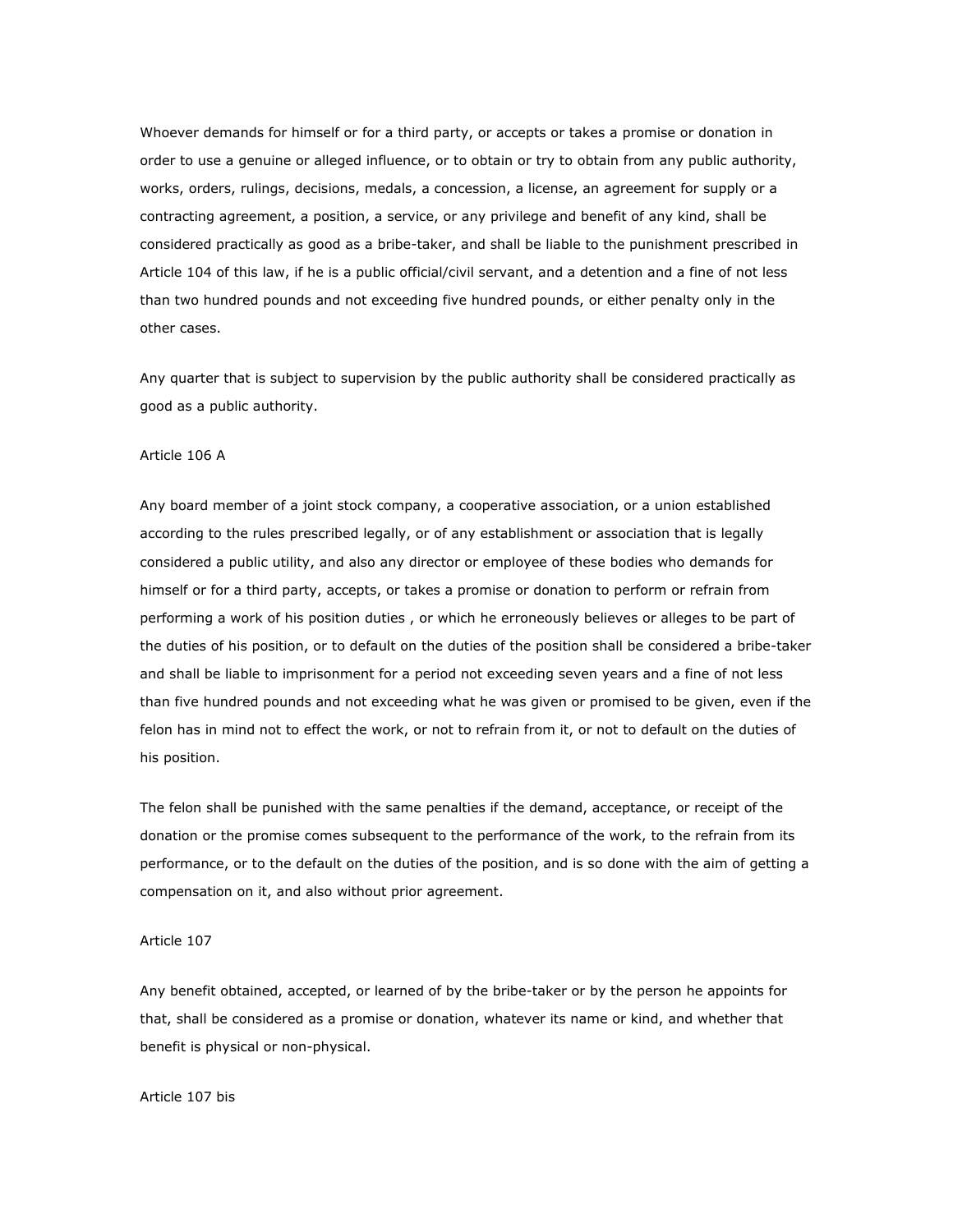The briber and the mediator shall be punished with the penalty prescribed for the bribe-taker. However, the briber or mediator shall be exempted from the penalty if he/she notifies the crime to the authorities, or admits it.

#### Article 108

If the purpose of the bribe is to commit a deed punished by the law with a severer penalty than the one prescribed for the bribe, the briber and the bribe-taker as well as the mediator shall be punished with the penalty prescribed for the deed, together with the fine prescribed for the bribe. The briber or mediator shall be exempted from the penalty if he/she notifies the crime to the authorities according to the provision of the last clause of Article 48 of this law.

#### Article 108 bis

Any person who is appointed to take the donation or benefit, or learns of it, and is agreed to by the bribe-taker, or takes or accepts something of that sort while being aware of its reason, shall be penalized with detention for a period of not less than one year and a fine equal to the value of what he was donated or promised to be given, if he has not acted as go-between for the bribe.

## Article 109

Cancelled by virtue of law no. 120 of the year 1962.

#### Article 109 bis

Imprisonment and a fine of not less than five hundred pounds and not exceeding one thousand pounds shall be inflicted on whoever offers a bribe and the bribe is not accepted from him/her, if the offer is made to a public official/civil servant. If the offer is made to other than a public official/civil servant, the penalty shall be detention for a period not exceeding two years or paying a fine not exceeding two hundred pounds.

#### Article 109 bis second

Without prejudice to any stricter penalty imposed by the Penal Code or any other law, detention and paying a fine of not less than two hundred pounds and not exceeding five hundred pounds or either penalty shall be inflicted on whoever offers or accepts a mediation in a bribery, but his deed does not exceed making the offer or accepting the mediation.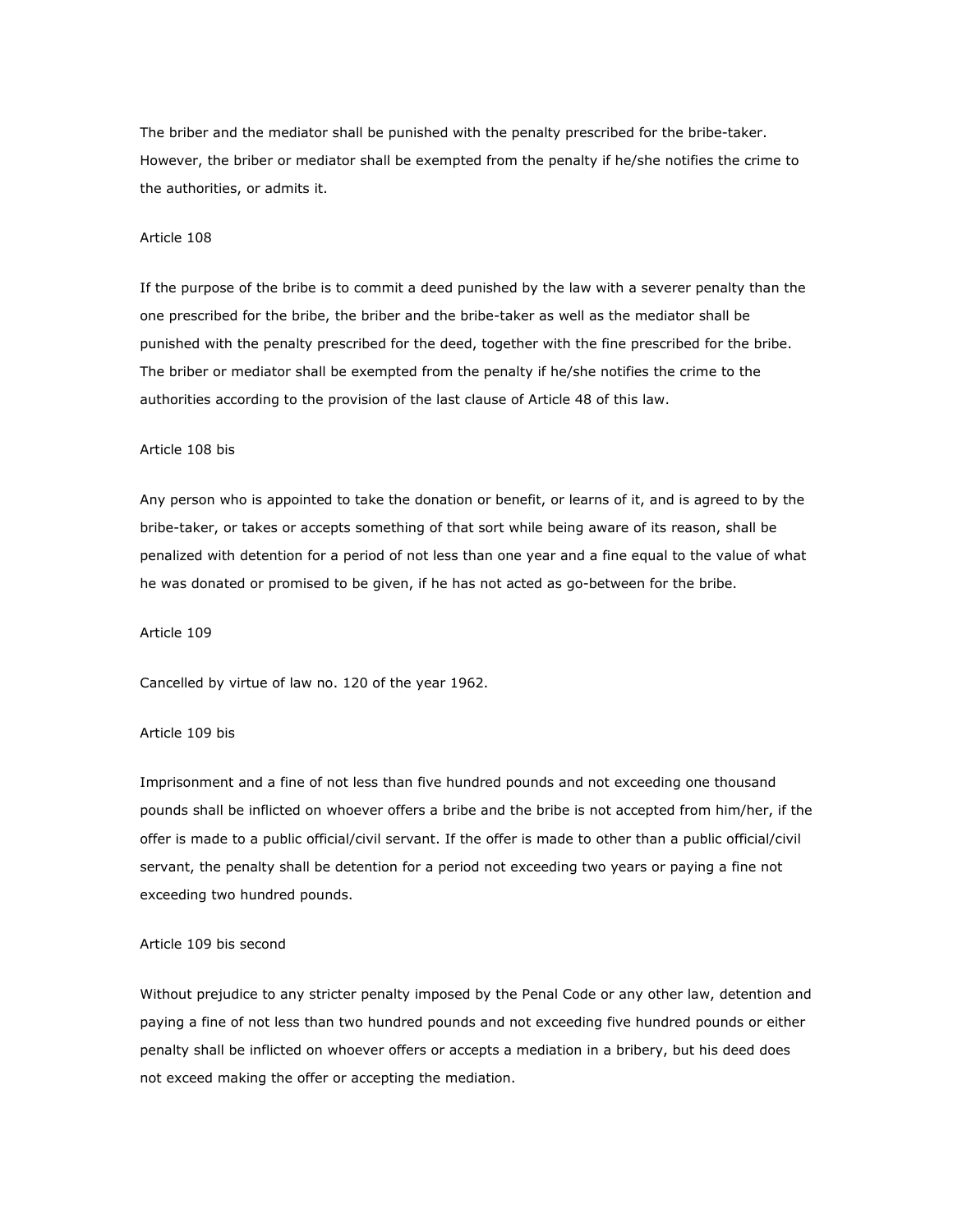If a public official/civil servant commits the foregoing crime, the felon shall be punished with the penalty prescribed in article 104.

If this takes place with the aim of mediating with a public official/civil servant, the felon shall be punished with the penalty prescribed in article 105 bis.

## Article 110

In all cases, the ruling shall order confiscating whatever is paid by the briber or mediator by way of a bribe according to the previous Articles.

## Article 111

In applying the provisions of this Chapter, the following shall be considered practically as officials:

1. Employees of departments that are attached to the government or placed under its control;

2. Members of public or local houses of representatives, whether elected or appointed;

3. Arbiters or experts, trustees in bankruptcy, and referees and receivers in bankruptcy;

4. Cancelled

5. Any person assigned a public service;

6. Board members, directors, and employees of corporations, companies, associations, organizations, and establishments, if the State or a public authority is contributing a share to their capital, in any quality whatsoever.

# Part 4

### Defalcation, Encroachment on, and Peculation of Public Funds

## Article 112

Any public servant who defalcates funds or peculates papers or others held in his possession as a result of his position shall be punished with temporary hard labor.

Permanent hard labor shall be the penalty in the following cases: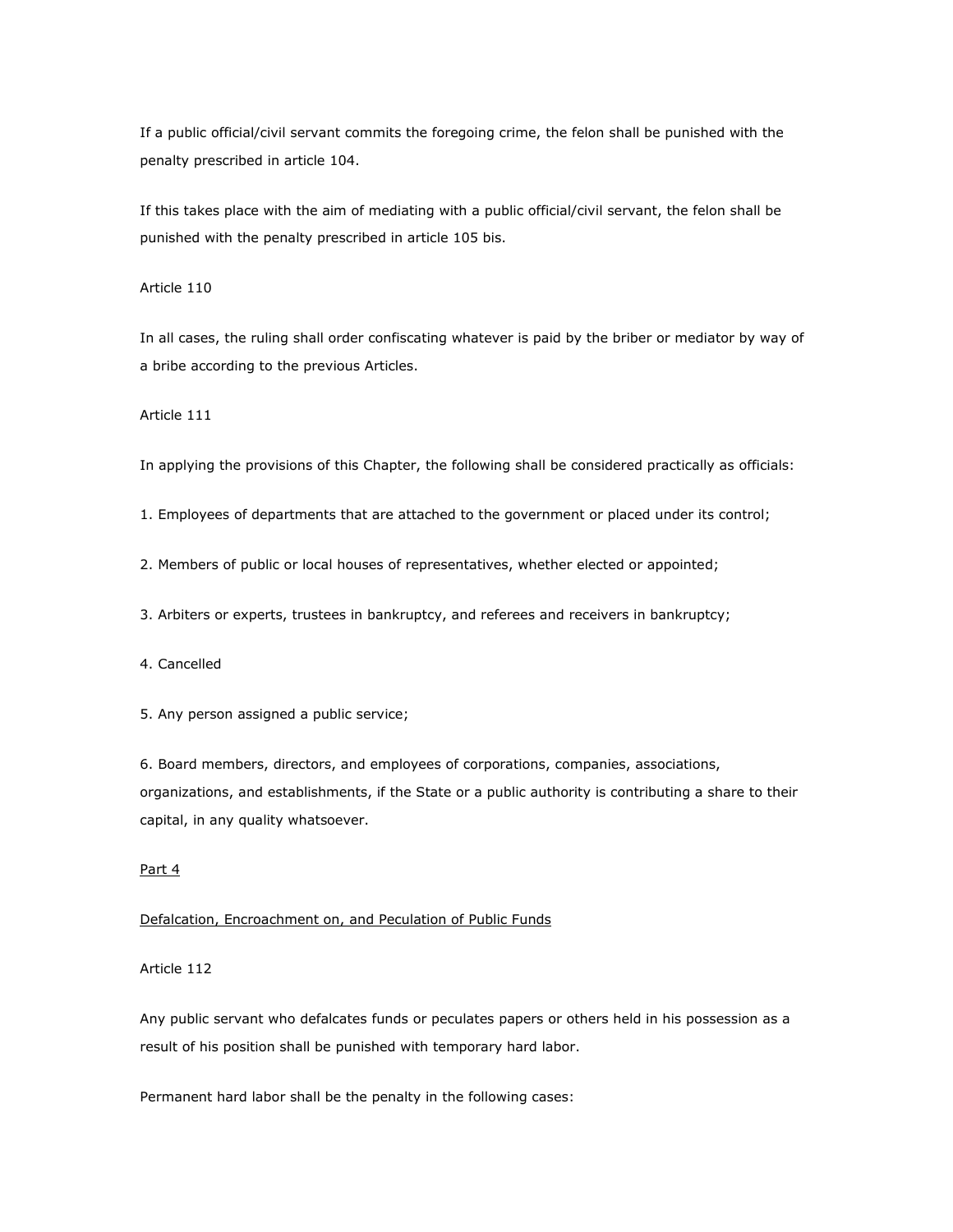A. If the offender is a perception functionary or delegate, a trustee of deposits, or a cashier, to whom the fund is handed in that quality.

B. If the defalcation crime is linked indivisibly to a forgery crime or to the use of a longed document.

C. If the crime is committed in time of war, and it results in prejudicing the country's economic situation or a national interest thereof.

## Article 113

Any civil servant who lays his hands, without due right, on funds, property, papers or others that belong to any of the quarters that belong to one of the quarters prescribed in Article 119, or facilitates for a third party to do that shall be punished with temporary hard labor or imprisonment.

Permanent or temporary hard labor shall be the penalty if the crime is linked indivisibly with a forgery crime or the use of a forged document, or is committed in time of war and results in prejudicing the country's economic position or a national interest thereof.

Detention and a fine not exceeding five hundred pounds or either penalty shall be the punishment if the deed occurs uncoupled with the intent of appropriation.

Each public official/civil servant who lays his hands, without due right, on a private fund/property, papers, or others that are found under the hands of any of the quarters prescribed in article 119, or facilitates for a third party to do that, by any method whatsoever, shall be punished with any of the penalties prescribed in the previous clause, according to each case.

# Article 113 bis

Each chairman, board member, director or worker of any private stock company, who defalcates funds/property, documents or others that are held thereby as a result of his position, or lays his/her hands thereon without due right, or facilitates for third parties to do that, by any way whatsoever, shall be penalized with imprisonment for a period not exceeding five years.

Detention for a period not exceeding two years, and a fine not exceeding two hundred pounds or either penalty shall be the punishment if the act of appropriation occurs uncoupled with the intent of possession.

#### Article 114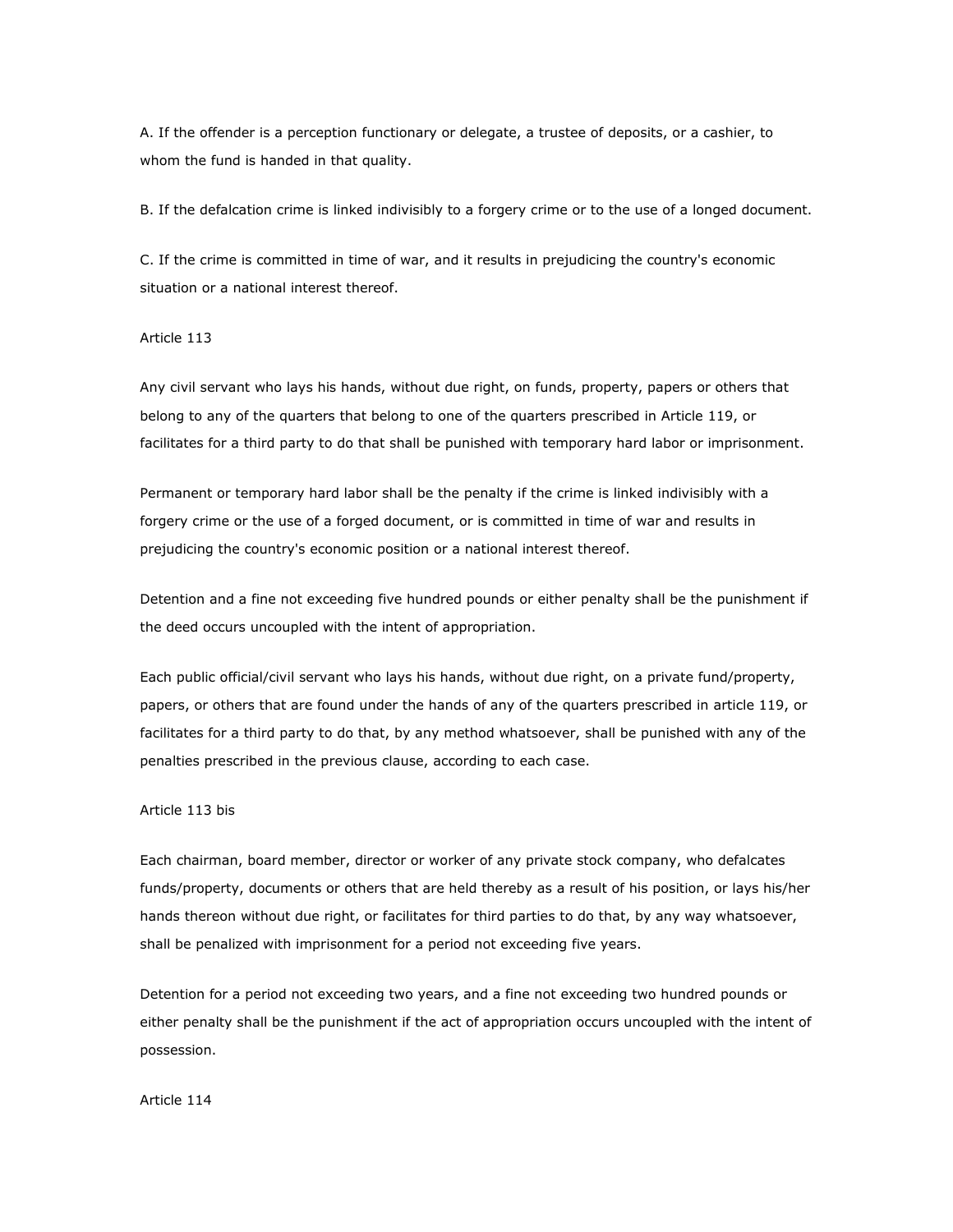Temporary hard labor or imprisonment shall be the punishment inflicted on each public official/civil servant who is concerned with levying taxes, duties, real taxes, fines or others, and asks or takes anything not falling due, or in excess of what is due, while he is aware of this fact.

## Article 115

Temporary hard labor shall be the punishment inflicted on each public official/civil servant who obtains or tries to obtain for himself, or for a third party, without due right, a profit or benefit from a work forming part of his position.

## Article 115 bis

Imprisonment shall be the penalty inflicted on any public official/civil servant who encroaches on an agricultural or vacant land, or a land owned by a charitable mortmain or by any of the quarters mentioned in article 119, by cultivating it, planting tree therein, establishing installation on it, or occupying or benefiting by it in any way, or facilitating for a third party to do that by any method, once that realty belongs to the quarter he works for, or a quarter he has contacts with by dint of his work. Permanent or temporary hard labor shall be the penalty it the said crime is indivisibly linked with a crime of forgery or one of using a forged written document.

In all cases, a court sentence shall be passed ruling the removal of the felon from his position, or the divesture of his quality. He/she shall also return the usurped realty with the buildings or planted trees on it, or with the removal of all these objects from it, at his expense, along with paying a fine equivalent to the value of all the benefits he acquired therefrom, providing it shall not be less than five hundred pounds.

### Article 116

Each public official/civil servant who was in charge of distributing or assigned the distribution of a commodity according, to a specific system, but deliberately defaults on the system of its distribution shall be punished with detention.

Imprisonment shall be the penalty if the commodity is connected with the people's food or needs, or if the crime occurs in time of war.

Article 116 bis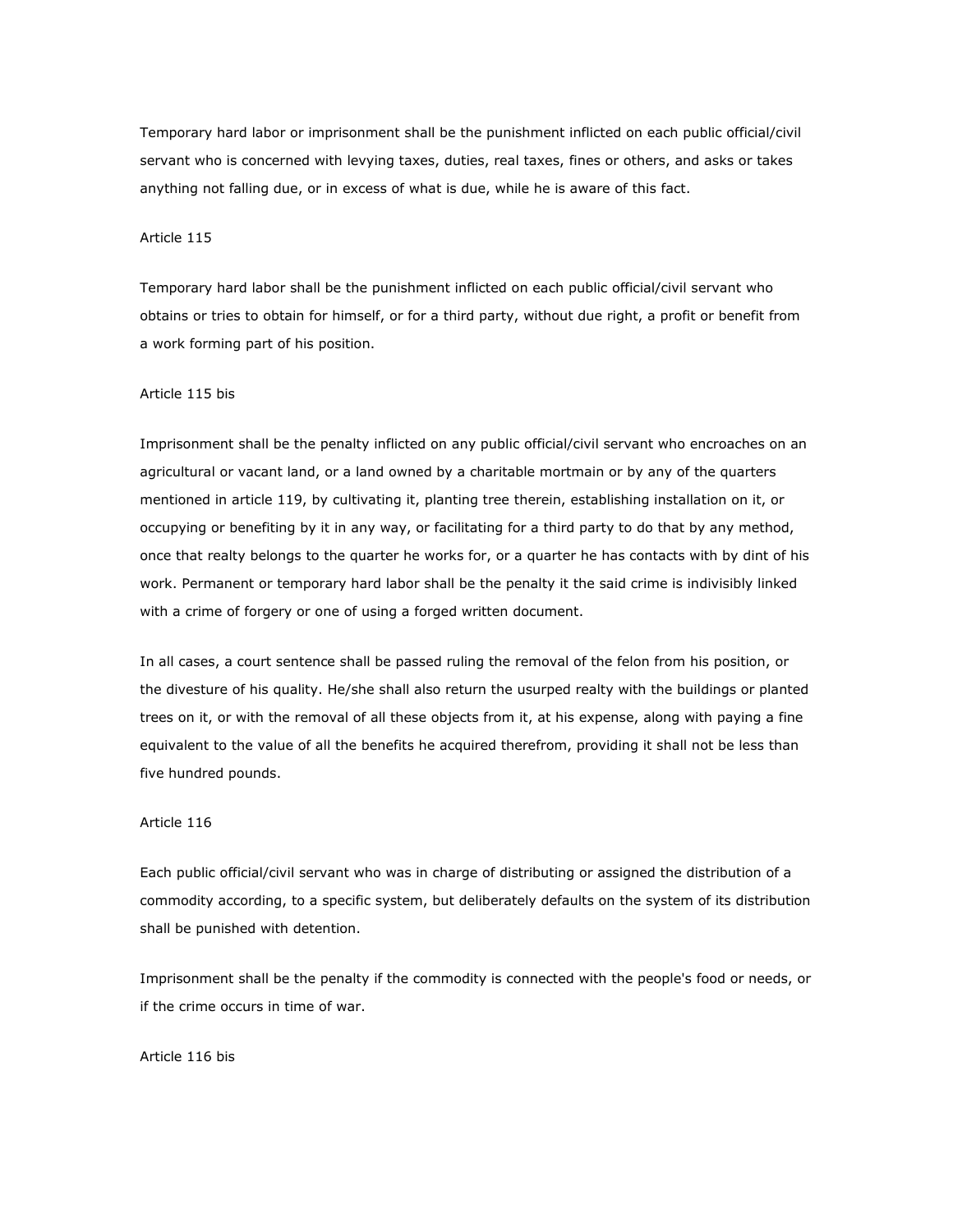Any public official/civil servant who deliberately causes damage and harm to the property/funds or interests of the quarter he works with, as a result of his work, or the funds/property of a third party, which are assigned thereto, or their interests which are entrusted to that quarter shall be liable to punishment with temporary hard labor.

If the harm ensuing from his deed is not enormous, he may be sentenced to a penalty of imprisonment.

## Article 116 bis A

Detention and a fine not exceeding five hundred pounds or either penalty shall be inflicted on any public official/civil servant who, by his error, causes enormous harm to the funds/property or interests of the quarter he works for or is connected with by virtue of his office, or the funds/property or interests of third parties as entrusted to that quarter, if such harm and damage results from neglect in performing the duties of his position, default on its duties, or abuse of authority.

Detention for a period of not less than one year and not exceeding six years, and a fine not exceeding one thousand pounds if the crime results in causing harm to the country's economic position or a national interest thereof.

#### Article 116 bis B

Whoever neglects the maintenance or use of any public funds/property as entrusted thereto, or the use and preservation of which lies within his jurisdiction, in a way impeding its use or exposing its safety and the safety of individuals to danger, shall be punished with detention for a period not exceeding one year and a fine not exceeding five hundred pounds or either penalty.

Detention for a period of not less than one year and not exceeding six years shall be inflicted, if that neglect results in the outbreak of fire or the occurrence of another accident causing the death of one or more persons, or the injury of more than three persons.

The penalty shall be imprisonment if the crime prescribed in the previous clause occurs, in time of war, to one of the means of production as prescribed for the military effort.

Article 116 bis C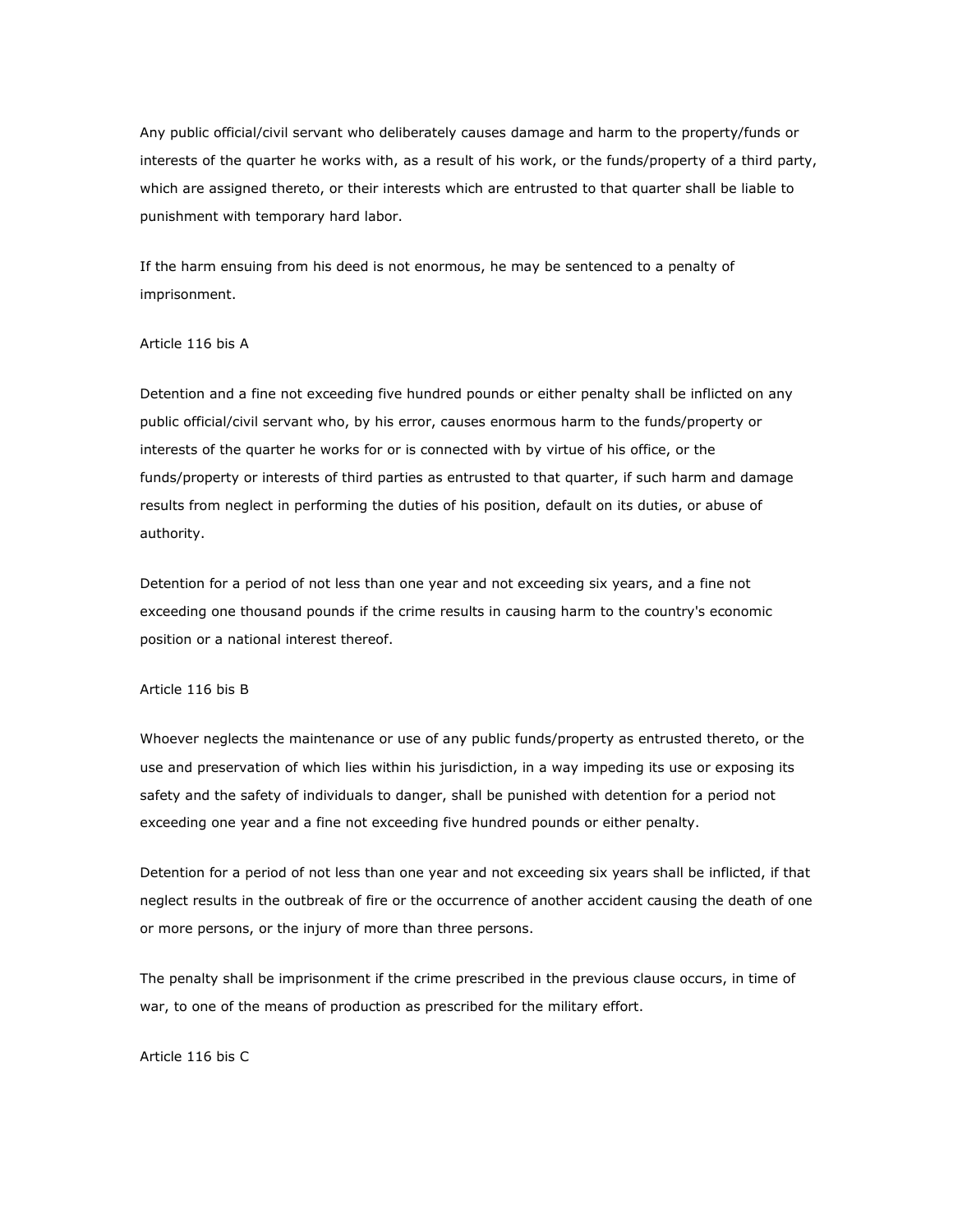Imprisonment shall be the penalty imposed on whoever defaults deliberately on implementing all or some of the obligations imposed thereon by a contractual engagement, a transport or supply contract, or a public works concession deed whereby he/she commits himself/herself toward any of the quarters defined in article 119, or any other joint stock companies, with such default resulting in enormous damage, or if he commits any fraud in executing that contract.

Permanent or temporary hard labor shall be the penalty if he/she commits the crime in time of war and it results in causing harm and damage to the country's economic situation or to a national interest in it.

Whoever uses or supplies adulterated or deteriorated goods or articles in implementing any of the foregoing contracts, and his/her adulteration thereof or his/her knowledge of such deterioration or adulteration is not established, shall be liable to a penalty of detention and a fine not exceeding one thousand pounds, or either penalty, unless he proves it was not within his/her power to learn of the adulteration or deterioration.

A ruling shall be passed imposing on the offender to pay a fine equivalent to the value of the damage ensuing from the crime.

The sub-contractors, agents, and intermediaries shall be liable to the foregoing penalties, according to each case, if the default on implementing the obligation, or the fraud, was due to their own deed.

## Article 117

Any public official/civil servant who uses unpaid workers in performing a work for any of the quarters prescribed in article 119, or withholds the whole or part of their wages unjustifiably shall be liable to the punishment of a temporary hard labor.

Detention shall be the penalty if the offender is not a public servant.

#### Article 117 bis

Any public official/civil servant who destroys, damages, or sets fire deliberately to a fixed or movable property, documents, or others belonging to the quarter he works for or is in contact with by virtue of his work, or to a third party, once they are entrusted to that quarter, shall be liable to punishment with permanent or temporary hard labor.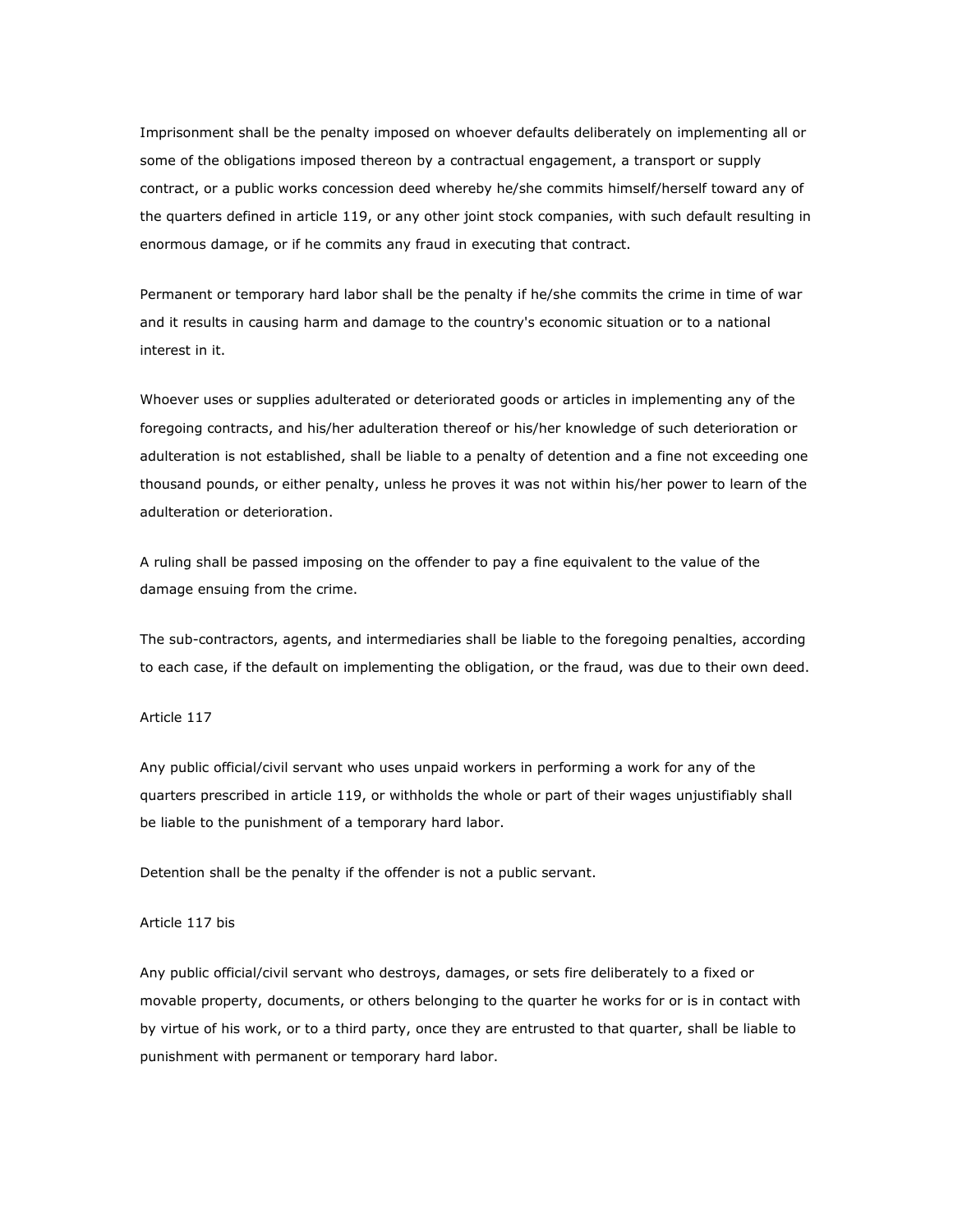Permanent hard labor shall be the penalty if he/she commits any of these crimes with the purpose of facilitating the perpetration of one of the crimes prescribed in articles 112, 113, or 113 bis, or hiding their instruments.

In all cases the offender shall be sentenced to paying the value of the property he has destroyed, damaged, or burned.

### Article 118

In addition to the penalties prescribed for the crimes mentioned in Articles 112, 113 clauses 1, 2 and 4, 113 bis clause 1, 114, 115, 116, 116 bis, and 117 clause 1, the offender shall be dismissed from his position, or his quality shall he removed, and he shall also be sentenced in the crimes mentioned in Articles 112, 113 clause 1, 2, 4 and 113 bis, clause 1, 114 and 115, to returning the items, and to pay a fine equivalent to the value of the property or benefit he defalcated, laid his hands on, or collected, or he asked for, providing it shall not be less than 500 pounds.

# Article 118 bis

Without prejudice to the provisions of the previous Article, and in addition to the penalties determined for the crimes prescribed in this part, a ruling for all or part of the following measures may he passed:

1. Depriving from the exercise of the profession for a period not exceeding three years.

2. Preventing from the exercise of the economic activity on the occasion of which the crime occurred, for a period not exceeding three years.

3. Suspending the civil servant from work, without pay, or with a reduced salary for a period not exceeding six months.

4. Isolating from work for a period of not less than one year and not more than three years, effective the date of terminating the execution of the penalty, or from its expiry for any other reason.

5. Publishing the text of the condemnation sentence by a suitable method, at the expense of the convict.

Article 118 bis A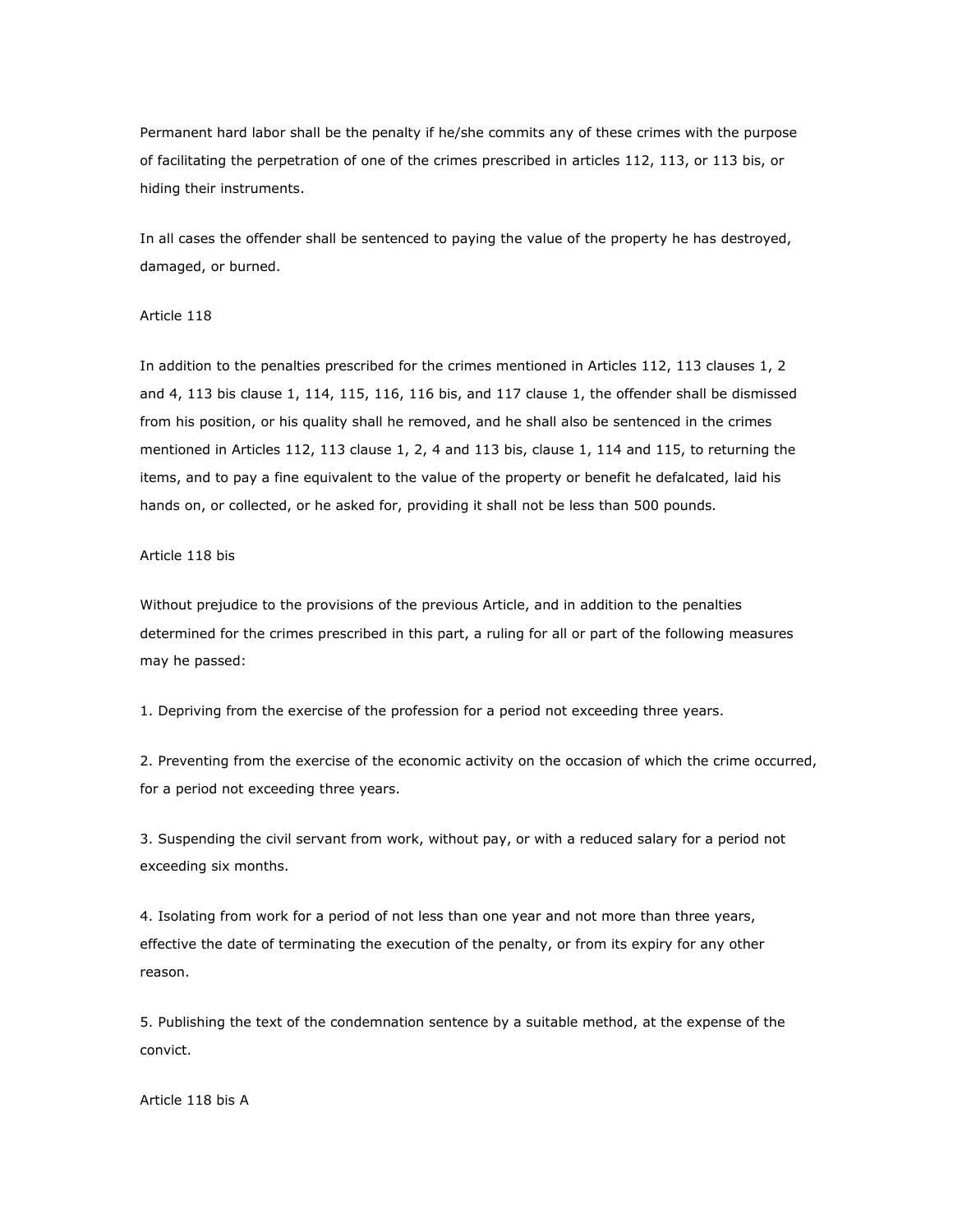In the crimes prescribed in this part, and according to the conditions and accompanying circumstances of the crime, if the funds subject of the crime action or the harm ensuing therefrom does not exceed an amount of five hundred pounds, the court, instead of ruling the penalties prescribed therefor, may pass a sentence of detention, or one or more of the measures prescribed in the previous Article.

The court shall, in addition, pass a ruling of confiscation and refinement, if there is reason for dint, and of a fine equal to the value of the funds and property defalcated or laid hold of, or the benefit, use or profit realized therefrom.

## Article 118 bis B

Whoever hastens, among the crime accomplices other than the abettors, to notify to the judicial or administrative authorities the occurrence of the crime, after its completion and before its discovery, shall be exempted from the penalties prescribed for the crimes defined in this part.

Remission from the foregoing sentences may be granted if the notification takes place after discovery of the crime and before a final ruling is pronounced in it.

Remission of the sentence may not be granted to the accomplice who reports about the crime, according to the two previous clauses, in the offences prescribed in Articles 112, 113, and 113 bis, if the notification does not lead to returning the property/funds subject of the crime.

Remission from the sentence may he granted to whoever hides funds obtained from any of the crimes prescribed in this part, if the accomplice notifies about it and this notification leads to their discovery and to returning all or part of the funds collected in respect thereof.

## Article 119

In applying the provisions of this part, public funds shall mean all or part of the funds and property owned by one of the following authorities and organizations, or subject to their supervision or administration:

- a. The State and the Local Government Units;
- b. Public Authorities and organizations and public sector units;
- c. The Socialist Union and its affiliated institutions;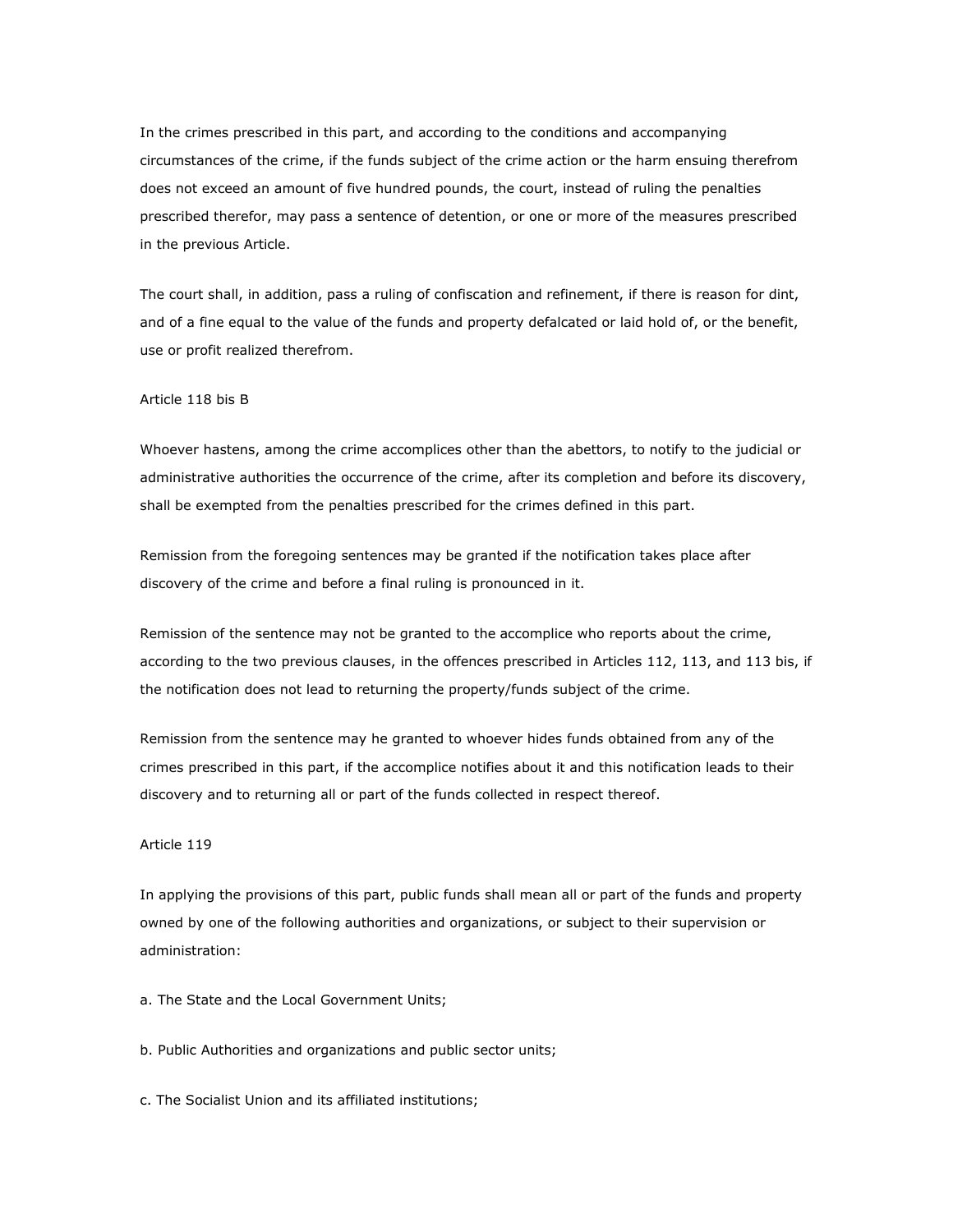d. Unions and Syndicates;

e. Private Institutions and Associations of public benefit;

f. Cooperative societies;

g. Companies, associations, economic units, and installations to which one of the quarters referred to in the previous clauses is contributing;

h. Any other authority or quarter which the law provides for considering its property and funds as public funds.

Article 119 bis

In the provisions of this Chapter, a civil servant (public official) shall mean the following:

a. Those assuming the burdens of public authority, and those working in the State's employ and in the local government units;

b. Presidents and members of councils, units, and popular organizations, and others carrying a public representative quality, whether they are elected or appointed;

c. Members of the Armed Forces;

d. Whoever is mandated by one of the public authorities to carry out a certain work, within the limits of the work mandated to him;

e. Chairmen and members of the boards of directors, the directors and the rest of workers in the quartets whose funds and property are considered public funds according to the previous Article;

f. Whoever performs a work connected with the public service, upon a commissioning order issued to him/her pursuant to the laws, or from a public official according to the previous clauses, once he/she holds this commissioning order by virtue of the prescribed laws or systems, with regard to the work for which an order is issued for its fulfillment.

It shall be the same if the position or the service is permanent or temporary, paid or unpaid, voluntary or obligatory. Ending the service, or termination of the quality shall not prevent applying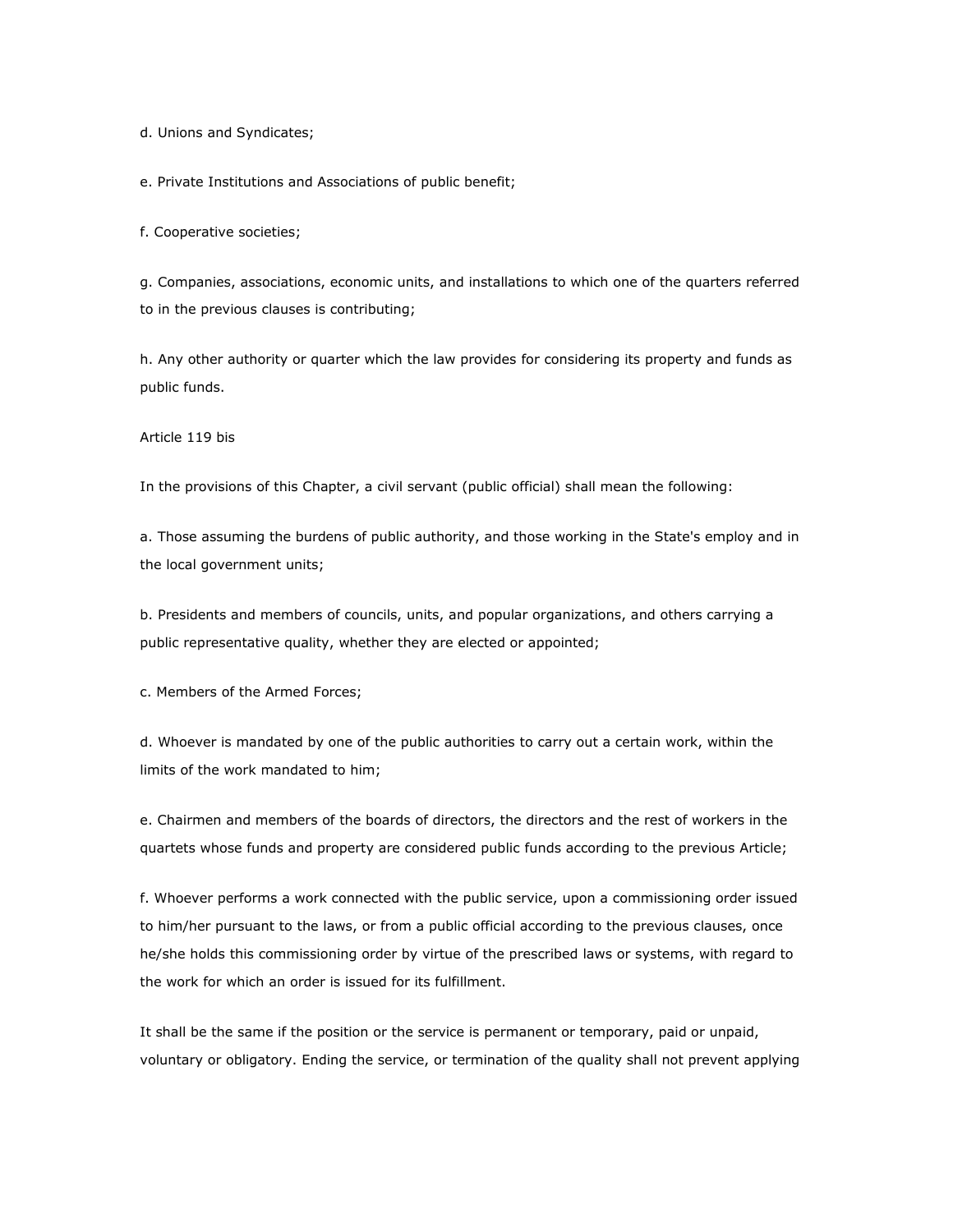the provisions of this part, once the work is done while in service or during the fulfillment of the quality.

# Part 5

## Excess of Position Limits by Officials, and Laches in performing their Position related Duties

# Article 120

Detention for a period not exceeding six months or paying a fine of not more than five hundred pounds shall be the penalty inflicted on any official who mediates with a magistrate or a court in favor or to the detriment of any of the litigants, either by order, demand, request, or recommendation.

# Article 121

Any judge who retrains from pronouncing a ruling or issues a ruling proved to be unrightfully, based on any of the causes prescribed in the previous Article, shall be punished with the penalty prescribed in article 105 bis as well as his removal from his office.

### Article 122

If a judge refrains from passing a judgement, in other than the foregoing cases, lie shall be punished with removal from his office and with paying a fine not exceeding two hundred pounds.

Any judge who refuses or ceases to issue a ruling after submitting to him a request in respect thereof, according to the conditions set forth in the Procedure Code, in civil and commercial counts, even if he pleads that no relevant provision exists in the law, or the provision is inexplicit, or whatever else he pleads, shall be considered as refraining from pronouncing a judgement.

# Article 123

Detention and removal from office shall be the penalty inflicted on any public official/civil servant who uses the authority of his position in suspending the execution of orders issued from the government, or the provisions of laws and statutes, or in delaying the collection of funds and fees, or in staying the execution of a ruling or order issued by the court or by any competent authority.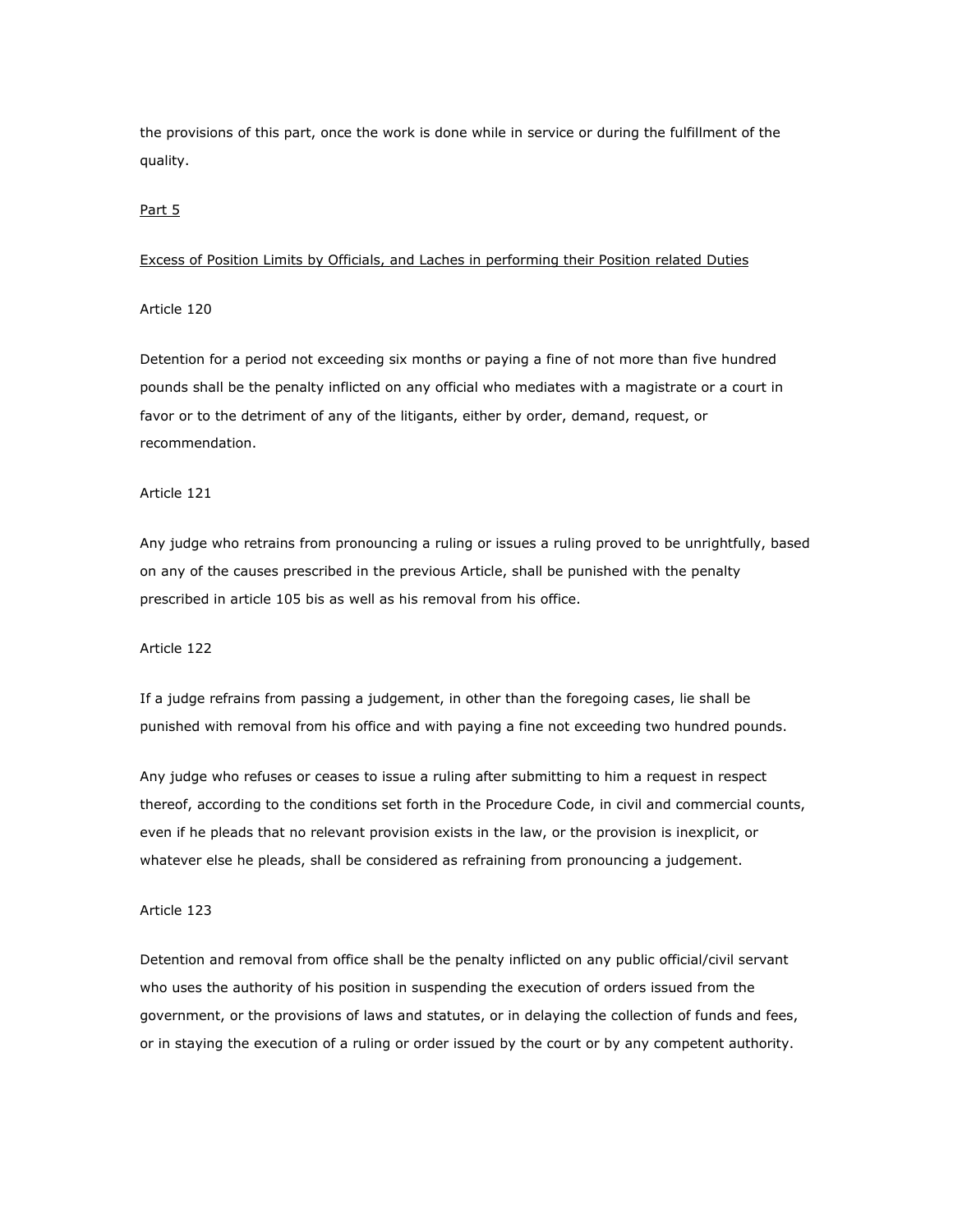Detention and removal from office shall be the penalty inflicted on any public official/civil servant who deliberately refrains from executing a ruling or order of the foregoing after the lapse of eight days from serving a warning thereon via a bailiff, if the execution of the ruling or order falls within the jurisdiction oldie official.

## Article 124

If at least three public officials/civil servants or employees quit their work, even in the form of resignation, or deliberately refrain from performing any of the duties of their position by agreement together, or seeking thereby to realize a joint purpose, a penalty of detention for a period of not less than three months and not exceeding one year, and a fine not exceeding a hundred pounds shall be inflicted on each of them.

The ceiling of this penalty shall be doubled if the act of quitting or refraining from performing the duty is liable to risk the life, health or safety of the people, create trouble or sedition among them, or damage a public interest.

Detention for a period not exceeding six months or paying a fine not exceeding five hundred pounds shall be the penalty inflicted on any public official or employee who leaves his work or refrains from performing a duty of his position, with the aim of impeding the process of work or disturbing its regularity.

The ceiling of the penalty shall be doubled if leaving the work or refraining from performing any of its duties is liable to risk the life, health, or safety of the people to danger, cause a trouble or sedition among the people or damage a public interest.

### Article 124 A

Whoever associates by abetting in committing one of the crimes set forth in Article 124 shall be punished with twice the penalties prescribed in it.

Whoever abets or encourages (a) public official/s or employee/s, by any way, to quit the work or refrain from performing a duty of the position shall be punished with the penalties prescribed in the first clause of the said Article, if no results ensue front his instigation or encouragement.

The same penalty shall be inflicted on whoever advocates any of the crimes prescribed in the two previous clauses of this Article or the first clause of Article 124. Diffusing correct or incorrect news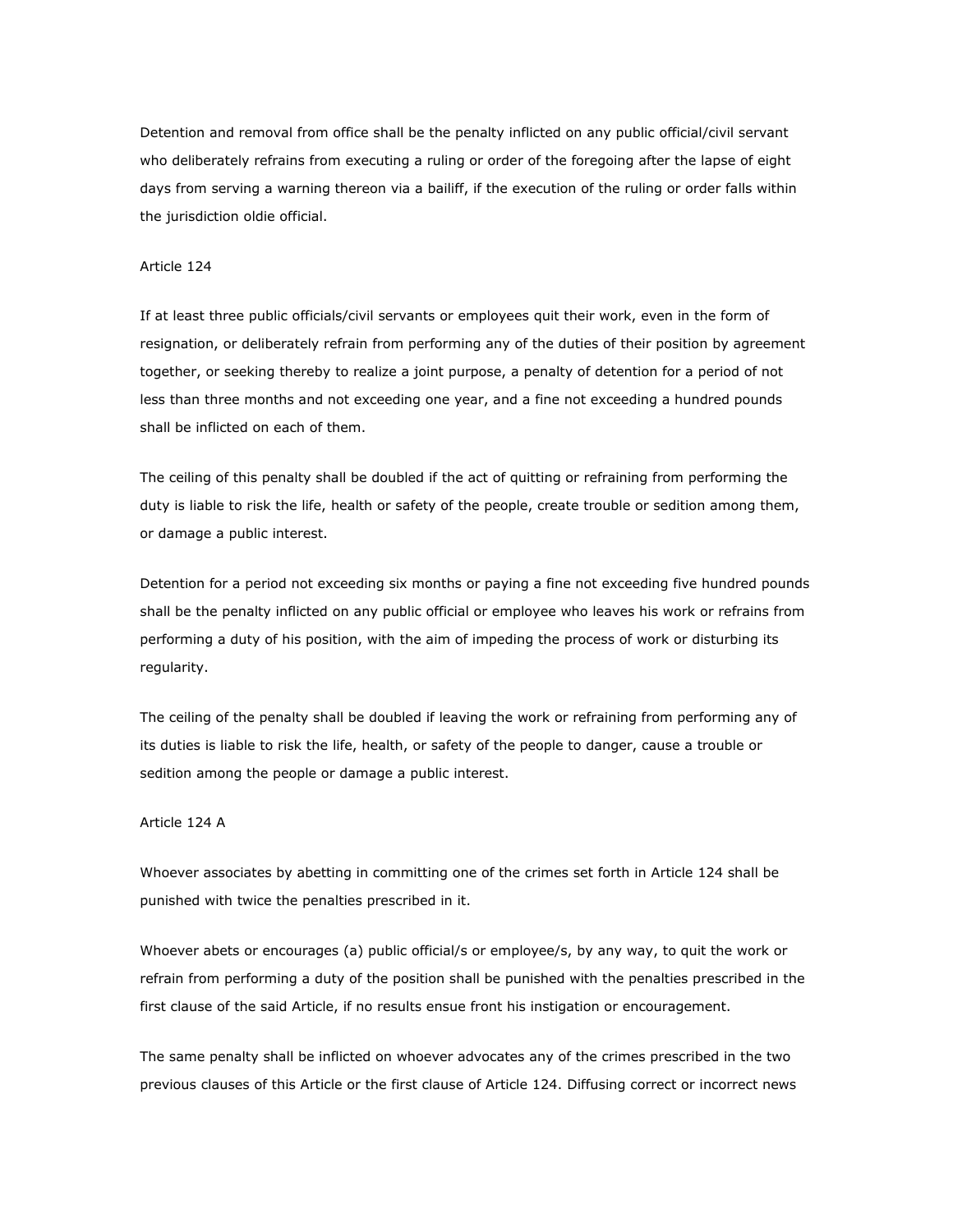on these crimes by any of the methods prescribed in Article 171 shall in particular be considered a means of advocation.

In addition to the foregoing penalties, a ruling for removal from office shall be passed if the perpetrator of the crime is a public official or employee.

## Article 124 B

The penalties prescribed in clause 2 of Article 124 shall be inflicted on whoever encroaches or begins to encroach upon the right of public officials or employees to work, with the use of force, violence, terrorism, threat, or illegal measures as prescribed ill Article 375.

### Article 124 C

For the application of the previous three Articles, all hired workers engaged in any quality whatsoever, in the service of the government or a regional, municipal or rural authority, and those who are delegated to perform a specific work of the government or the said authorities, shall be considered public officials/civil servants and public employees.

#### Article 125

Whoever seeks fraudulently, among the incumbents of public positions and others, to prejudice or interrupt the smooth process of government-related biddings, shall, in addition to removal from office, be punished also with detention for a period not exceeding two years in addition to forcing him/her to pay to the government the equivalent of the losses resulting from the said deed.

## Part 6

## Coercion and Ill-treatment by Public Officials to Individuals of the People

## Article 126

Any public official/civil servant or public employee who orders torturing a suspect or does the torturing personally, in order to force him/her to confess, shall be punished with hard labor, or imprisonment for a period of three to ten years.

If the tortured victim dies, the penalty as prescribed for deliberate murder shall be inflicted.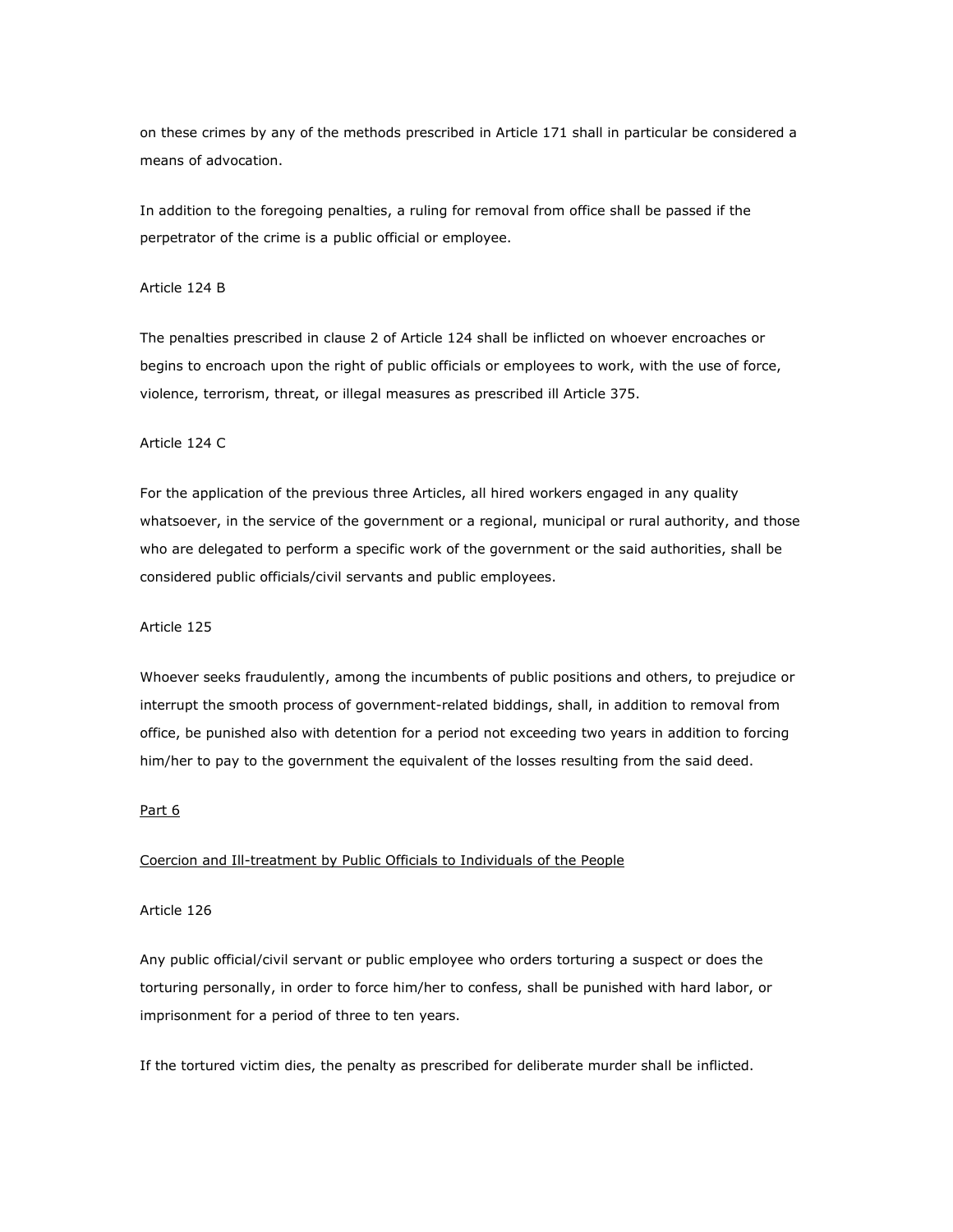Imprisonment shall be the penalty inflicted on any public official/civil servant or any person assigned a public service who orders to punish the victim or personally punishes him/her, with a severer penalty than the one legally ruled, or with a penalty not originally ruled against

## Article 128

Detention or paying a fine not exceeding two hundred pounds shall be the penalty inflicted on any public official/civil servant or public employee, or any person charged with performing a public service who enters the house of any individual without his/her consent depending on his position, with the exception of the cases set forth in the law, or without observing the rules prescribed therefor.

# Article 129

Any public official or employee/civil servant Or any person charged with performing a public service who employs cruelty with people, depending on his position, such that he/she commits a breach of their honor, or incurs bodily pains to them, shall be punished with detention for a period not exceeding one year or paying a fine not exceeding two hundred pounds.

# Article 130

Any public official or employee/civil servant or any person charged with performing a public service who, based on the sway of his position, buys a property, whether a realty or movable, by coercion, from its owner, lays hold thereof, or compels the landlord to sell it to another person, shall be penalized according to the degree of his guilt, with detention for a period not exceeding two years, and removal from office besides restituting the object usurped, or its value if it is not in kind.

### Article 131

Any public official/civil servant who forces on the people a work in cases other than those allowed by law, or employs persons to perform works other than what they are grouped for by virtue of the law, shall be punished with detention for a period not exceeding two years, as well as his/her removal from office, besides passing, a ruling thereon to pay the value of the wages due to those he/she employed without due right.

#### Article 132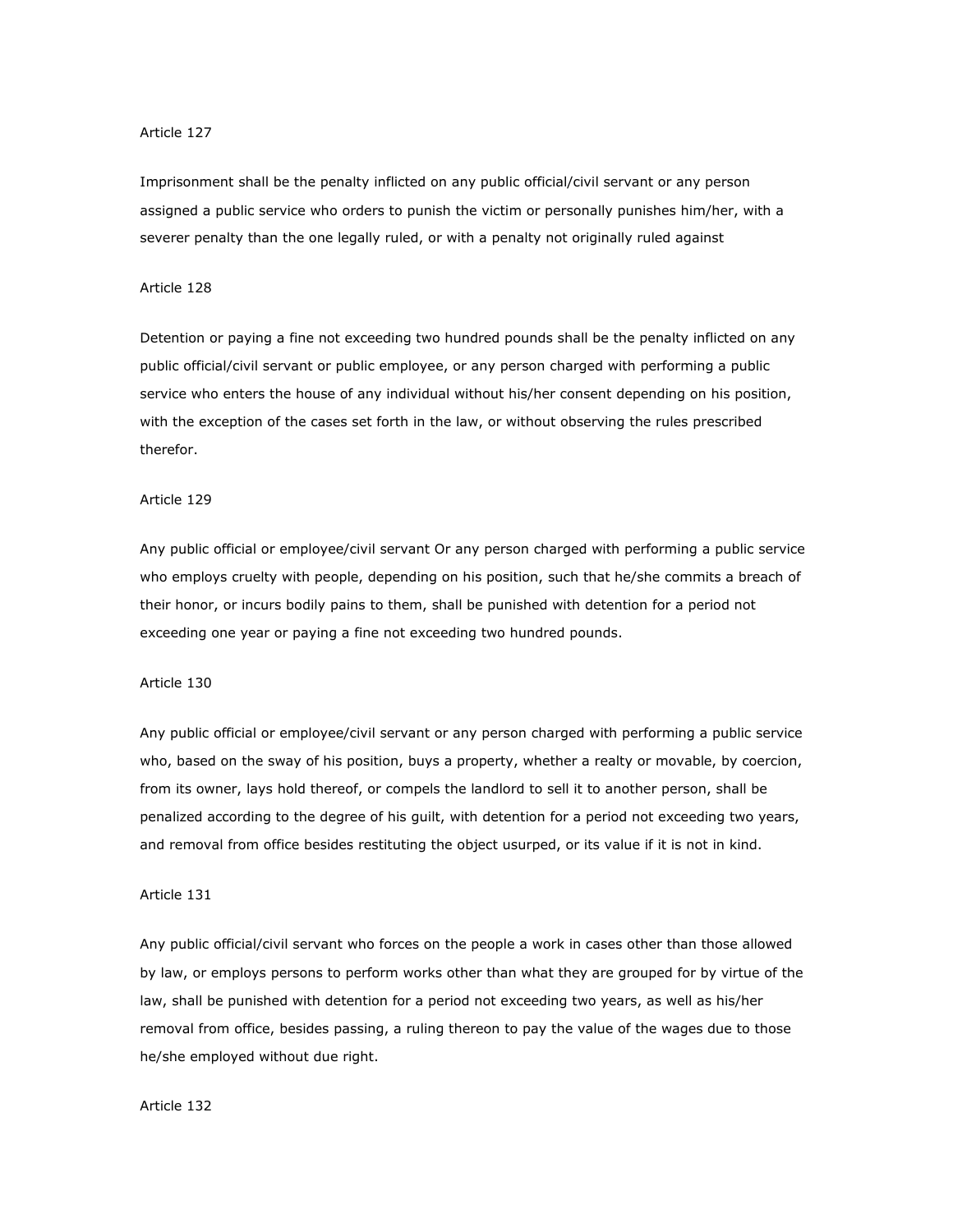Any public official/civil servant, or public employee who, in case he sojourns with a person whose lodging exists on the road to his mission, encroaches on him/her, by taking food or fodder therefrom, coercively or at no price, or at an underrate, shall be sentenced to detention for a period not exceeding three months or paying a fine not exceeding two hundred pounds, in addition to his/her removal from office in both cases, and passing a ruling thereon to refund the price of the objects taken therefrom, to its beneficiaries.

### Part 7

## Opposing the Rulers, Disobeying their Orders, and Outraging them with Curse and other Abuse

### Article 133

Whoever affronts by signal, talk, or threat, a public official/civil servant, a law officer, or any person charged with a public service, while performing his duty, or due to its performance, shall be punished with detention for a period not exceeding six months, and a fine not exceeding two hundred pounds.

If the affront is addressed to a judicial or administrative court, or a council, or to one of its members, during the convention of the session, the penalty shall be detention for a period not exceeding one year, or a fine not exceeding five hundred pounds.

# Article 134

If the affront is directed by cable, telephone, writing, or drawing, the penalty as prescribed in the first clause of the previous Article shall be ruled and inflicted.

### Article 135

Whoever disturbs any of the public authorities, administrative quarters and departments, or the persons charged with a public service, by informing, in any method whatsoever, of the occurrence of disasters, incidents, or risks that in fact have no existence, shall be punished with detention for a period not exceeding three months and a fine not exceeding two hundred pounds, or either penalty.

The court shall in addition rule for payment of the expenses occasional by this disturbance.

Article 136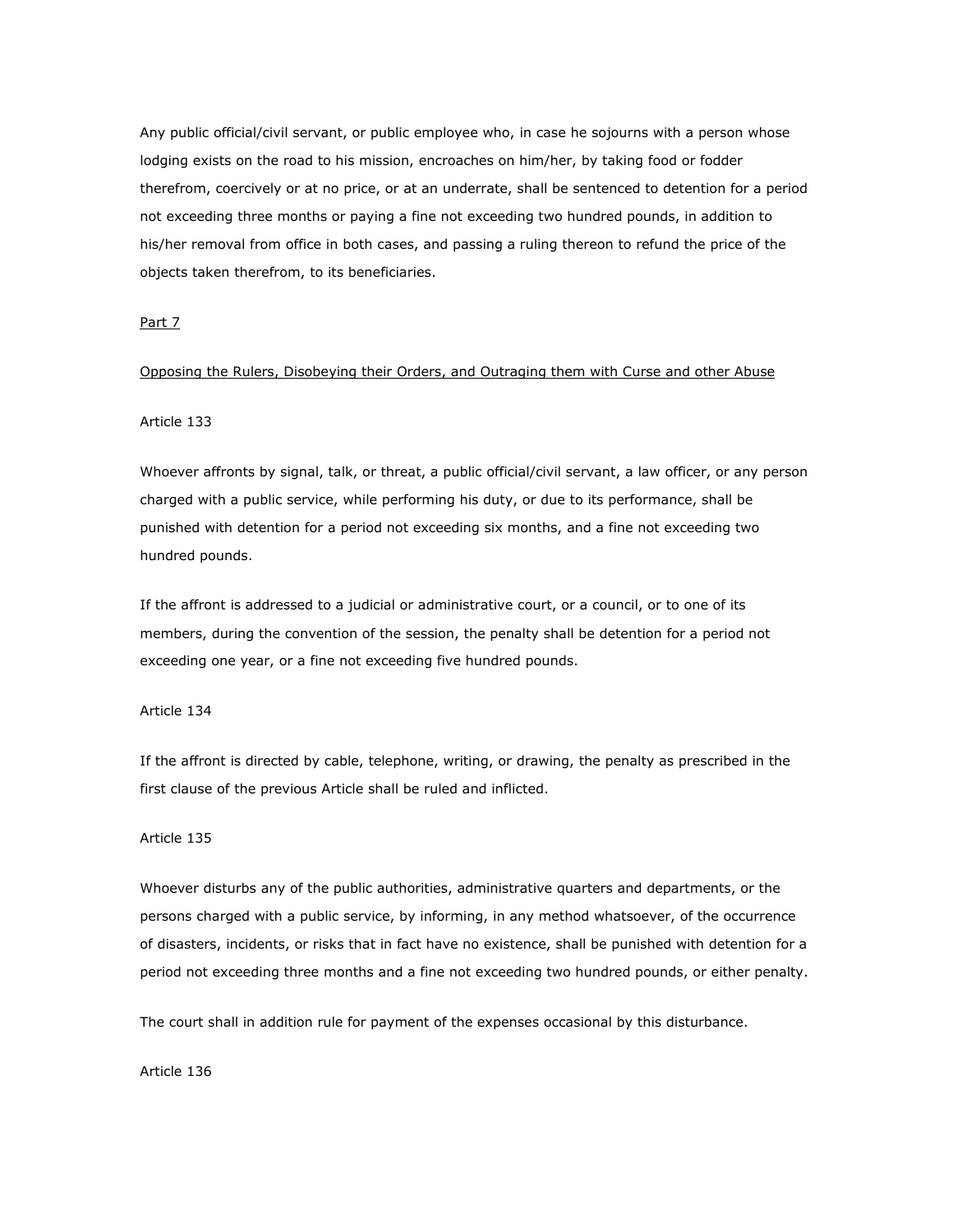Whoever assails any of the public officials/civil servants or law officers, or any person charged with performing a public service, or resists him by force or violence during or due to the performance of his position duties, shall be punished with detention for a period not exceeding six months or a fine not exceeding two hundred pounds.

## Article 137

If with the assault or resistance a beating occurs, or a wound results, the penalty shall be detention for a period not exceeding two years or paying a fine not exceeding two hundred pounds.

If the beating or wound occurs by using any arms, sticks, machines, or other tools, or if the beating or wound reaches such a degree of seriousness as prescribed in Article 241, the penalty shall then be detention.

#### Article 137 bis

The minimum limit of penalties for the crimes prescribed in Articles 133, 136, and 137 shall be fifteen days for the penalty of detention, and ten pounds for the fine penalty, if the victim is a public official or a person charged with performing a public service in the railways utility , or in other public transport means, and he is assaulted during its travel or slop at the stations.

# Article 137 bis A

Whoever uses force, violence, or threat with a public official/civil servant or a person charged with performing a public service, to force him without due right to perform or refrain from performing a work of his position duties, but without reaching its aim shall be punished with imprisonment for a period not exceeding five years. If the felon reaches his/her aim, the penalty shall be imprisonment for a period not exceeding ten years.

The penalty shall be imprisonment, in both cases, if the felon carries an arm.

If a beating or a wound is occasioned by the felon, and results in a permanent disability, the penalty shall be temporary hard labor of ten years.

If the beating or wound referred to in the previous clause leads to death, the penalty shall be temporary hard labor.

### Part 8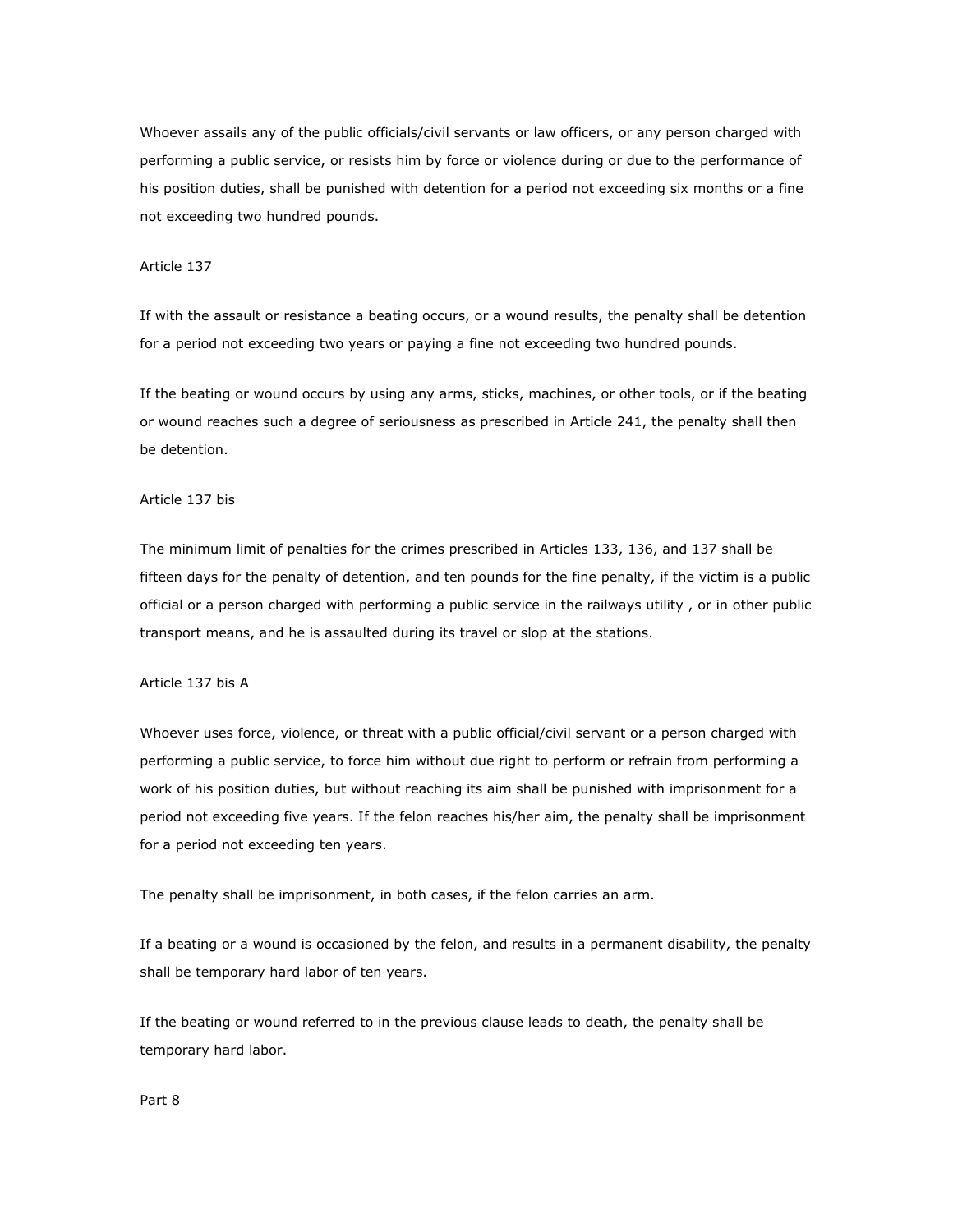## Escape of the Jailed and Hiding the Felons

# Article 138

Any person who is legally arrested and then escapes shall be punished by detention for a period not exceeding six mouths or paving a fine not exceeding two hundred pounds.

If a warrant is issued for the arrest of the convict and his commitment to jail, and he has been sentenced to detention, or a stricter penalty, he shall be punished by detention for a period not exceeding two years or paying a fine not exceeding live hundred pounds.

Penalties shall multiply if the escape in any of the two previous cases, is accompanied by the use of force or by committing another crime.

## Article 139

Whoever is charged with the custody, escort, or transfer of an arrested person, and the latter escapes by neglect of the former, shall be furnished with detention for a period not exceeding two years, or a fine not exceeding five hundred Egyptian pounds, if the person under arrest who has escaped has been sentenced to a criminal penalty, or charged of a felony. However, in the other cases, the penalty shall be detention for a period not exceeding six months or paying a fine not exceeding two hundred Egyptian pounds.

# Article 140

Whoever is charged with die custody, escort, or transport of a person under arrest, and assists him to escape, or facilitates that to him, or neglects to watch him, shall be punished according to the following provisions:

· If the person under arrest is sentenced to death, the penalty shall be temporary hard labor.

· If he is sentenced to permanent or temporary hard labor, or he is accused of a crime penalized by capital punishment, the penalty shall then be imprisonment.

· In the other cases, the penalty shall be detention.

## Article 141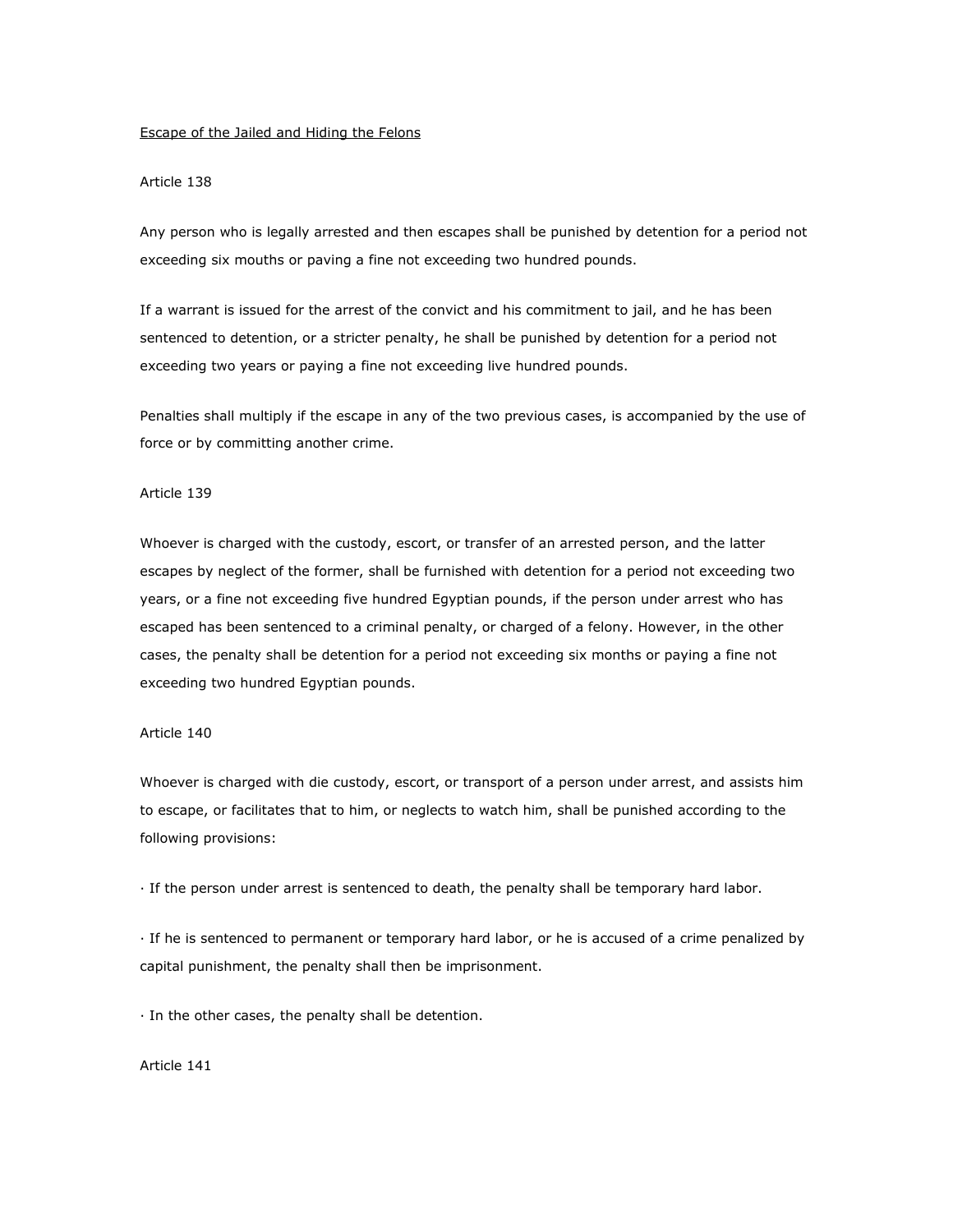Any public official or employee who is charged with arresting a person, neglects in the procedures necessary therefor, with the aim of assisting him to escape from the judiciary, shall be punished with the penalties prescribed in the previous Article, according to each of the cases set forth in it.

## Article 142

Whoever enables or assists a person under arrest to escape, or facilitates to him the escape in other than the previous cases, shall be punished according to the following provisions:

If the person under arrest is sentenced to death, the penalty shall be hard labor or imprisonment for a period from three to seven years. If the person under arrest is sentenced to permanent or temporary hard labor, or is accused of a crime penalized by execution, the penalty shall be imprisonment for a period of three to seven years. But in the other cases, the penalty shall be detention.

### Article 143

Whoever gives arms to a person under arrest to assist him to escape shall be punished with hard labor for a period of three to seven years.

#### Article 144

Whoever, personally or through someone else, hides a person who has escaped after his arrest, or is charged on a count of felony or misdemeanor counts, or for whom a warrant of arrest is issued, and also whoever assists him in any way whatsoever, to escape from the judiciary, while being aware of that, shall be punished according to the following provisions:

· If the person who has been hidden or assisted to hide, or to escape from the judiciary, is sentenced to death, the penalty shall be imprisonment for a period of three to seven years.

· If he is sentenced to permanent or temporary hard labor, or is charged of a crime penalized by execution, the penalty shall be detention.

· In the other cases, the penalty shall be detention for a period not exceeding two years.

· These provisions shall not apply to the husband or wife of the person hidden or assisted to hide or to escape from the judiciary, nor to his parents, grandparents, children, and grandchildren.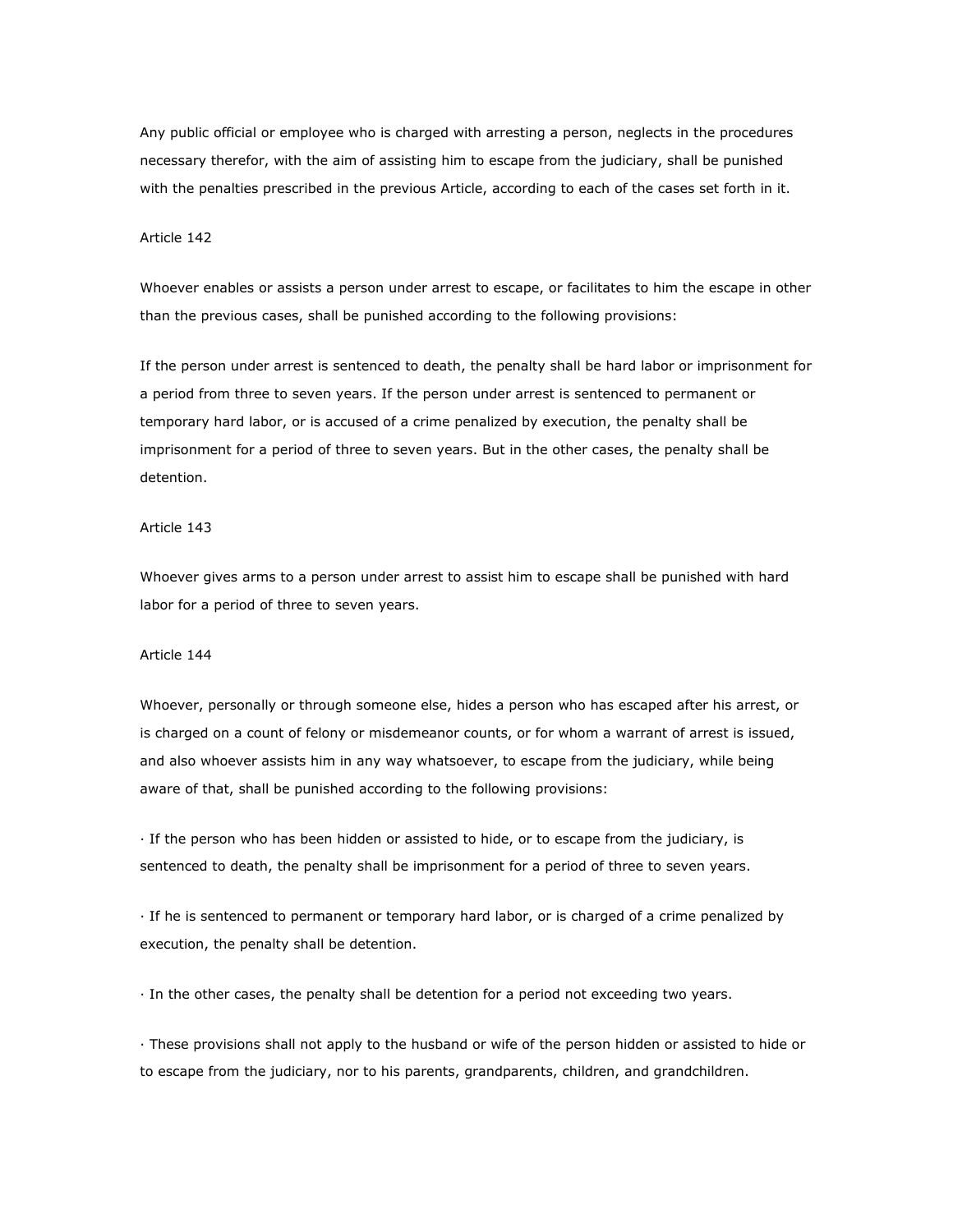Whoever comes to learn of an occurred felony or misdemeanor, or has what to make him believe it has occurred, and assists the felon in any way whatsoever to escape from the judiciary, either by harboring the said felon, or by hiding the evidences to the crime, or by submitting information related to the crime while he knows they are incorrect or he has what to make him believe they are not correct, shall be punished according to the following provisions:

· If the crime that occurs is penalized with execution, the penalty shall be detention for a period not exceeding two years.

· If the crime that occurs is penalized with hard labor or imprisonment, the penalty shall be detention for a period not exceeding one year.

· In the other cases, the penalty shall be detention for a period not exceeding six months. In any case, the penalty shall not exceed the ceiling prescribed for the crime itself.

· The provisions of this Article shall not apply to the husband, the wife, the ascendants or the descendants of the felon.

#### Article 146

Whoever, personally or by means of another person, hides a draft-dodger, or assists him to escape from the judiciary while knowing of it, shall be punished with detention for a period not exceeding two years.

These provisions shall not apply to the wife of the draft-dodger.

# Part 9

## Breaking the Seals, Stealing the Deposited Documents and Official Papers

Article 147

If any of the seals placed for safekeeping a store, documents, or effects, on the basis of an order issued from a governmental quarter or one of the courts, in one of the courts, the guards, if any, shall be sentenced to paying a fine not exceeding five hundred Egyptian pounds, for their laches and neglect.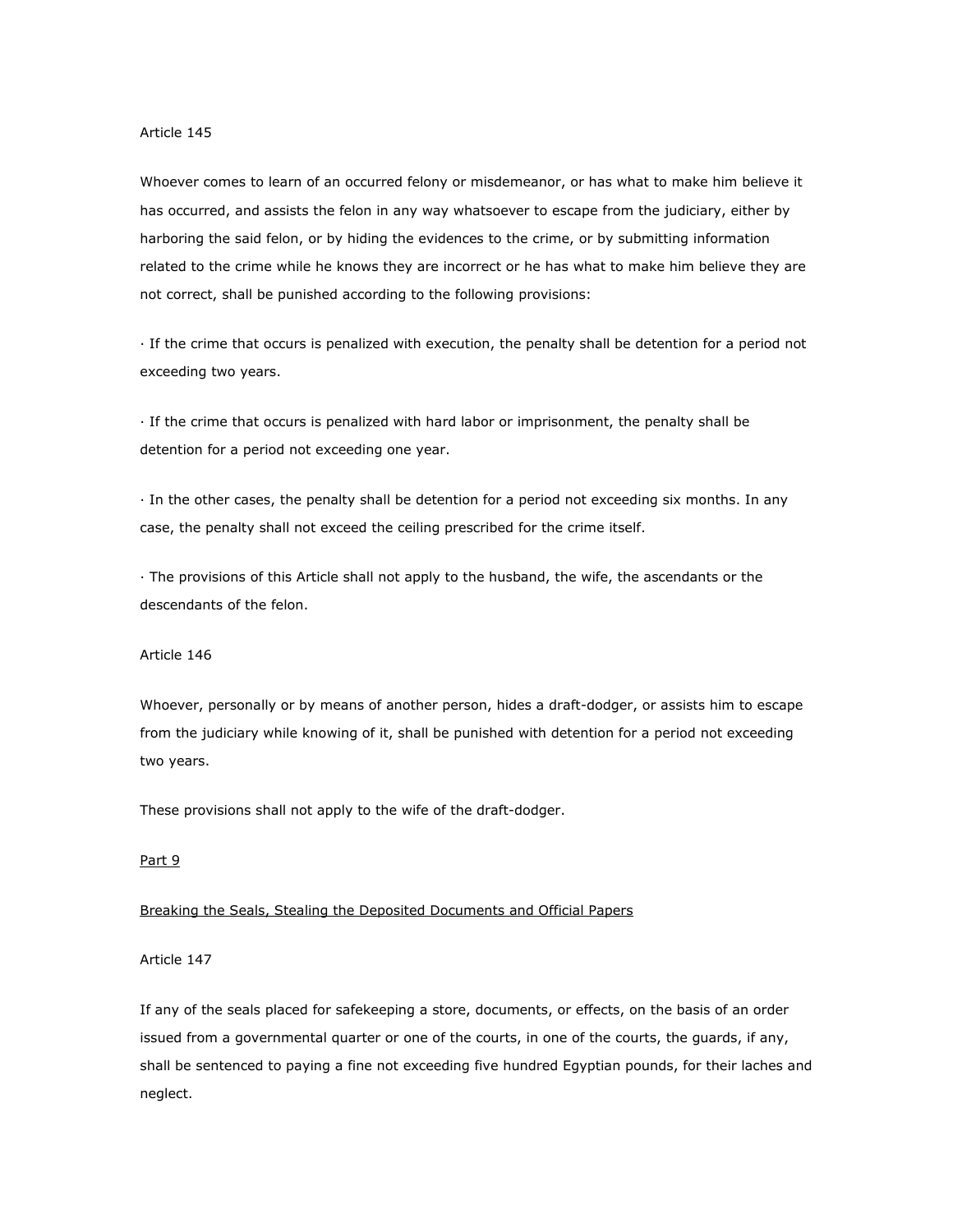If the seals are placed on papers/documents or effects of a suspect or a convict in a felony, the guard who neglected his watch shall be punished with detention for a period not exceeding one year or a fine not exceeding five hundred pounds.

## Article 149

Whoever breaks one of the seals placed to safe keep documents or effects of the kind prescribed in the previous Article, shall be punished with detention for a period not exceeding one year. If the doer is the guard himself, he shall be punished with imprisonment for a period of three to seven years.

## Article 150

If the seals that were broken had been placed for a purpose other than what is mentioned herein, the person breaking them shall be punished with detention for a period not exceeding six months or a fine not exceeding two hundred pounds. If the doer is the guard himself, he shall be punished with detention for a period not exceeding one year.

#### Article 151

If government related books, documents, registers, or books, or judicial argument and pleading papers which were kept in the public stores that are provided for them, or handed to a person commissioned to have custody thereof, are stolen, peculated, or damaged, the person in whose custody they were kept shall be punished for his neglect in keeping them, with detention for a period not exceeding three months or a fine not exceeding three hundred pounds.

#### Article 152

However, the person who steals, peculates, or damages anything of the items set forth in the previous Article, shall be punished with detention.

## Article 153

If the seals are broken, or the papers/documents are stolen, peculated, or damaged along with coercing those who have custody of them, the doer shall be punished with temporary hard labor.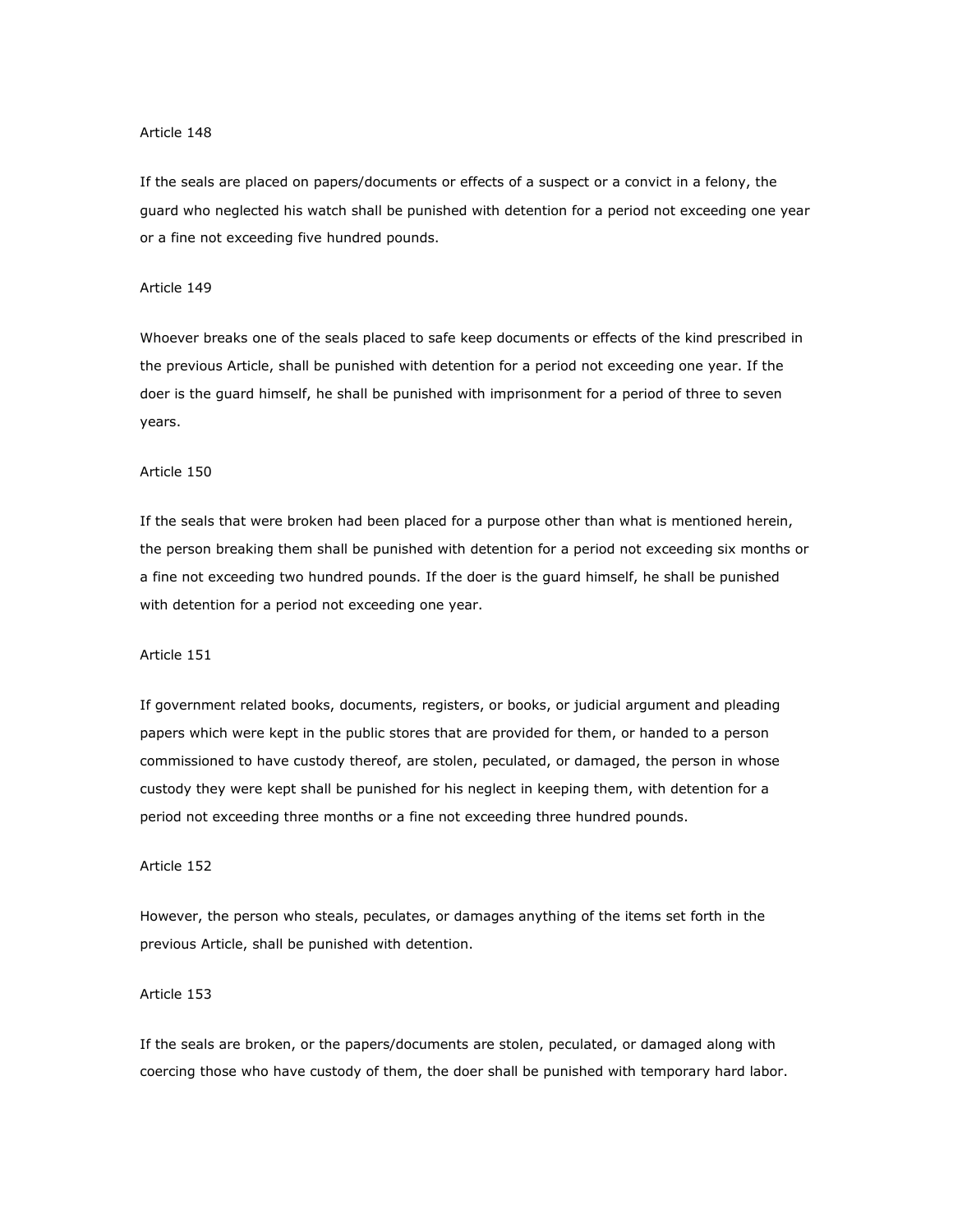Whoever of the government officials or the civil servants of the Postal Department, or their Directorates hides or opens any of the written documents that are delivered to the Postal Department, or facilitates for a third party to do that, shall be punished with detention or a fine not exceeding two hundred pounds, and removal from office in both cases.

Also, any official of the government, Telegraph Administration or their directorates, hides or divulges a cable of those delivered to the said administration, or facilitates for a third party to do that, shall be punished with the said two penalties.

#### Part 10

## Embezzlement of Titles and Positions, and Characterizing oneself thereby in an Unlawful Shape

## Article 155

Whoever intrudes in a public position, whether civilian or military, without having all official quality from the government, or by its permission, or carries out a work representing an exigency of any of these positions, shall be punished by detention.

## Article 156

Whoever puts on publicly an official uniform without being holder of the rank entitling him/her to wear it, or publicly bears the sign characterizing a work or position without any legitimate claim, shall be punished with detention for a period not exceeding one year.

### Article 157

Whoever publicly wears a medal that was not granted to him/her or vests himself with a title of honor, a rank or position, or a public representative quality, without any legitimate claim, shall be punished with a fine not exceeding two hundred pounds.

## Article 158

Any Egyptian who publicly wears without any legitimate claim, or without permission from the President of the Republic, a foreign medal, or vests himself as well with a foreign title of honor, or a foreign rank, shall be punished with a fine not exceeding two hundred Egyptian pounds.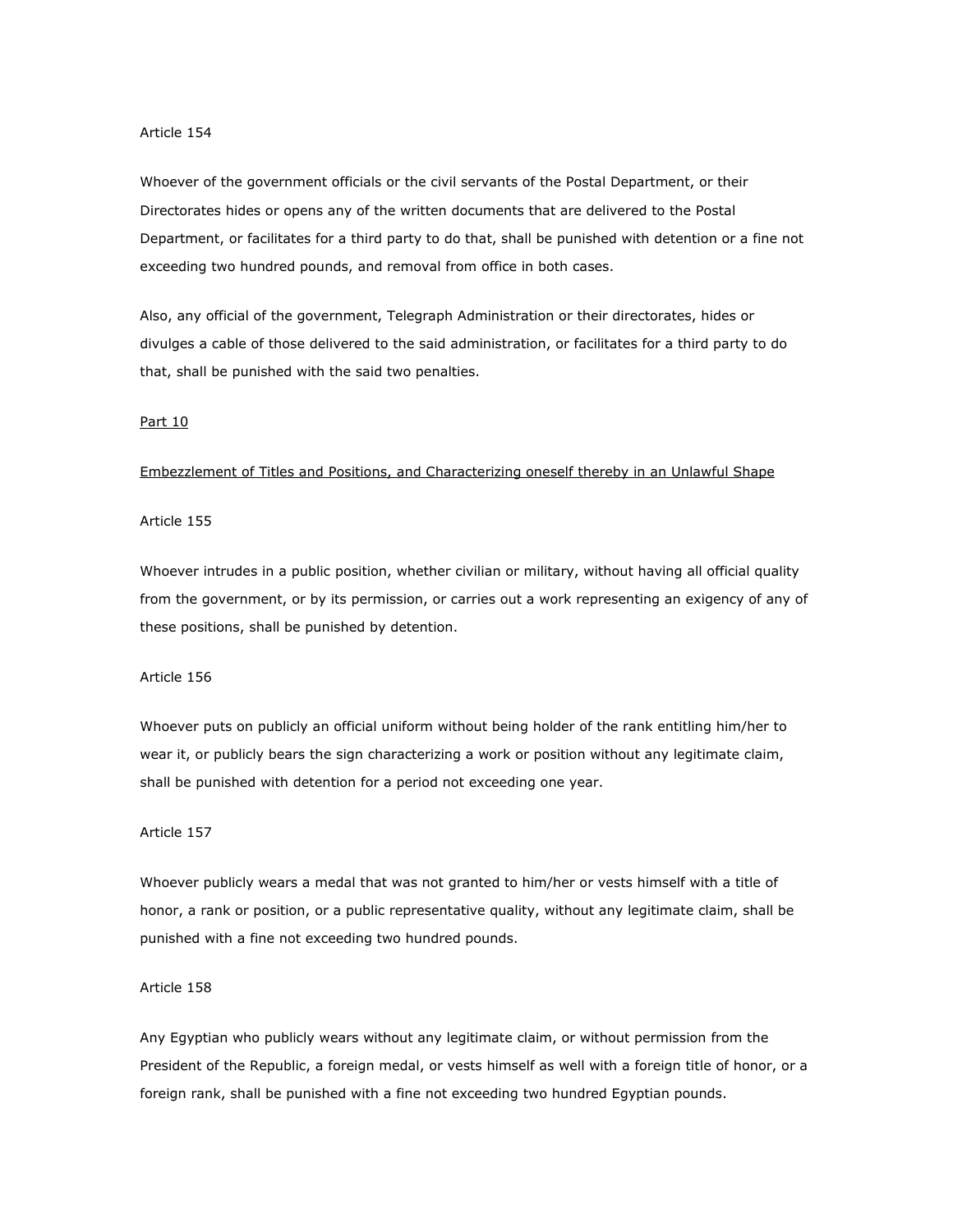In the cases prescribed in the two previous Articles, the court may order publishing the ruling in its entirely or a summary thereof in the dailies to be chosen by it, and the publication shall be at the cost of the convict.

#### Part 11

## Misdemeanors connected with Religions

# Article 160

A penalty of detention and paying a fine of not less than one hundred pounds and not exceeding five hundred pounds or either penalty shall be inflicted on the following:

First: Whoever perturbs the holding of rituals of a creed or a related religious ceremony, or obstructs it with violence or threat.

Second: Whoever ravages, breaks, destroys, or violates the sanctity of buildings provided for holding religious ceremonies, symbols or other objects having their profound reverence and sanctity in relation to the members of a creed or a group of people.

Third: Whoever violates the sacredness or sanctity of graves or cemeteries. Imprisonment 14 a period not exceeding five years shall be the penalty if' any of these crimes is committed in execution of a terrorist purpose.

## Article 161

These penalties shall be imposed on any encroachment that takes place by one of the methods prescribed in Article 171, on a religion whose rituals are publicly held.

The following shall fall under the provisions of this Article:

First: Printing and publishing a book which is viewed as holy by members of a religion whose rituals are publicly held, if a text of this book is perverted in a way that changes its meaning.

Second: Imitating a religious celebration in a public place or public community, with the aim of ridicule, or for the attendants to watch.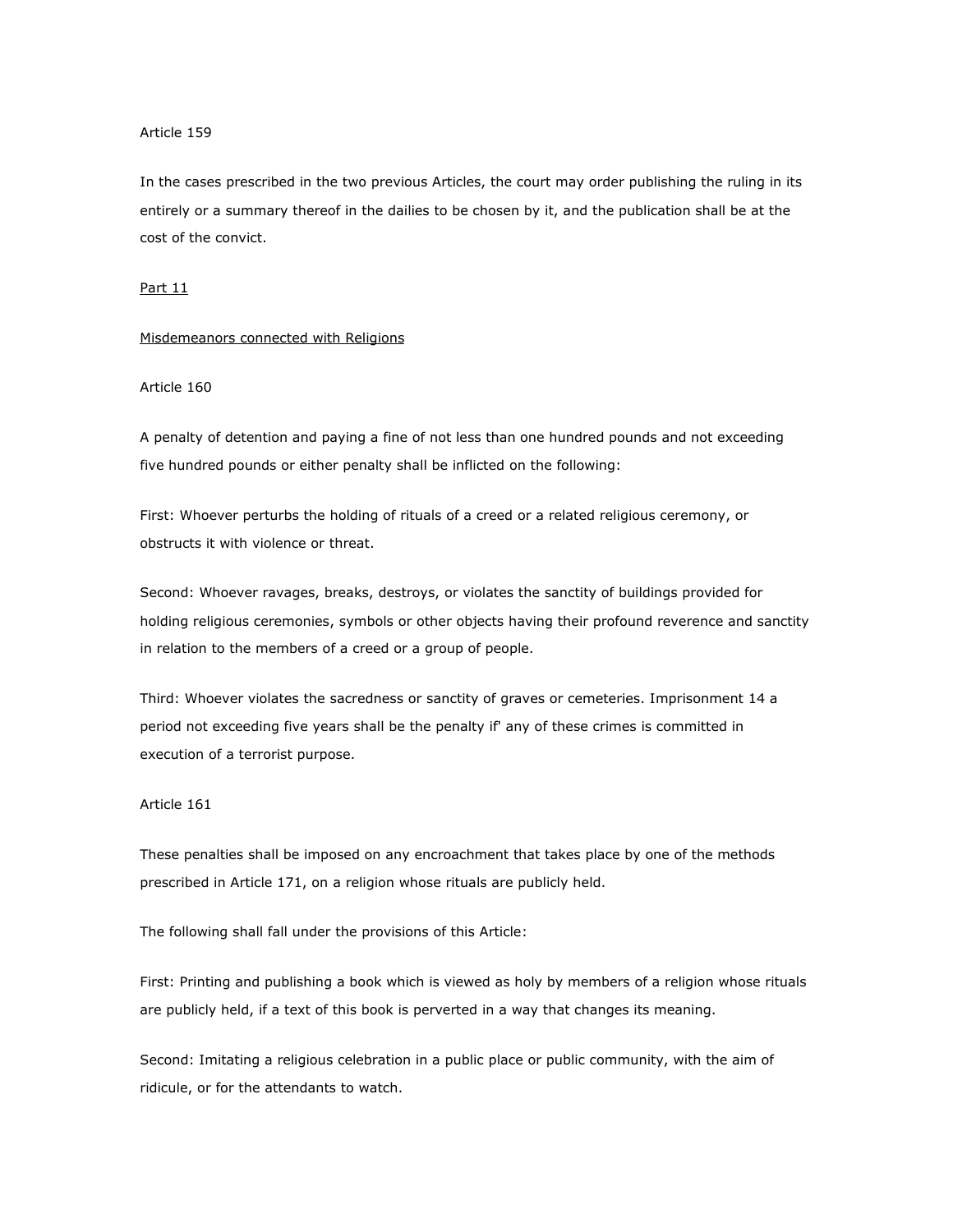## Part 12

#### Damaging the Buildings, Monuments, and other Public Objects

# Article 162

Whoever deliberately demolishes or damages something of the buildings, property, or installations provided for utility, or works prepared for decoration, and which are of commemorative or technical value, and whoever cuts or damages trees that are planted in places for worship, in the streets or gardens, in the markets or in public squares, shall be punished with detention and a fine of not less than one hundred pounds and not exceeding five hundred pounds, or either penalty, in addition to passing a ruling that orders him/her to pay the value of the objects he/she destroyed, damaged, or cut.

The ceiling of the penalty shall be doubled if the crime is committed in execution of a terrorist purpose.

### Article 162 bis

Imprisonment shall be the penalty inflicted on whoever deliberately causes damage to any of the power lines owned by the Government, the public authorities or organizations, or their affiliated units, or whose establishment is licensed thereby for public utility ends. Such damage is caused as a result of cutting the electric current conducting wires, or the cables, or by breaking some of the tools, machines, or wire insulators, or damaging the towers, stations, or the grids connected to the said electric lines, or rendering all or some of them unfit fur use in any manner whatsoever, so that it results in disconnecting the electric current even temporarily.

If any of the deeds referred to in the previous clause occurs as a result of neglect or carelessness, the penalty shall be detention for a period not exceeding six months, or paying a fine not exceeding five hundred pounds.

In all cases, a court ruling shall he passed ordering the payment of the value of objects damaged, cut, or broken by the convict.

# Article 162 bis first

Whoever, in time of commotion or sedition, commits any of the deeds referred to in the first clause of the previous Article, or seizes any of the power generating or electric current conducting utilities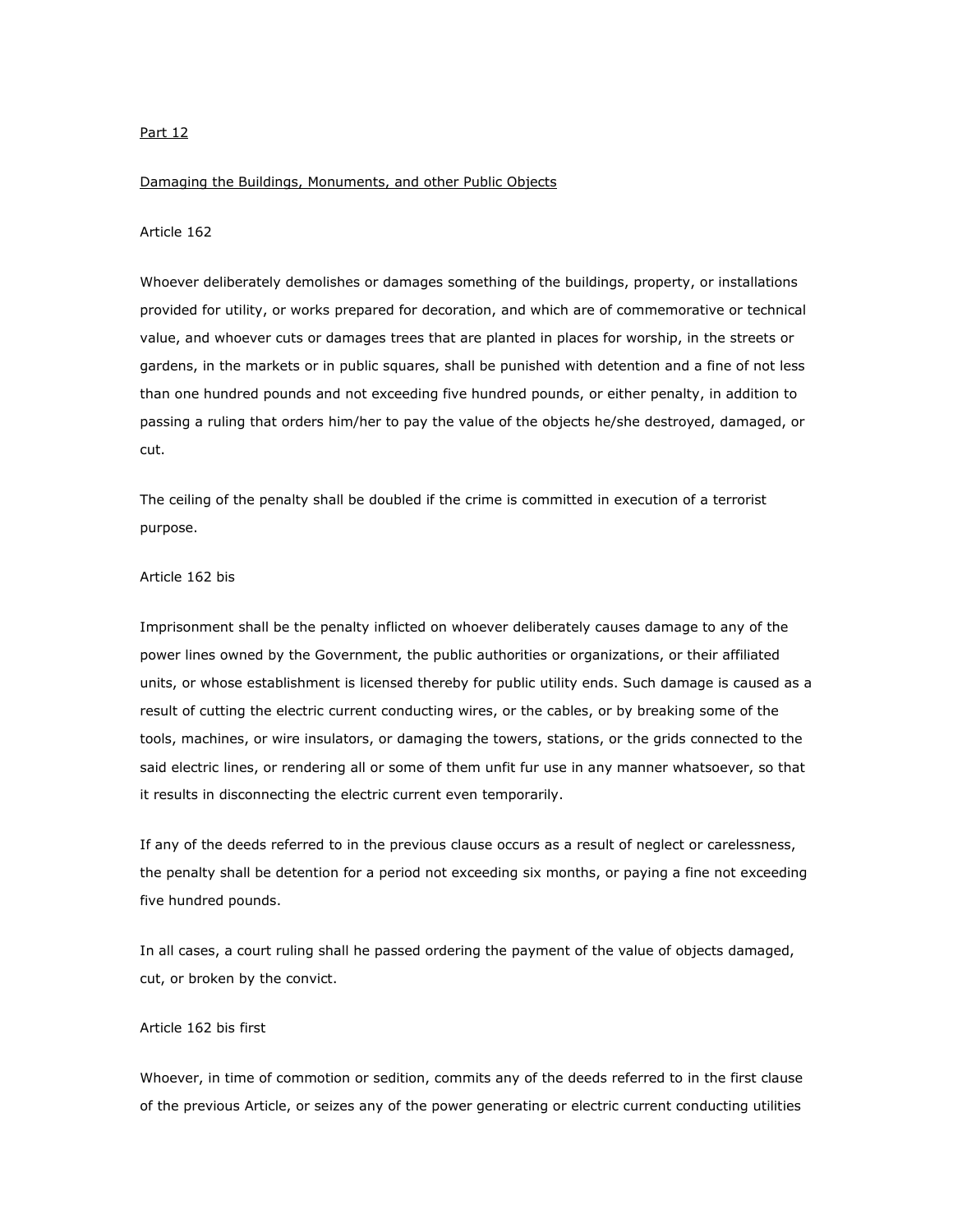as are mentioned in the foregoing clause, by compulsory force or by any means whatsoever, resulting in disconnection of the electric power, and also whoever prevents by force, repairing anything of the foregoing, shall be punished with temporary hard labor, in addition to passing a court ruling ordering him/her to pay the value of objects that are damaged, cut, or broken thereby.

# Part 13

## Interruption of Communications

## Article 163

Whoever interrupts telegraphic calls or damages anything of their machines, whether by his neglect or indifference, resulting in the disruption of calls, shall be punished with paying a fine not exceeding five hundred Egyptian pounds. If this occurs with established ill will, the penalty shall be imprisonment, subject in both cases to the court ruling for payment of indemnification.

## Article 164

Whoever deliberately causes a disconnection of telegraphic communications by cutting the conducting wires, or breaking anything of the tools, the conducting, wires insulators, or the poles carrying them, or by any means whatsoever, shall he punished with imprisonment, subject to constraining hint to pay an indemnification for the loss.

## Article 165

Whoever, in time of commotion or sedition, damages one or more telegraphic lines, renders them, even temporarily, unfit for use in any way whatsoever, or lays hold of them by compulsory force, or by any other method, such that it results in disrupting communication between those holding a public authority, or in preventing the connection of communication between individuals, and also whoever forcibly prevents the repair of a telegraphic line, shall be punished with temporary hard labor, in addition to constraining him/her to make good the loss ensuing from his/her aforementioned deed.

## Article 166

The provisions of the three previous Articles shall apply to the telephone lines established or licensed by the government for establishment as a public utility.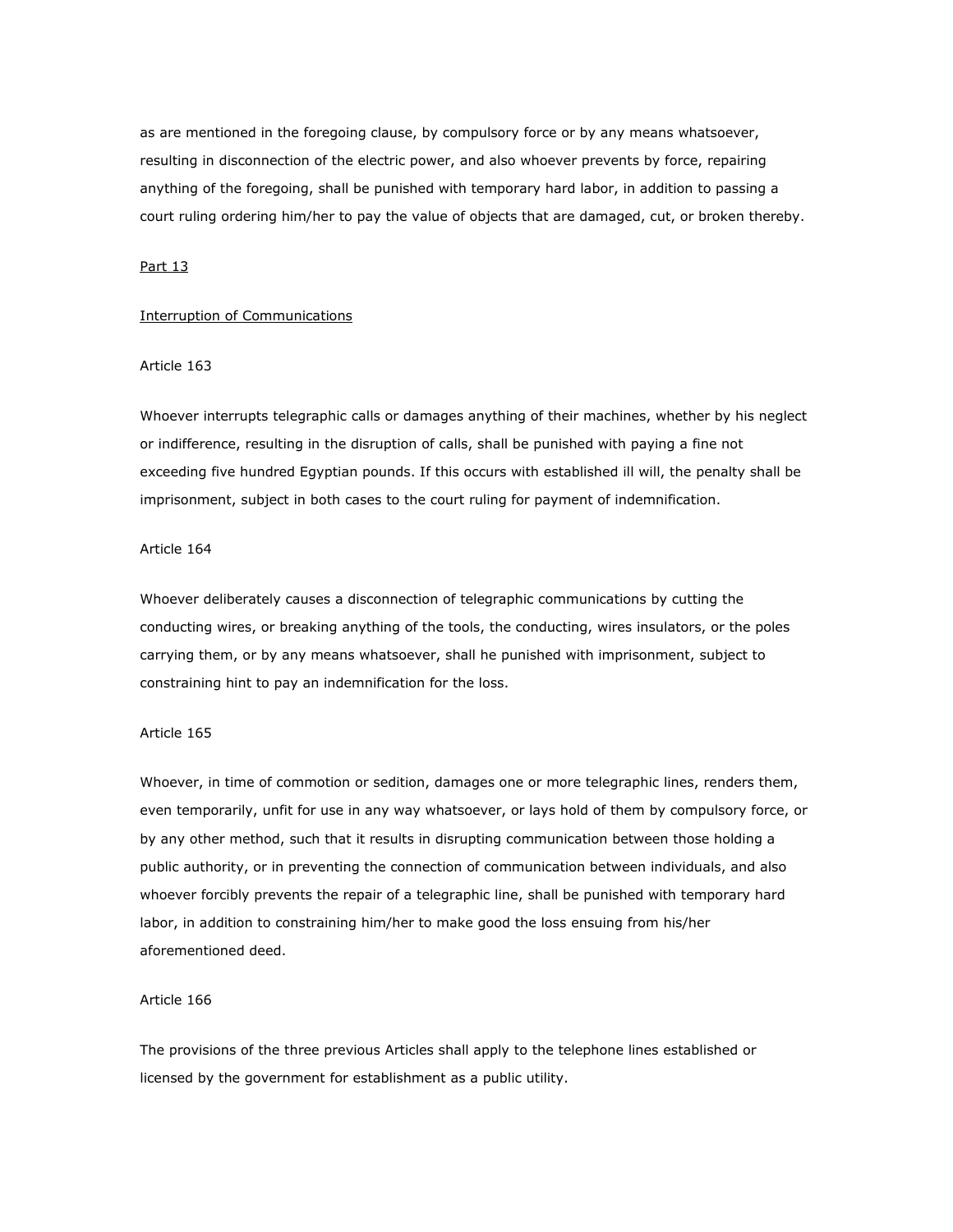### Article 166 bis

Whoever deliberately causes disturbance to others by abusing the telecommunications equipment, shall be punished with detention for a period not exceeding one year and a fine not exceeding one hundred pounds, or either penalty.

## Article 167

Whoever deliberately exposes to risk the safety, or interrupts the traffic and course, of the land, water, or air transport means and system, shall he punished with temporary hard labor or imprisonment.

#### Article 168

Temporary hard labor shall be the penalty if the deed mentioned in the previous Article results in injuries as those prescribed in Article 240 or 241. If the deed results in the death of some person, the perpetrator shall be punished with execution or permanent hard labor.

#### Article 169

Whoever unpremeditatedly causes the occurrence of an accident to a means of land, water or air transport that is liable to expose those working on it to some risk, shall be punished with detention for a period not exceeding six months or a fine not exceeding two hundred pounds. However if it results in the death of some person, or in physical injuries, the penalty shall be detention.

# Article 170

Whoever transports or sets about transporting explosives or inflammable materials on railway trains or on other carriages that are provided for the transport of people, thereby violating the police regulations on the said trains or vehicles, shall be punished with detention for a period not exceeding one month and a fine not exceeding two hundred pounds or either penalty only.

Whoever transports or sets about transporting explosives or inflammable materials in postal consignments, in other than the cases where the transport of such objects is authorized shall be punished with the same penalty stipulated upon in the previous paragraph.

#### Article 170 bis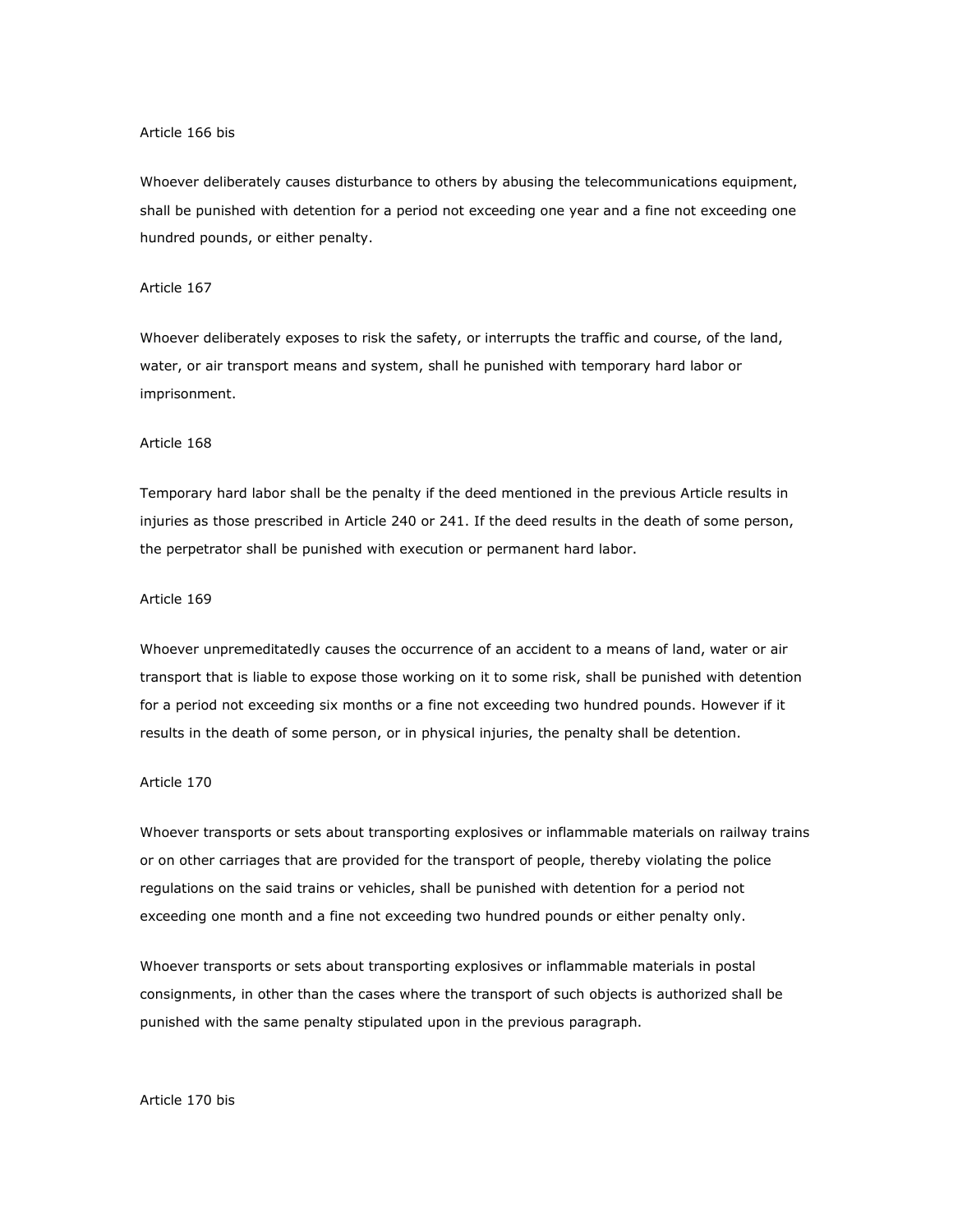A penalty of detention for a period not exceeding six months and a fine of not less than ten pounds and not exceeding two hundred pounds, or either penalty shall be inflicted on the following:

First: Whoever travels by railway trains or other means of public transport and refrains from paying the fare or the fine, or travels in a higher class than that of the ticket he carries and refrains from paying the difference.

Second: Whoever rides in a means of public transport sitting in other than the places provided for sitting.

#### Part 14

#### Crimes occurring by Means of Newspapers and Others

## Article 171

Whoever induces one or more persons to commit a felon or misdemeanor, by talks, shouting in public, a deed, or a hint insinuated in public, by writing, drawing, pictures/photographs, marks and symbols, or any other method of representation made in public, or in any other means of public ness, shall be considered an accomplice in doing it, and shall be punished with the penalty prescribed therefor, if such inducement results in actual occurrence of the felon or misdemeanor.

However, if the inducement results in just an attempt of murder, the judge shall apply the legal provisions on attempt penalty.

Talk or shouting shall be considered publicly made if it is declared openly or reiterated via any mechanical method at a general meeting, on a public road or any other frequented place, or if it is declared openly or reiterated, such that any one found on that road or in that place can hear it, or if it is diffused by wireless or any other method.

The deed or hint shall be considered publicly made if it takes place at a general meeting, on a public road, or at any other frequented place, or if it takes place such that whoever is found on that road or at that place can see it.

Writing, drawings, pictures, photographs, signs, symbols and other representation methods shall be considered as publicly displayed, if they are distributed without differentiation to a number of people, or if they are displayed such that whoever is found on the public road or at any frequented place can see them, or if they are sold or offered for sale at any place.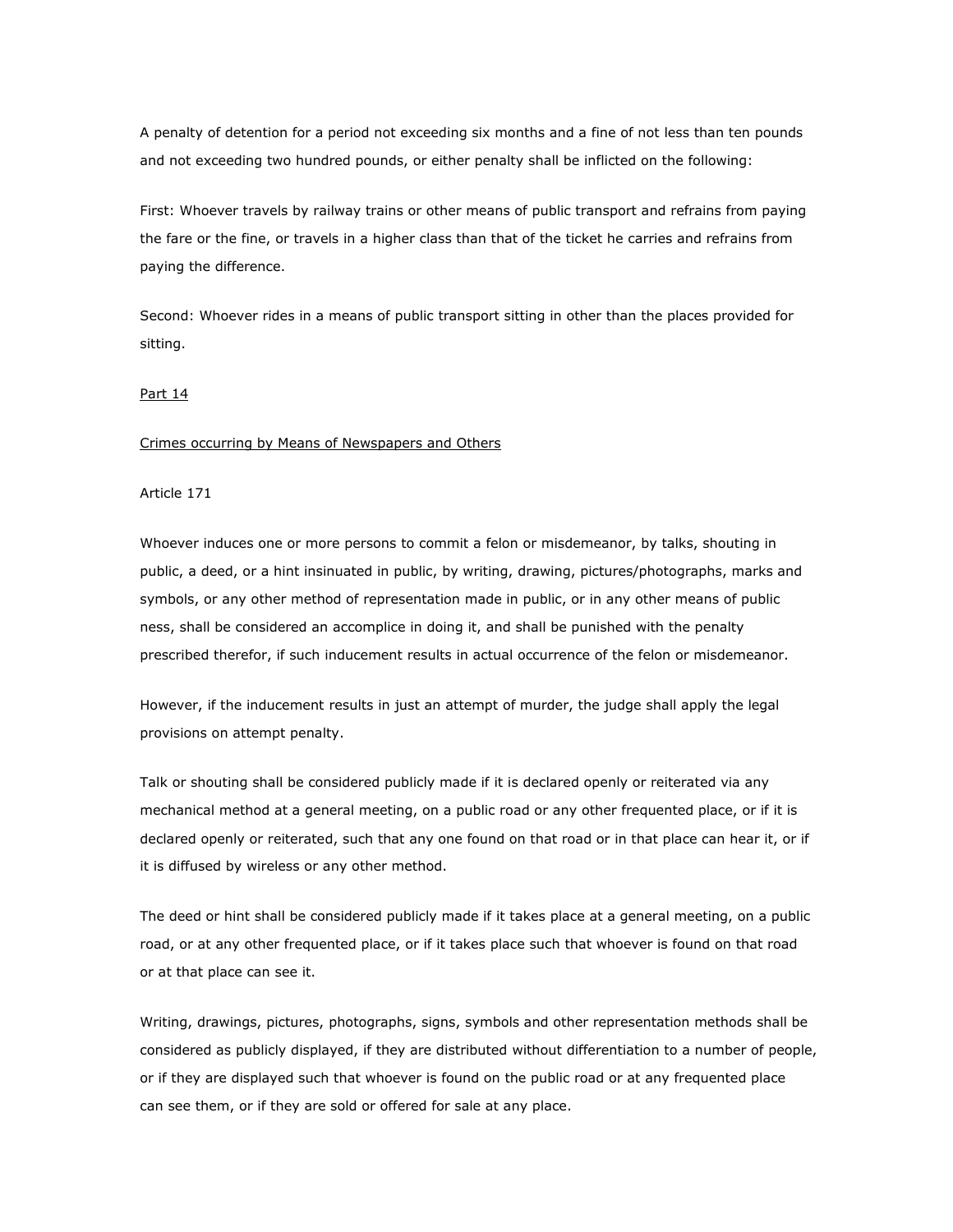Whoever incites directly to commit killing, plunder, or incendiary felonies or felonies disturbing the government security, by any of the methods prescribed in the previous Article, but no result ensues from such inciting, shall be punished with detention.

Article 173

Cancelled by virtue of law no. 112 of the year 1957.

Article 174

Whoever commits any of the following deeds by any of the foregoing methods shall be punished with imprisonment for a period not exceeding five years and a fine of not less than five thousand pounds and not exceeding ten thousand pounds:

First: Instigating to overthrow, hate, or deride the rule settled in the Egyptian region.

Second: Recommending or advocating the doctrines visualizing the change of the basic principles of the constitution or the basic systems of the social community by force, terrorism, or any other illegal methods.

Whoever encourages by way of physical or financial assistance the commitment of one of the crimes prescribed in the two previous clauses, without having the intention to join directly in its commitment shall be punished with the same penalties.

## Article 175

Whoever incites the soldiers, by any of the aforementioned methods, to declare their disobedience, or relinquish the performance of their military duties.

Article 176

Whoever incites, by any of the foregoing methods, to hate or deride a sect of people, if such incitement is liable to perturb public peace, shall be punished with detention.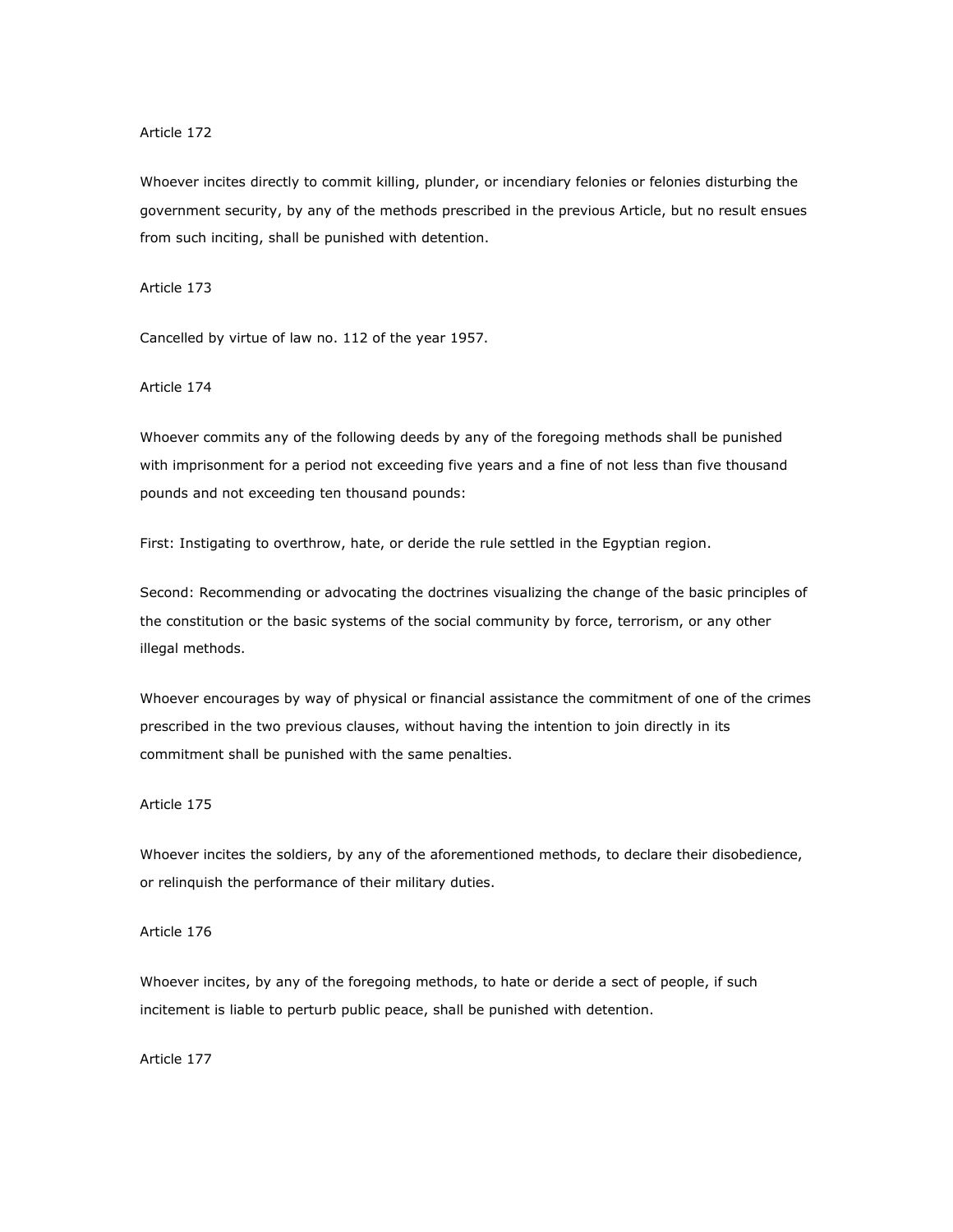Whoever incites a third party by any of the aforementioned methods not to submit to or abide by the laws, or encourages a matter that is considered to be a felony or misdemeanor according to the law, shall be punished with the same penalties.

#### Article 178

Whoever makes or holds, for the purpose of trade, distribution, leasing, pasting or displaying printed matter, manuscripts, drawings, advertisements, carved or engraved pictures, manual or photographic drawings, symbolic signs, or other objects or pictures in general, if they are against public morals, shall be punished with detention for a period not exceeding two years and a fine of not less than five thousand pounds and not exceeding ten thousand pounds or either penalty.

#### Article 178 bis

If the crimes prescribed in the previous Article were committed through newspapers, the Chief Editors and the Publishers shall be considered responsible as principal perpetrators, upon publishing.

In all cases where the perpetrator of the crime cannot be known, the printers, the displayers and the distributors shall be punished in their quality of principal perpetrators.

The importers, exporters, and middlemen shall be punished in their quality of principal doers, if they premeditatedly contribute to committing the misdemeanors prescribed in the previous Article, once they occur through the press.

# Article 178 bis third

Detention shall be the penalty inflicted on whoever makes or holds for the purpose of trade, distribution, rental, pasting, or displaying pictures that are liable to offend against the country's repute, whether by departing from the fact, giving an incorrect description, emphasizing improper aspects, or by any other means.

This penalty shall also be inflicted on whoever imports, exports, or transports, personally or via a third party, some of the foregoing for the said purpose, as well as on whoever announces therefor or displays it to the views of the public, sells it, rents it, or offers it for sale or rental, even unpublicly, and whoever presents it publicly, directly or indirectly, even for free, and in any other form, and also whoever, distributes or delivers it for distribution by whatever means.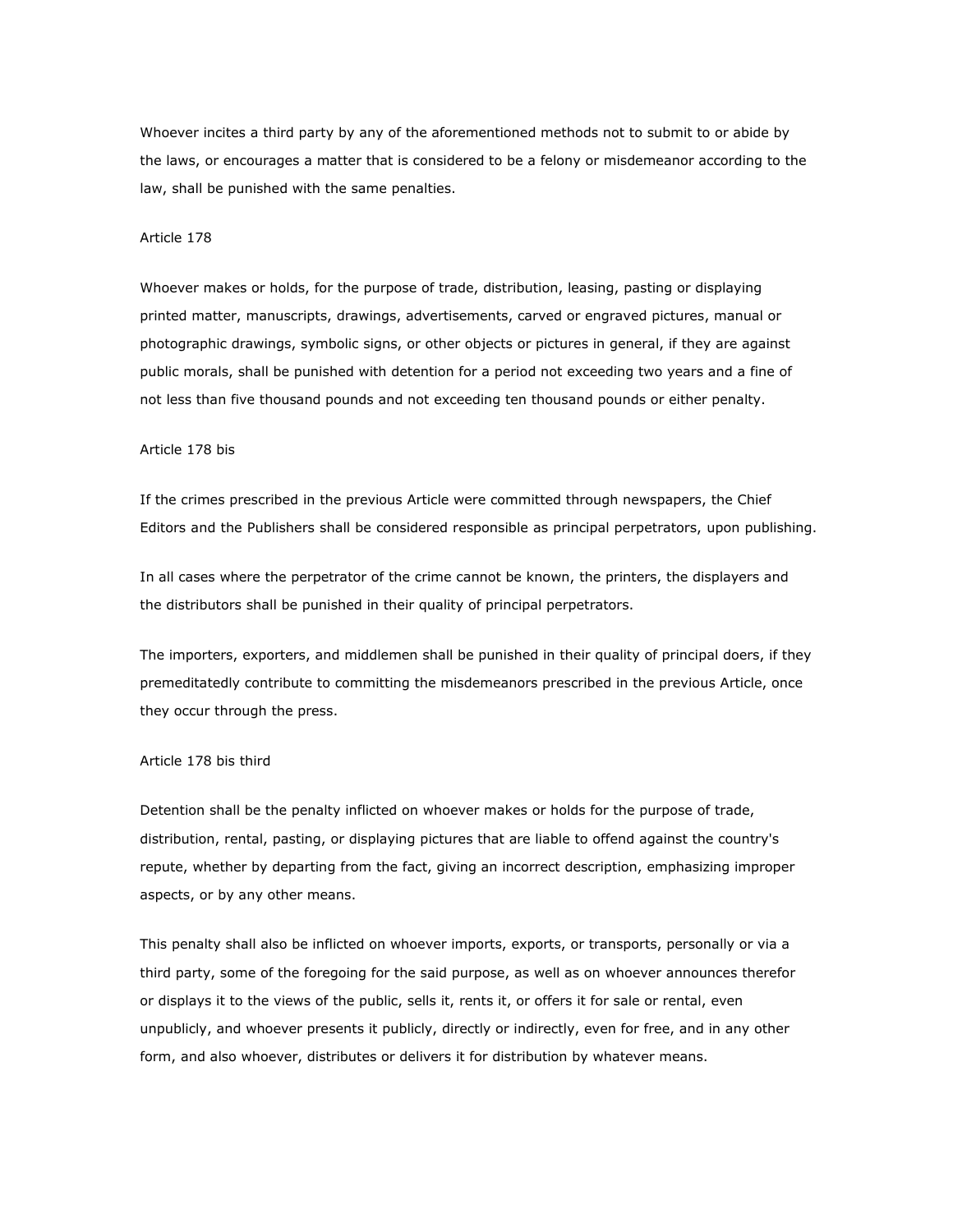If he/she commits the crimes prescribed in this Article through the newspapers, the provision of the previous article shrill apply thereto.

Article 179

Whoever affronts the President of the Republic by means of any of the foregoing methods shall be penalized with detention.

Article 180

Cancelled by virtue of law no. 112 of the year 1957.

Article 181

Whoever vilifies, in any of the foregoing methods, the King or President of a foreign country, shall be penalized with detention.

# Article 182

Whoever vilifies in any of the foregoing methods the representative of a foreign country accredited to Egypt, because of matters connected with the performance of his position, shall he penalized with detention for a period not exceeding one year and a fine of not less than five thousand pounds and not exceeding ten thousand pounds, or either penalty.

Article 183

Cancelled by virtue of law no. 112 of the year 1957.

# Article 184

Whoever affronts or insults in any of the forgoing methods, the People's Assembly, the Shura Council, or other regular organizations, the Army, the tribunals, the Authorities, or Public Departments, shall be penalized with detention and a fine of not less than five thousand pounds and not exceeding ten thousand pounds or either penalty.

# Article 185

A penalty of detention for a period not exceeding one year and paying a fine of not less than five thousand pounds and not exceeding ten thousand pounds or either penalty shall be inflicted on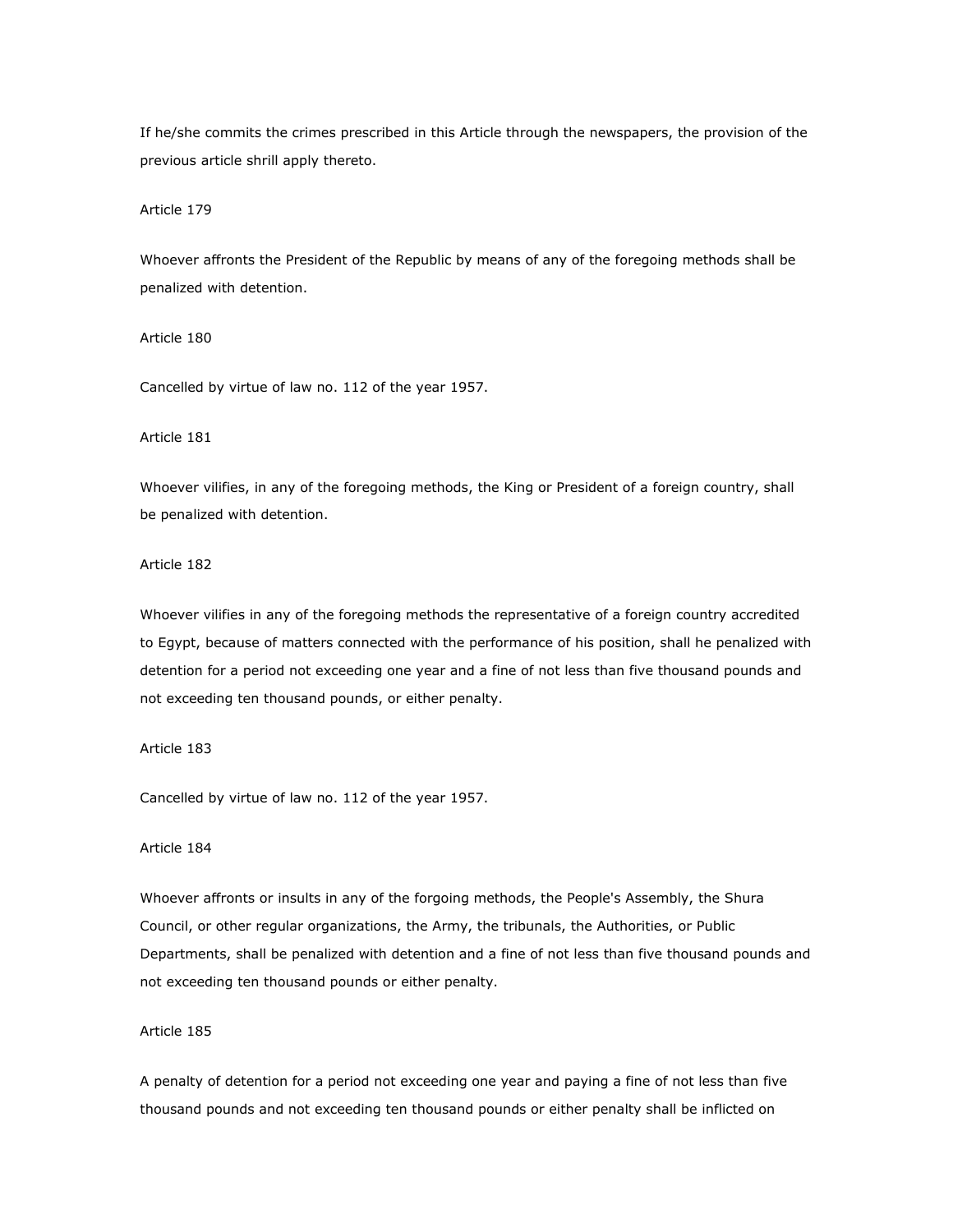whoever insults a public official or a person holding a public representative quality or ill charge of a public service, due to the performance of his position duties, or public service or representation tasks. This shall all be subject to applying the second clause of Article 302, if a linkage is established between the insult and a crime of defamation committed by the same indicted person against the very person affected by the insult crime.

## Article 186

Whoever affronts by any of the foregoing methods, the standing, dignity, or authority of a judge in connection with a court action, shall be penalized with detention for a period not exceeding six months and a fine of not less than five thousand pounds and not exceeding ten thousand pounds or either penalty.

# Article 187

The same penalties shall be inflicted on whoever publishes by any of the aforementioned methods, issues that are liable to influence the judges who are entrusted with deciding an action brought before any of the judicial authorities in the country, the judiciary members, the men of the Prosecution, or other officials charged with investigating or influencing the witnesses who might be called to give their witness in that action or investigation, or issues that are liable to prevent a person from revealing information to the authorities, or influencing public opinion in favor of a party to the case, or the investigation, or against that party.

## Article 188

Detention for a period not exceeding one year and paying a fine of not less than five thousand pounds and not exceeding twenty thousand pounds, or either penalty shall be the penalty inflicted on whoever publishes with ill will by any of the foregoing methods, false news, data, or rumors, or fabricated or forged papers, or falsely attributed to a third party, if this is likely to perturb general peace, create fright among the people, or cause harm and damage to public interest.

### Article 188 bis

Cancelled by virtue of law no. 40 of the year 1940.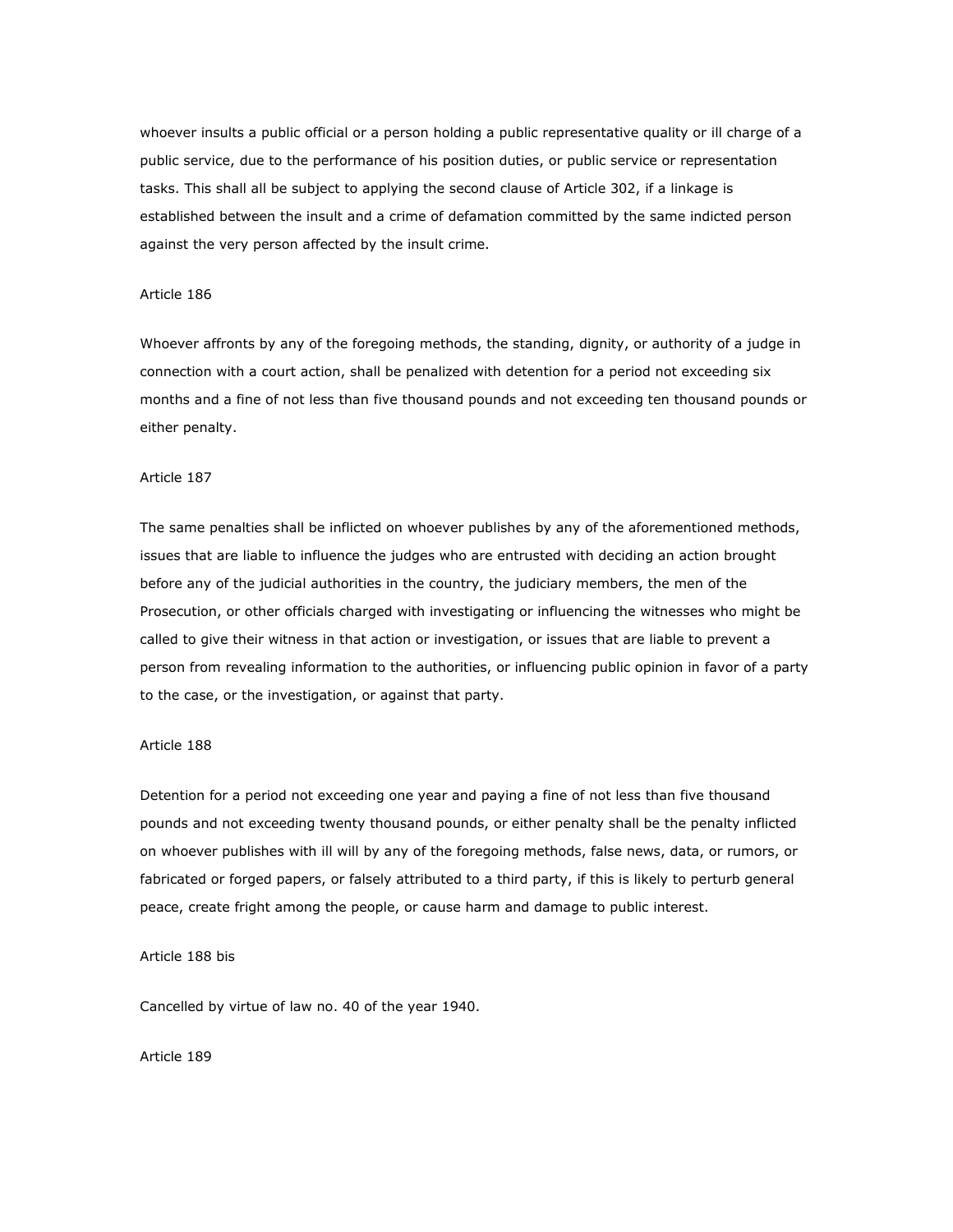Detention for a period not exceeding one year and a fine of not less than five thousand pounds and not exceeding ten thousand pounds or either penalty shall be inflicted on whoever publishes by any of the foregoing methods, all that took place in the civil or criminal actions which the courts decided to hear in camera, or the prosecutions connected with the crimes prescribed in this part, or in part 7 of book 3 of this law.

No penalty shall be inflicted on the mere publication of the subject of the complaint, or the mere publication of the court ruling. However, in the court actions where no evidence shall be established on the issues constituting the subject of the claim, announcing the complaint or publishing the ruling shall be punished with the penalties prescribed in the first clause of this Article, unless publishing the ruling or the complaint has taken place upon the demand of the complainant or his/her permission.

#### Article 190

In other than the cases governed by the previous Article, the court, in view of the type of the facts of the action, may prohibit, in order to maintain public order and morals, publishing the judicial arguments, or rulings, wholly or partially, by ally of the methods indicated in Article 171. Whoever contravenes the foregoing shall be punished with detention for a period not exceeding one year and a fine of not less than five thousand pounds and not exceeding ten thousand pounds or either penalty.

## Article 191

The same penalties shall be inflicted on whoever publishes by any of the foregoing methods, the arguments in the deliberations held in camera in the courts, or publishes with dishonesty and ill will, the discussions made in the sessions held in public in the courts.

### Article 192

The same penalties shall be inflicted on whoever publishes in any of the aforementioned methods the discussions that took place in the closed sessions held at the People's Assembly, or publishes with dishonesty and ill will the discussions deliberated in the open sessions of the said Assembly.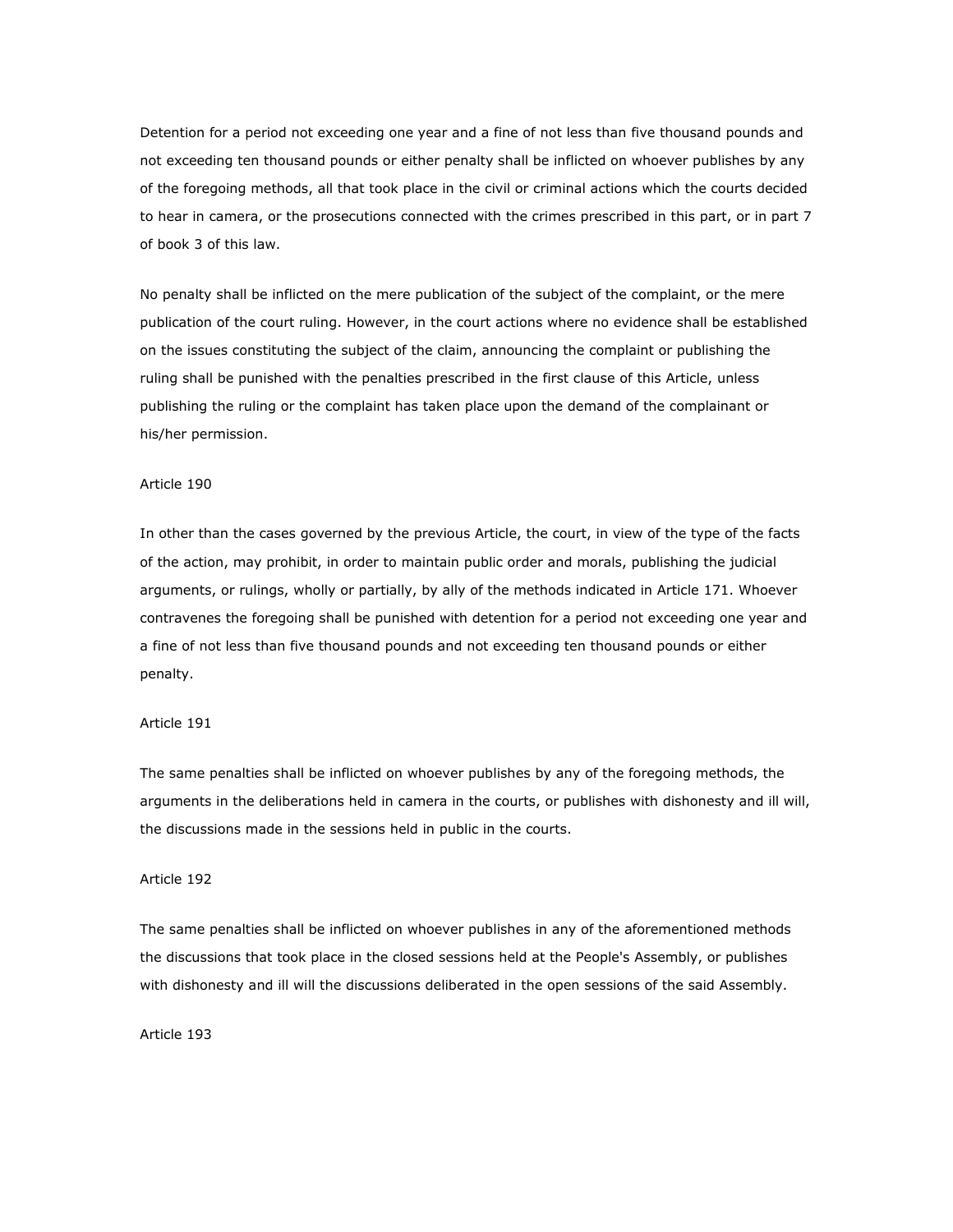A penalty of detention for a period not exceeding six months and a fine of not less than 5 thousand pounds and not exceeding ten thousand pounds or either penalty shall be inflicted on whoever publishes the following in one of the aforementioned methods:

A) News concerning a criminal investigation if the Investigation Authority has decided to conduct it in absence of the litigants, or has prohibited diffusing anything thereof, in compliance with public order, morals, or in order to disclose the fact.

B) Or news concerning the investigations or pleadings in divorce, separation, or adultery cases.

## Article 194

A penalty of detention for a period not exceeding one year and a fine of not less than five thousand pounds and not exceeding ten thousand pounds, or either penalty shall be inflicted on whoever opens a subscription or announces in one of the aforementioned methods with the purpose of indemnification for the fines, expenses, or the damages ruled by the court in felony or misdemeanor.

Also, whoever announces in one of the aforementioned methods his payment of the whole or part of the aforementioned indemnification, either by himself or via a third party.

#### Article 195

Subject to the criminal liability, in relation to the author of the text or the designer of the drawing, or such other representation methods, the chief editor of the paper or the editor in charge of the section wherein the, publication took place, if there is not chief editor in his quality of original doer of the crimes that were committed by his paper.

However, he shall be exempted from the criminal liability:

1. If he establishes that the publication took place without his knowledge, and from the beginning of the investigation he submits all the information and papers he has, in order to assist in knowing the person responsible for publication.

2. Or if during the investigation he directs about the perpetrator of the crime, and submits all information and papers he has in order to establish his responsibility, and proves in addition that if he had not published he would have exposed himself to losing his position in the newspaper, or to another serious damage.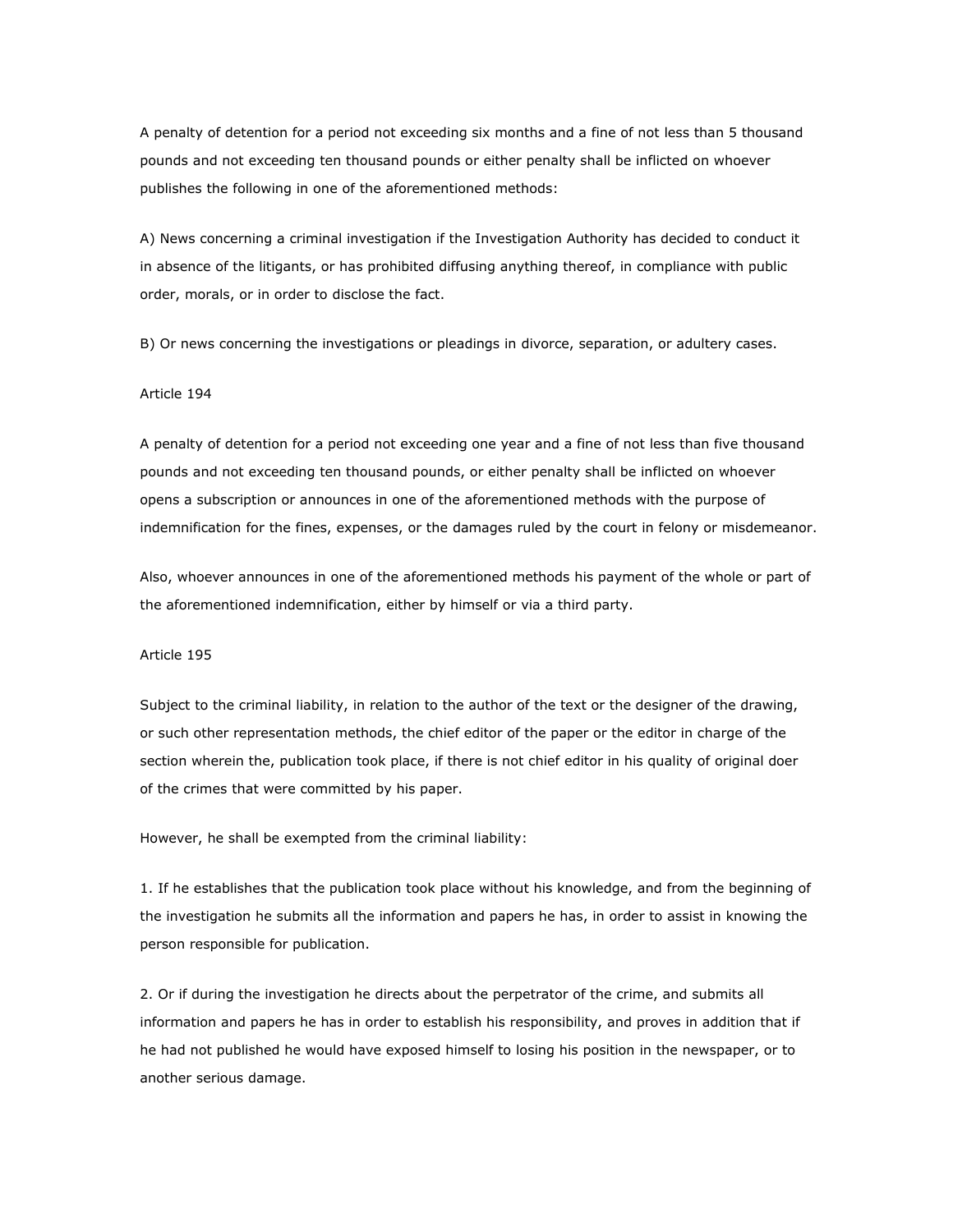In the cases where the inscription, drawing, pictures, photos, symbols, or other methods of representation that were used in committing the crime, have been published abroad, and in all cases where it is not possible to know and recognized the perpetrator of the crime, the printerimporters shall be punished in their quality of original perpetrators. If this is impossible, the sellers, the distributors, and the placard gluers shall be punished as original perpetrators, unless it transpires from the conditions of the case that it was not possible for them to know the constituents of the writing, inscription, drawing, pictures, photos, symbols, or other methods of representation.

#### Article 197

No one, in order to evade the criminal responsibility from what is prescribed in the previous Articles, shall be accepted to give a justification or provide an excuse that the inscriptions, drawings, pictures, photos, symbols, or other methods of representation have been communicated or translated from publications issued in Egypt or abroad, or that they are no more than a repetition of rumors or stories flow third parties.

#### Article 198

If a crime is committed by any of the aforementioned methods, the law officers may seize all inscriptions and writings, drawings, pictures, photos, symbols and other methods of representation which might have been prepared for sale, distribution, or display, or which might have been sold, distributed, or actually exhibited, as well as the master cliches, printing plates and stones, and other printing and transfer tools.

The law officer responsible for impounding shall notify the Public Prosecution on the spot, and if the Prosecution approves it, it shall submit the matter to the President of the Court of First Instance, or the acting president of the court within two hours from the time of seizure, if the seized object is a daily or weekly newspaper. If it is a morning paper, and the seizure takes place before 6 a.m., the matter shall be raised to the President of the Court at 8 a.m. In the rest of cases, submitting the matter shall take place within three days, and the President of the Court shall issue his decision immediately supporting the warrant of seizure or canceling it and releasing the seized objects, after hearing the statements of the convict which shall be announced to all present members. An interested person shall raise the issue to the President of the Court by virtue of a petition, on these same dates.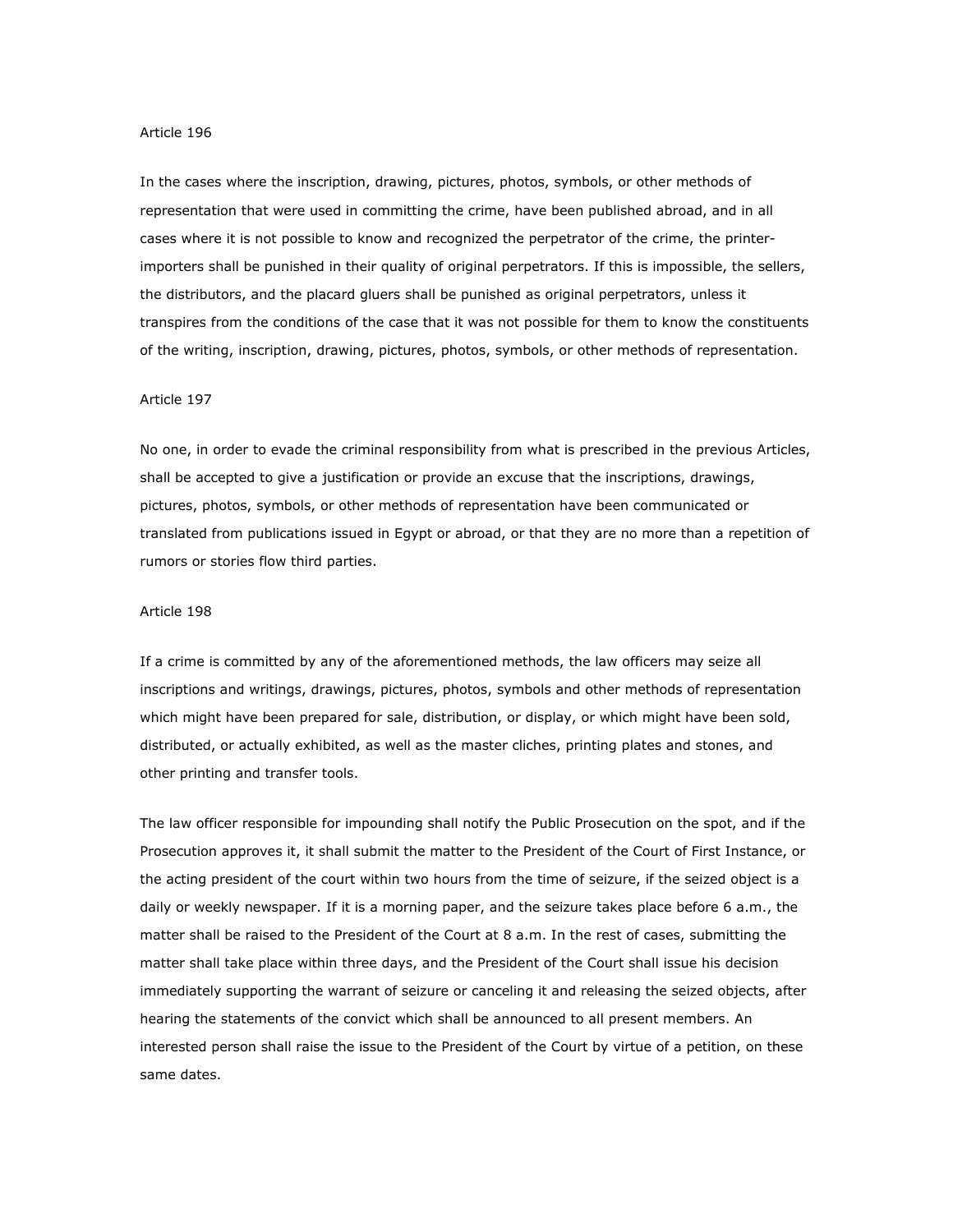The ruling imposing the penalty shall - if necessary - order removing the objects that were seized or those that might be impounded later, or destroy them wholly or partially.

The court may also order publishing the ruling that inflicts the penalty in one or more daily newspapers, or pasting it on the walls, or both orders together at the expense of the convict.

If the crime is committed by means of a newspaper, the chief editor of the person in charge of publishing on the front page of his paper, the ruling issued with the penalty for this crime within the month following the day of issuing the ruling, unless the court defines a shorter date, otherwise a fine penalty not exceeding one hundred pounds, together with abolishing the paper itself.

#### Article 199

If a crime of those prescribed in the previous Articles is committed by publishing in a newspaper, and the paper during the Investigation keeps of publishing a matter of the type in respect of which the investigation being conducted or of a type similar thereto, the Court of First Instance held in full panel or as a consulting body, may, upon the request of the Public Prosecution, order suspending the paper at most three times.

The order shall be issued after hearing the statements of the convicted, and may not be contested in any of the methods of contestation.

If continuing the publication referred to in the first clause takes place after referring the case for judgement, to the court of misdemeanors, or the court of felonies, the order to suspend the paper shall he requested from the court of misdemeanors or the court of felonies according to each case.

The order for suspension of the paper may be issued whenever the paper reverts to publishing a material oldie type in respect of which the investigation is conducted or a type similar to it.

The effect of the suspension order shall be invalidated if during the suspension period an order is passed to leave the case on file or a decision is pronounced that no place exists for initiating a prosecution in it, or a ruling of absolution is passed.

## Article 200

If a ruling is passed against the chief editor, the editor in charge, the publisher, or the owner of the paper, in a case of felony committed by the said paper, or in one of the crimes prescribed in articles 179 and 308, the ruling shall order the suspension of the paper for a period of one month, with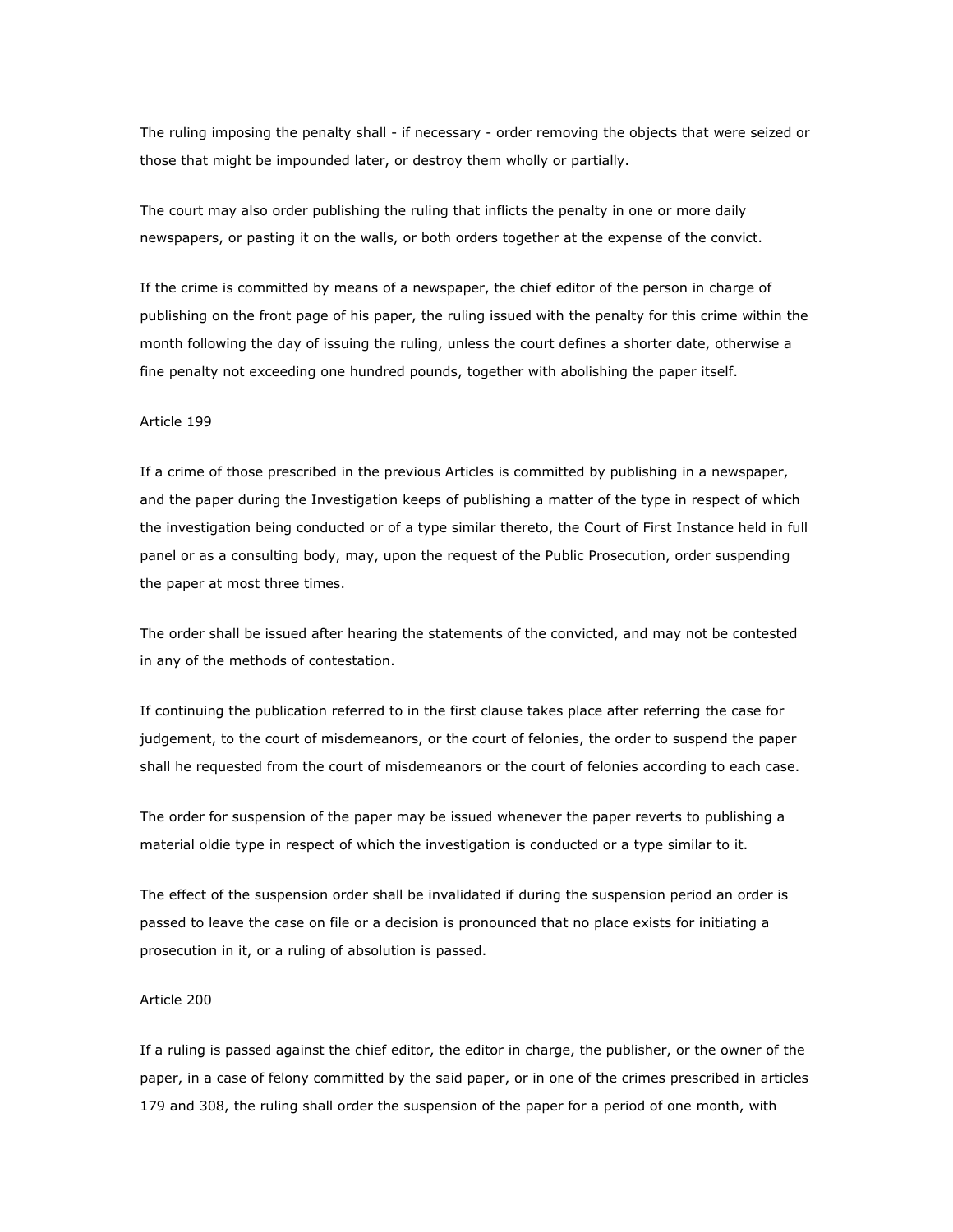regard to the papers issued three times or more per week, and for a period of three months with regard to the weeklies, and for a period of one year in the other cases.

If a ruling is passed against any of the said persons in a crime committed by the paper, other than the crimes mentioned in the previous clause, an order may be passed suspending the paper for a period not exceeding half the period determined for it.

If the penalty is ruled a second time in a crime of those mentioned in the second clause which occurs within two years following the issue of a previous ruling, an order may be issued suspending the paper for a period equal to the penalty period prescribed in the first clause.

If the penalty is ruled a third time for one of the crimes mentioned in the second clause and occurring within two years following the issue of the second ruling, the paper shall be suspended for a period equal to that prescribed in the first clause.

#### Article 201

Any person, even if a clergyman who, during the performance of his position duties, delivers at a place of worship, or at a religious assembly, a speech comprising slander or vilification against the Government, or against a law, decree law, republican decree or any work of the public administration authorities, or who diffuses or publishes, by way of religious advices or instructions, a message comprising something of the foregoing, shall be punished with detention and a fine of not less than five thousand pounds and not exceeding ten thousand pounds, or either penalty. If force, violence or threat is used, the penalty shall become imprisonment.

# Article 201 bis

Cancelled by virtue of decree law no. 142 of the year 1952.

#### Part 15

## Coins and Spurious Specie

## Article 202

A penalty of temporary hard labor shall be inflicted on whoever counterfeits, forges or falsifies in any method a paper currency or coin circulated legally in Egypt or abroad. Reducing something from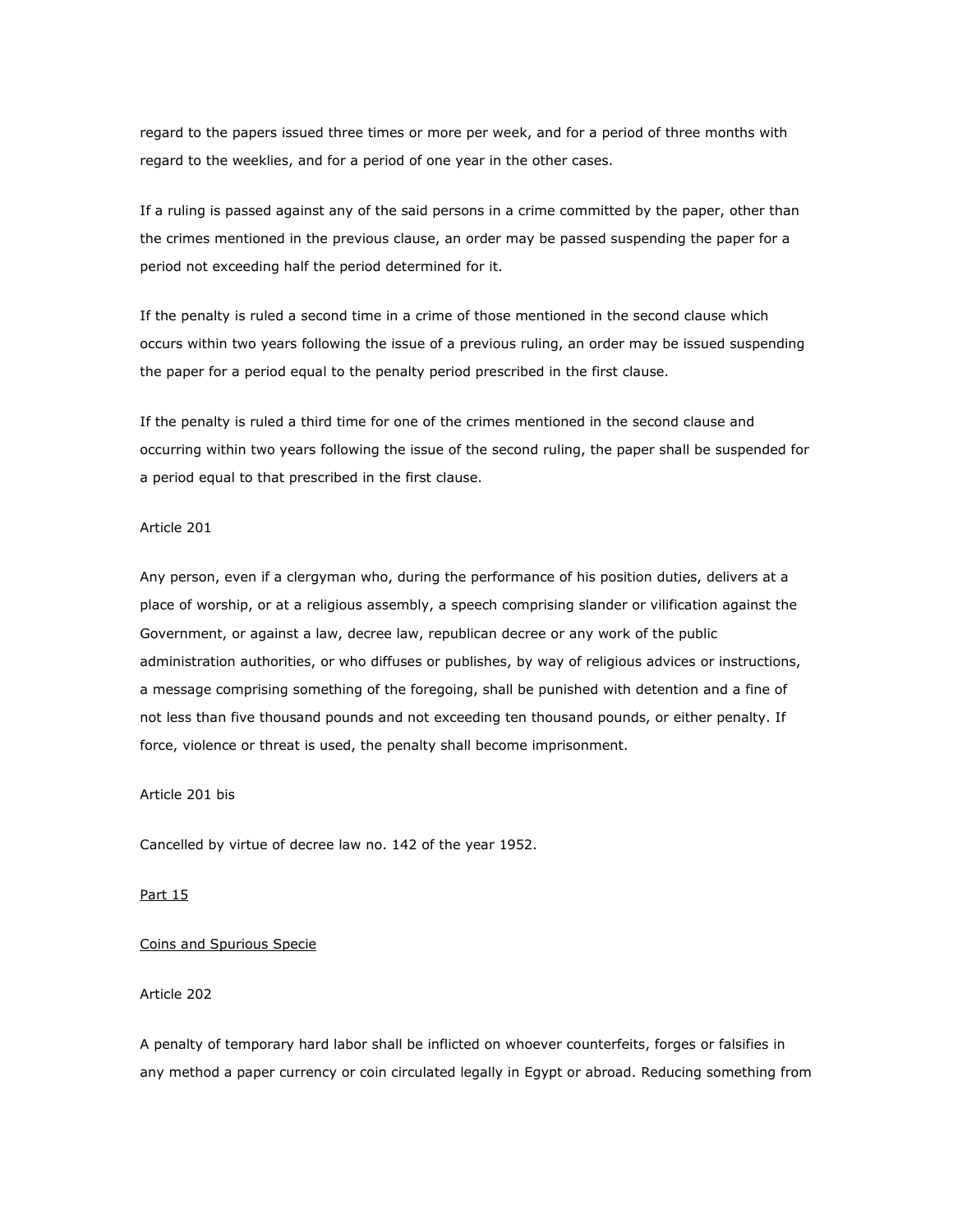a metal or painting it with a paint that renders it like another coin of more value shall be considered counterfeit and falsification.

Currency notes that are authorized for issue legally shall be considered practically as a paper currency.

## Article 202 bis

The penalty as mentioned in the previous Article shall be inflicted on whoever counterfeits, falsifies or forges in any method a national commemorative gold or silver currency authorized for issuance legally.

The same penalty shall also be inflicted on whoever counterfeits, falsifies, or forges a foreign commemorative currency, once the State whose currency is forged penalize the counterfeiting of the Egyptian commemorative currency.

# Article 203

The penalty mentioned in the previous Article shall be inflicted on whoever brings in or takes out of Egypt, personally or by means of a third party, a counterfeit, falsified or forged currency, and also whoever circulates or holds it for the purpose of circulating or dealing in it.

# Article 203 bis

If committing the crimes prescribed in the two previous Articles results in a fall of the Egyptian currency or Government debentures rates, or in credit disturbance in the local or foreign markets, a ruling of permanent hard labor may be passed.

# Article 204

Whoever accepts a counterfeit, falsified, or forged currency, in good faith, then deals with it after knowing the blemish in it shall be penalized with detention for a period not exceeding three months or a fine not exceeding two hundred pounds.

## Article 204 bis A

A penalty of detention for a period not exceeding six months or a fine not exceeding five hundred pounds shall be inflicted on whoever makes, sells, or holds for sale or distribution purposes for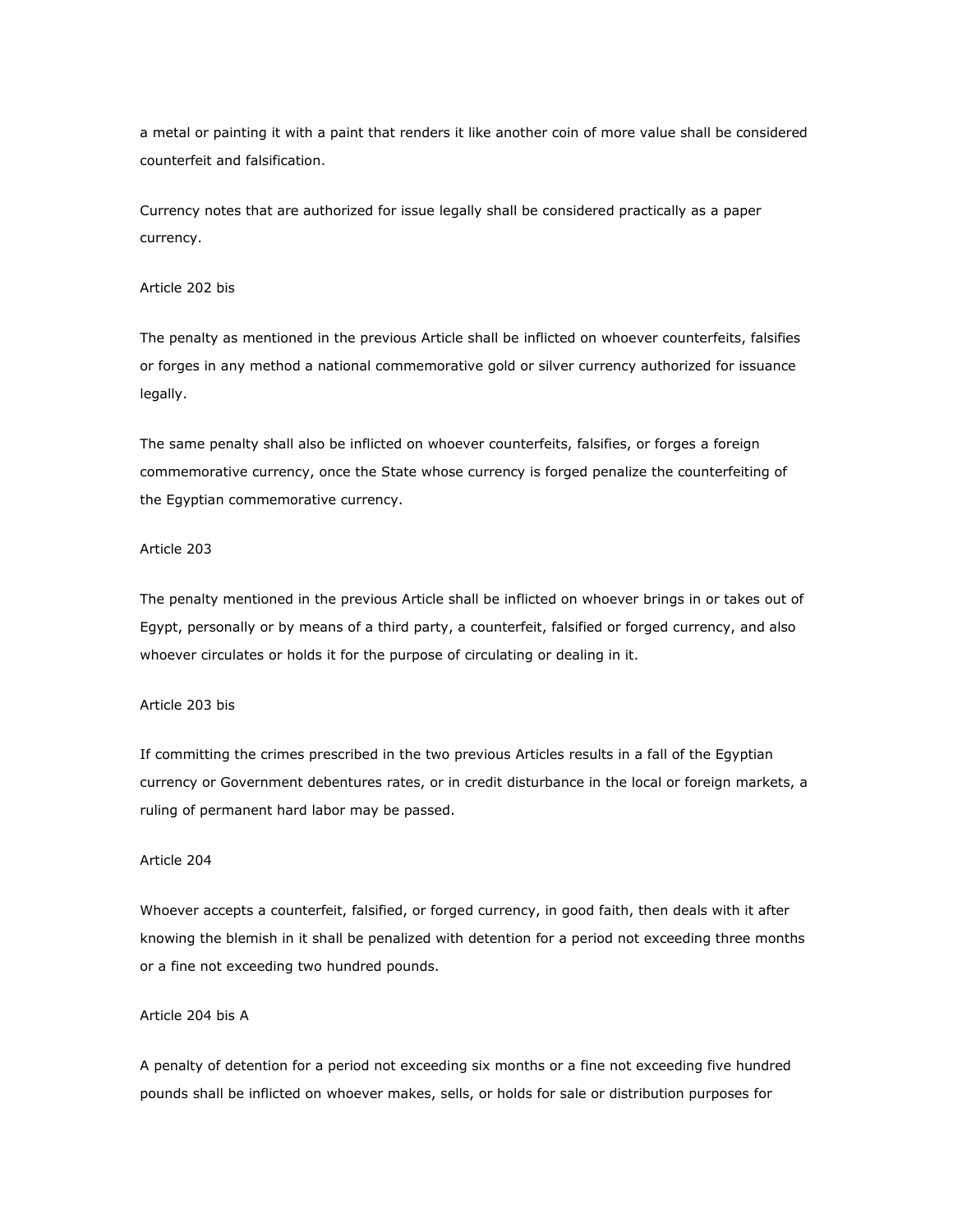cultural, scientific, industrial, or commercial ends metal pieces or papers similar in appearance to the currency circulated in Egypt, or the paper notes authorized for issue legally, if such similarity is liable to make the public fall in error.

The same penalty shall be inflicted on whoever holds, makes, pictures, publishes, or uses for the aforesaid purposes, or for technical purposes, or for mere hobby pictures representing the obverse or part of the obverse of a currency note circulated in Egypt, unless he obtains from the Minister of Interior a special license to do that, and with the restrictions as imposed therefor by the Minister.

In applying the provisions of the previous two clauses. The foreign currency notes shall be considered practically as a paper currency.

#### Article 204 bis B

Whoever makes or holds without sufficient cause, tools, articles or equipment which are used in counterfeiting, forging or falsifying the currency, shall be punished with detention.

# Article 204 bis C

Whoever retains from circulation any of the coins legally circulated, melts, sells, or offers them for sale at a higher price than their nominal value, or does anything in them to strip them or the quality determined for the currency, shall be punished with penal servitude, and a fine equivalent to tenfold the value of the currency subject of the crime, along with confiscating the seized coin, currency, or metals.

## Article 205

Any felon who hastens to inform the government of these felonies, before the counterfeit, falsified, or forged currency is used, and before starting the investigation shall be exempted from the penalties prescribed in Articles 202, 202 bis, and 203.

The court may exempt the felon from the penalty if it is informed of the felonies after starting, the investigation and if he enables the authorities to arrest others from the crime perpetrators, or the perpetrators of another crime similar thereto in type and dangerousness.

#### Part 16

#### **Forgery**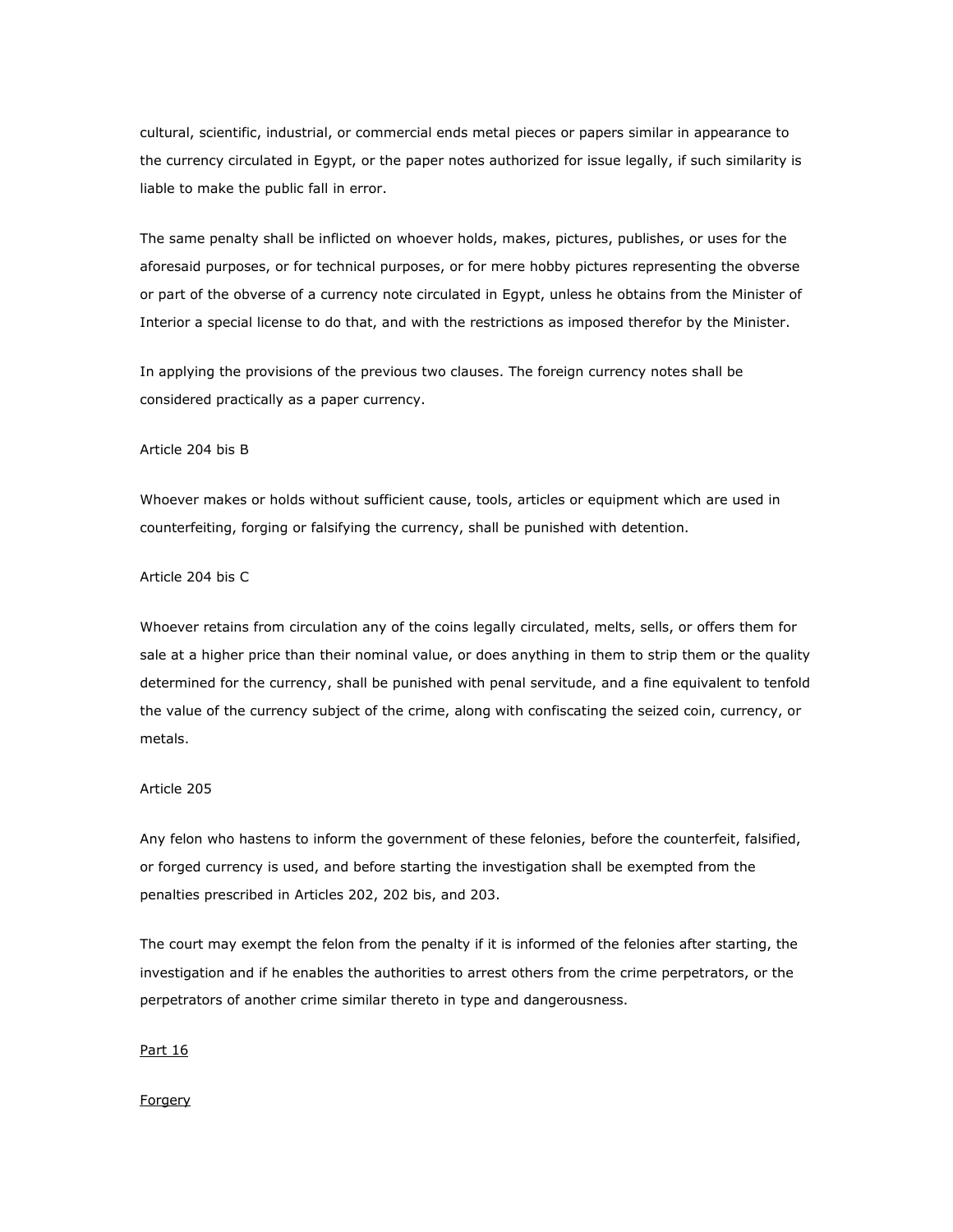A penalty of temporary hard labor or imprisonment shall be inflicted on whoever counterfeits, or falsifies any of the following objects, personally or by means of a third party, and also whoever uses these objects or brings them into the Egyptian territories, while knowing they are counterfeit or falsified, namely:

- Republican edict, law, decree, or ordinance issued by the government.

- Seal of the State or signature or seal of the President of the Republic.

- Stamps, stamp duties, or marks of a Governmental Department, or any of the Government quarters.

- Stamp, signature, or sign of a Government civil servant.

- Salary papers, payment orders, bills of exchange or other documents issued from the Government Treasury or its branches.

- Gold and Silver hallmarks.

### Article 206 bis

A penalty of imprisonment for a period not exceeding five years shall be inflicted on felons of the crimes prescribed in the previous Article if these involve the seals, stamps or marks of a joint stock company, a cooperative association, Or a union (syndicate) established according to the term legally prescribed, or an institution or association legally considered a public utility.

Imprisonment for a period not exceeding seven years shall be the penalty if the seals, stamps or marks in respect of which the crime prescribed in the previous clause occurred, concerning an institution, company, association, organization or establishment where the State or public authority contributes a share to its capital, in any quality whatsoever.

#### Article 207

A penalty of detention shall be inflicted on whoever obtains with any legitimate claim the genuine seals, stamps or marks of a government, administration, a public administration quarter, or a public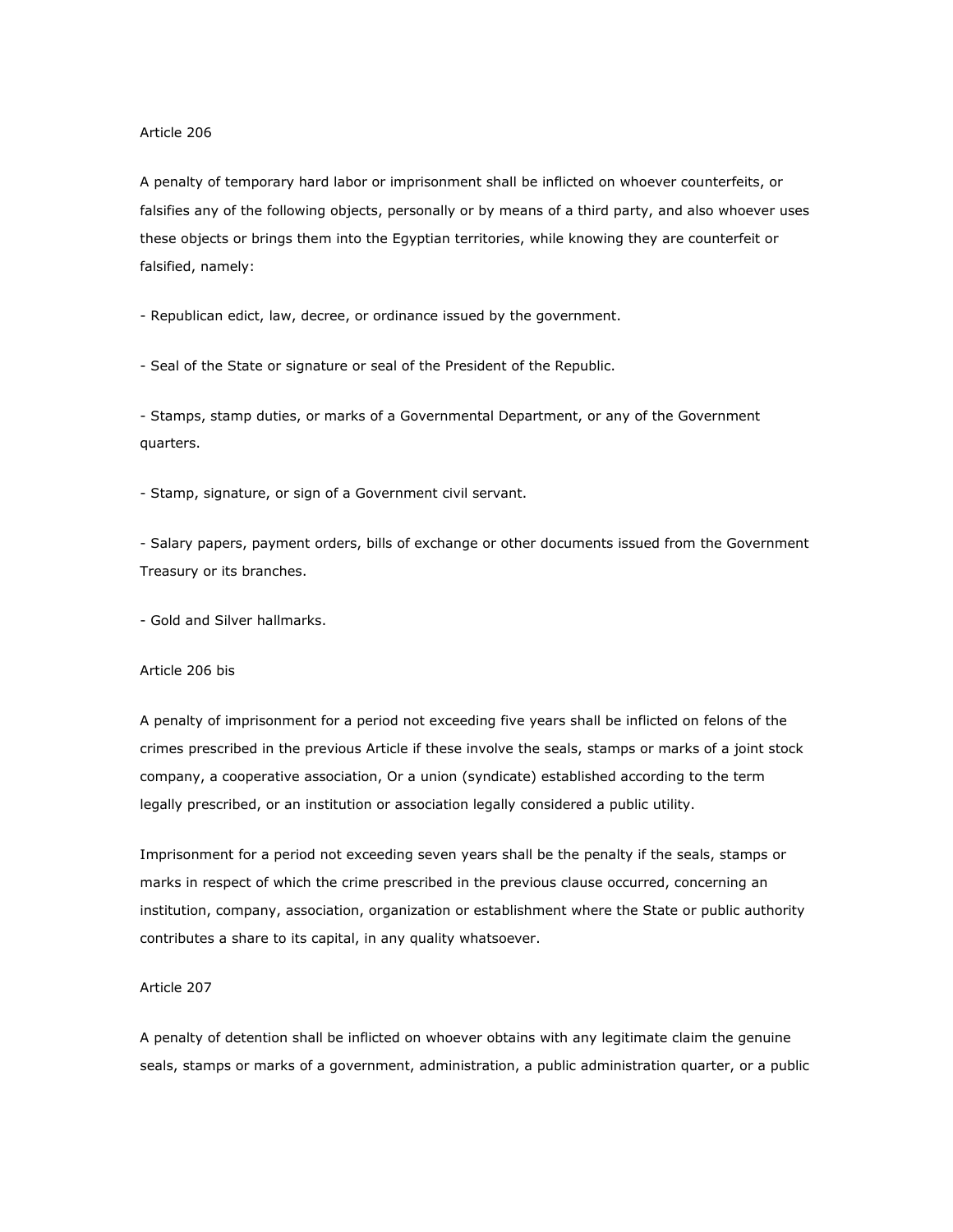authority prescribed in the previous Article, and uses them in a manner prejudicial a public or private interest.

## Article 208

A penalty of detention shall be inflicted on whoever counterfeits seal, stamp, or a mark of any quarter whatsoever, of the company authorized by the government, or of a commercial house, and also who uses any of the said objects, while knowing they are counterfeit.

#### Article 209

Whoever obtains without any legitimate claim the genuine seals, stamps, or medals provided for any of the aforementioned types, and uses them in a manner prejudicial to any public interest, commercial company, or non-governmental departments shall be punished with detention for a period not exceeding two years.

## Article 210

Those committing the counterfeit and forgery felonies mentioned in the previous Articles shall be exempted from the penalty if they inform the government about these felonies before their completion and before a search begins for them, and advise it about, or facilitate the arrest of the rest of perpetrators of such felonies even after the said search begins.

#### Article 211

Any public office functionary who, during the performance of his functional duties, commits a forgery in ruled judgements, reports, minutes, documents, registers, books, or other governmental instruments and papers, whether by adding forged signatures or stamps to them, altering the written acts, stamps, or signatures, increasing words in them, including false names or pictures of other persons, shall be punished with temporary hard labor or imprisonment.

#### Article 212

Any person, other than public office functionaries, who commits a forgery as those prescribed in the previous Article shall be punished with temporary hard labor or imprisonment for a period of at most ten years.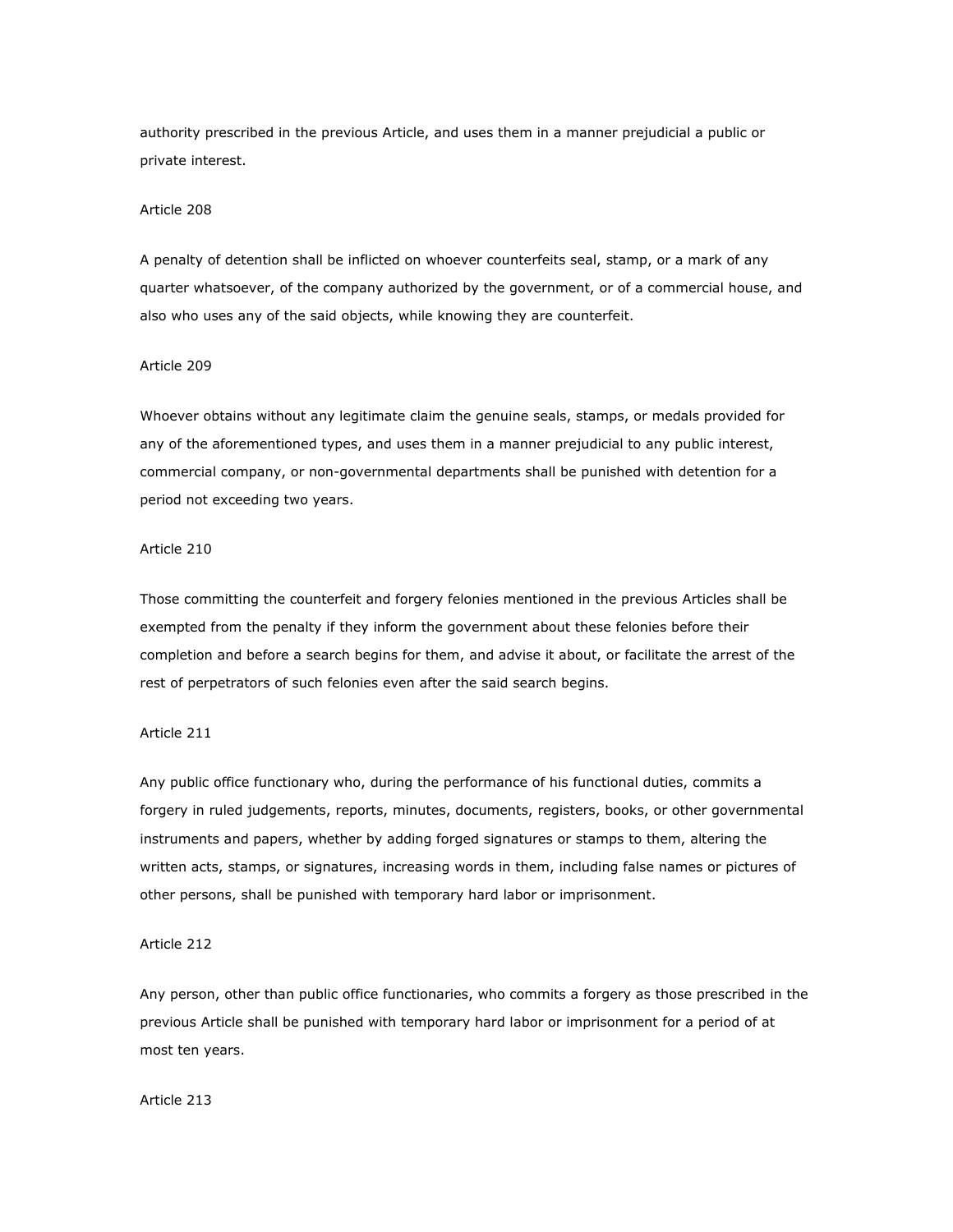A punishment of temporary hard labor or imprisonment shall be inflicted on any civil servant at a public administration or a court who alters, with the aim of committing a forgery, the subject or status of the documents, in case they are written by the concerned official in charge, whether such alteration is by changing the declaration of the official staff in charge, and the purpose of such declaration is to include it in these documents, or by rendering it a forged fact in the form of a true fact while being aware of its forgery, or by shaping it into a recognized fact in the form of a recognized fact.

# Article 214

A punishment of hard labor or imprisonment for a period of three to ten years shall be inflicted on whoever uses the forged papers mentioned in the three previous Articles while knowing of their forgery.

# Article 214 bis

Any forgery or alteration introduced into a written act of a joint stock company, a cooperative association, or a union (syndicate) established according to legally prescribed terms and conditions, or an organization or association legally considered a public utility, shall be punished with imprisonment for a period not exceeding five years.

Imprisonment for a period not exceeding ten years shall be the inflicted penalty if the forgery or alteration made in a written act of any of the companies or associations prescribed in the previous clause, or of any other institution, organization or establishment, if the State or a Public Authority possesses a portion in its funds and property, in any quality whatsoever.

# Article 215

Any person who commits a forgery in the written acts of an individual by any of the aforementioned methods or uses a. forged paper while knowing of its forgery, shall be punished with penal servitude.

Article 216

missing

Article 217

missing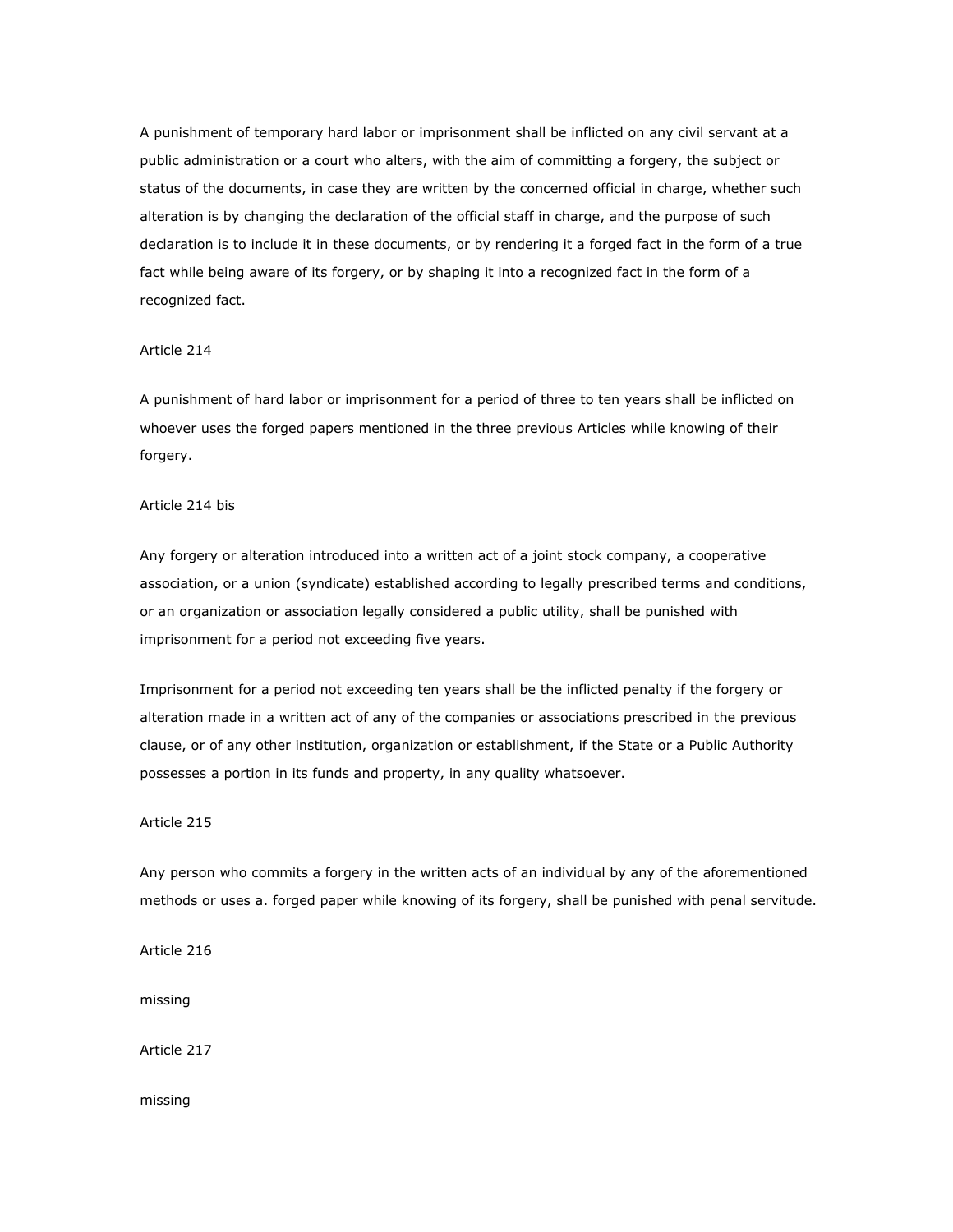## missing

# Article 219

Any owner of a hotel, coffee house, or furnished house or stores provided for rental, and also any owner of an inn or other places housing people in return for a daily charge, where he/she records in his/her books the persons lodged therewith, in false while being aware of that fact, shall be punished with detention for a period not exceeding three months or a fine not exceeding two hundred pounds.

The penalty shall be imprisonment for a period not exceeding five years if either crime is committed in execution of a terrorist purpose.

#### Article 220

Any public official/civil servant who gives a travel ticket or laissez-passer with a forged name while being aware of that forgery shall be punished with detention for a period not exceeding two years or a fine not exceeding five hundred pounds, in addition to his removal.

The penalty shall be imprisonment for a period not exceeding five years if either crime is committed in execution of a terrorist purpose.

# Article 221

Any person who makes, by himself or by means of another person, a forged certificate in the name of a physician or surgeon, establishing a disability in himself or in a third party, with the aim of ridding himself or a third party of any public service, shall be punished with detention.

# Article 222

Any physician, surgeon or midwife who gives, by way of courtesy, a forged certificate or statement concerning a pregnancy, or disability, disease, or deccase, while being aware of forging it, shall be punished with detention or a fine not exceeding five hundred pounds. If he asks for himself or for a third party, or takes a promise or donation to effect something of that, or if the deed occurs by him as a result of an urgent request, recommendation or mediation, he shall be punished with the penalties prescribed under Part 'Bribery'.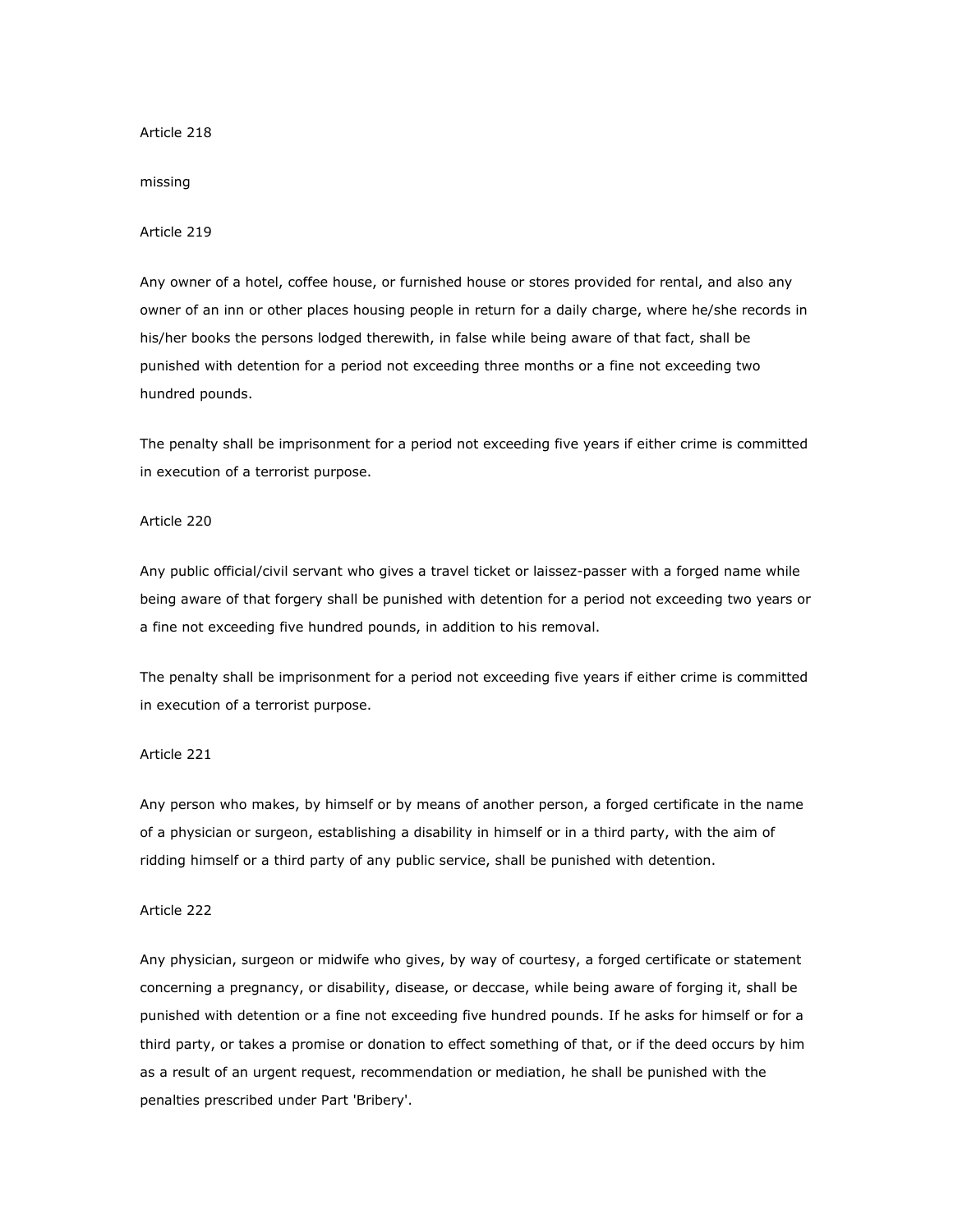The briber and the mediator shall be punished with the penalty prescribed for infliction on the bribetaker.

## Article 223

The penalties prescribed in the two previous Articles shall also be ruled if the said certificate is prepared for submission to the courts.

# Article 224

The provisions prescribed in Articles 211, 212, 213, 214, and 215, shall not apply to the forgery cases prescribed in Articles 216, 217, 218, 219, 220, 221, and 222, nor to the forgery cases prescribed in special penal laws.

## Article 225

The fingerprint shall be considered like the signature in applying the provisions of this Part.

# Article 226

A penalty of detention for a period not exceeding two years, or a fine not exceeding five hundred pounds shall be inflicted on whoever declares, in procedures connected with the investigation of death, inheritance, and mandatory legacy, before the authority concerned with receiving the 'decree of distribution', incorrect statements on the facts required to be confirmed, while ignoring the reality about them or knowing they are incorrect, once the decree of distribution is adjusted on the basis of these statements.

A penalty of detention for a period not exceeding two years or a fine not exceeding five hundred pounds shall be inflicted on whoever uses a decree of distribution connected with the death, inheritance and mandatory legacy investigation, which was adjusted in the manner prescribed in the first clause of this Article while being aware of that.

## Article 227

A penalty of detention for a period not exceeding two years or a fine not exceeding three hundred pounds shall be inflicted on whoever declares before the competent authority, with the aim of evidencing that one of the spouses has reached the age legally determined for concluding a marriage contract, statements which he knows to be incorrect, or writes or submits to the court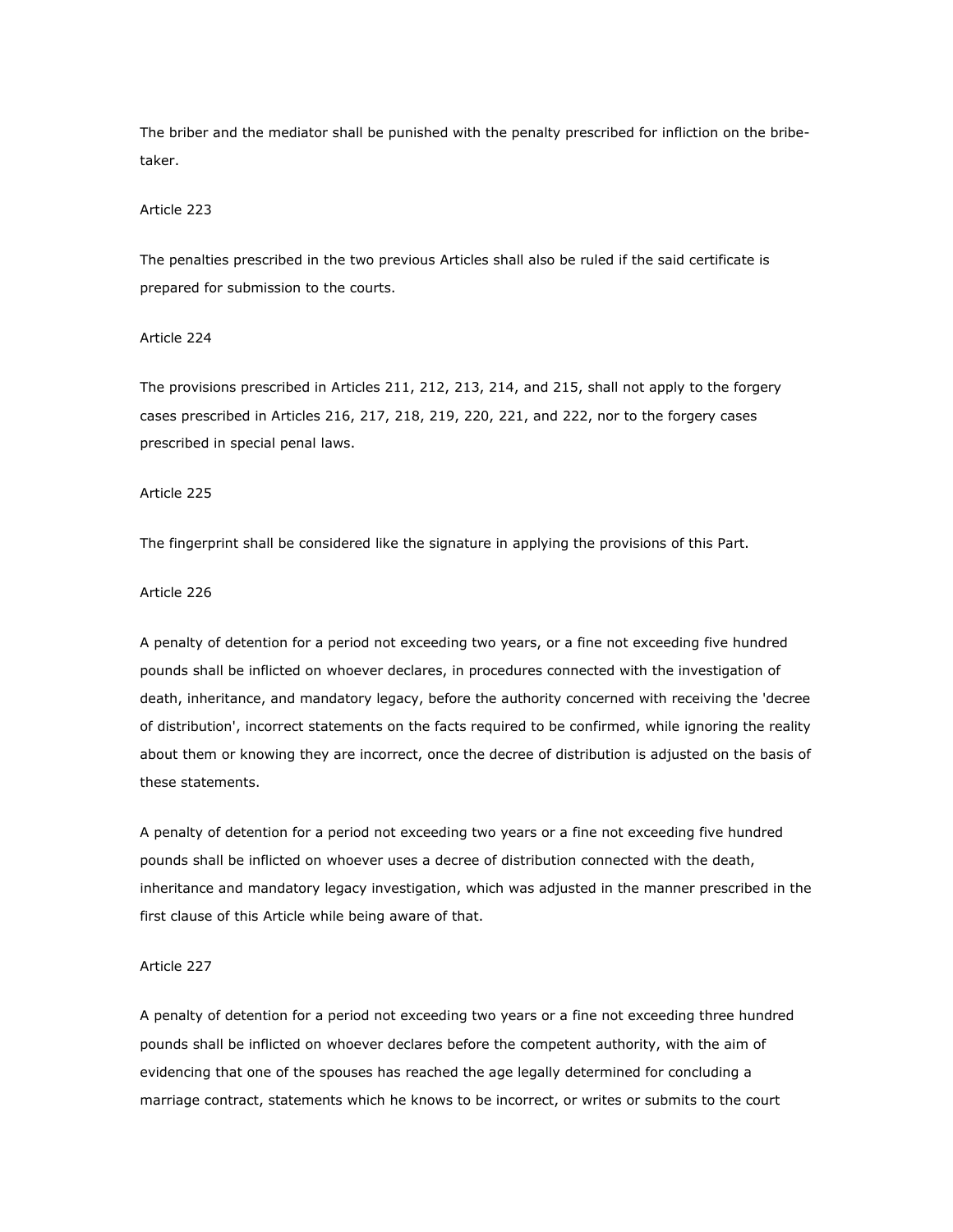papers to that effect, once the marriage contract is concluded on the basis of these statements or papers.

A penalty of detention or paying a fine not exceeding five hundred pounds shall be inflicted on any person vested with the authority to conclude a marriage contract, who contracts it, while knowing that one of its parties has not reached the age determined therefor in the law.

# Part 17

## Trading in Banned Objects, and Counterfeiting Postmarks and Telegraph marks

## Article 228

A penalty of detention or a period not exceeding six months and paying a fine not exceeding five hundred pounds, or either penalty only, shall be inflicted on whoever brings into the Egyptian territory goods that are banned from entry, transports these goods, or carries them on the roads for sale or for offering them for sale, or hiding them, unless another penalty is prescribed legally for that.

#### Article 229

The penalties prescribed in the previous article shall be inflicted on whoever makes, carries for sale on the roads, distributes, or exhibits for sale printed matter or forms, whatever the manner they were made, which, in their external appearance resemble the marks and stamps of the Egyptian postal and Telegraph Administrations, or the Postal and Telegraph Departments in the member countries of the Postal Federation, in a way facilitating their acceptance instead of the counterfeit papers.

The international postal reply coupons shall be considered practically as marks and stamps.

The same penalty shall be inflicted on whoever uses the counterfeit postal stamps, even if they are not in circulation, or stamps that have been used before while being aware of that. This provision shall also apply to counterfeit international reply coupons.

#### Article 229 bis

Whoever prints, publishes, sells, or exhibits for sale a book or compilation comprising all or some of the educational curricula determined for the schools run or supervised by the Ministry of Education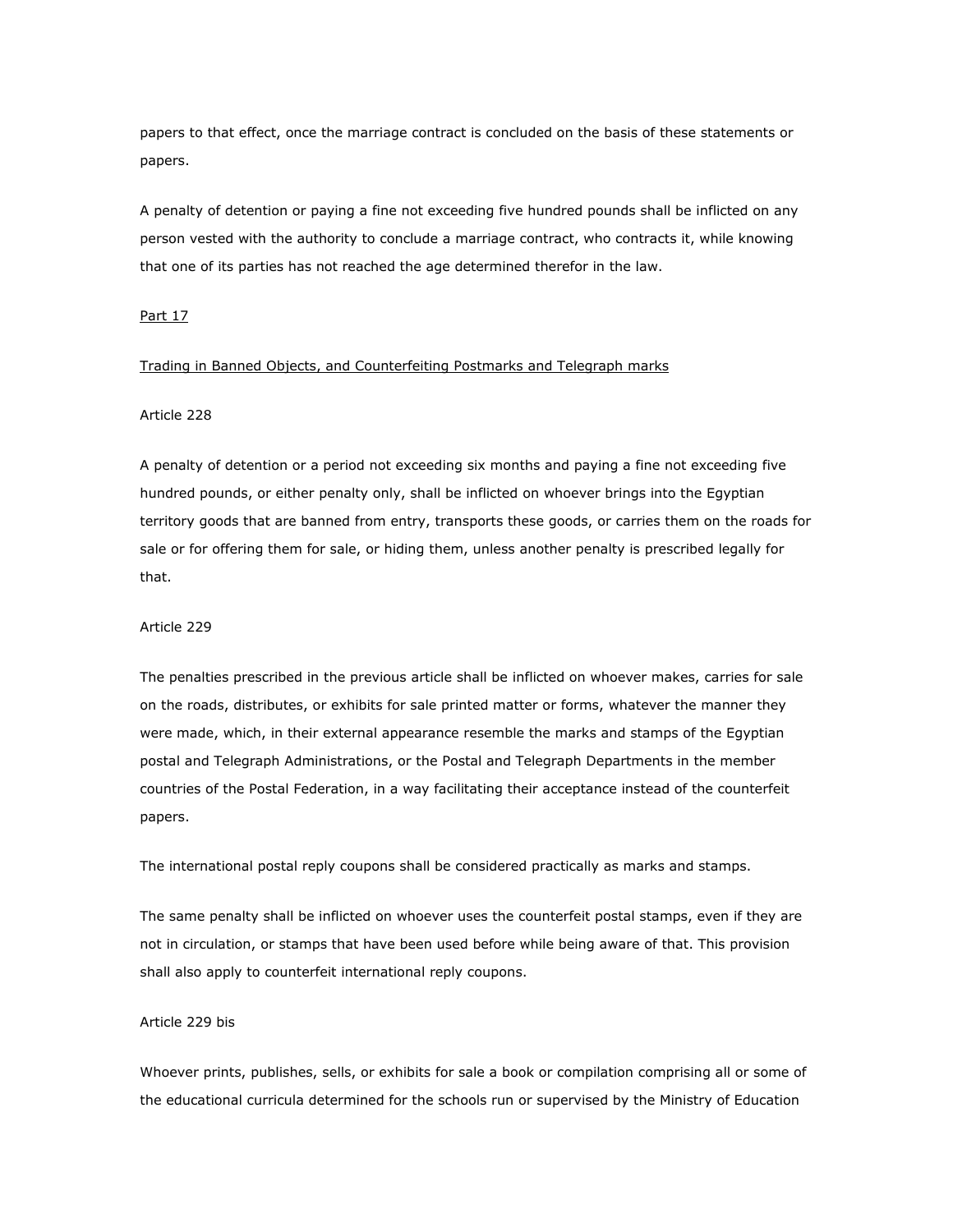or by one of the Local Government authorities, before obtaining a license therefor from the competent authority, shall be punished with a fine not exceeding five hundred pounds and with the confiscation of the book or compilation.

## BOOK THREE

# Felonies And Misdemeanors Occurring to Individuals

Part 1

Killing, Wounding and Beating

Article 230

Capital punishment shall be the penalty inflicted on whoever premeditatedly murders another person.

Article 231

Premeditation is planning of all act beforehand that shows willful intent to commit a misdemeanor or felony act, of which the purpose is to harm a certain person or any undefined person he finds or comes across whether that purpose is conditional upon the incidence of some event or dependent upon a certain condition.

# Article 232

Ambush is lying in wait for a person in a place or many places for a long or short period of time, to be able to kill that person, or harm him/her by beating and so forth.

Article 233

Whoever kills a person premeditatedly with substances/drugs resulting in death sooner or later, shall be considered as killer with poison, whatever the method of using such substances/drugs, and shall be punished with execution.

Article 234

Whoever kills a person deliberately without premeditation, shall be punished with permanent or temporary hard labor.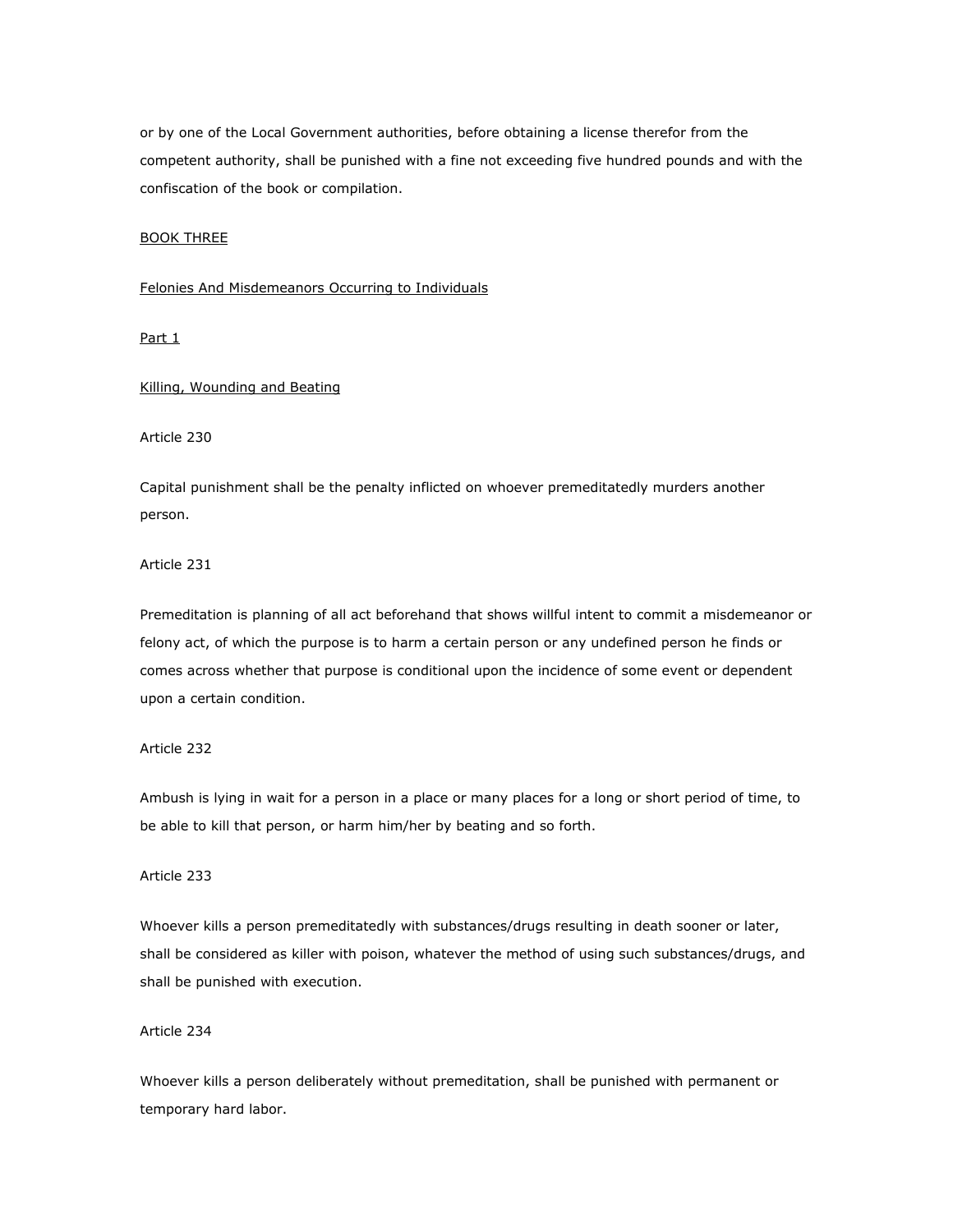However, the perpetrator of this felony shall be sentenced to death, if preceded, accompanied with, or followed by another felony. Yet, if the intent thereof is to prepare for committing or facilitating a misdemeanor, or committing it in effect, or assisting its perpetrators or their accomplices to escape or get rid of the penalty, the ruling shall be sentencing to death, or permanent hard labor.

Capital punishment shall be the penalty if the crime is committed in execution of a terrorist purpose.

## Article 235

Accomplices in a murder crime that necessitates sentencing the perpetrator to death, shall be punished with execution or permanent hard labor.

#### Article 236

Whoever wounds or beats someone on purpose or gives him harmful materials without meaning thereby to kill, but doing that has led to death, shall be punished with hard labor or imprisonment for a period of three to seven years. However, if doing that is preceded with premeditation or ambush, the penalty shall be hard labor or imprisonment.

The punishment shall be temporary hard labor or imprisonment, if the crime is committed in execution of a terrorist purpose. If it is preceded with malice or premeditation, the penalty shall be permanent or temporary hard labor.

#### Article 237

Whoever surprises his wife in the act of adultery and kills her on the spot together with her adulterer-partner shall be punished with detention instead of the penalties prescribed in Articles 234 and 236.

## Article 238

Whoever causes by mistake the death of another person, as a result of his neglect, imprudence, carelessness, or unobservance of the laws, decrees, statutes, and systems shall be punished with detention for a period of not less than six months and a fine not exceeding two hundred pounds, or either penalty.

The punishment shall be detention for a period not less than one year and not exceeding five years, and a fine of not less than one hundred pounds and not exceeding five hundred pounds or either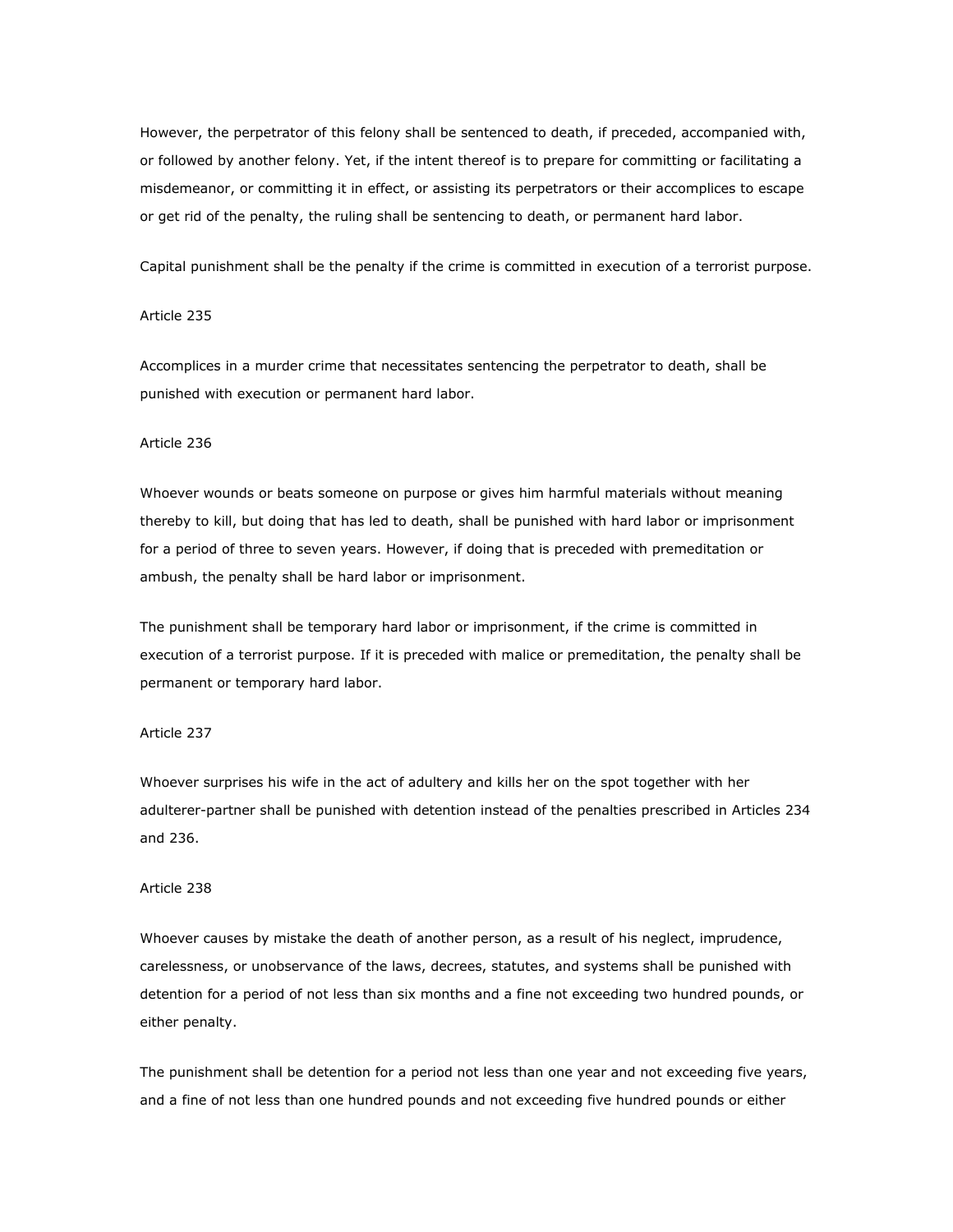penalty, if the crime occurs as a result of the felon's serious violation of the norms of his position, profession, occupation, or is found intoxicated or drugged when he commits the mistake resulting in the incidence, or if at the time of the accident, he refrains from assisting the one on whom the crime is committed, or from asking assistance for him although he is able to do that.

The penalty shall be detention for a period of not less than one year and not exceeding seven years, if the deed results in the death of more than three persons. If another condition of those prescribed in the previous clause is fulfilled, the penalty shall be detention for a period of not less than one year and not exceeding ten years.

#### Article 239

Whoever hides a killed person's corpse or buries it without advising the judicial authorities, and before examining it and investigating the death status and its causes, shall be punished with detention for a period not exceeding one year.

# Article 240

Whoever causes a wound or a beating to another, which results in cutting or separating a member that loses its utility, blinding him, losing one of his eyes, or causing him a permanent irremediable incapacity, shall be punished with imprisonment for a period of three to five years. But, if the beating or the wound thus caused was preceded with malice, lying in wait, and ambush, the punishment shall be sentencing to hard labor for a period of three to ten years.

The ceiling of penalties shall be doubled if the crime is committed in execution of a terrorist purpose.

#### Article 241

Whoever causes a wound or beating to another that results in sickness or disability to perform personal works for a period exceeding twenty days, shall be punished with detention for a period not exceeding two years or a fine of not less than twenty Egyptian pounds and not exceeding three hundred pounds.

However, if the beating or wound was preceded with malice, or premeditation, or caused by using any arms, canes, machines, or other tools, the penalty shall be detention.

The penalty shall be imprisonment for a period not exceeding five years if either injury is committed in execution ail terrorist purpose.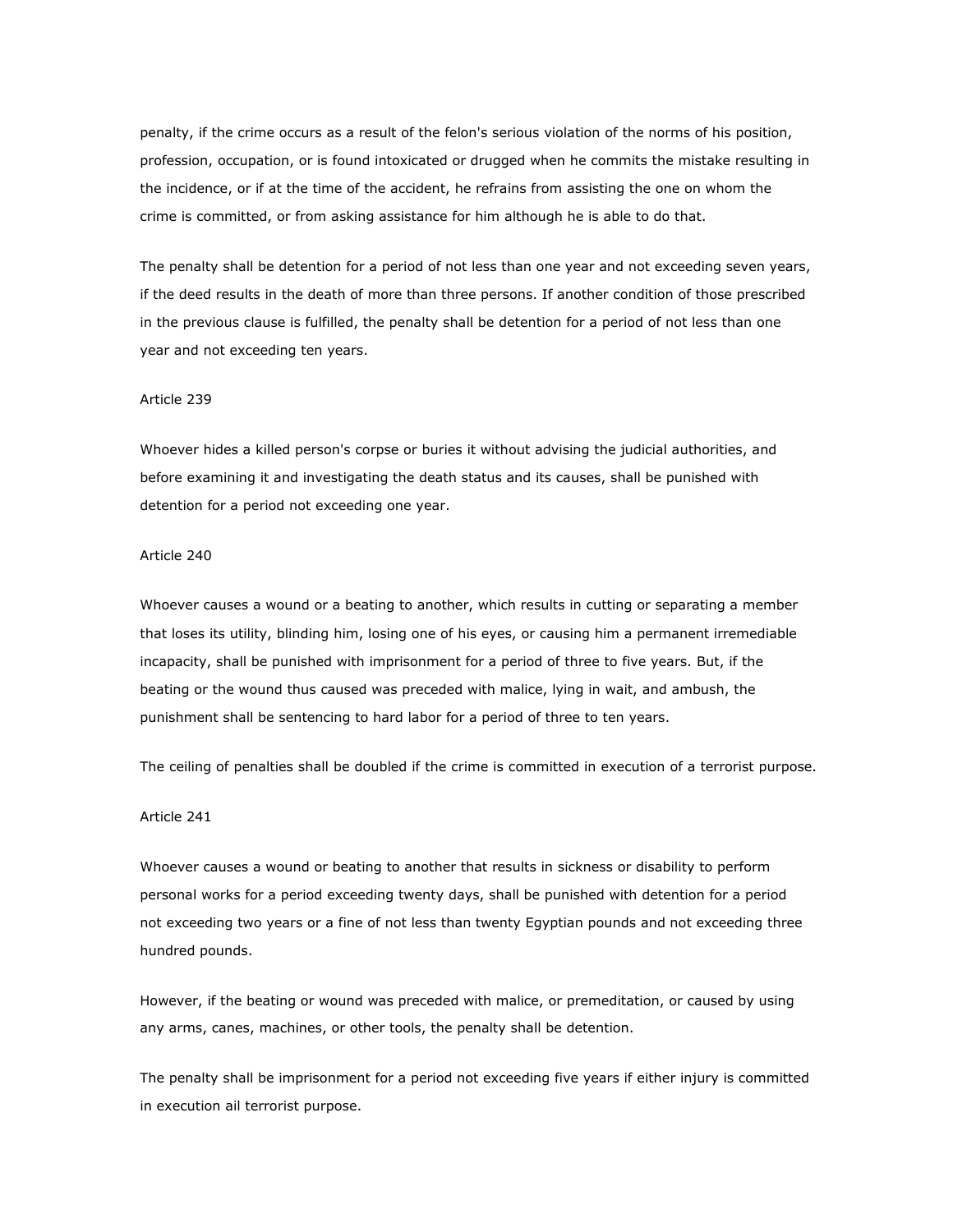If the beating or the wound does not reach the degree of gravity prescribed in the two previous Articles, the perpetrator shall be punished with detention for a period not exceeding one year or a fine of not less than ten pounds and not exceeding two hundred Egyptian pounds.

If it occurs with preceding malice or premeditation, the penalty shall be detention for a period not exceeding two years or a fine of not less than ten pounds and not exceeding three hundred Egyptian pounds.

If the beating or wound occurs by using any arms, canes, machines, or other tools, the penalty shall be detention.

The penalty shall be imprisonment for a period not exceeding five years if any of them is committed in execution of a terrorist purpose.

# Article 243

If the beating or wound mentioned in Articles 241 and 242 occurs by using arms, canes or other instruments from one or more persons within a gang or group made up of at least five individuals who agreed on assailing and injuring, the penalty shall be detention.

The penalty shall he imprisonment for a period not exceeding five years if the beating or wound is perpetrated in execution of a terrorist purpose.

### Article 243 bis

The minimum of penalties in the crimes prescribed in the previous three Articles shall be fifteen days for the penalty of detention, and ten pounds for the fine penalty, if the victim is a worker of the railways or other means of public transport, and the assault thereon occurs while performing his/her work during the travel or stop of the means of transport at the stations.

## Article 244

Whoever causes by mistake the occurrence of a wound or mischief to a person as a result of the neglect, imprudence, carelessness, or nonobservance of the laws, decrees, regulations, and systems, shall be punished with detention for a period not exceeding one year and a fine not exceeding two hundred pounds, or either penalty.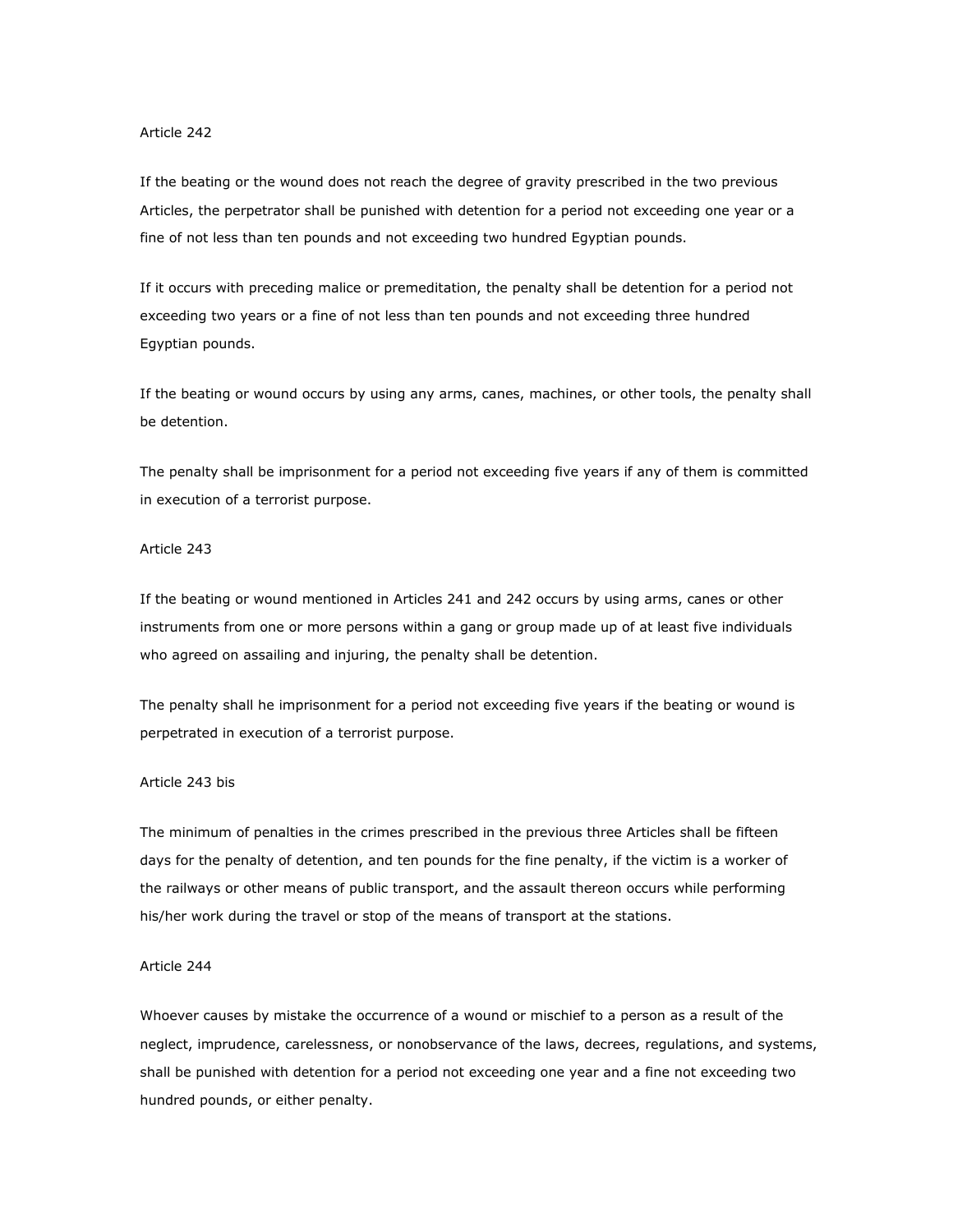The penalty shall be detention for a period not exceeding two years and a fine not exceeding three hundred pounds or either penalty if the injury results in a permanent disability, or if the crime occurs as a result of the felon's gross breach of the duties imposed thereon by the norms of his position, profession or trade, or as a consequence of using liquors or narcotics when perpetrating the error that resulted in the accident, or by refraining from helping the victim of the crime or the person who asked for his assistance, although he was able to extend the help.

The penalty shall be detention if the crime results in injuring more than three persons. If another condition of those prescribed in the previous clause is established to exist, the penalty shall be detention for a period of not less than one year and not more than five years.

#### Article 245

No penalty at all shall be inflicted on whoever kills another or beats or injures him/her with wounds in using the lawful self-defense or legitimately defending his/her property and fluids, or another person's life or property and funds. The following Articles indicate the conditions from which this right arises and the restrictions connected therewith:

#### Article 246

The right of lawful self-defense allows a person, in other than the exceptional cases defined hereinafter, to use the power necessary to obviate any act considered as a crime on one's life prescribed as prescribed in this law.

The lawful right of defending one's property and funds allows using the power necessary to fend off any act considered as a crime of those prescribed in parts (2), (8), (13), and (14) of this book and in clause 4 of Article 279.

# Article 247

Such right shall have no existence once it is possible to rely in due course on seeking the protection of the public authority men.

## Article 248

The right of lawful defense shall not permit resisting a law officer while performing a matter based on the duties of his position, in good faith, even if that officer exceeds the limits of his position,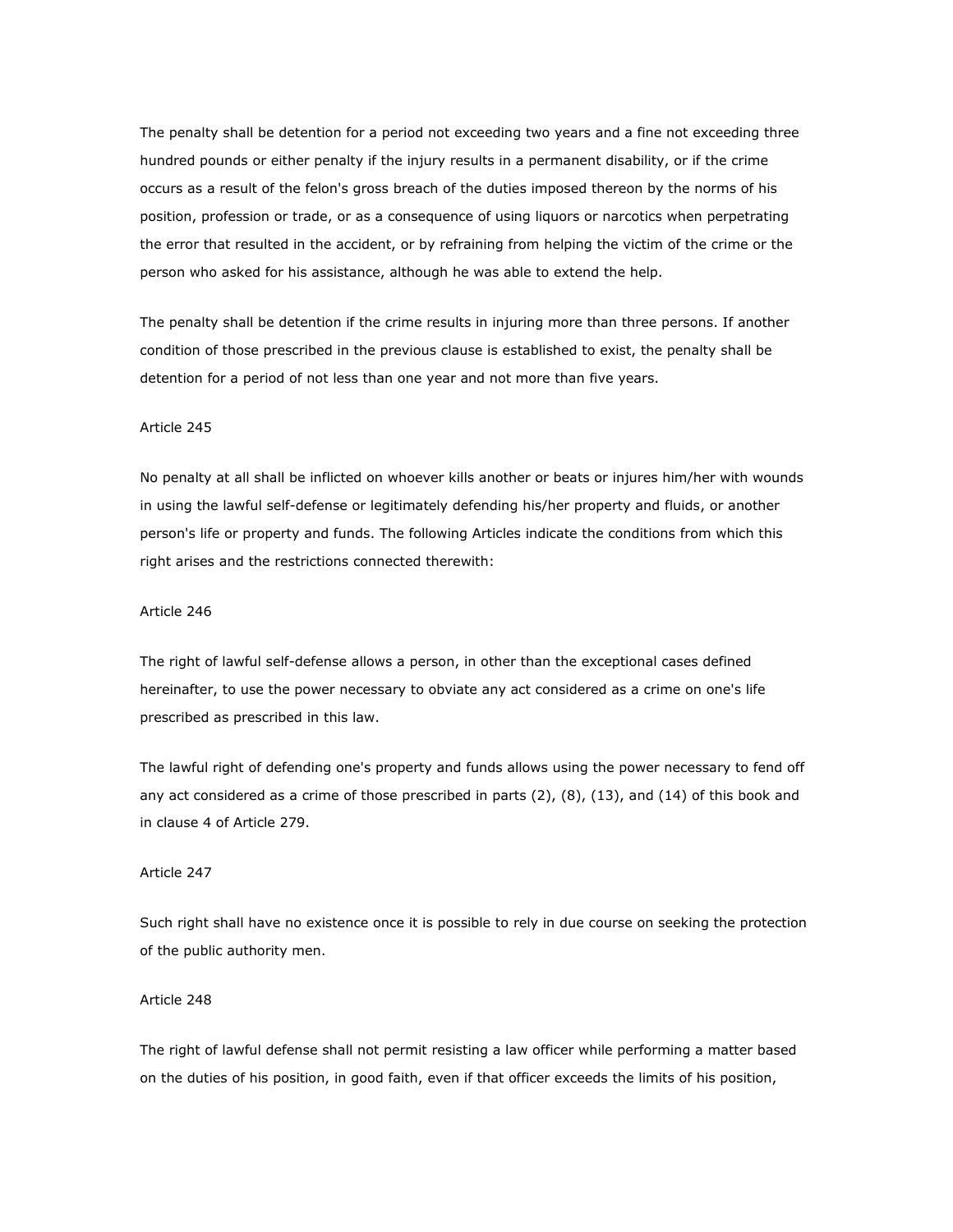unless it is feared his deeds should cause a death or deep wounds, and there is a reasonable cause for such fear.

## Article 249

The right of lawful self-defense shall not allow premeditated killing unless it is meant to ward off one of the matters:

First: An act feared to cause death or deep wounds, if such fear is based on plausible reasons.

Second: Lying with a woman or assaulting a person indecently by force.

Third: Kidnapping a person.

# Article 250

The lawful right of defending the property and funds shall not allow premeditated killing unless it is meant to ward off one of the following matters:

First: An act of those indicated in part 2 of this Book;

Second: A theft of those counted within the felonies;

Third: Entering at night into a tenanted house or one of its appurtenances;

Fourth: An act feared to cause death or deep wounds, if such fear is based on plausible reasons.

# Article 251

Whoever exceeds in good faith the limits of the right of lawful defense, while using this right, without having the intent to cause a bigger harm than the demands of this defense shall not be fully exempted from punishment. However, the judge, in case the act constitutes a felony, may consider it excusable if there is place for that, and pass a ruling sentencing him/her to detention instead of the penalty prescribed in the law.

Article 251 bis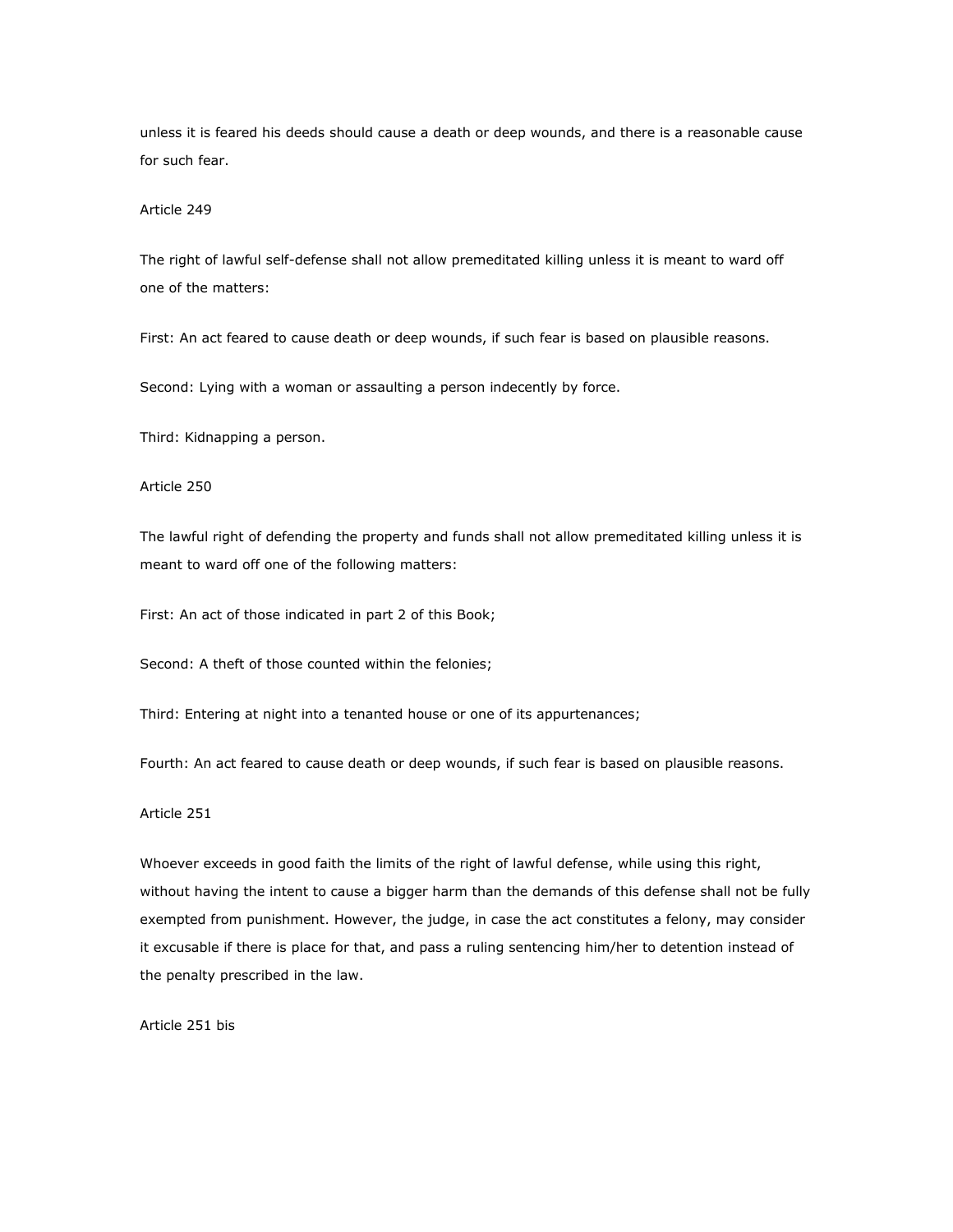If the crimes prescribed in this Chapter are committed during war, on the wounded, even among the enemies, the perpetrator shall be punished with the same penalties as prescribed on those who commit these crimes with malice aforethought.

Part 2

#### Arson

# Article 252

Whoever sets on purpose an arson to buildings in towns, cities, suburbs, villages, buildings erected outside the cordon of the foregoing locations, ships, vessels, laboratories, or stores, and in general to any tenanted place or any place provided for dwelling, whether or not it is owned by the felon, shall be punished with permanent or temporary hard labor. This same penalty shall be inflicted on whoever sets an arson on purpose to railway carriages, whether comprising persons in them, or within a train comprising them.

#### Article 252 bis

Whoever sets arson on purpose to any means of production, or fixed or movable assets of one of the quarters and departments prescribed in Article 119, with the intent of causing damage to national economy, shall be punished with permanent or temporary hard labor.

The penalty shall be permanent hard labor if the crime results in causing an immense damage to the country's economic situation, or to national interest, or if committed in time of war.

The felon, in all cases shall be sentenced to paying the value of the objects he burns.

Anyone, among the accomplices, other than the abettors to the perpetration of the crime, who hastens to advise the judicial or administrative authorities of the crime after its completion, and before a final judgement is passed in it , may be exempted from the penalty.

## Article 253

Whoever sets arson on purpose to buildings, ships, vessels, laboratories, or stores, which are not tenanted or provided for dwelling, presses, markets, irrigating machines, jungles, thickets, or nonreaped plantations shall be punished with temporary hard labor if these objects are not owned by him/her.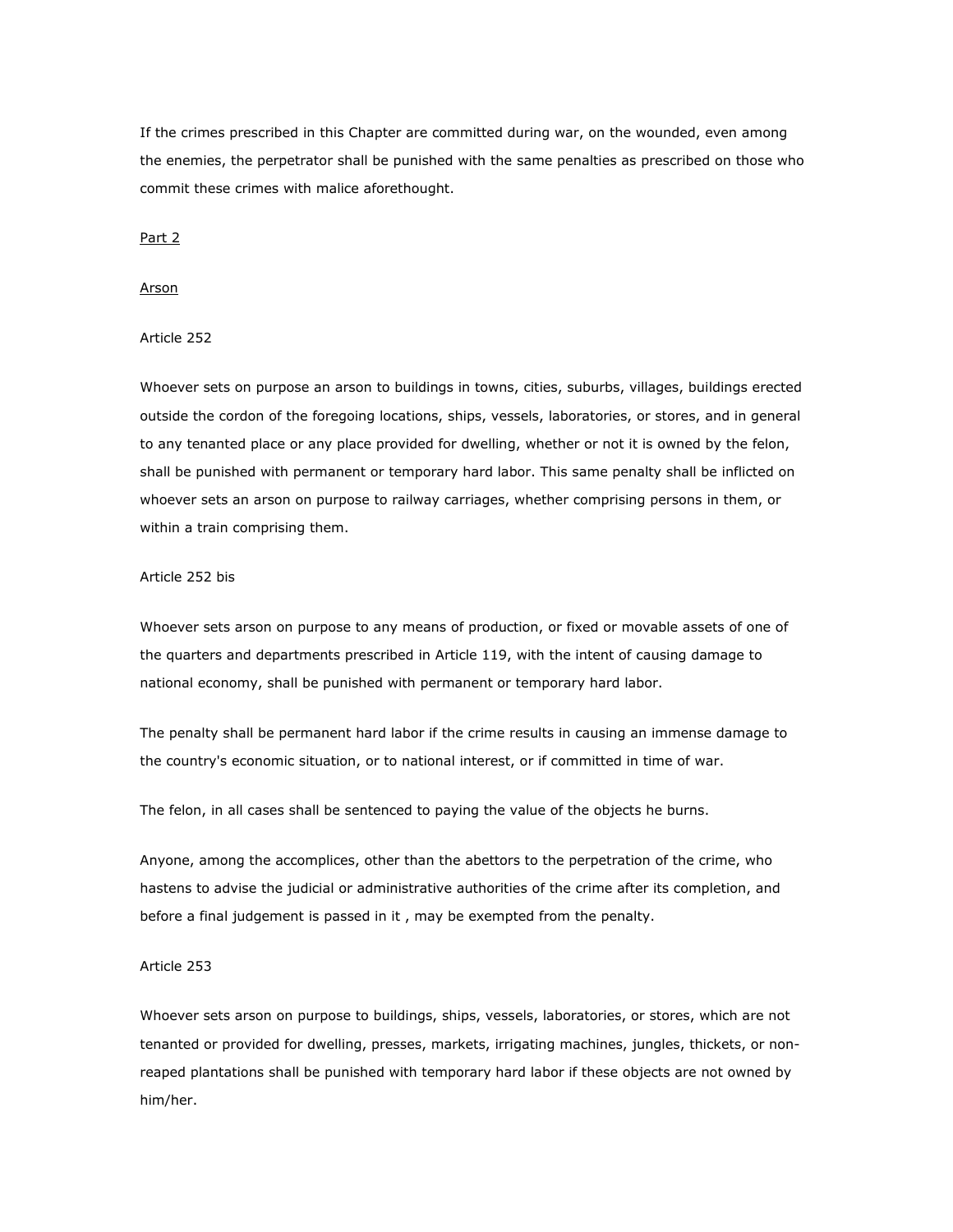Whoever, at the time of setting fire to any of the objects mentioned in the previous Article, causes damage to a third party, shall be punished with temporary hard labor, or imprisonment, if these objects are owned thereby, or he does that by order of the owner of these objects.

## Article 255

Whoever sets arson on purpose to timber provided for building, wood prepared for use as fuel, to reaped crops, heaps of straw and chaff, or other inflammable materials, whether they are still in the field, or transferred to the barn, or to railways carriages, whether or not carrying goods and not within a train carrying persons, shall be punished with temporary hard labor, if these objects are not his/her property.

However, if he causes premeditatedly, when setting the fire to any of the said objects, a damage to a third party, and these objects are owned by him/her, or does that by order of their owner, shall be punished with temporary hard labor or imprisonment.

#### Article 256

Whoever sets fire to objects with the aim of conducting it to the object desired to be burned, instead of setting the fire direct to that object, shall be punished with the same penalty, according to the different cases indicated in the previous Articles.

# Article 257

In all of the said cases, if the aforementioned fire results in the death of one or more persons who were there in the burned places at the time of the break out of fire, capital punishment shall be inflicted on the perpetrator of that premeditated arson.

# Article 258

Abolished by virtue of law no. 50 of the year 1959.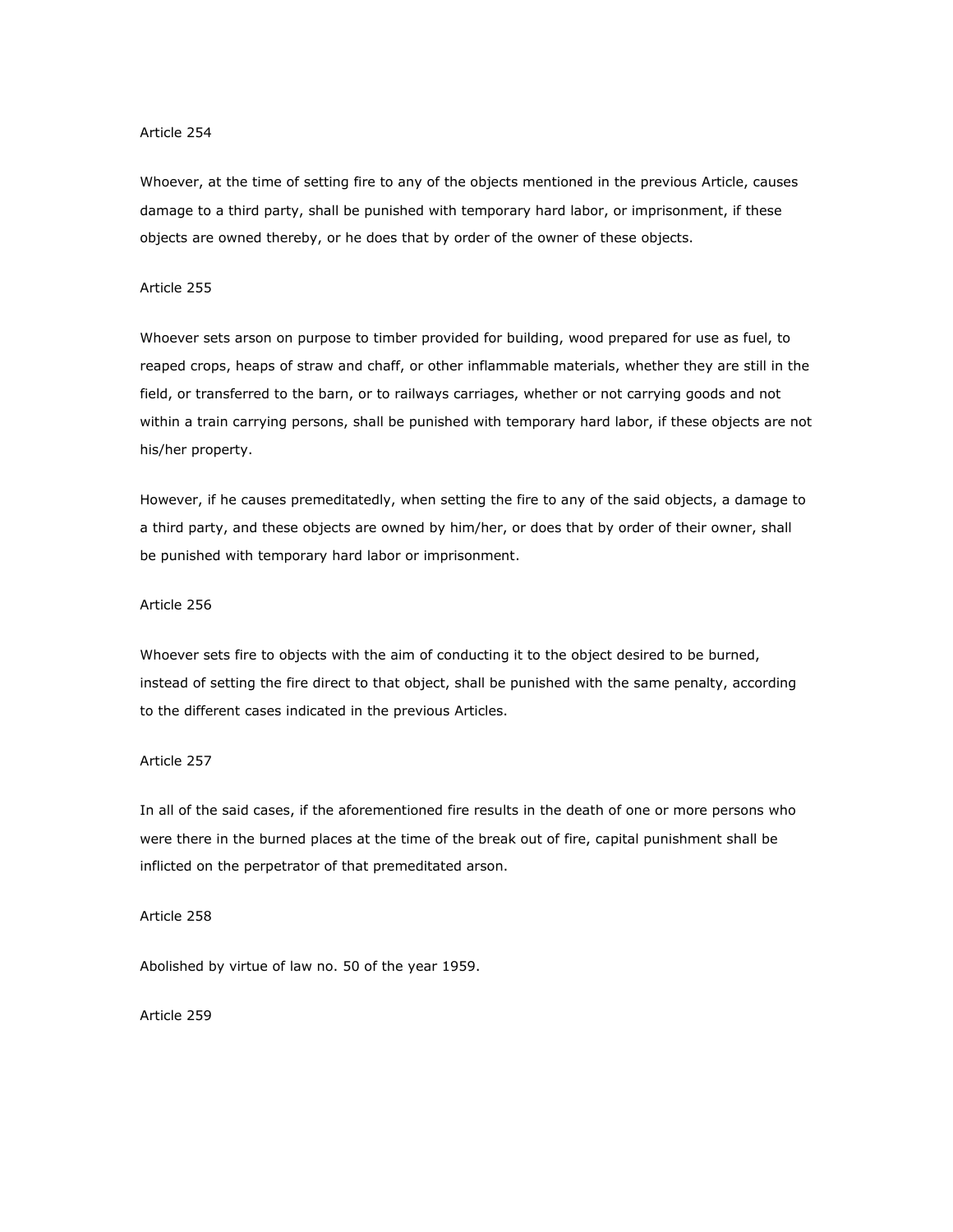In the cases prescribed in the first clause of Article 255, if no explosives are used, and the value of the burned objects does not exceed five Egyptian pounds, while there was no risk to the persons, or danger causing damage to objects, the inflicted penalty shall be detention.

Part 3

## Abortion of Pregnants, Manufacture and Sale of Adulterated Syrups or Drugs

## that are Noxious to Health.

# Article 260

Whoever willfully causes the abortion of a pregnant woman by beating and other like types of injury, shall be punished with temporary hard labor.

Article 261

Whoever causes the miscarriage of a pregnant woman by giving her medicines or using methods leading to abortion, or by indicating them to her, whether with or without her consent, shall be punished with detention.

Article 262

A woman who accepts to use the medicines although she knows about them, or agrees to use the aforementioned methods, or enables another to use these methods for her, and as a result miscarriage occurs, shall be punished with the aforementioned penalty.

Article 263

If the person causing the abortion is a physician, surgeon, pharmacists, or midwife, he/she shall be punished with temporary hard labor.

Article 264

No penalty shall be imposed on attempted miscarriage.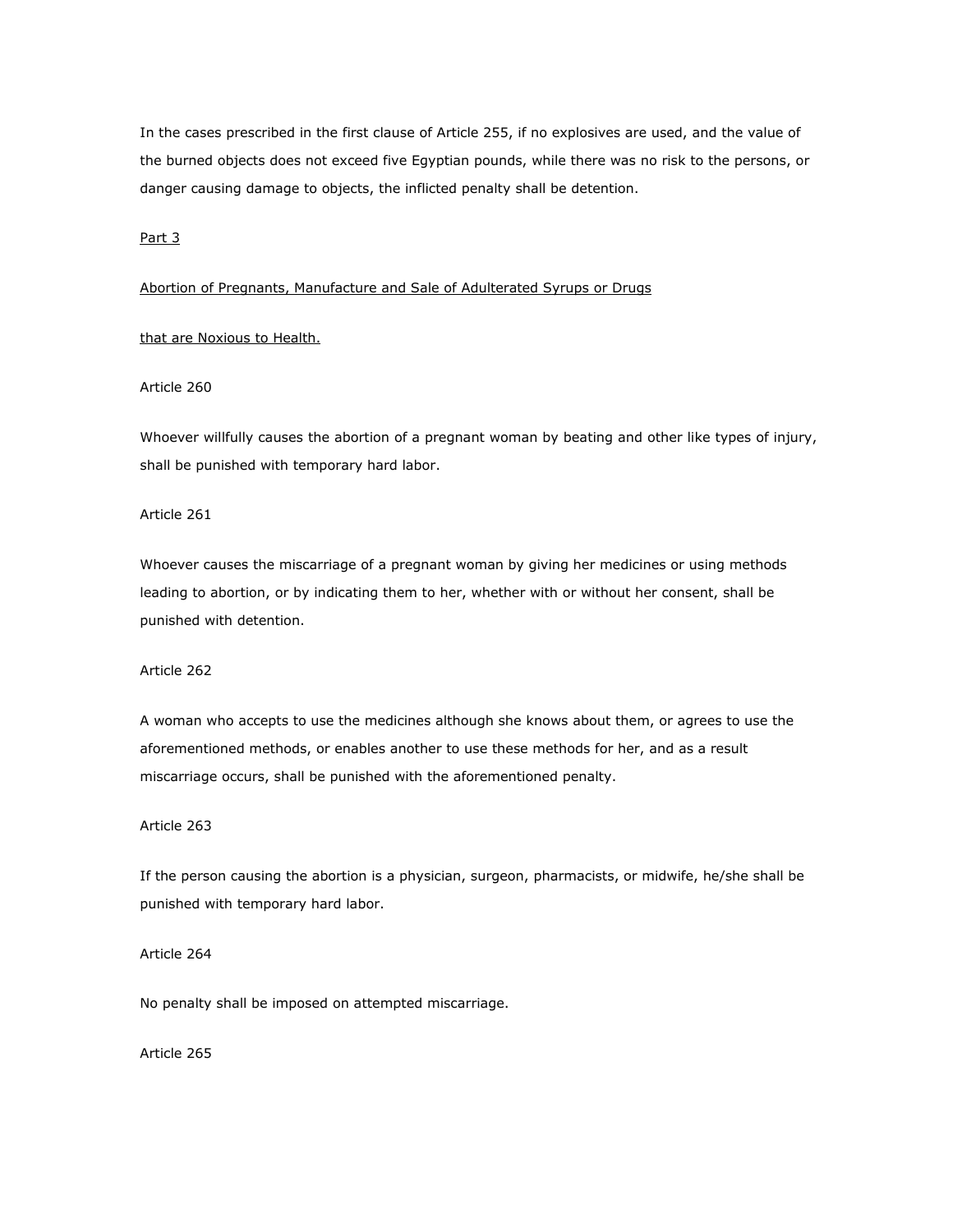Whoever willfully gives to another person non-deadly drugs, and they result in his illness or temporary disability to exercise his work, shall be punished according to the provisions of articles 240, 241, and 242, based on the gravity of the results ensuing from the crime and the existence or non-existence of malice aforethought for its commitment.

## Article 266

Cancelled by virtue of law no. 48 of the year 1941.

#### Part 4

## Indecent Assault and Corruption of Morals

Article 267

Whoever lies with a female without her consent shall be punished with permanent or temporary hard labor.

If the felon is from the victim's ancestors, or those in charge of rearing, observing, or having power on her, or is a paid servant to her or to the aforementioned persons, he shall be punished with permanent hard labor

## Article 268

Whoever indecently assaults a person by force or threat, or attempts such assault shall be punished with hard labor for three to seven years.

If the victim of the said crime has not attained complete sixteen years of age, or the perpetrator of the crime is among those prescribed in the second clause of Article 267, the period of the penalty may be extended to the ceiling determined for temporary hard labor.

If these two conditions combine together, the ruling shall be a sentence to permanent hard labor.

#### Article 269

Whoever indecently assaults a lad or a lass not yet attaining eighteen complete years of age, without force or threat shall be punished with detention. If he or she has not attained seven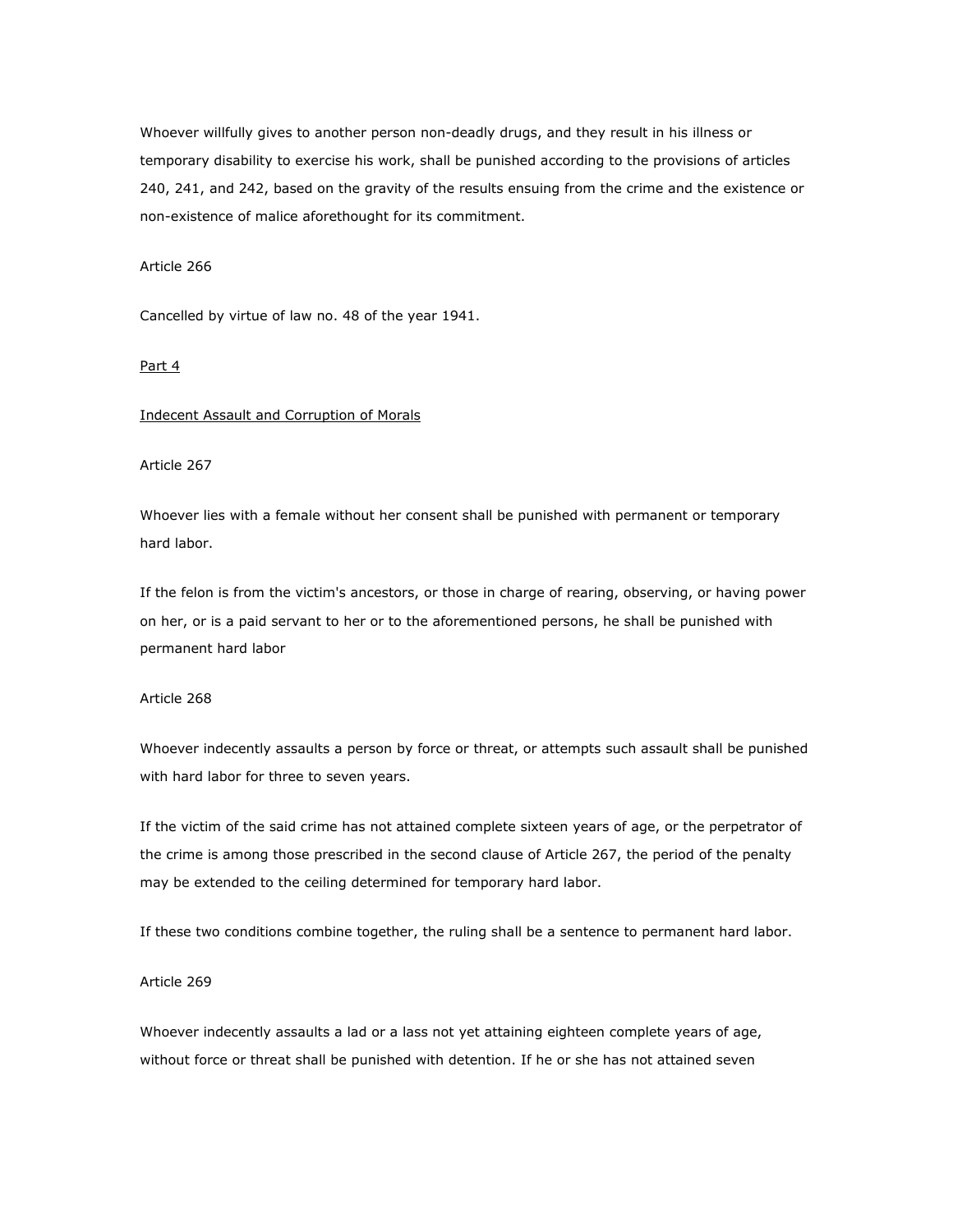complete years of age, or the person committing the crime is one of those specified in the second clause of Article 267, the penalty shall be temporary hard labor.

## Article 269 bis

Whoever is found on a public road or a traveled and frequented place inciting the passers with signals or words to commit adultery shall be punished with detention for a period not exceeding one month. If the felon recurs to committing this crime within one year from the date the court ruling is passed against him in the first crime, the penalty shall become detention for a period not exceeding six months and a fine not exceeding fifty pounds. A ruling of indictment shall necessitate placing the convict on police parole for a period equal to that of the penalty.

Article 270

Abolished by virtue of low no. 68 of the year 1951.

Article 271

Abolished by virtue of low no. 68 of the year 1951.

Article 272

Abolished by virtue of low no. 68 of the year 1951.

Article 273

An adult geress may not be tried except on the basis of a prosecution from her spouse. However, if the husband commits adultery in the house wherein he lives with his wife, as indicated in Article 277, his trial shall not be heard.

Article 274

A married woman whose adultery is established shall be punished with detention for a period not exceeding 2 years. However, her husband may request staying the execution of that ruling by his consent to her sexual intercourse with him as was the case.

Article 275

The adulterer committing debauchery with that woman shall also be punished with the same penalty.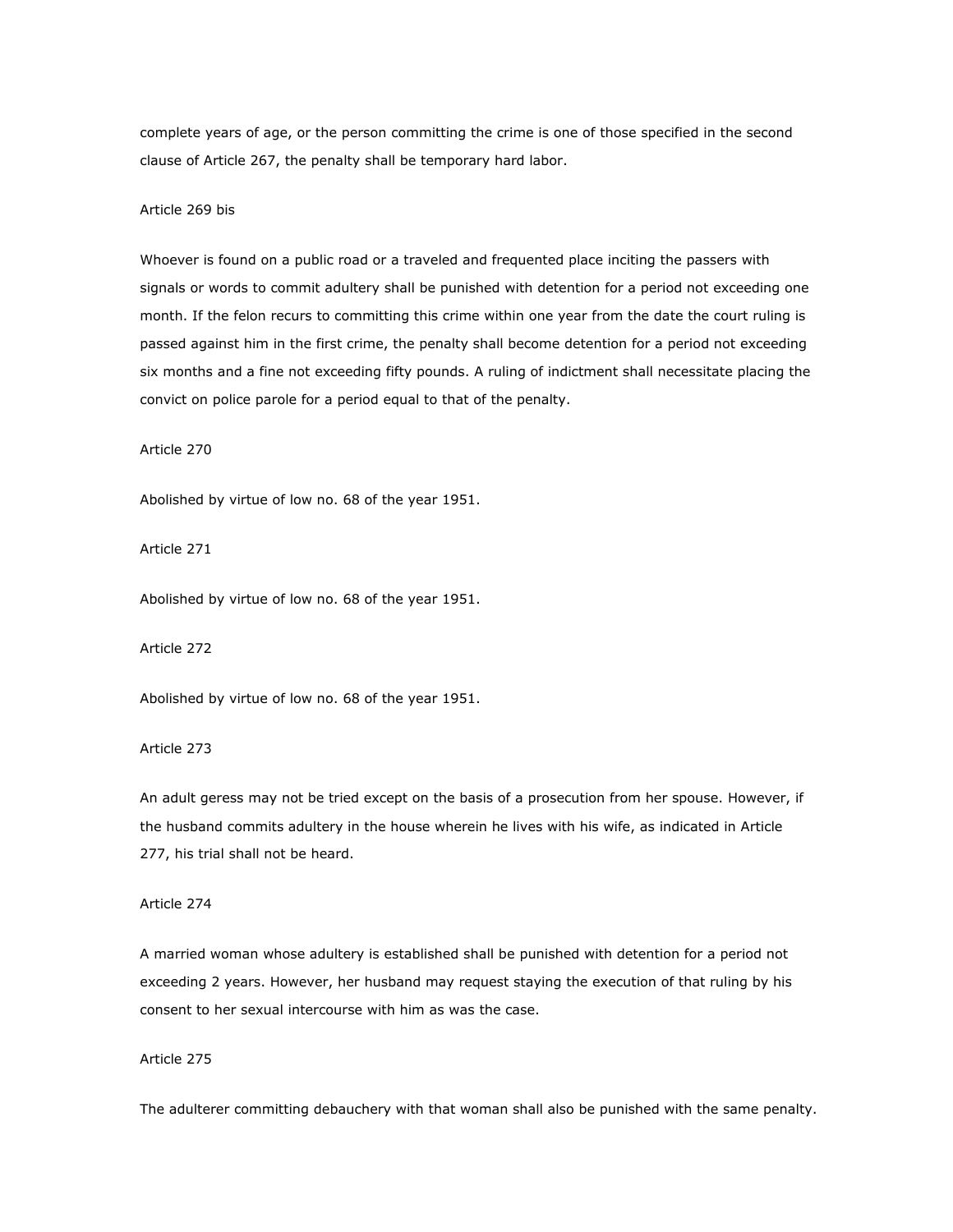The evidences to be accepted and be a plea against the one convicted with adultery shall be the actual arrest of the man in the act, or his confession, or the existence of correspondence or other written papers from him, or his presence in the house of a muslim in the place appropriated for the women's partition in his household.

## Article 277

Any husband who commits adultery in the marital house and such adultery is established against him by the wife's prosecution, shall be punished with detention for a period not exceeding six months.

# Article 278

Whoever commits in public a scandalous act against pudency shall be punished with detention for a period not exceeding one year or a fine not exceeding three hundred pounds.

## Article 279

Whoever perpetrates with a woman an immoral act, even not publicly, shall be punished with the previous penalty.

## Part 5

Arrest of People and Jailing them without any Legitimate Claim, Stealing the Children,

# and Abducting the Girls

# Article 280

Whoever arrests, confines, or detains a person without an order from one of the concerned judges/ruling governors, and in other than the cases wherein the laws and statutes authorize the arrest of suspects, shall be punished with detention or a fine not exceeding two hundred pounds.

## Article 281

Any person who lends a place for impermissible confinement or detention while knowing about it, shall also be punished with detention for a period not exceeding two years.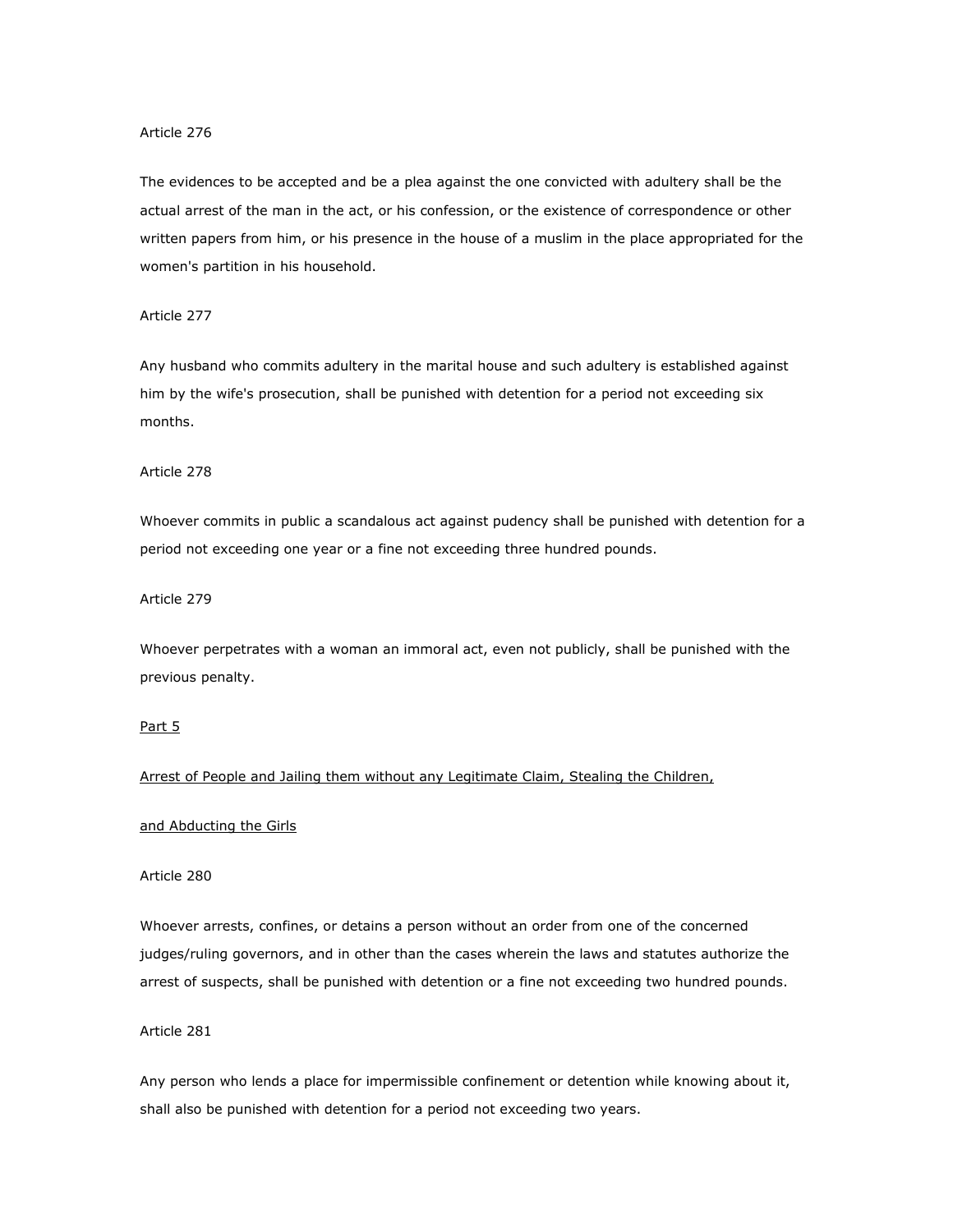If the arrest, in the case prescribed in Article 280, takes place by a person dressed up as a civil servant of the government, or characterizing himself by a false quality, or producing a forged warrant claiming it is issued by the Government shall be punished with detention.

A penalty of temporary hard labor shall in all cases be ruled against whoever arrests a person without any legitimate claim, and threatens him with killing, or torments him with physical tortures.

# Article 283

Whoever kidnaps or hides a newborn child, or replaces him/her by another, or ascribes him/her falsely to other than his/her mother, shall be punished with detention. If it is not proved the child was born alive, the penalty shall be detention for a period not exceeding one year.

But, if it is proved the child was not born alive, the penalty shall be detention for a period not exceeding two months.

## Article 284

Whoever is guardian of a child, and e child is claimed from him by another person having a right to claim that child, but he does not deliver him/her thereto, shall be punished with detention, or a fine not exceeding five hundred pounds.

## Article 285

Whoever exposes to danger a child that has not reached seven complete years of age, and leaves him/her, or impels another to leave him/her in a place unoccupied by human beings, shall be punished with detention for a period not exceeding two years.

## Article 286

If exposing a child to danger and leaving him/her in an unoccupied place, as mentioned in the previous Article, result in separating any of the child's members or in losing a utility, the perpetrator shall be punished with the penalties prescribed for a deliberately caused wound. If it results in the death of the child, the inflicted punishment shall be that determined for willful murder,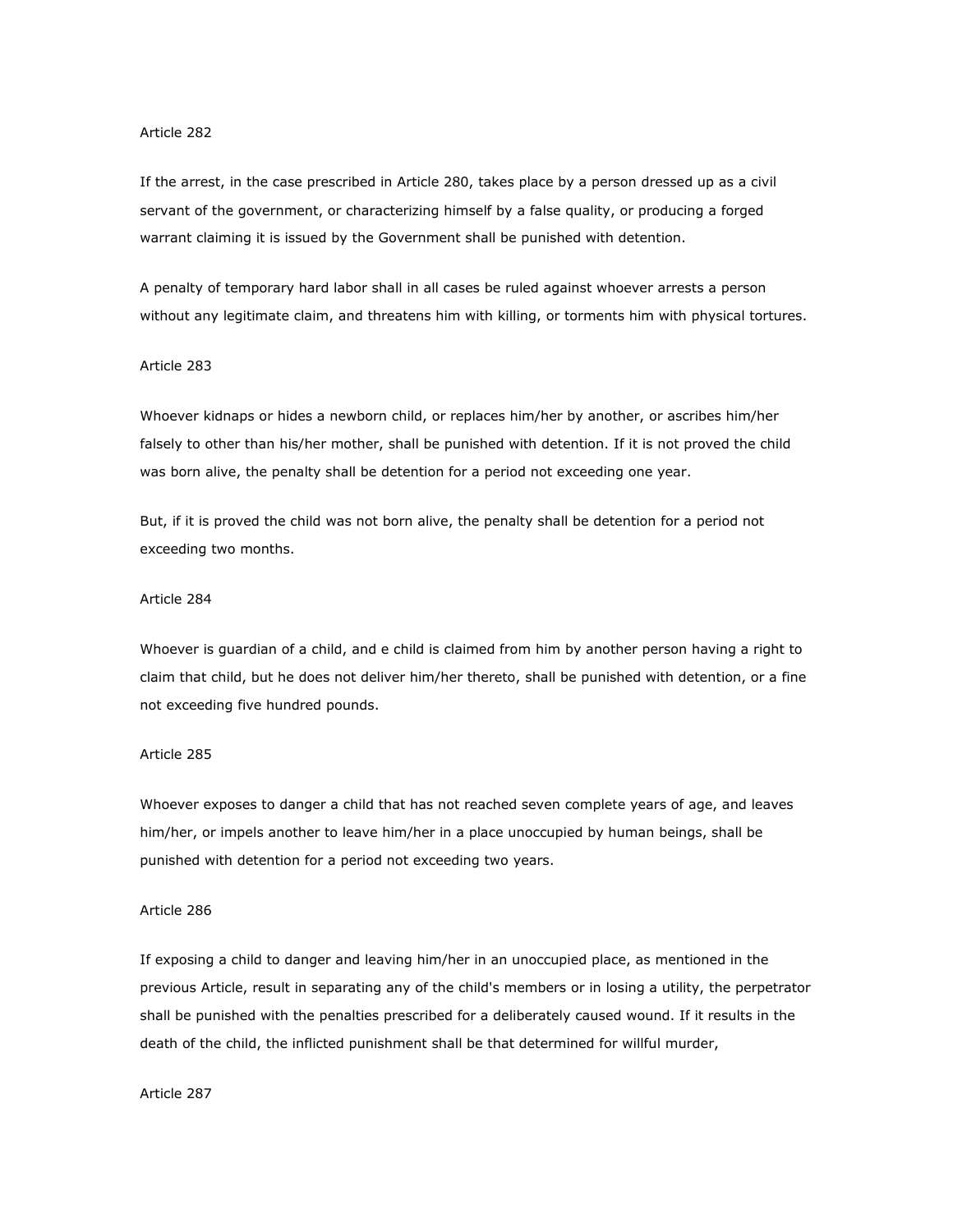Whoever exposes to danger a child that has not reached seven complete years of age, and leaves him/her in a place occupied with people, whether he does that personally or through others, shall be punished with detention for a period not exceeding six months or a fine not exceeding two hundred pounds.

## Article 288

Whoever personally, or through others, kidnaps cunningly or coercively a male child that has not reached sixteen complete years of age, shall be punished with temporary hard labor.

#### Article 289

Whoever, personally or through others, kidnaps unforcibly and uncunningly a child that has not reached sixteen complete years of age, shall be punished with imprisonment for a period of three to ten years. If the kidnapped child is a female, the punishment shall be temporary hard labor.

#### Article 290

Whoever, personally or through others, kidnaps cunningly or forcibly, a female shall be punished with permanent hard labor. However, if the perpetration of this felony is accompanied with a felony of lying with the kidnapped female without her consent, the perpetrator shall be punished with a death sentence.

## Article 291

Cancelled by virtue of law no. 14 of the year 1999.

#### Article 292

A penalty of detention for a period not exceeding one year, or a fine not exceeding five hundred pounds shall be inflicted on either parent or grandparent who does not hand over his/her little child or grandchild to the person having the right to claim that child according to a decision of the judicial authority as issued concerning its guardianship or custody. The same penalty shall also be inflicted on either parent or grandparent who kidnaps the child, personally or by others, from those who, by a decision of the judicial authority, have the right of guardianship or custody of the child, even if the kidnapping takes place without coercion or circumvention.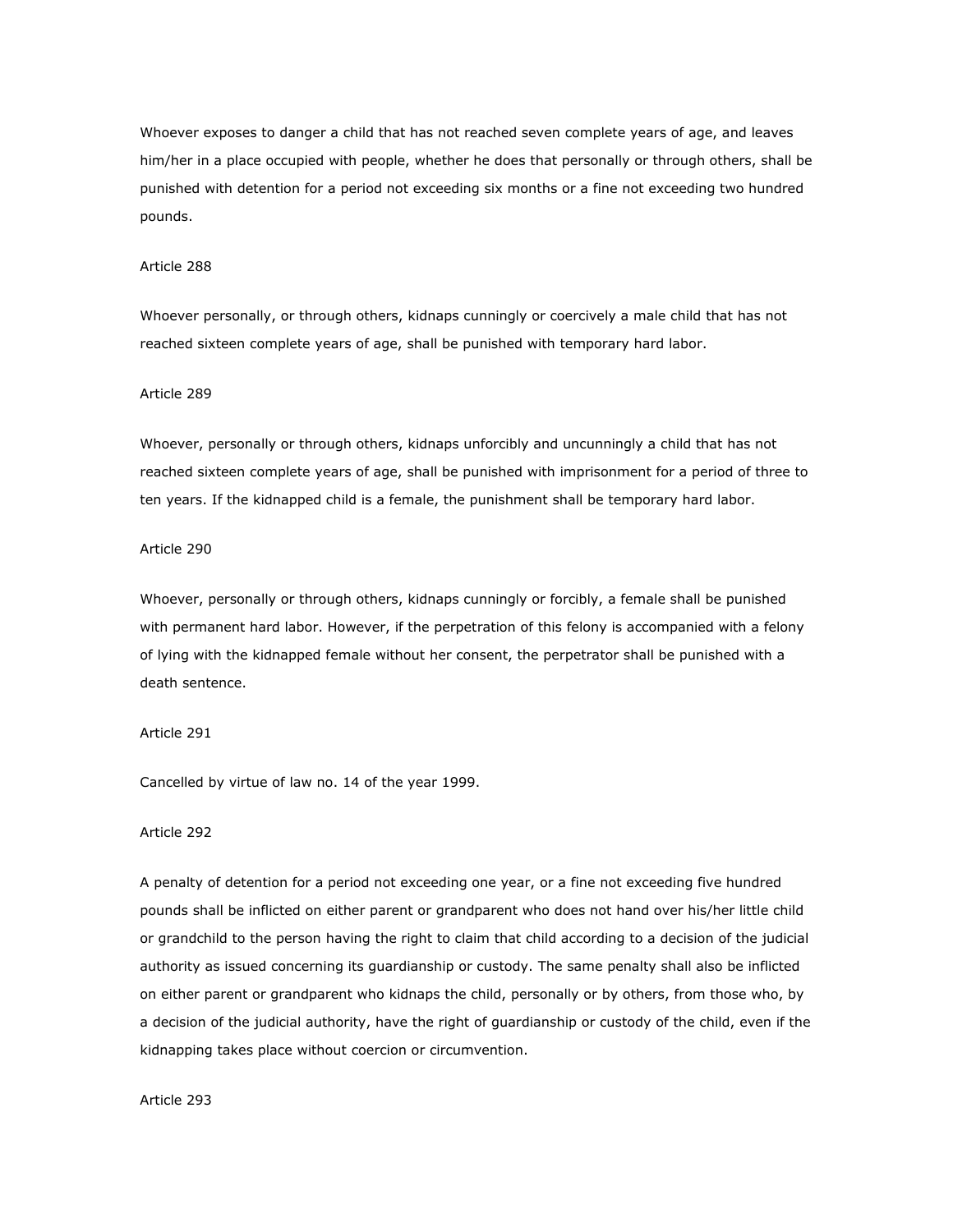Any person against whom a self-executing judgement is ruled for payment of an alimony to his spouse, relatives, or in-laws, or a charge for fostering, breast-feeding, or dwelling, and he refrains from payment, despite his ability to pay, for a period of three months after warning him to comply, shall be punished with detention for a period not exceeding one year and a fine not exceeding five hundred Egyptian pounds or either penalty. An action shall not he brought versus him except upon a complaint from the concerned party. If, after a ruling is pronounced against him, another action is brought concerning the same crime, his penalty shall then be that of detention for a period not exceeding one year.

In all cases, if the judgement debtor settles the total frozen amounts of his debt, or presents a warrantor to be accepted by the concerned party, the penalty shall not be executed.

Part 6

## False Testimony and Perjury

Article 294

Whoever gives a false testimony in favor of, or against, a convict in a felony, shall be punished with detention.

# Article 295

However, if such testimony results in a court ruling pronounced against the convict, the person giving the false testimony shall be punished with temporary hard labor or imprisonment. But, if the convict is sentenced to death and the judgement is executed, the person giving the false testimony shall also be sentenced to death.

## Article 296

Whoever gives a false testimony against a convict in an action of misdemeanor or violation, or gives a false testimony shall be punished with detention for a period not exceeding two years.

## Article 297

Whoever gives a false testimony in a civil case, shall be punished with detention for a period not exceeding two years.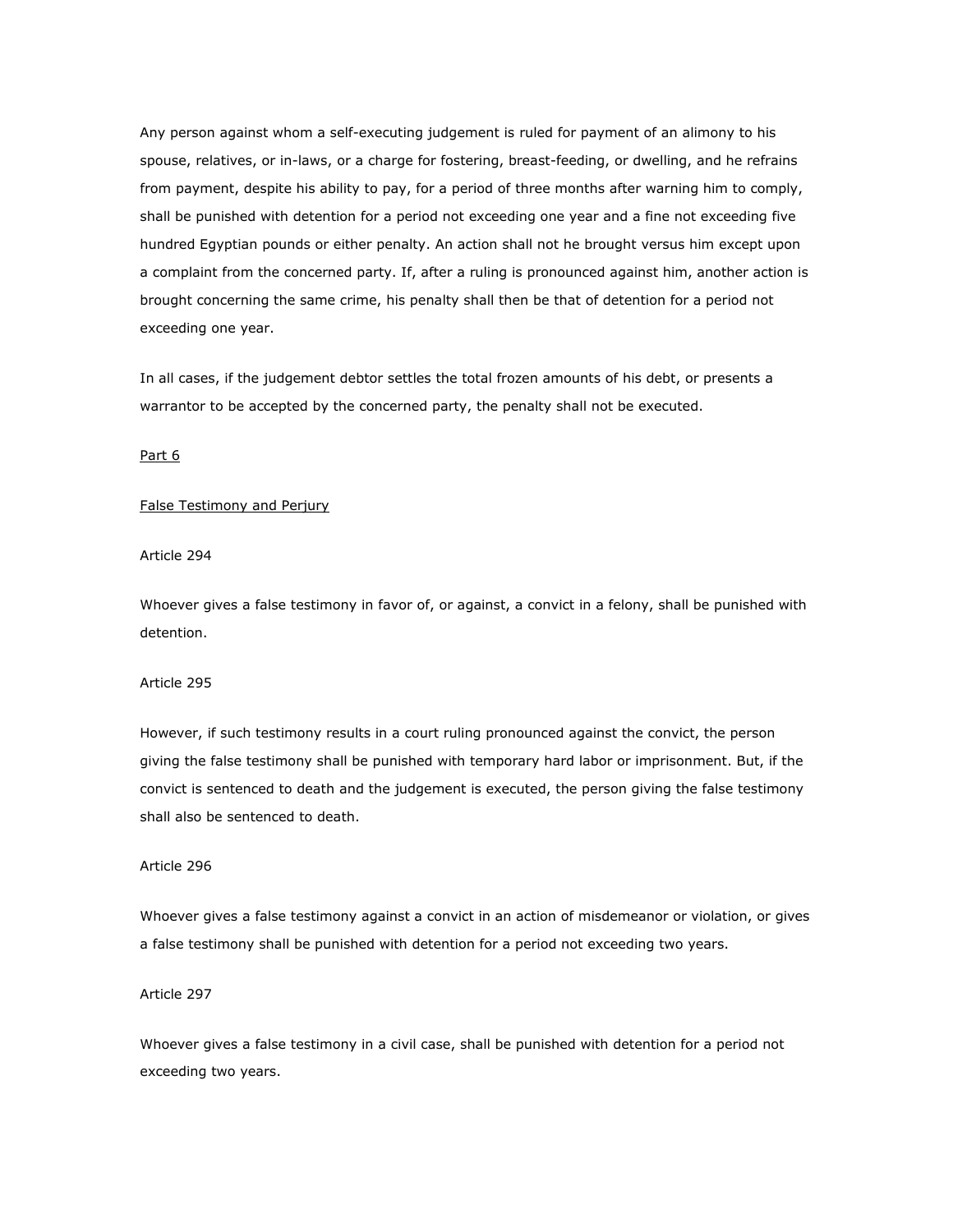If the person giving a false testimony in a criminal or civil case accepts a donation or a promise of receiving something, he and the donator, or the promisor shall be punished with the penalties prescribed for bribery or false testimony if the penalty for the latter is greater than penalties for bribery.

If the witness is a physician, surgeon, or midwife, and asks for himself or for a third party, or accepts or takes a promise or donation to give a false testimony in respect of a pregnancy, sickness, disability or death, or signs a certificate testifying that as a result of entreatment, recommendation, or mediation, he shall be punished with the penalties prescribed in part (bribe), or part (false testimony), whichever are greater. The briber and the mediator shall also be punished with the penalties prescribed for the bribe-taker.

# Article 299

Whoever is commissioned by a judicial authority to perform an expert's or translation work in a civil, commercial, or criminal action, and he alters the fact on purpose, by any method whatsoever, shall be punished with the penalties prescribed for false testimony.

#### Article 300

Whoever compels a witness not to give his testimony, or to give a false testimony, shall be punished with the same penalty as that of the witness of false testimony, subject to the conditions prescribed in the previous Articles.

#### Article 301

Whoever is obligated to take the oath, or the oath is administered thereto, in civil matters, and he perjures, he shall be punished with detention. A fine not exceeding one hundred Egyptian pounds may also be added to the penalty.

## Part 7

#### Slander, Cursing, and Divulsion of Secrets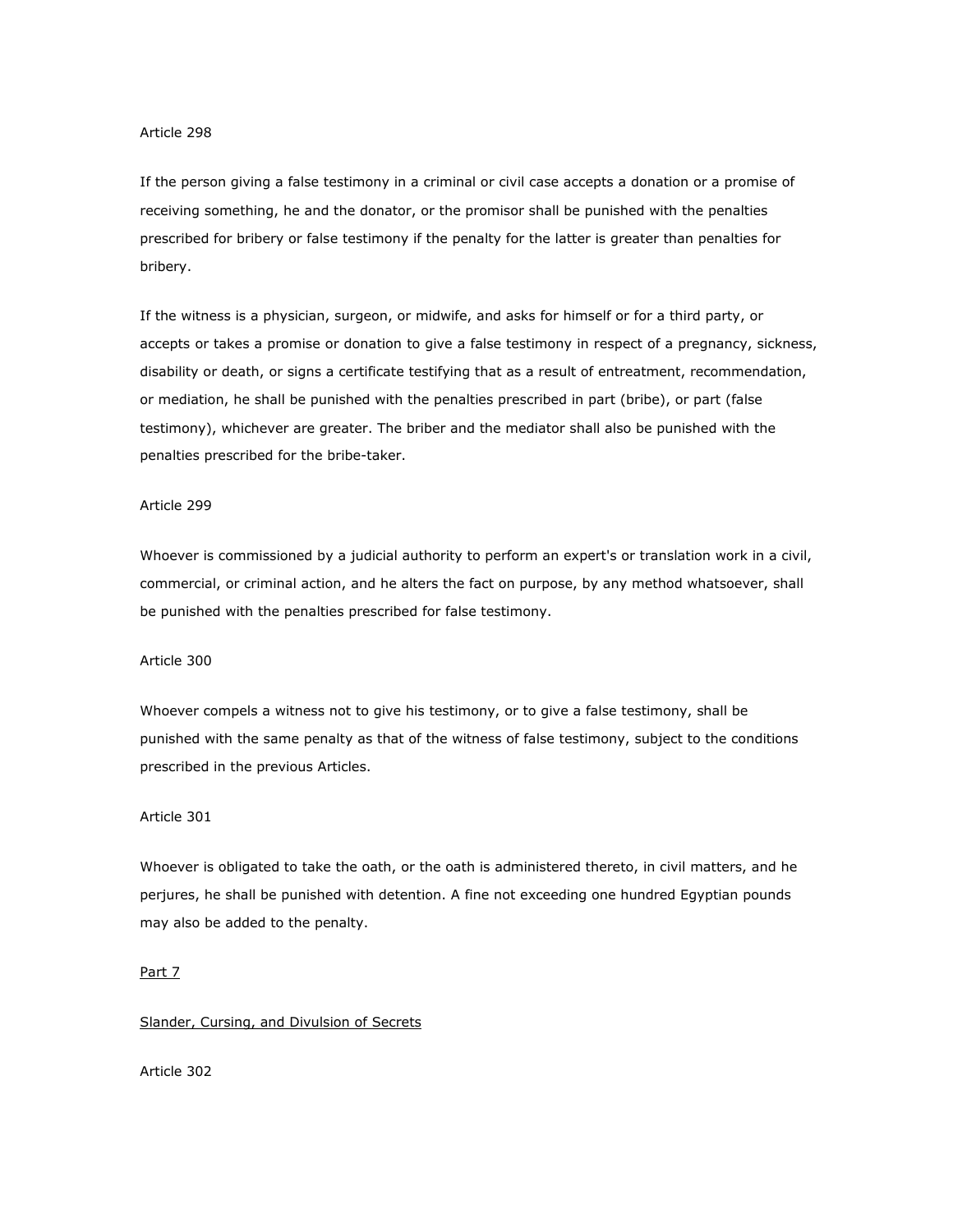Whoever attributes to another, by any of the methods prescribed in Article 171 of this law, matters which if they were true would necessitate inflicting on the person to whom they are attributed, die penalties prescribed legally therefor, or necessarily lead to despising him among his patriots and fellow citizens.

However, traversing the works of a public official/civil servant, or a person having a public representative quality, or charged with a public service, shall not fall under the provision of the previous clause if the contestation occurs in good faith and does not exceed the duties of the position, representation or public service, providing the crime perpetrator shall establish the fact of all work assigned thereto. His belief in the validity of that deed shall not dispense with that requirement.

#### Article 303

The slanderer shall be punished with detention for a period not exceeding one year and a fine of not less than two thousand and five hundred pounds and not exceeding seven thousand and five hundred pounds or either penalty.

If slander takes place against a public official/civil servant, or a person with a public representative quality, or charged to perform a public service, and it occurs due to the performance of duties of the position or representation or public service, the penalty shall be detention for a period not exceeding two years and a fine of not less than five thousand pounds and not exceeding ten thousand pounds, or either penalty.

#### Article 304

This penalty shall not be inflicted on whoever informs the judicial or administrative judges, honestly and without bad faith, of a matter necessitating the infliction of an effective penalty.

## Article 305

However, a person who informs of a false matter, with bad faith, shall deserve the penalty, even no rumor occurs from him except the said information, and no action is initiated regarding what he informed of.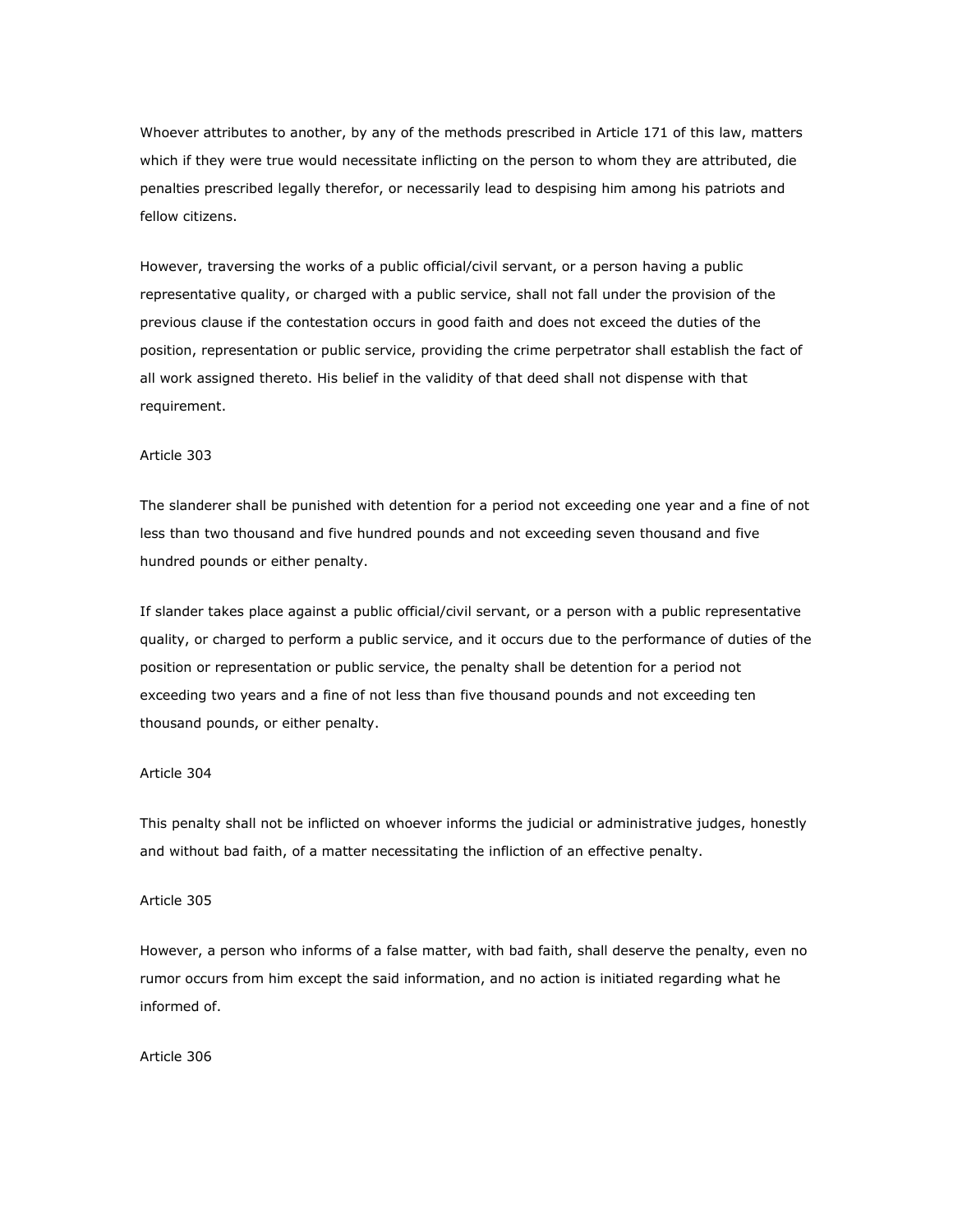Any cursing that comprises no attribution of a specific fact, but constitutes in any aspect an outrage of one's honor or dignity, shall be punished, in the cases prescribed in Article 171, together with detention for a period not exceeding one year and a fine of not less than one thousand pounds and not exceeding five thousand pounds or either penalty.

### Article 306 bis A

A penalty of detention or a period not exceeding one year and a fine of not less than two hundred pounds and not exceeding one thousand pounds or either penalty shall be inflicted on whoever molests a female in a manner offending her modesty by words or deed on a public road or a frequented place.

The provision of the previous clause shall apply if outraging the modesty of the female takes place by telephone.

If the felon recurs once again to committing a crime of the type prescribed in the two previous clauses, within one year from the date of the sentence ruled against him in the first crime, the penalty shall be that of detention and a fine of not less than five hundred pounds and not exceeding three thousand pounds or either penalty.

#### Article 306 bis B

Added by law no. 97 of year 1955, then abolished by virtue of law no. 93 of the year 1995.

### Article 307

If a crime of those prescribed in Articles 182 to 185, 303, and 306 is committed by publishing in one of the newspapers or printed matter, the minimum limits and ceilings of the fine penalty indicated in the said Articles shall be raised to double their figures.

# Article 308

If the vilification, insult, slander, or cursing perpetrated in one of the manners prescribed in Article 170, comprises an attack against the dignity and honor of individuals, or an outrage of the reputation of families, the penalty inflicted shall be that of detention together with the payment of a fine, within the limits indicated in Articles 179, 181 , 182, 303, 306, and 307, providing that in case of publishing in a newspaper or printed matter, the fine shall not be less than half its ceiling, and the period of detention shall not be less than six months.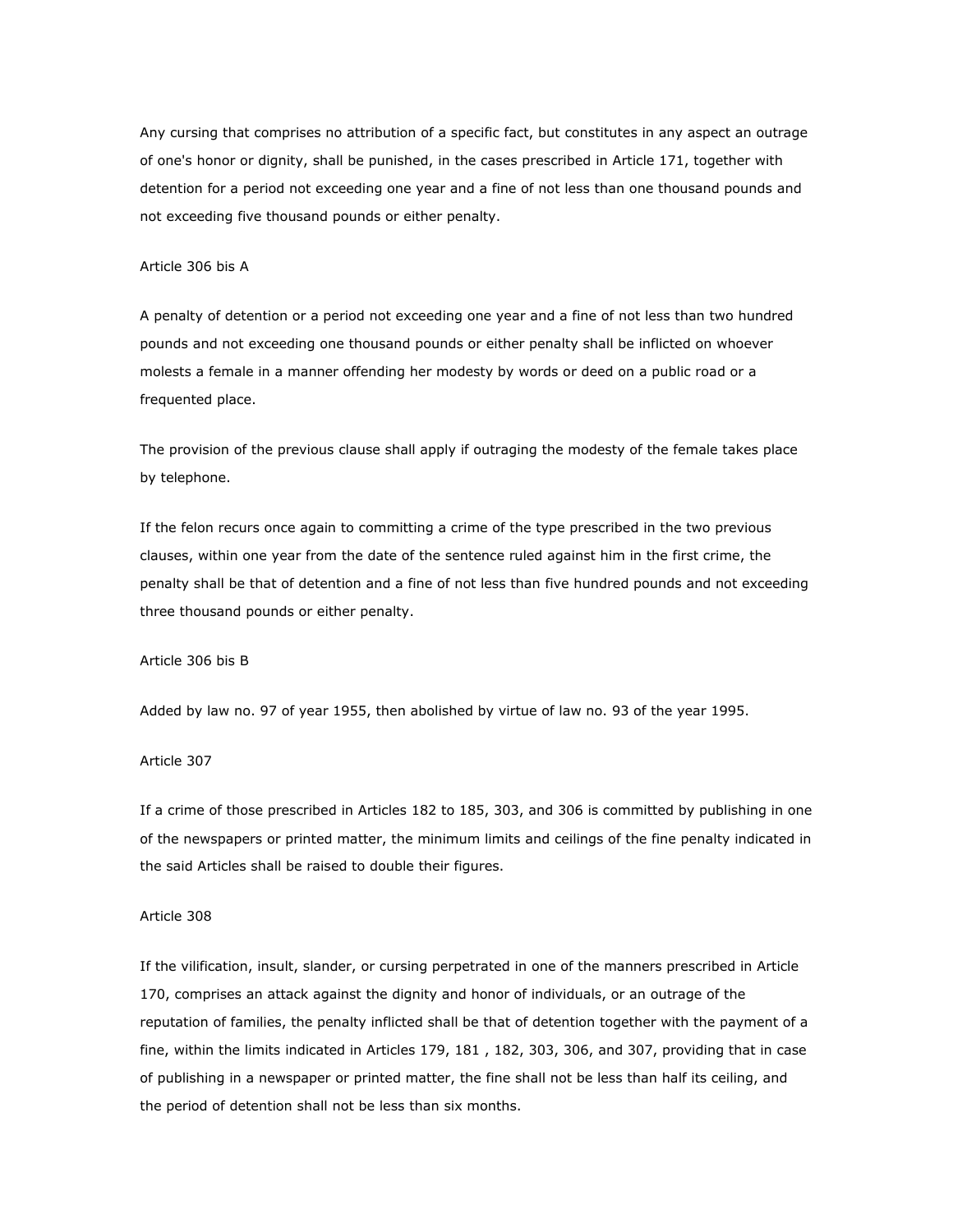#### Article 308 bis

Whoever abuses another by telephone, shall be punished with the penalties prescribed in Article 302.

Whoever addresses to another, in the method referred to in the previous clause, an insult not based on a defined fact, but comprising in any manner an outrage of honor or dignity, shall be punished with the penalty prescribed in Article 306.

If the vilification, abuse, slander, or cursing that is committed in the manner prescribed in the two previous clauses comprises an attack against the honor and dignity of individuals or an outrage of the reputation of families, the perpetrator shall be punished with the penalty prescribed in Article 308.

# Article 309

The provisions of Articles 302, 303, 305, 306, and 308, shall not apply to what either litigant imputes to the other litigant in the verbal or written defense before the court for this shall not result in other than civil suing or disciplinary trial.

#### Article 309 bis

A penalty of detention for a period not exceeding one year shall be inflicted on whoever encroaches upon the inviolability of a citizen's private life, by committing one of the following acts in other than the cases legally authorized, or without the consent of the victim.

a) Eavesdropping, recording, or transmitting via any instrument whatever its kind, talks having taken place in a special place, or on the telephone.

b) Shotting and taking or transmitting by one of the instruments, whatever its kind, a picture of a person in a private place.

If the deed referred to in the previous two clauses take place during a meeting, before the eyes and ears oldie meeting attendees, their consent shall he presumable.

A public official/civil servant who commits any of the deeds defined in this article, based on the authority of Ids position, shall be punished with detention.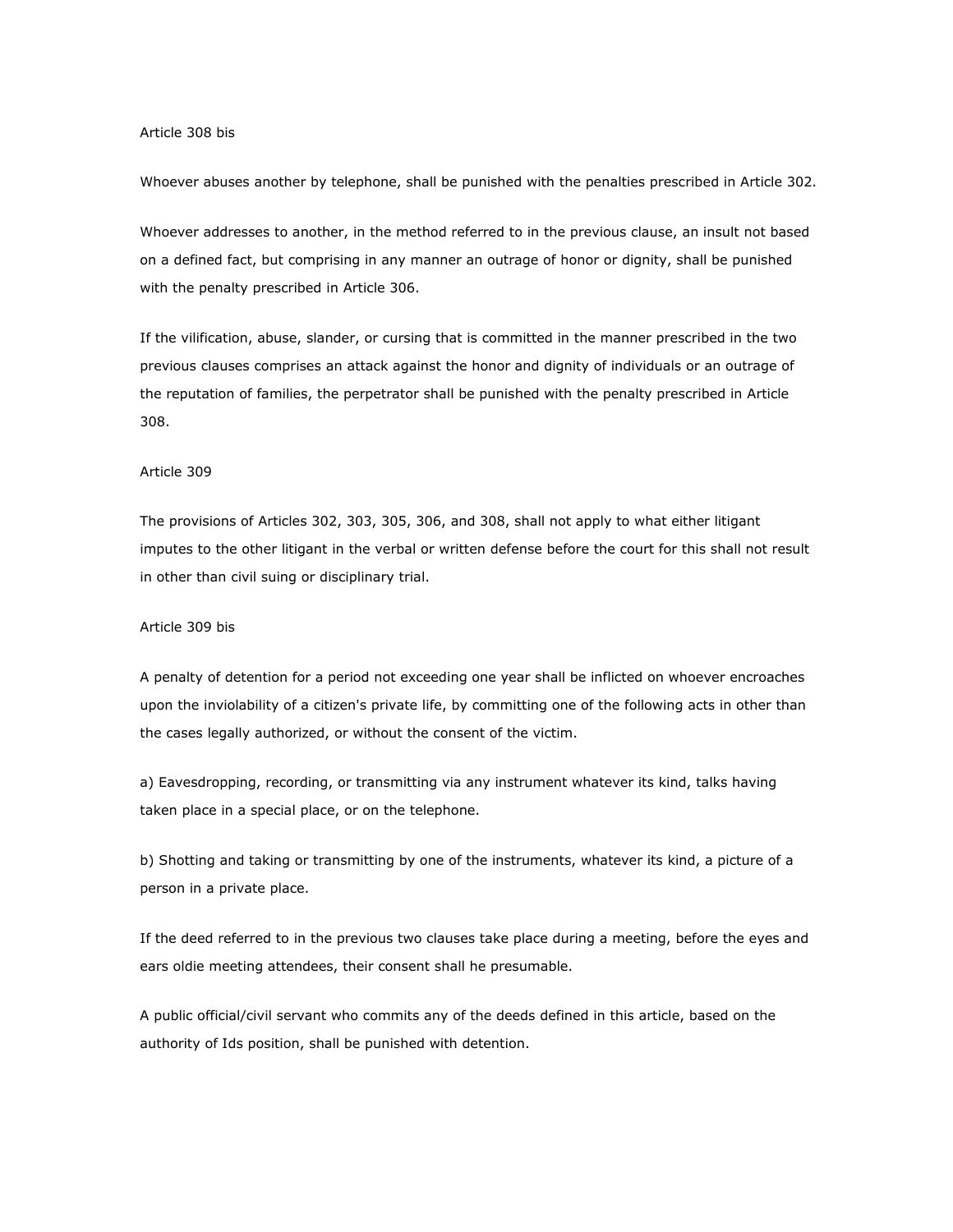in all cases the court shall rule confiscating the instruments and other equipment that might have been used in the crime, and also deleting or destroying the recordings obtained therewith.

### Article 309 bis A

Whoever discloses, facilitates the disclosure of, or uses, even non-publicly, a recording or documents obtained by one or the methods prescribed in the previous Article, or if it is made without the consent of the concerned party shall be punished with detention.

Whoever threatens to divulge ally oldie matters obtained by one of the aforementioned methods to force a person to carry out or refrain from carrying out some work shall be punished with imprisonment for a period not exceeding five years.

A public official who commits any of the deeds indicated in this Article, depending on the authority of his position, shall be punished with imprisonment.

In all cases, the court shall rule confiscating the instruments and other equipment that might have been used in the crime, or by which the recordings or documents have been obtained. Also the ruling shall enforce the deletion or destruction of the recordings obtained through the crime.

#### Article 310

Whoever among the physicians, surgeons, pharmacists, midwives, or others with whom a secret is deposited by dint of his profession or position, or to whom it is confided, then he discloses it in other than the cases wherein the law obligates him to report it, shall be punished with detention for a period not exceeding six months or a fine not exceeding five hundred pounds.

The provisions of this Article shall not apply except in the cases where it is not legally authorized to disclose and divulge specific matters as prescribed in Articles 202, 203, 204, and 205 of the Procedure Code, in civil and commercial matters.

## Part 8

### Theft and Usurpation

# Article 311

Whoever peculates a movable owned by another person shall be a thief.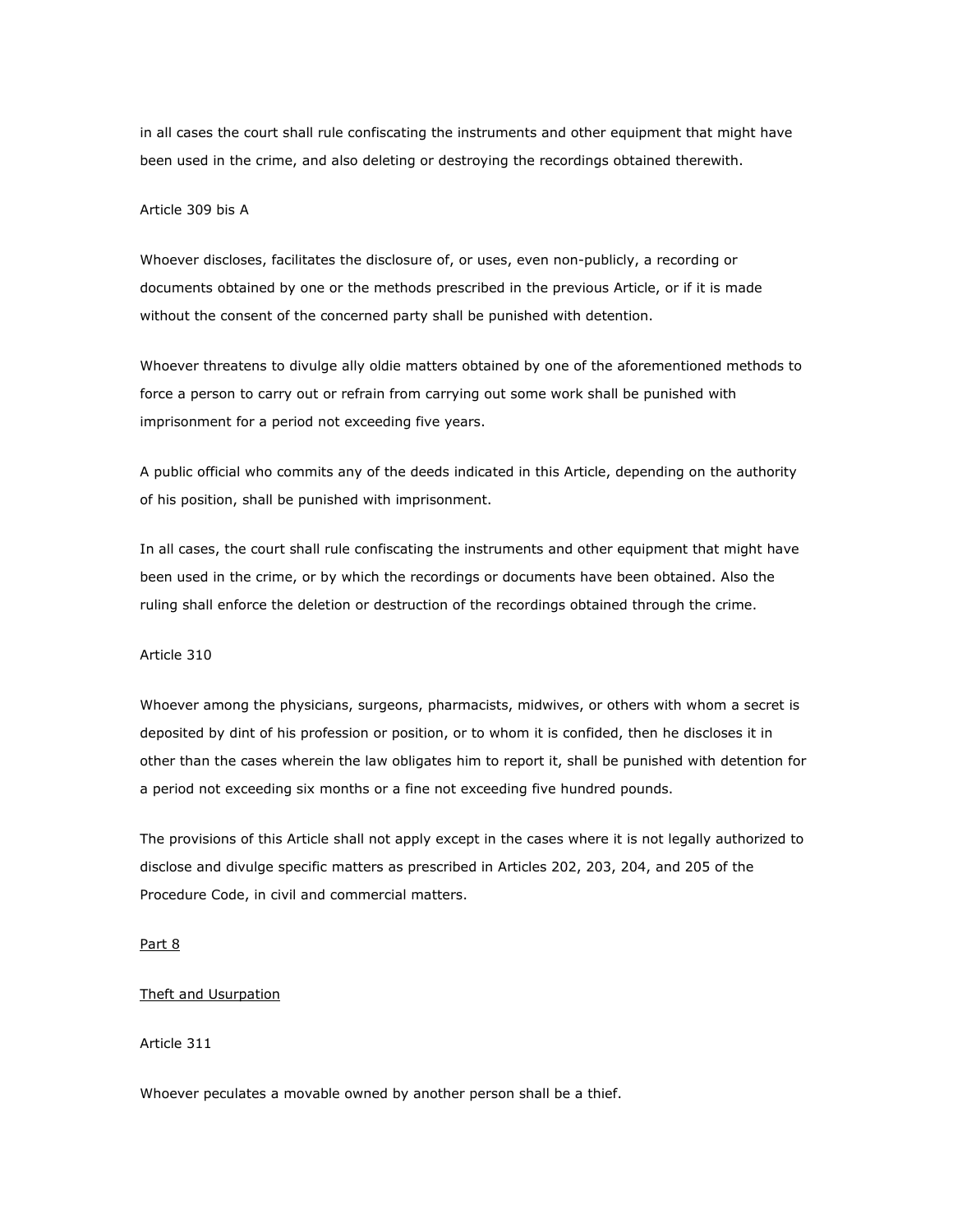#### Article 312

Whoever commits a theft to prejudice his/her spouse, ascendants or descendants, shall not be brought to trial except upon the request of the victim. The victim shall have the right to relinquish his/her prosecution in respect thereof, in any condition it is found. He/she may also stay the execution of the final ruling against the culprit at any time he/she wishes.

#### Article 313

Whoever commits a crime of theft combined with the following five conditions shall be punished with permanent hard labor:

First: The theft shall have occurred at night;

Second: The theft shall have been carried out by two or more persons,

Third: The thieves or one of them shall be carrying manifest or hidden arms;

Fourth: The thieves shall have entered a house, home, room or its appurtenances, whether occupied, or provided for dwelling, by climbing a wall or breaking a door, and so on, or using duplicate keys, or by dressing up as an officer or public official, or by producing a false warrant claiming it is issued by the government.

Fifth: They shall have committed the said felony by using force or by threatening, to use their arms.

#### Article 314

Whoever commits a theft crime by coercion shall be punished with temporary hard labor. If the use of coercion and force leaves wound traces, the penalty shall be that of permanent or temporary hard labor.

#### Article 315

Crimes of theft that are committed on public roads, whether within or outside the cities or villages, or on one of the means of land, water, or air transport, shall be punished with permanent or temporary hard labor, in the following cases: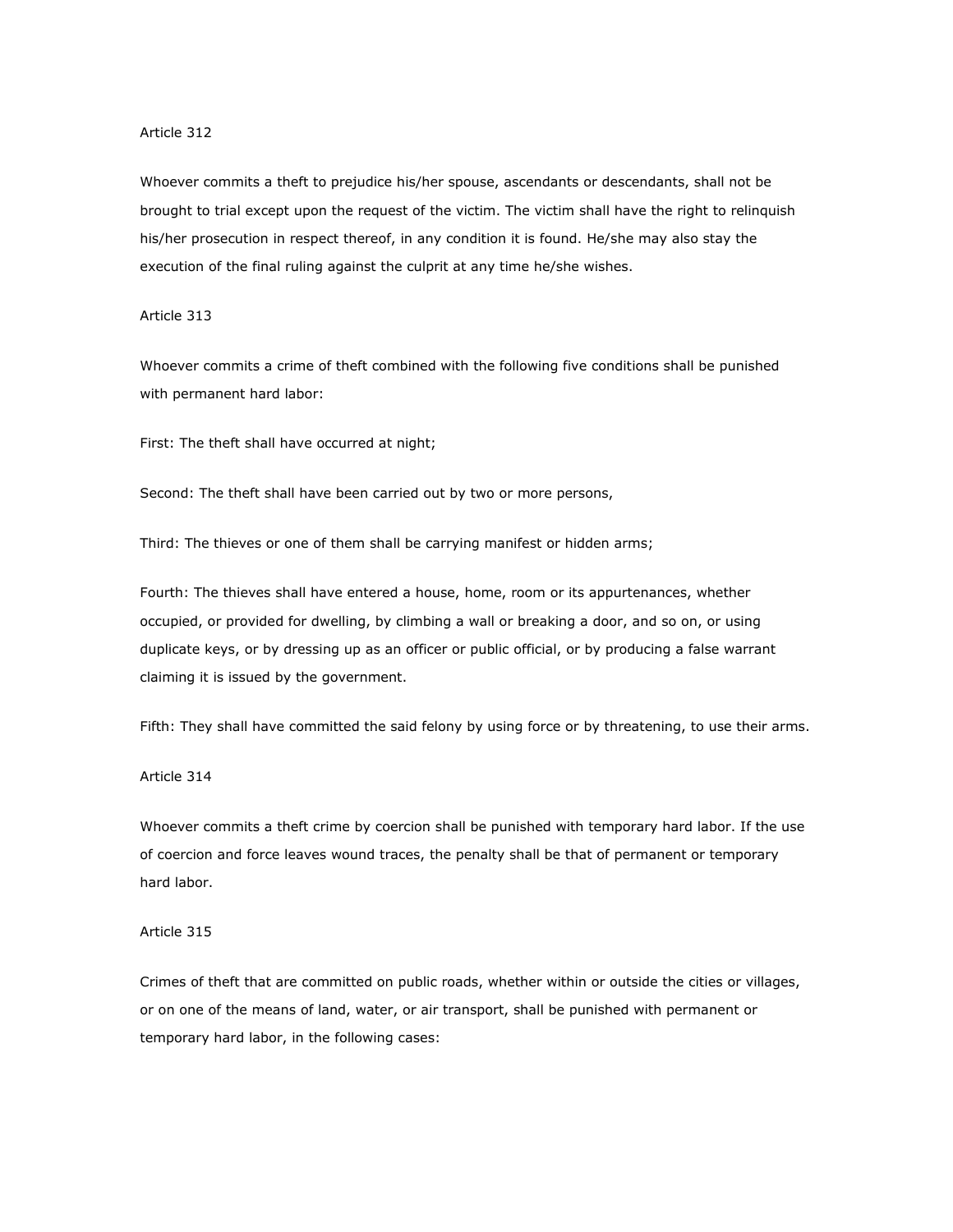First: If the theft occurs by two or more persons, and at least one of them carries a manifest or hidden arm.

Second: If the theft occurs by two persons or more, by the use of coercion.

Third: If the theft occurs, even by one person carrying an arm, and it takes place at night or by the use of coercion or by threatening to use the arm.

#### Article 316

Thefts that are committed at night by two or more persons and at least one of them carries a manifest or hidden arm shall be punished fur with temporary hard labor.

# Article 316 bis first

Thefts from the armed forces' weapons or ammunition shall be punished for with temporary hard labor. The punishment shall be permanent hard labor if the crime takes place with coercion or by the use of an arm, or if an aggravating condition of those prescribed in Article 317 is fulfilled.

#### Article 316 bis second

Crimes of thefts from used materials and tools or those provided for use in the telecommunications, power generating and connecting, water, or sanitary drainage utilities that are established by the government, public authorities or organizations, or the public sector units, or those licensed or establishment as a public utility, shall be punished for with the penalty of imprisonment, if no aggravating condition oh those prescribed in Articles 313 to 316 is fulfilled.

# Article 316 bis third

A penalty of detention for a period of not less than six months and not exceeding seven years, shall be inflicted for the following crimes:

First: Theft crimes committed on one of the land, water or air means of transport.

Second: Theft crimes committed in an occupied place, or a place provided for dwelling, one of its appurtenances, if the place is entered by climbing the wall, breaking the door, using duplicate keys, or assuming, a false quality, or claiming to be performing or to be commissioned a public service, or such other illegal methods.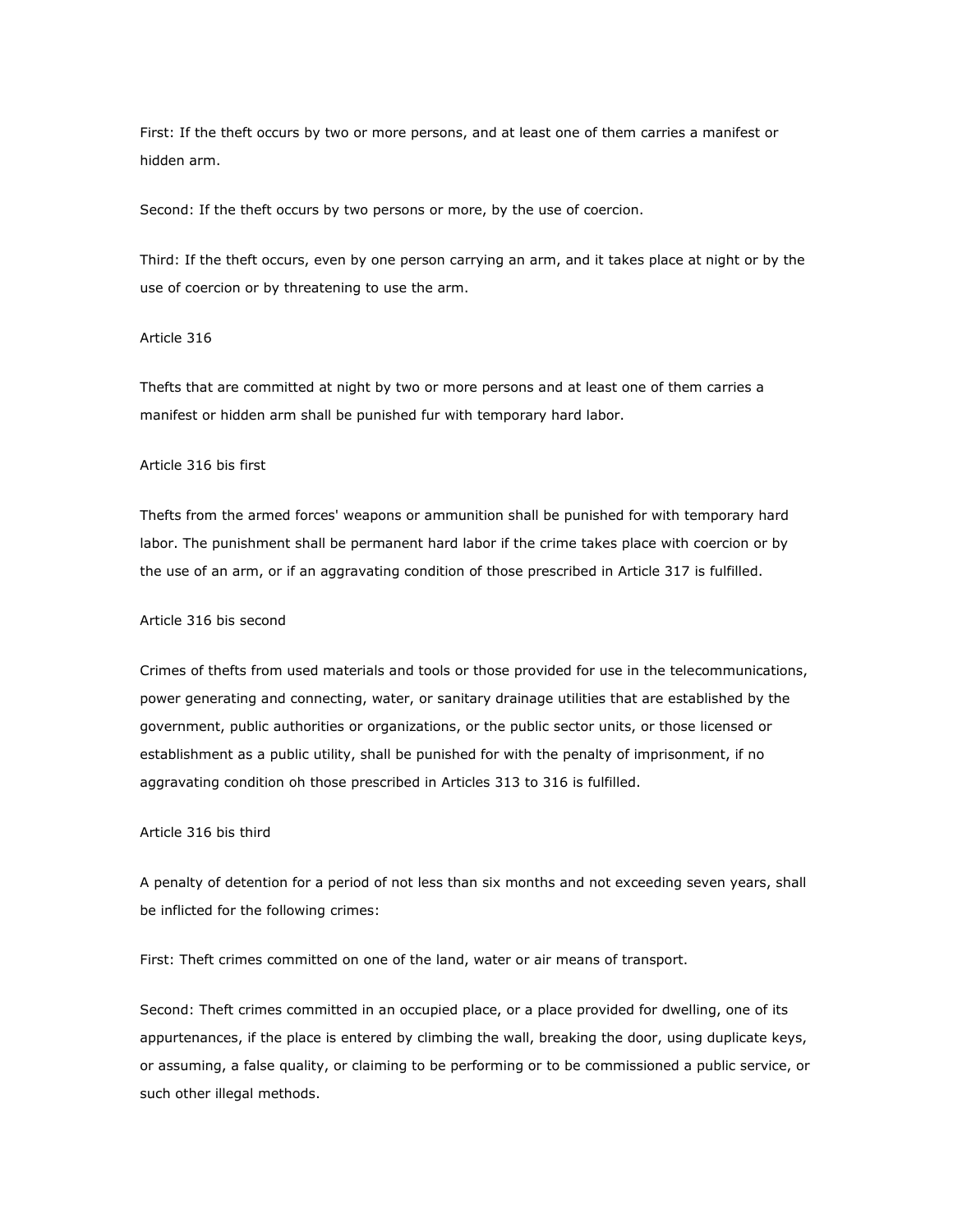Third: Theft crimes taking place even by one person carrying a manifest or hidden arm.

Article 316 bis fourth

Theft crimes that take place during air raids shall be punished for by imprisonment.

The penalty shall be that of temporary hard labor if an aggravating condition of those prescribed in article 317 is fulfilled in the crime.

If the crime is committed by using coercion or threatening to use an arm, the penalty shall be that of permanent hard labor.

Article 317

A penalty of penal servitude shall be inflicted for the following crimes:

First: Theft crimes occurring in an occupied place, a place provided for dwelling, or in its appurtenance or in one of the places provided for worship.

Second: Theft crimes occurring in a place surrounded with a wall or a fence of green trees, dry wood, or tunnels, by breaking it from outside, or by climbing it, or by using duplicate keys.

Third: Theft crimes that occur by breaking the seals prescribed in part 9 of book 2.

Fourth: Theft crimes occurring at night.

Fifth: Theft crimes occurring by two or more persons.

Sixth: Cancelled by virtue of law no. 59 of the year 1970.

Seventh: Theft crimes occurring by hired servants to the prejudice of their masters, or by the employees, artisans, or lads working in the laboratories or stores of their employers, or in the shops where they usually work.

Eighth: Theft crimes taking place by professionals who carry and transport the stolen items in carriages, boats, or on animal backs, or by any other person charged with the transport of objects, or by their followers if the said objects are delivered to them in their foregoing quality.

Ninth: Thefts from the wounded, even from the enemies, which are committed during the war.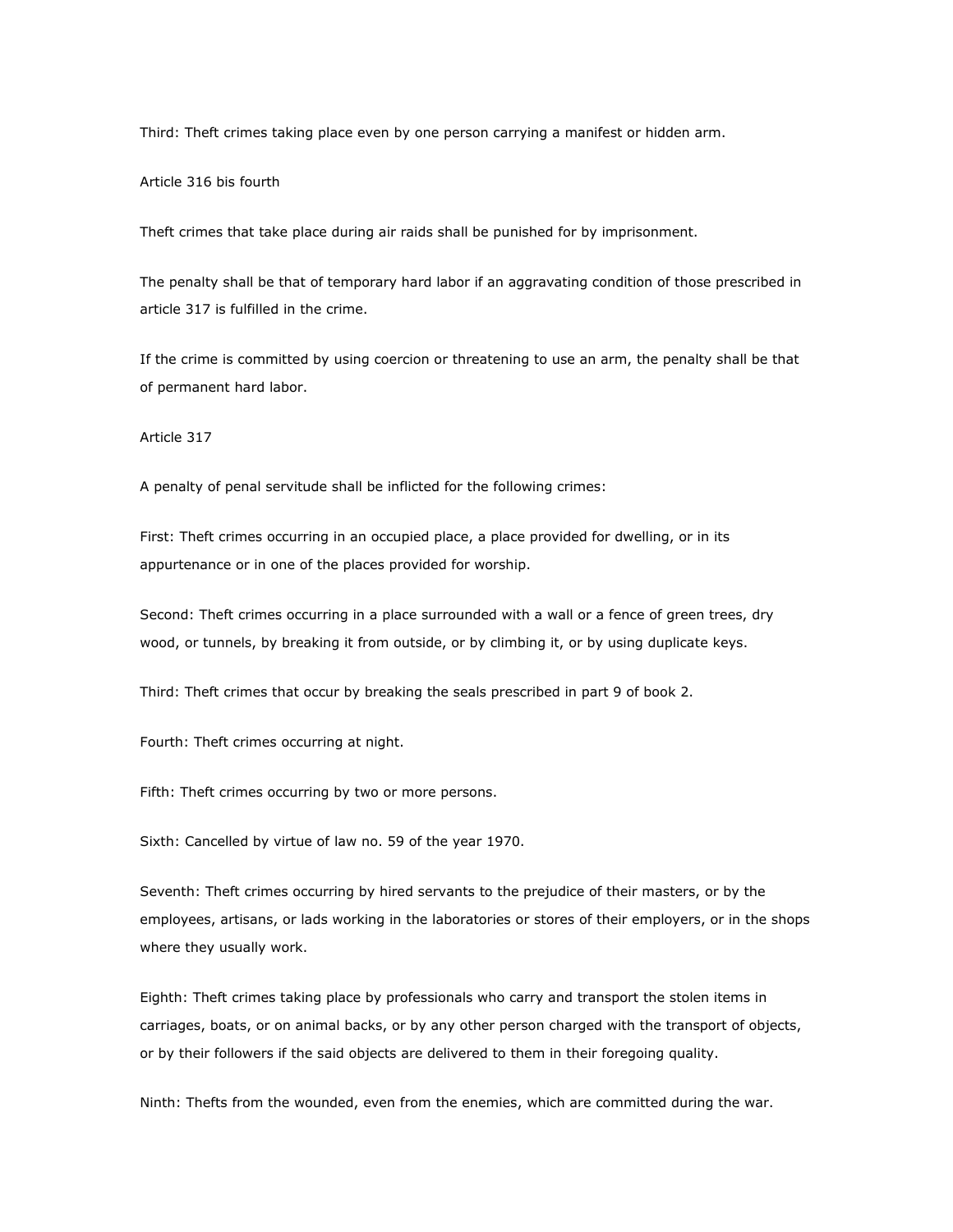#### Article 318

Thefts in which nothing of the aforementioned aggravating conditions is fulfilled shall be punished for with penal servitude for two years.

# Article 319

Cancelled by virtue ref law no. 29 of the year 1982.

# Article 320

Those sentenced to detention for a theft may, in case of recurrence, be placed on parole by police for a period of at least one year or at most two years.

# Article 321

Attempted thefts which are considered as misdemeanors shall be punished for with penal servitude for a period not exceeding half the ceiling prescribed in the law for the crime if virtually completed.

# Article 321 bis

Whoever finds a lost object or animal and does not return it to its owner whenever realizable, or deliver it to police quarter's or the administrative authority within three days shall be punished with penal servitude for a period not exceeding two years, if he/she withholds it with the intention of its possession.

But if he/she withholds it after the lapse of this period without the intention of possessing it, the penalty shall be that of a fine not exceeding one hundred pounds.

Article 322

Canceled by virtue of law no.63 of the year 1947.

# Article 323

Embezzlement of objects judicially or administratively taken in execution, shall be considered practically as theft, even if it occurs by their owner.

The provisions of Article 312 of this law on exemption from the penalty shall not apply to this case.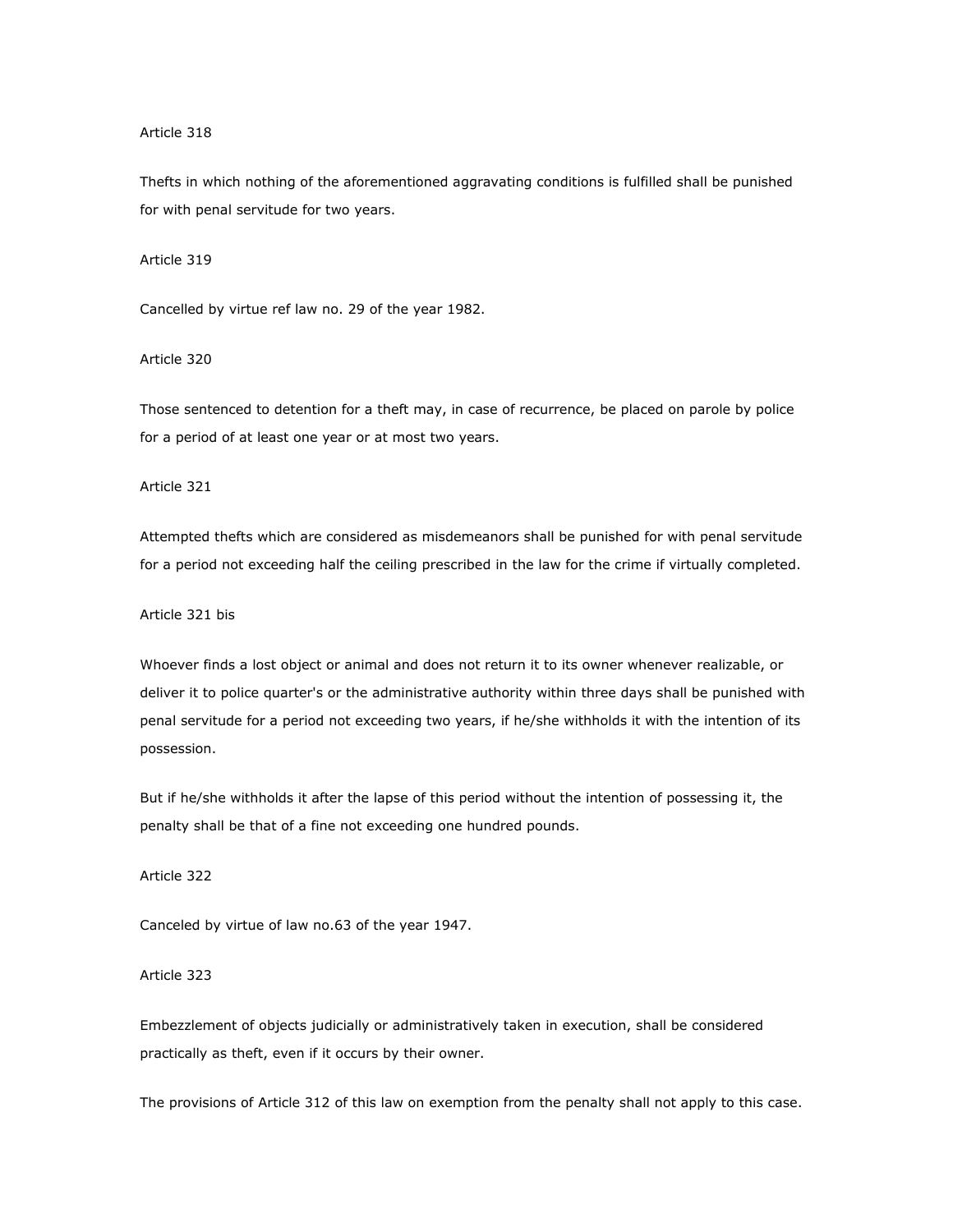#### Article 323 bis

Embezzlement of movable objects by the person mortgaging them as guarantee for his debt or a debt of another person shall be considered practically as theft.

The provisions of Article 312 of this law shall not apply if the embezzlement occurs to the prejudice of other than those mentioned in the said Article.

#### Article 323 bis first

Whoever lays hold of a car owned by another person, without any legitimate claim and without the intention to possess it shall be punished with detention for a period not exceeding one year, and a fine of not less than one hundred pounds and not exceeding five hundred pounds or either penalty.

### Article 324

Whoever makes keys, introduces changes in them, or makes a machine along with expecting to use that in committing a crime shall be punished with penal servitude for a period not exceeding two years.

However, if the felon is professional in making keys and locks, he shall be punished with penal servitude.

#### Article 324 bis

Whoever eats a food or has a drink in a place provided therefor, even if he is staying in it, or occupies one or more rooms in a hotel or the like, rents a rental car while knowing it is impossible for him to pay the price or fee, refrains unjustifiably from paying what becomes due on hint, or escapes without settling it, shall be punished with detention for a period not exceeding six months and a fine not exceeding two hundred pounds or either penalty.

#### Article 325

Whoever usurps with the use of force or threat, a document establishing a debt, or kept there for that debt, or for a disposal or acquittance, or a document of moral or virtual value, or papers proving the existence of a legal or social situation, or coerces another with the use of force or threat to sign or stamp a paper of the foregoing, shall be punished with temporary hard labor.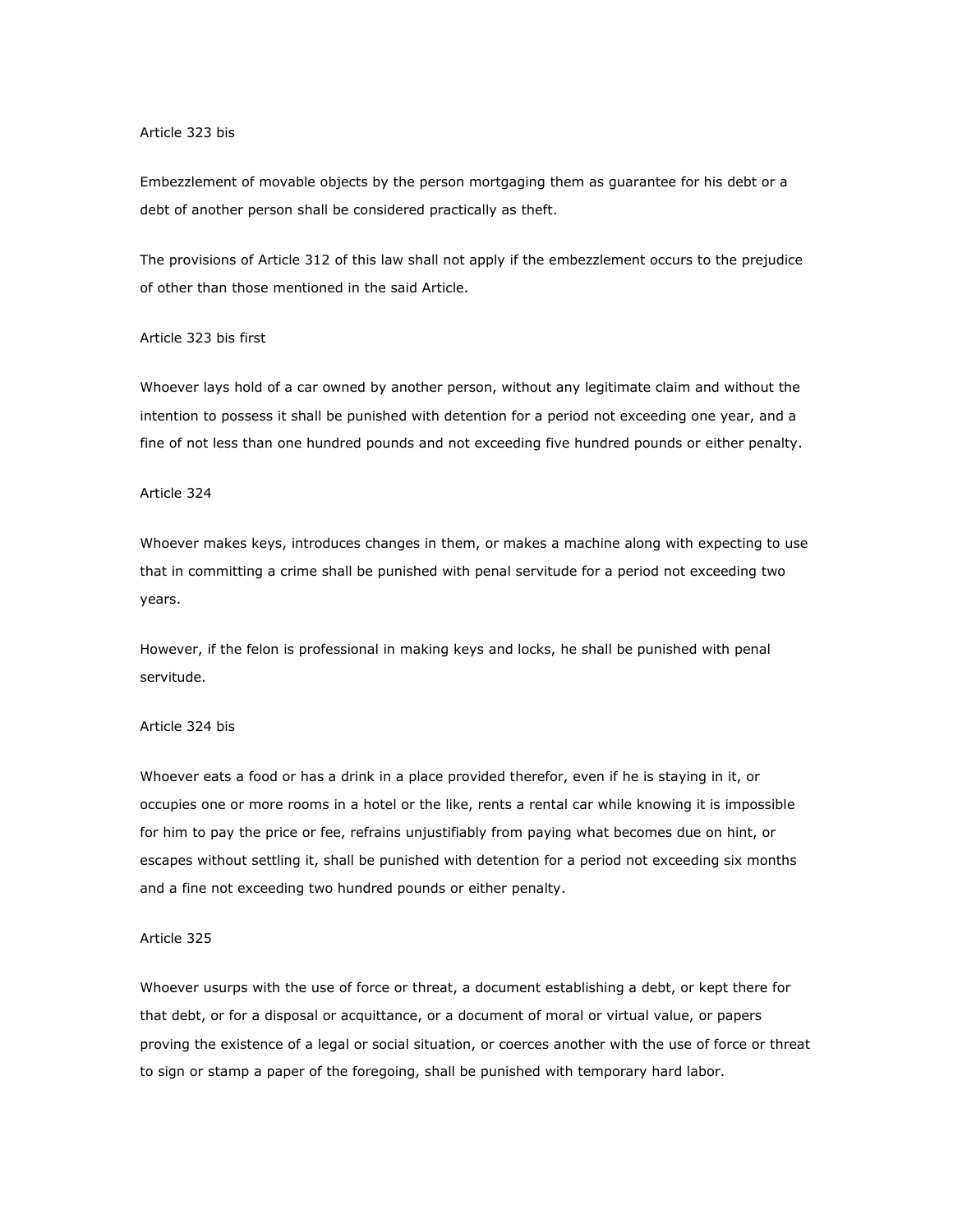#### Article 326

Whoever obtains by threat to be given an amount of money or any other thing by threatening to get it, shall be punished with detention. Attempted threat to obtain it shall be punishable with detention for a period not exceeding two years.

### Article 327

Whoever threatens another, in writing, with committing a crime against one's soul or property which is punishable with execution or permanent or temporary hard labor, or with divulging issues or attributing matters outraging one's honor, and the threat is accompanied with a demand or instruction for something, shall be punished with imprisonment.

He shall be punished with detention if the threat is not accompanied with a demand or instruction for something.

Whoever threatens another verbally, via another person, with something of the foregoing, shall be punished with detention for a period not exceeding two years or a fine not exceeding five hundred pounds, whether the threat is or is not accompanied with instructions to perform something.

Any threat, whether in writing, or verbal, via another person, with committing a crime not reaching the foregoing enormity shall be punished with detention for a period not exceeding six months, or a fine not exceeding two hundred pounds.

### Part 9

#### **Bankruptcy**

### Article 328

Any trader who discontinues the settlement of his debts shall be considered in a case of criminal bankruptcy in the following cases:

First: If he hides, destroys or changes his books.

Second: If he embezzles or hides part of his property to the detriment of his creditors.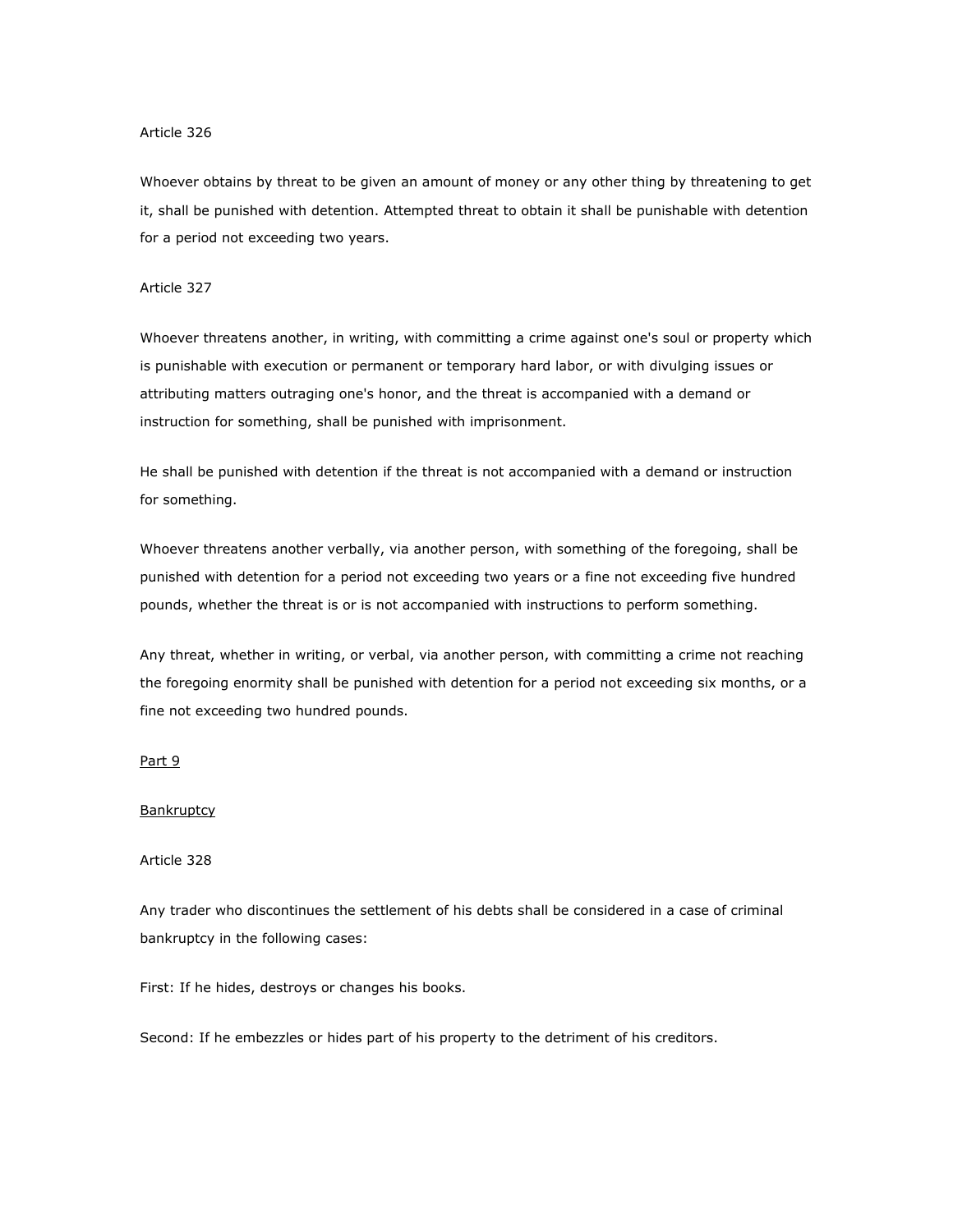Third: If he admits or renders himself debtor, by defraudation, of amounts he does not owe in fact, whether this is ensuing from his writings or his budget, or other papers, his verbal declaration, or his refrain from submitting papers or explanations, although he is aware of the consequences of such refrain.

## Article 329

A criminal bankrupt and his accomplice shall be punished with imprisonment for a period of three to five years.

### Article 330

Any trader who obligates his creditors to sink in losses due to his lack of stringency or excessive ladies shall in general be considered a bankrupt with negligence, especially in any of the following cases:

First: If his personal expenses or the expenses of his household are discovered to be exorbitant.

Second: If he consumes enormous amounts in gambling, ill pure lottery works, in bogus stock exchange works, or bogus works on merchandise.

Third: If he buys goods to sell them at lower than their price in order to delay the declaration or his bankruptcy, or if he borrows amounts, issues securities, or uses other methods that should necessarily cause enormous losses, to obtain moneys in order to delay the declaration his bankruptcy.

Fourth: If he obtains composition by defraudation methods.

### Article 331

Any trader found in any of the following conditions may be considered a bankrupt with negligence:

First: His failure to record in the books prescribed in Article 11 of Trade Law, or to carry out the inventory prescribed in article 13, or if his books are incomplete or irregular so that the truth will not be known as regards his dues and debts, and that is all providing no defraudation exists.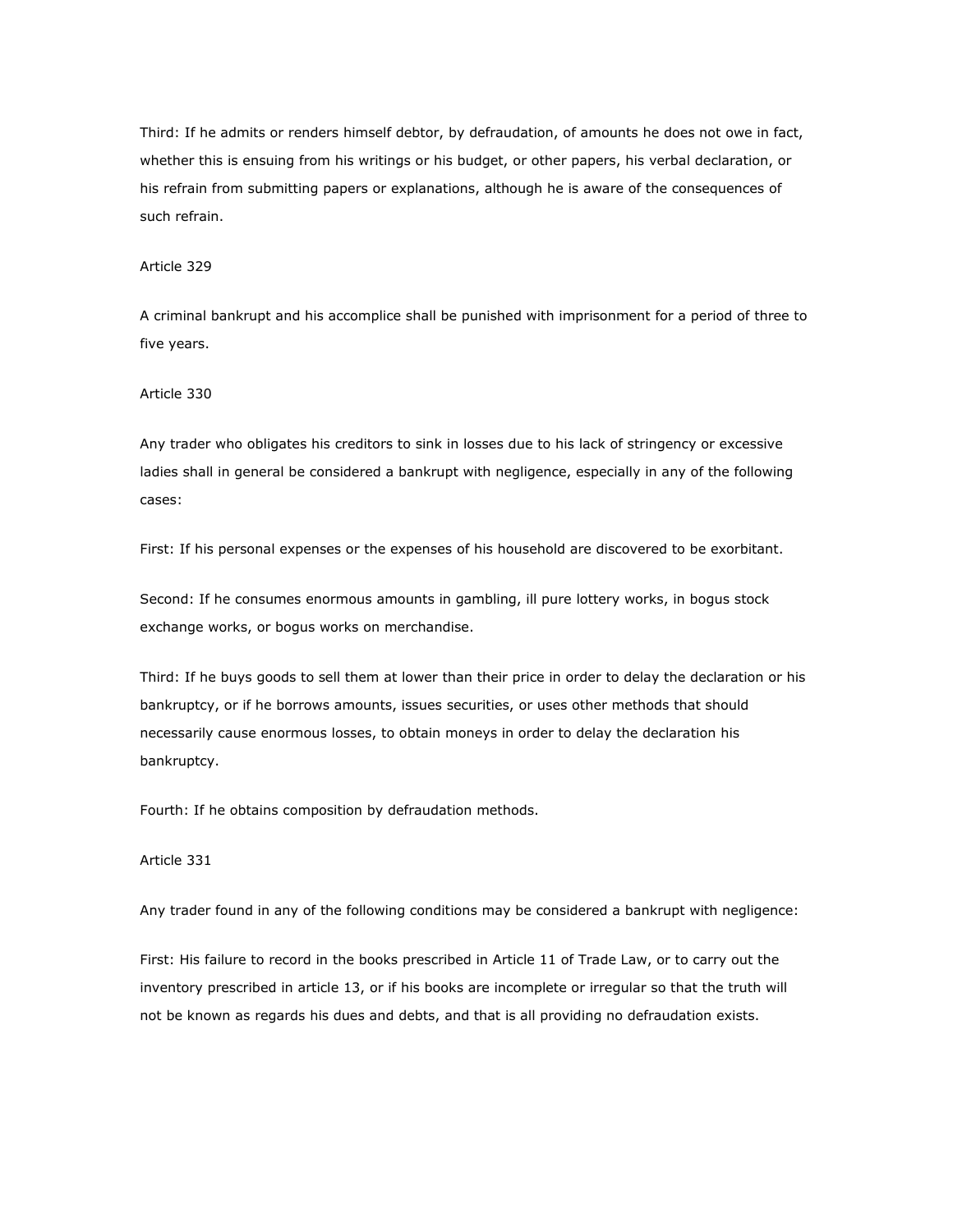Second: Failure to announce the discontinuation of settlement at the date prescribed in article 198 of Trade Law, or his failure to submit the balance sheet and final accounts according to article 199, or if the data required to be submitted according to article 200 are not established to be valid.

Third: Failure to proceed personally to the Bankruptcy Official in case of nonexistence of legal justifications, or his failure to submit the data required by the said official, or if these data are found to be invalid.

Fourth: Deliberately settling his debt to one of his creditors, after discontinuing the payments, or discriminating him to the prejudice of other rivals, or allowing him a special privilege with the aim of securing his acceptance of composition.

Fifth: If a judgement in his bankruptcy is pronounced before he fulfils the undertakings resulting from a previous composition.

#### Article 332

If a joint stock company or a partnership is declared bankrupt a ruling inflicting the penalties prescribed for criminal bankruptcies shall be pronounced against its board members and directors if it is established they have committed any of the matters prescribed in Article 328 of this law, or if they have done something that led to the bankruptcy of the company by deception or defraudation, and in particular if they have helped in discontinuing the company's payments, whether by announcing something different from the fact about the subscribed or paid in capital, or by distributing bogus profits, or by taking for themselves through deception more than what is authorized for them to take as defined in the company's articles of incorporation or partnership.

#### Article 333

A ruling inflicting the penalties prescribed for bankruptcy with negligence by laches, shall be inflicted on the said board members and directors:

First: If it is established they have committed any of the irregularities prescribed in the Second and Third cases in Article 330 and in the First, Second, Third and Fourth cases in Article 331 of the present law.

Second: If they neglect by fraud publishing the Company's articles of incorporation or partnership, in the manner prescribed in the law.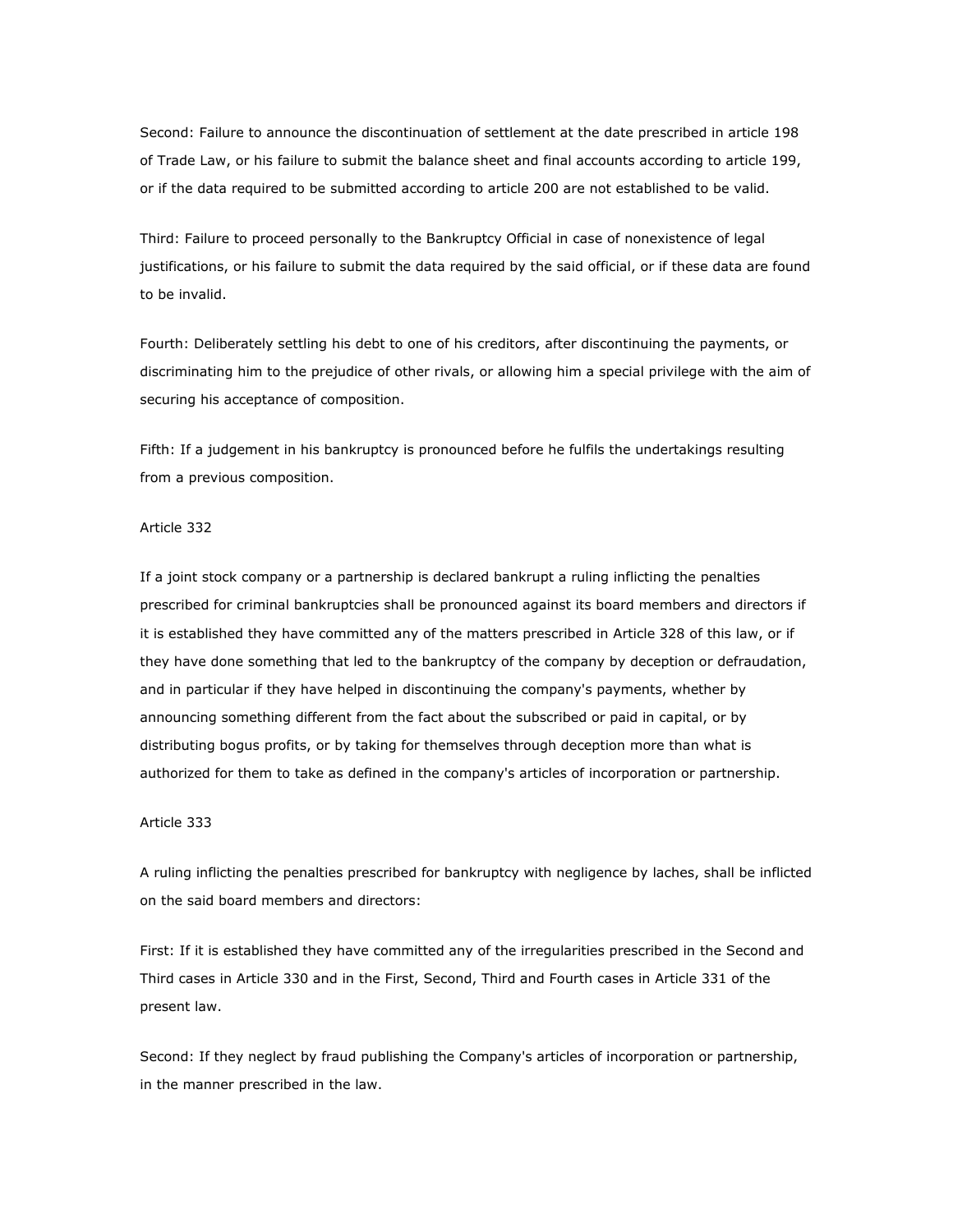Third: If they participate in different works from those set forth in the Company's articles of association law which they approved and ratified.

#### Article 334

A bankrupt with negligence shall be punished with detention for a period not exceeding two years.

# Article 335

With the exception of legally indicated participation cases, the persons mentioned here below shall be punished with detention and with paying a fine not exceeding five hundred Egyptian pounds or either penalty only:

First: Whoever steals, hides, or conceals all or part of the bankrupt's property comprising movables or realties, even if that person is the spouse, a descendant, or an ascendant of the bankrupt, or any of his in-laws in the degree of descendants and ascendants.

Second: Those who are not creditors and participate in the composition deliberations by fraud, or they submit and record by deception in his bankruptcy, bogus documents of debts in their names or in the names of others.

Third: Creditors who increase the amount of their debts by fraud, or stipulate for themselves special benefits with the bankrupt or others in return for giving their votes in the composition or bankruptcy deliberations, or for promising to give their votes, or conclude a special agreement for their benefit to the detriment of the rest of rivals.

Fourth: Trustees in bankruptcy who peculate something during the performance of their duties.

The judge shall also rule, ex officio, the share to be restituted to the rivals, and the indemnification to be dinned in their name, if so necessary, even in case of pronouncing a ruling of acquittal.

Part 10

Swindling and Breach of Trust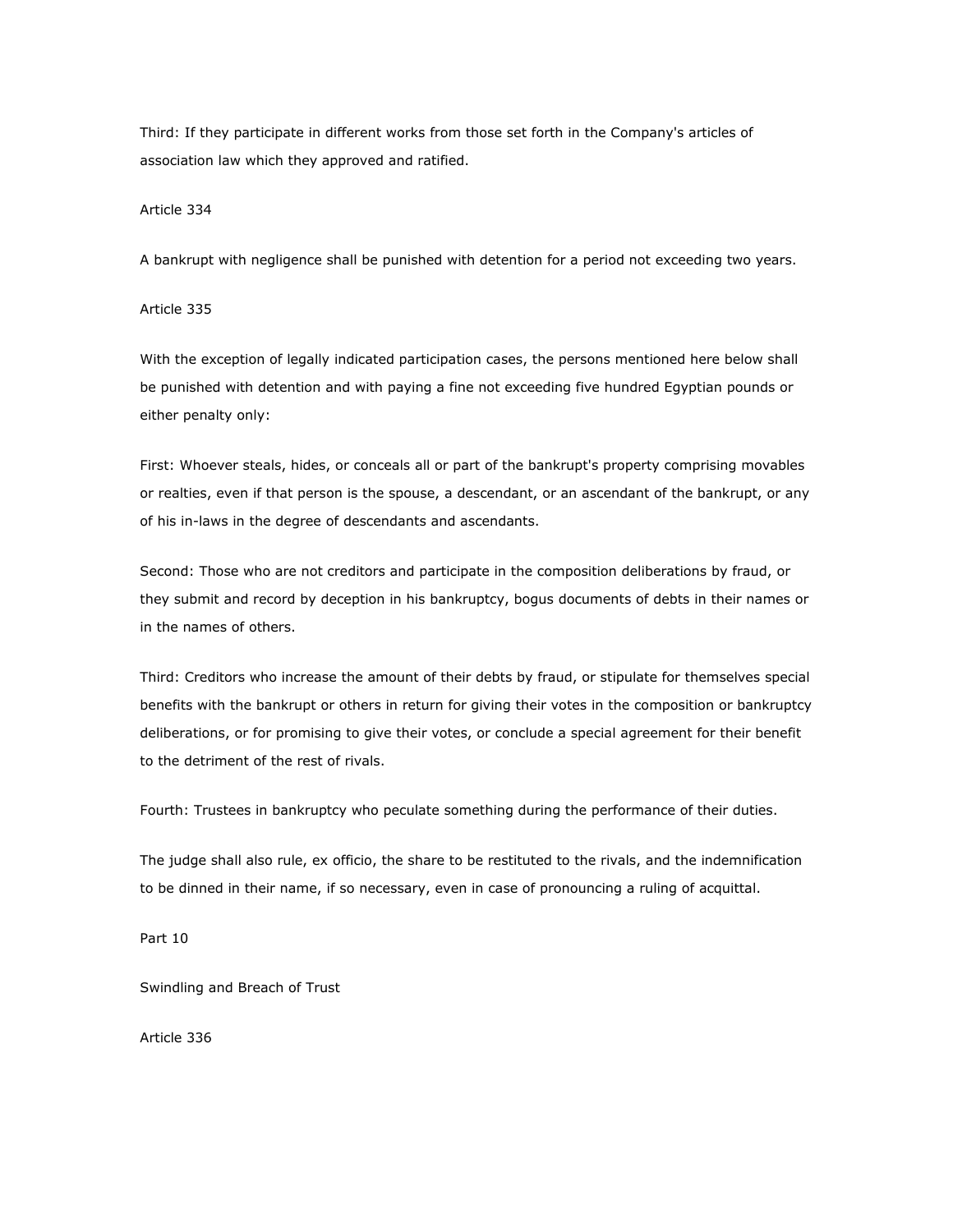A penalty of detention shall be inflicted on whoever has been able to lay hold of moneys, offers, debentures, acquittal documents, or movable effects and luggage, by contrivance to strip a third party of all or part of his/her wealth either by resorting to subterfuge methods that are apt to mislead others toward believing in the existence of a bogus project or false fact, creating hope of obtaining an illusory profit, settling an amount taken by fraudulent methods, or deceiving others with the existence of an invalid debenture, or forged acquittal document, or by disposing of a fixed or movable property which he does not own nor has the right of disposing thereof, or by assuming a false name or incorrect quality. However, attempted swindling without fulfilling the act shall be punished with detention for a period not exceeding one year.

The culprit, in case of recurrence, may be placed on parole by police for a period of at least one year and at most two years.

#### Article 337

These same penalties shall be inflicted on whoever gives in bad faith a worthless check without a valid balance, or with a balance less than the amount of the check , or the balance was withdrawn wholly or partially after issuing the chuck so that remaining balance in the account becomes less than the check amount, or if he/she orders the drawee not to pay the check.

### Article 338

Whoever seizes the opportunity of another person's need, weakness, or whims of another person still below twenty one complete years of age, or on whom the guardianship is extended by a ruling of the authority of jurisdiction, and obtains from him, to his prejudice, a written document or acquittal concerning the loaning or borrowing of an amount of money or some movables, or an assignment of commercial papers or other written binding documents, shall be punished - whatever the method of subterfuge - with detention for a period not exceeding two years. A fine not exceeding one hundred Egyptian pounds may also be added to the punishment if the betrayer is assigned the tutelage or guardianship of the betrayed person, the penalty shall be that of imprisonment for a period of three to seven years.

### Article 339

Whoever seizes the chance of another person's weakness or whims, and lends him/her money by any method, at a rate of interest higher than the ceiling determined for interests that can be agreed upon legally, shall be punished with a fine not exceeding two hundred pounds.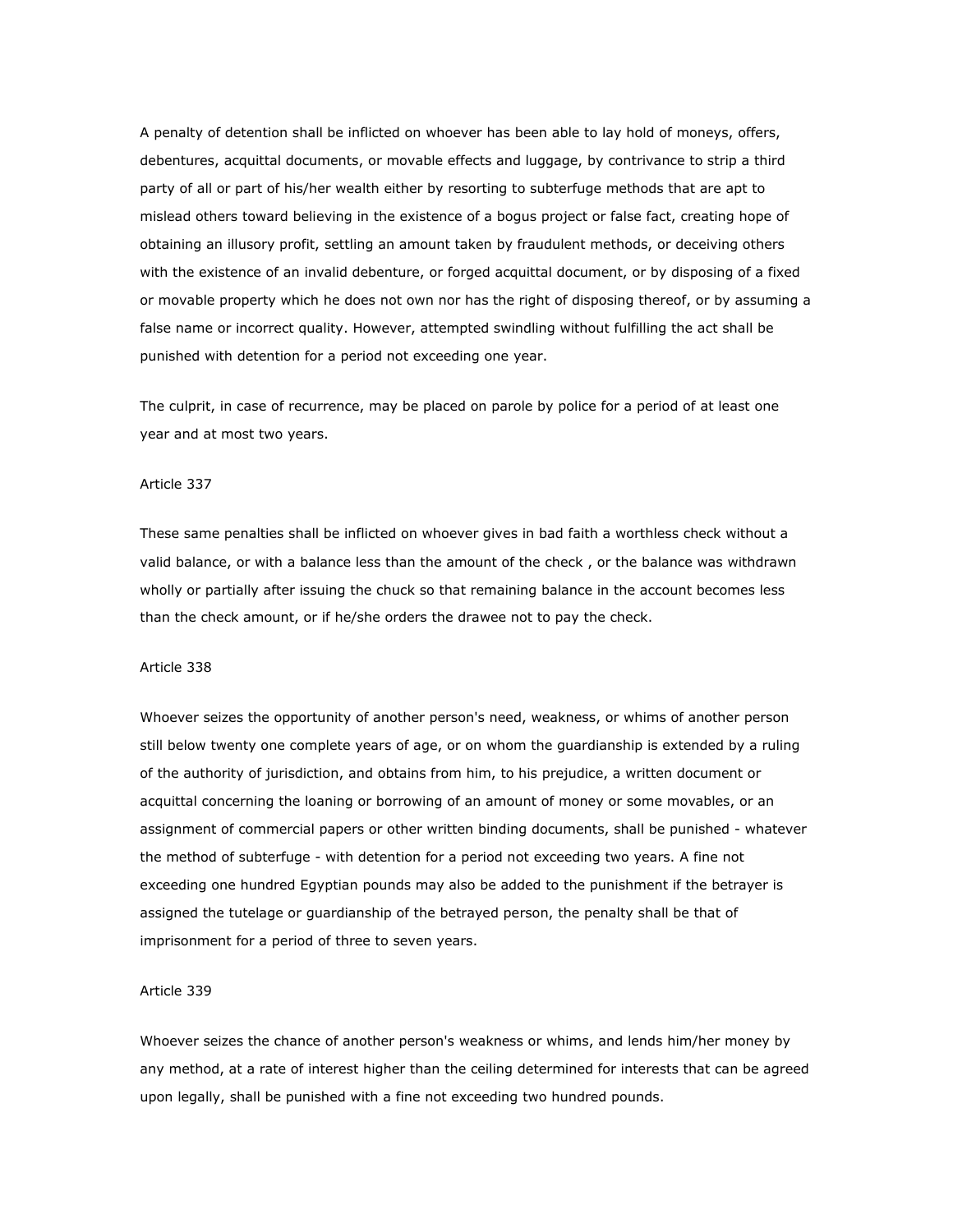If the lender commits another crime similar to the first crime during the next five years following the first ruling, the penalty shall be that of detention for a period not exceeding two years, and a fine not exceeding five hundred pounds or either penalty only.

Whoever gets used to lending money in any manner whatsoever, at a rate of interest higher than the ceiling of the interest that can be agreed upon legally, shall be punished with the penalties prescribed in the previous clause.

#### Article 340

Whoever is trusted with a signed paper, or a paper stamped on blank, and he commits a breach of trust and writes in the blank space before the stamp or signature a debenture or acquittal or other different debentures and writings that result in causing prejudice to the feelings and soul of the person who signed or stamped the paper, or to his/her property and funds, shall be punished with detention which may also be coupled with a fine not exceeding fifty Egyptian pounds. If the signed paper or that stamped on blank has not been handed to the betrayer, but he has obtained it by any method whatsoever, he shall be considered a forger and shall be punished with the forgery penalty.

#### Article 341

A penalty of detention which may be coupled with a fine not exceeding one hundred Egyptian pounds shall be inflicted on whoever peculates, uses, or wastes amounts, luggage and effects, goods, moneys, tickets or other writings comprising adherence to a claim, or acquittal and so forth, to the prejudice of its owners or holders, or those laying hold thereof, and the said objects were not delivered thereto except as a deposit or a lease, or by way of permission or loan for use or as mortgage, or if it was delivered thereto in his quality of paid or unpaid proxy, with the aim of offering it far sale, or selling or using it in a specified object for the good and utility of its owner or others.

#### Article 342

A ruling inflicting the previous penalties shall be inflicted on the owner who is appointed receiver on his own objects that are attached by judicial or administrative channels, and peculates something thereof.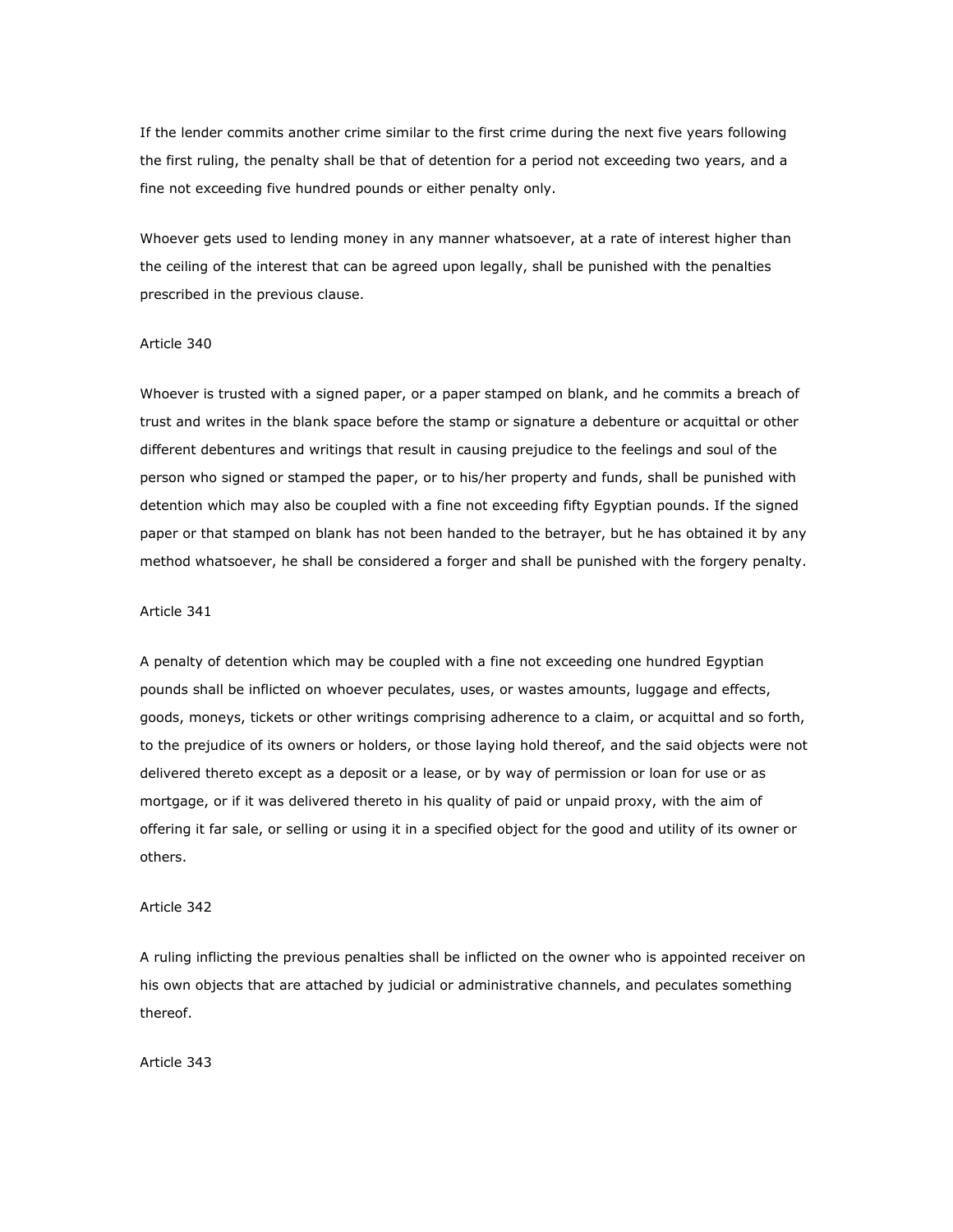Whoever submits or delivers to the court, during its investigation of an action in it some debenture or paper, then steals it by any method whatsoever, shall be punished with detention for a period not exceeding six months.

Part 11

Hindering the Auctions, and Deceit Occurring in Commercial Dealings

#### Article 344

Whoever hinders with the use of threat, coercion, lifting a hand against others, or other like methods, an auction concerning the sale, purchase, or leasing of movable or fixed property, or a contracting undertaking, supplying or exploiting an object, or the like, shall be punished with detention for a period not exceeding three months and a fine not exceeding five hundred Egyptian pounds or either penalty only.

#### Article 345

Persons who cause the rise or drop of prices of cereals, merchandise, coupons, or finance debentures provided for circulation, higher or lower than the value prescribed therefor in trade dealings, by deliberately spreading among people false or malicious news or announcements, or by giving the seller a higher price than what he/she requires, through conniving with the famous traders holding one item of goods or cereals, on non-selling it originally, or on preventing its sale at a lower price than that agreed upon among them, or in any other fraudulent way, shall be punished with detention for a period not exceeding one year and a fine not exceeding five hundred Egyptian pounds or either penalty only.

#### Article 346

The ceiling determined for the penalty of detention as prescribed in the previous Article shall be doubled if that contrivance occurs in regard to the price of meat, bread, fuel wood, and coal, or other like necessary needs.

Article 347

Cancelled by virtue of law no. 354 of the year 1954.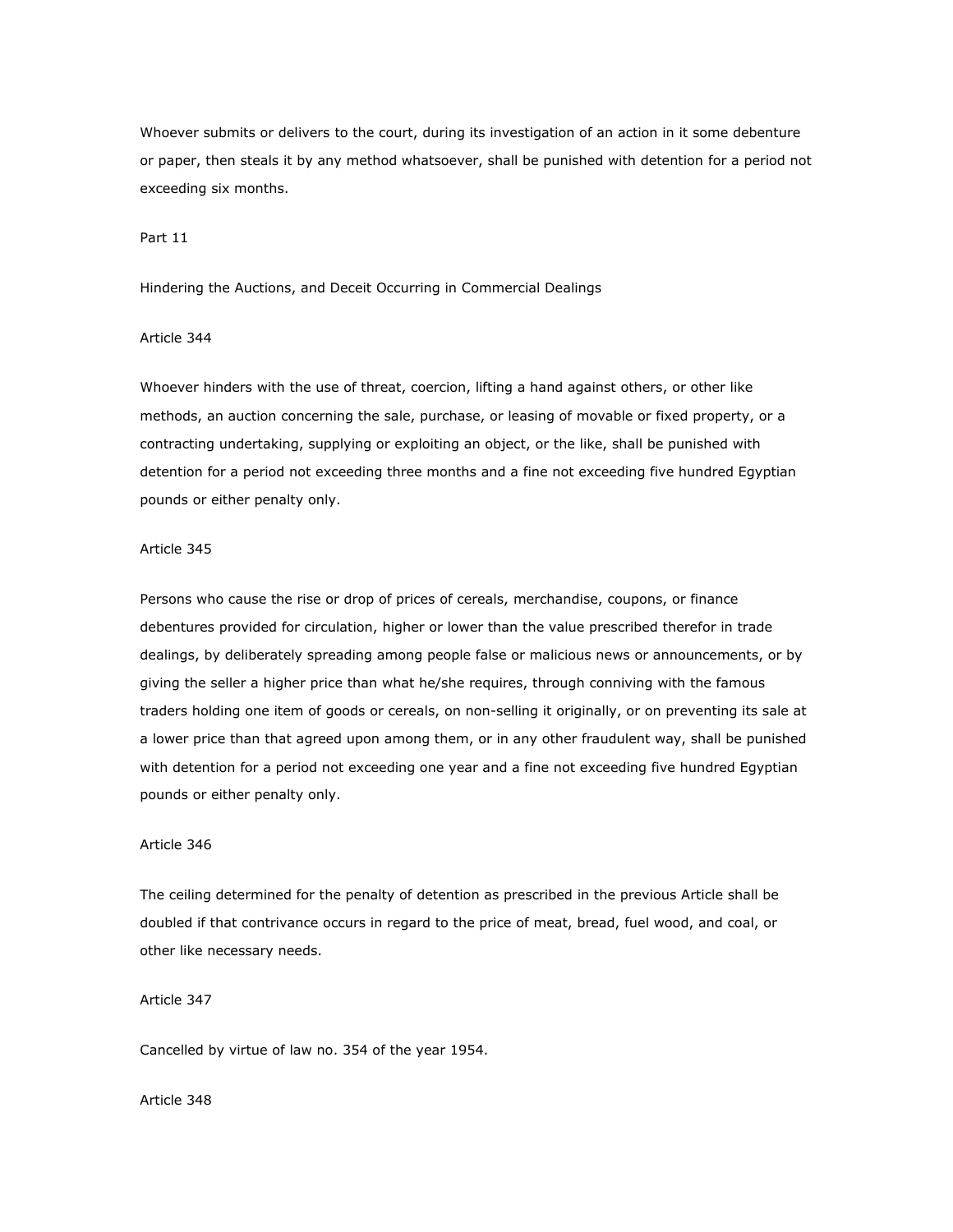Cancelled by virtue of law no. 354 of the year 1954.

Article 349

Cancelled by virtue of law no. 354 of the year 1954.

Article 350

Cancelled by virtue of law no. 354 of the year 1954.

Article 351

Cancelled by virtue of law no. 354 of the year 1954.

Part 12

Gambling, Lotto Games, and Using Lottery Tickets for Sale and Purchase

Article 352

Whoever provides a location for gambling games and prepares it for entry by people shall, together with the tellers and exchangers oldie said location, be punished with detention and a fine not exceeding one thousand pounds. All moneys and effects in the locations where the said games are played shall be seized and a ruling shall be pronounced for their confiscation.

Article 353

These penalties shall also be inflicted on whoever puts an object for sale in the lottery tickets game, and all moneys and effects found in the lottery game shall also be seized and confiscated by the government.

Part 13

Willful Sabotage, Vitiation, and Destruction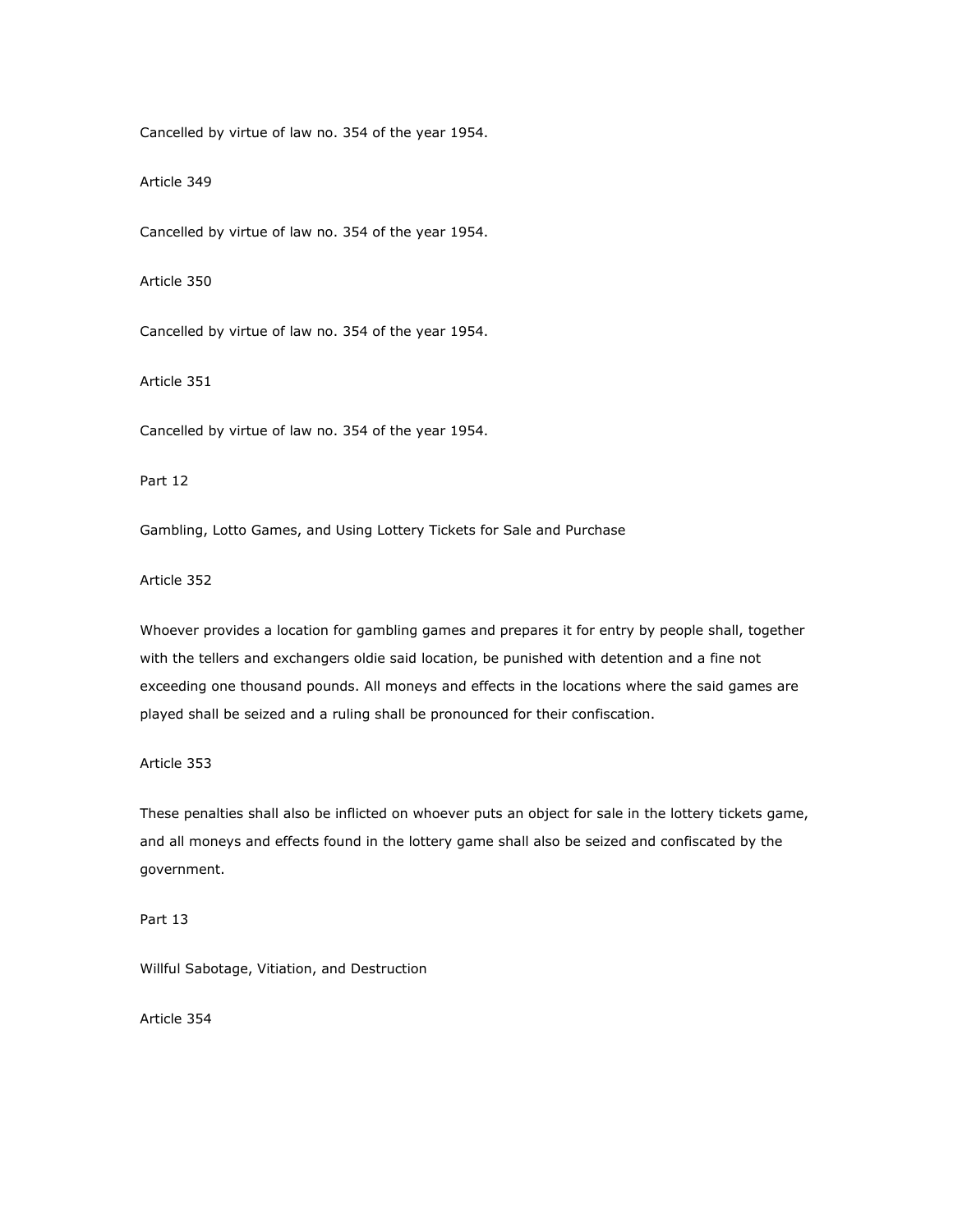Whoever breaks, or destroys for another party, some of the agricultural machines, cattle barns and folds, and watchmen shacks shall be punished with detention for a period not exceeding one year or a fine not exceeding two hundred pounds.

#### Article 355

Shall lie Punished With Penal Servitude:

First: Whoever deliberately and unjustifiably kills a beast of the riding, drawing, or carrying animals, or any kind of cattle, or cause enormous harm to it.

Second: Whoever poisons a beast of the animals mentioned in the previous clause, or fish that exists in a river, canal, puddle, swamp, or basin.

Felons may be placed on parole by police for a period of at least one years and at most two years.

Any attempts of the foregoing crimes shall be punished with penal servitude for a period not exceeding one year or a fine not exceeding two hundred pounds.

#### Article 356

If the crimes prescribed in the previous Article are committed at night the inflicted penalty shall be that of hard labor, or imprisonment for a period of three to seven years.

### Article 357

A penalty of detention for a period not exceeding six months or a fine not exceeding two hundred pounds shall be inflicted on whoever willfully unjustifiably kills or poisons one of the tame animals other than those mentioned in Article 355, or causes a grievous harm to it.

#### Article 358

A penalty of detention for a period not exceeding three mouths or paying a fine not exceeding two hundred Egyptian pounds shall be inflicted on whoever damages all or part of a milieu of green or dry trees or others, and transfers or removes a limit or marks made as a limit between different estates, or exploiting quarters, and who fills with earth all or part of a tunnel of those made as a limit for holdings, or exploiting quarters.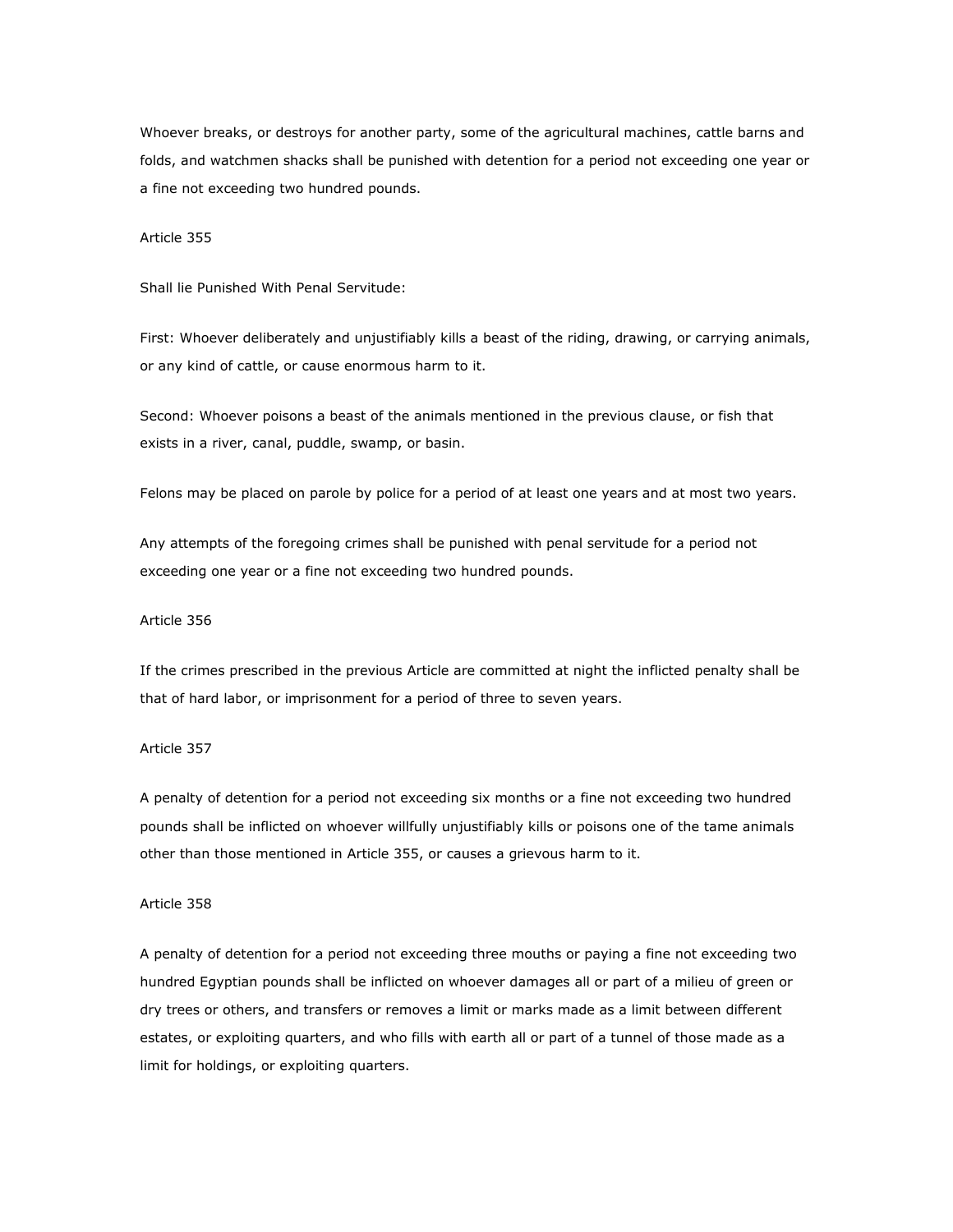If a deed of those prescribed in the previous clause takes place with the aim of usurping a land, the penalty shall be that of detention for a period not exceeding two years.

#### Article 359

Whoever by deliberately breaking one of the embankments, or by any other method, causes a submergence, shall be sentenced to temporary or permanent hard labor.

#### Article 360

A fire resulting from the failure to clean or repair the furnaces or chimneys or other places where fire is lit, or from the fire lit in houses, building, jungles, vineyards, farms, or orchards near heaps of dry grass or straw, and also fire breaking out from lighting rockets and fire works in a vicinage of the town, or due to another neglect, shall be punished for with detention for a period not exceeding one month, or payment of a fine not exceeding two hundred pounds.

If the fire occurs from smoke, or from fire lit in a car service and petrol station, a natural gas station, a center for sale of butane gas cylinders, a depot for petroleum products, or stores comprising fuel materials or any oilier flammable materials, the penalty inflicted shall be that of detention and payment of a fine of not less than five hundred pounds and not exceeding two thousand pounds or either penalty.

# Article 361

Whoever deliberately destroys or damages fixed or movable property he does not own, or makes them unsuitable for use, or makes them inoperable in any way, shall be punished with detention for a period not exceeding six months and a fine not exceeding three hundred pounds, or either penalty.

If the act results in a financial harm amounting to fifty pounds or more worth, the inflicted penalty shall be that of detention for a period not exceeding two years and payment of a fine not exceeding five hundred pounds or either penalty.

The penalty shall be that of imprisonment for a period not exceeding five years and payment of a fine of not less than one hundred pounds and not exceeding one thousand pounds if the deed results in hindering or suspending the works of a public utility department, or in risking the health and security of the people.

The ceiling of the penalties shall be doubles if the crime is committed in execution of a terrorist end.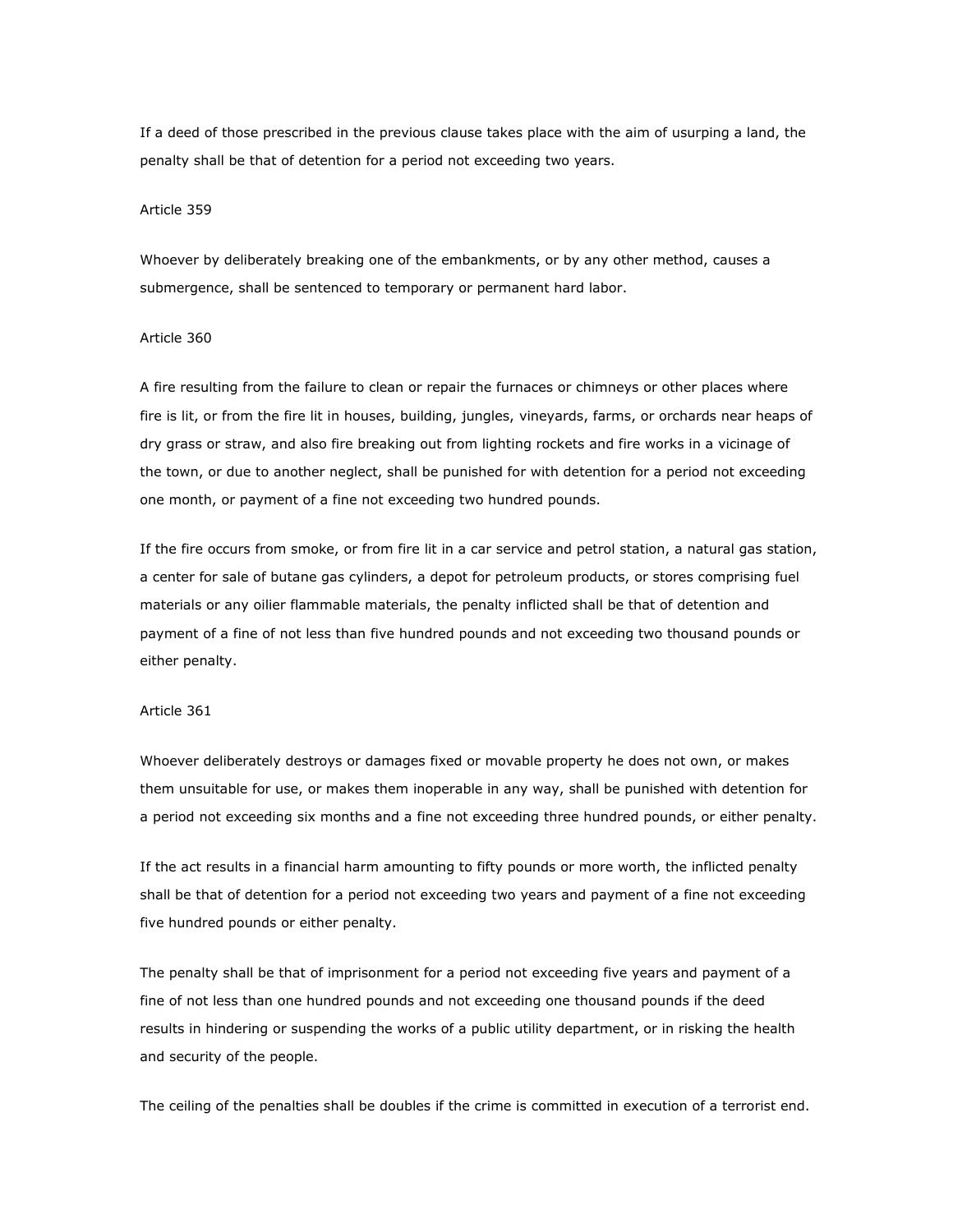#### Article 361 bis

A penalty of detention for a period not exceeding five years shall be inflicted on whoever destroys the fixed installations or movable health units of the medical division in the army or those attached thereto, or the tools and equipment of these installations or units, disables something of the installations, units, or tools and equipment, or renders them unsuitable for use.

### Article 361 bis A

Whoever deliberately disables, by any means whatsoever, one of the public utility services of production methods, shall be punished with imprisonment.

The inflicted penalty shall be that of temporary hard labor if the crime occurs with the aim of prejudicing the production or disturbing the operation of a public utility.

#### Article 362

Whoever damages or destroys, or transfers geodesic or topographic or bordered mounds, limiting pickets, or equipoise mounds shall be punished with detention for a period not exceeding two years or a fine not exceeding three hundred pounds.

#### Article 363

Cancelled by virtue of law no. 50 of the year 1946.

## Article 364

Whoever intercepts unjustifiably and unnecessarily, by beating, and so forth, to prevent the public works ordered or authorized by the Government to be carried out, shall be punished with detention for a period not exceeding one year or a fine not exceeding three hundred Egyptian pounds.

#### Article 365

Whoever burns or destroys deliberately by any method whatsoever anything of the books, original minutes, registers, or others of the government papers, bills/promissory notes, commercial or financial papers, or other debentures the destruction of which would prejudice third parties, shall be punished with detention and payment of a fine not exceeding five hundred Egyptian pounds or either penalty only.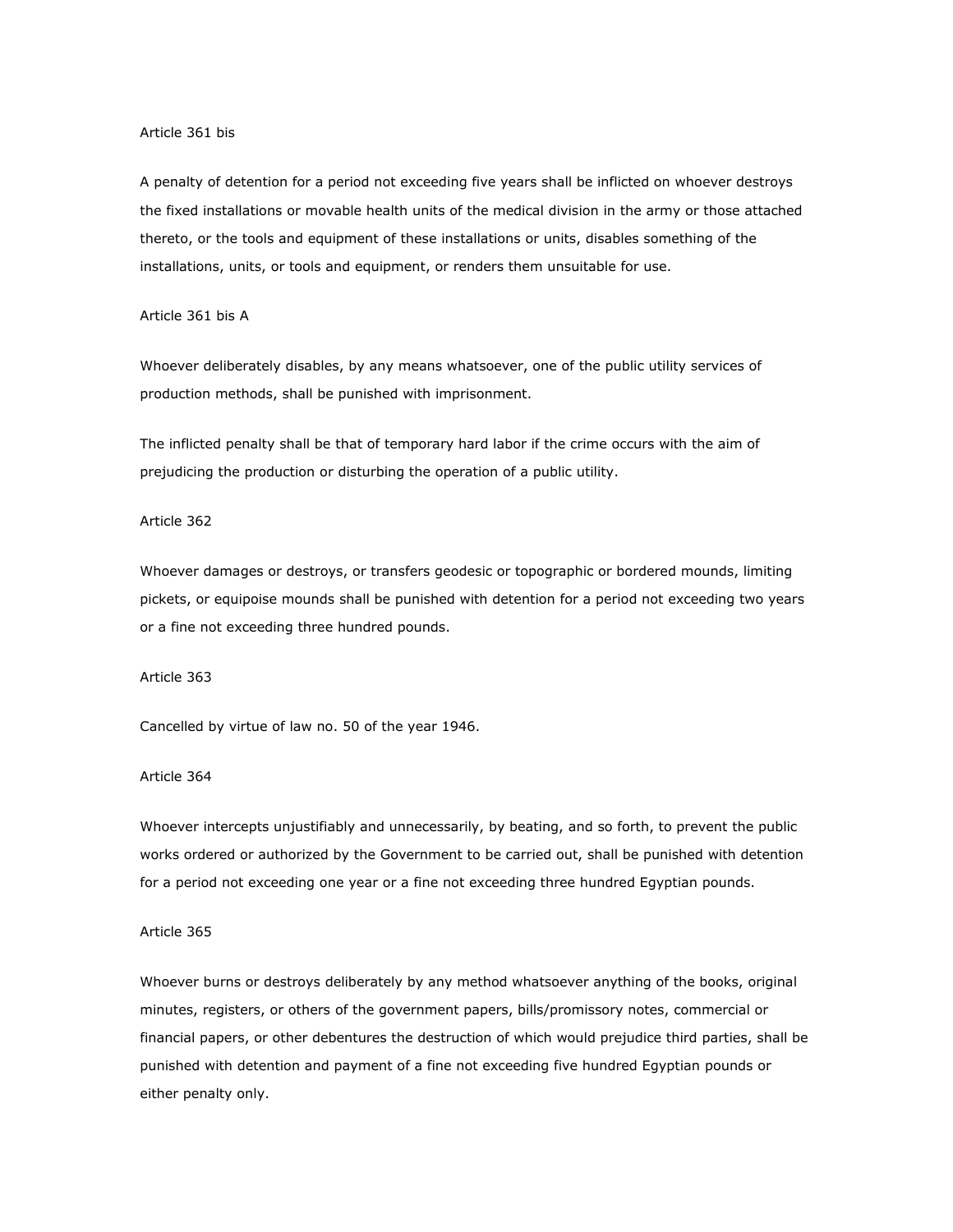#### Article 366

Any plunder or destruction of sonic goods, luggage, effects, or crops by means of a group of plunderers or a gang, using compulsory force shall be punished for with temporary hard labor or imprisonment.

#### Article 367

A penalty of penal servitude shall be inflicted on:

First: Whoever cuts down or destroys non-harvested plants or trees planted or growing by nature, or such other such plants.

Second: Whoever damages a sown field or spreads noxious and harmful plants in a field.

Third: Whoever uproots one or more trees or any other plant, cuts therefrom, or peels them, in order to destroy them, and also whoever destroys a graft in trees.

The felons may be put on parole by police for a period of at least one year and at most two years.

## Article 368

lf the crimes prescribed in the first and second clauses of the previous Article are committed at night by at least three persons, or by one or two persons mid at least one of them carries an arm the penalty shall be that of hard labor, or imprisonment for a period of three to seven years.

### Part 14

# Encroaching on the Inviolability of Third Party's Property

# Article369

Whoever enters a realty in the possession of another person with the aim of preventing his possession thereof by force, or with the intent of committing a crime in it, or enters it in a legal manner but remains in it with the aim of committing something of the said crimes, shall be punished with detention for a period not exceeding one year or a fine not exceeding three hundred pounds.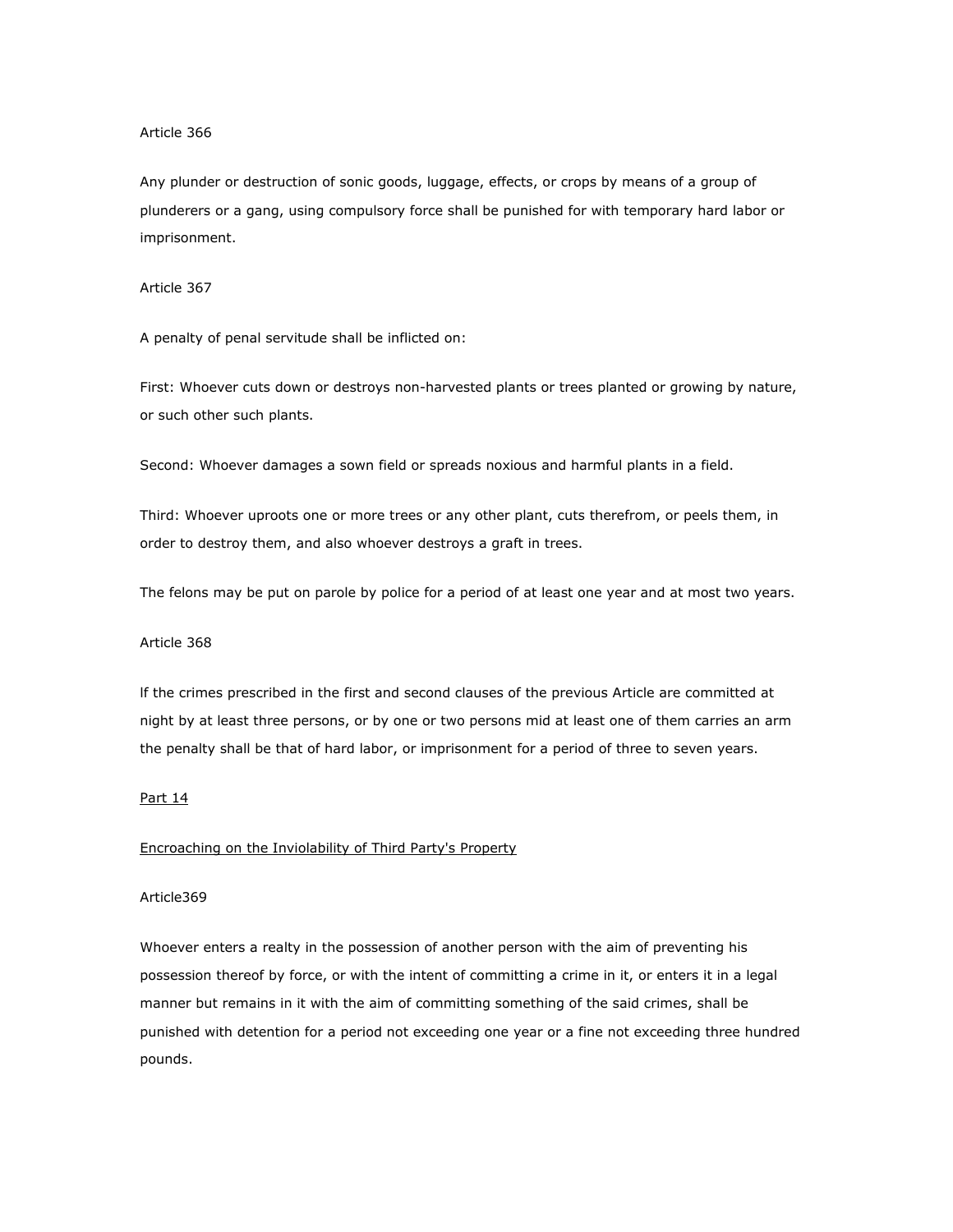If the crime occurs by two or more persons and at least one of them carries an arm, or at least ten persons and none of them carries an arm, the penalty shall be that of detention for a period not exceeding two years or payment of a fine not exceeding five hundred Egyptian pounds.

#### Article 370

Whoever enters an occupied house or a house prepared for dwelling, or enters an appurtenance thereof, an occupied ship, or a place prepared for safekeeping funds, and these objects are in the possession of another person, with the intent of preventing his possession thereof by force, or committing a crime in it, while his entry has been done in a legal manner, but he remained therein with the aim of committing something of the foregoing, shall be punished with detention for a period not exceeding two years, or a fine not exceeding three hundred Egyptian pounds.

# Article 371

Whoever is found staying in any of the places prescribed in the previous Article, hiding from the eyes of those who have the right to take him out of it shall be punished with detention for a period not exceeding three months or payment of a fine not exceeding two hundred pounds.

# Article 372

If the crimes prescribed in the two previous Articles are committed at night, the penalty shall be that of detention for a period not exceeding two years.

But, if they are committed by an armed person, breaking or climbing for access, the penalty shall be that of detention.

### Article 372 bis

Whoever trespasses on an agricultural or vacant land, or buildings owned by the State or a public juridical person, or an eleemosynary endowment, a public sector company, or any other quarter which the law provides for considering it as a public property, by cultivating or planting it, establishing installations thereon, occupying it, or benefiting thereby in any shape, shall be punished with detention and with the payment of a fine not exceeding two thousand pounds, or either penalty. A ruling shall also be passed ordering the felon to return the usurped realty with the wilding or plants on it or with removing these things from it at his expense, in addition to paying the value of the benefit he gained here from.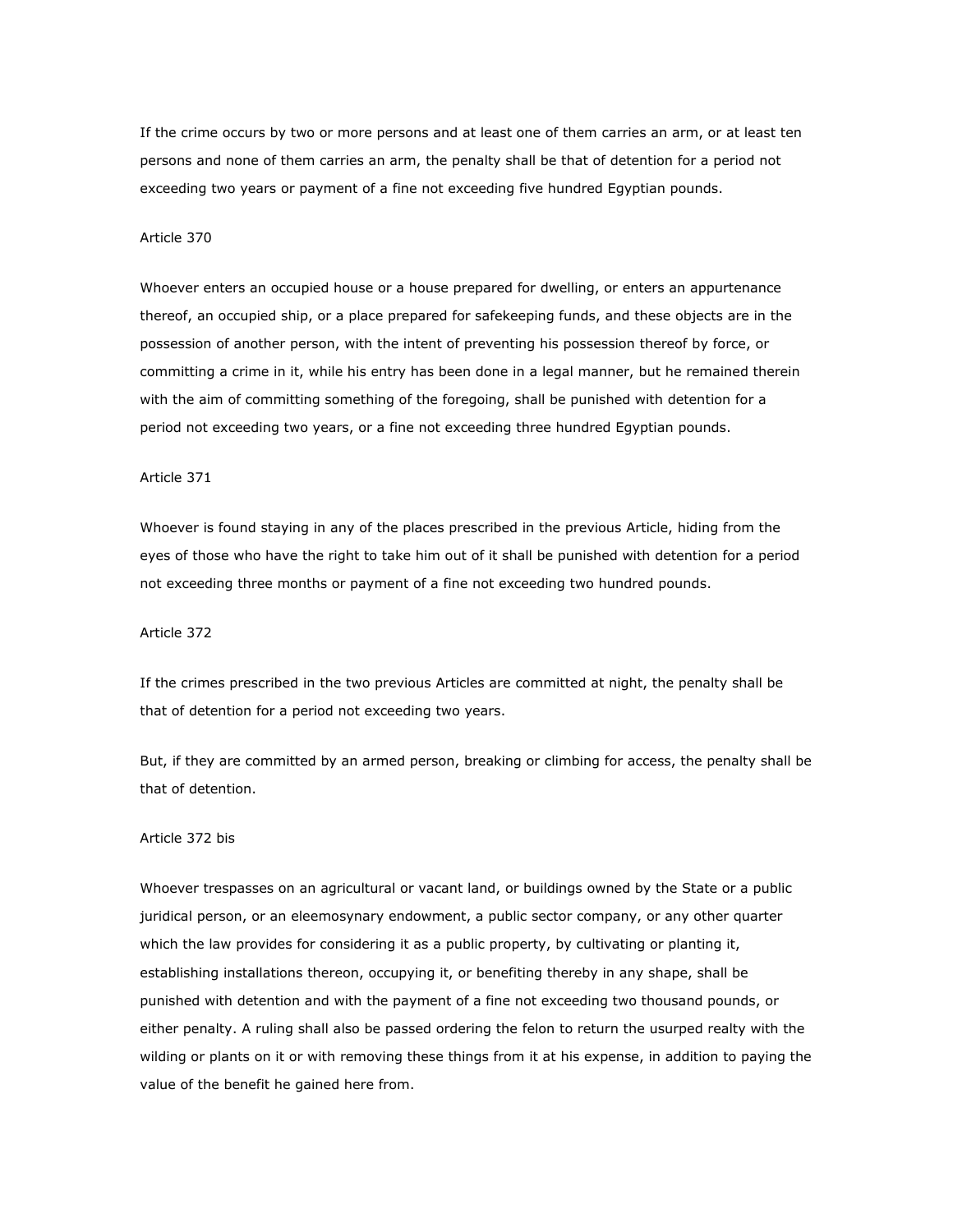If the crime occurs by circumvention, or as a result of submitting declarations, or providing incorrect data, while being aware of that, the penalty shall be that of detention for a period of not less than one year and not exceeding five years, and the payment of a fine of not less than one thousand pounds and not exceeding five thousand pounds or either penalty.

The penalty prescribed in the previous two Articles shall be doubled in case of recurrence.

#### Article 373

Whoever enters an agricultural or vacant land, or occupied buildings or an occupied house or a house prepared for dwelling, an appurtenance thereof, an occupied ship, or a place prepared for safekeeping the funds, but he does not leave it when required to do that by order of those who have the right to give that order, shall be punished with detention for a period not exceeding six months or a fine not exceeding two hundred pounds.

### Article 373 bis

Added by virtue of law no. 29 of the year 1982, then cancelled by virtue of law no. 23 of the year 1992.

#### Part 15

#### Discontinuing Work at Public Utility Department, and Encroaching on the Freedom of Work

#### Article 374

Functionaries and hired workers who perform a public service or work in a public utility, or engaged in carrying out a public need, even if no special system is laid down for it, shall not leave their work or refrain from performing it, willfully.

All provisions prescribed in Articles 124 and 124 A shall apply in respect thereof.

The penalties prescribed therein shall apply to all these functionaries and hired workers, their abettors, inciters, advocates, and announcers, according to each case.

Article 374 bis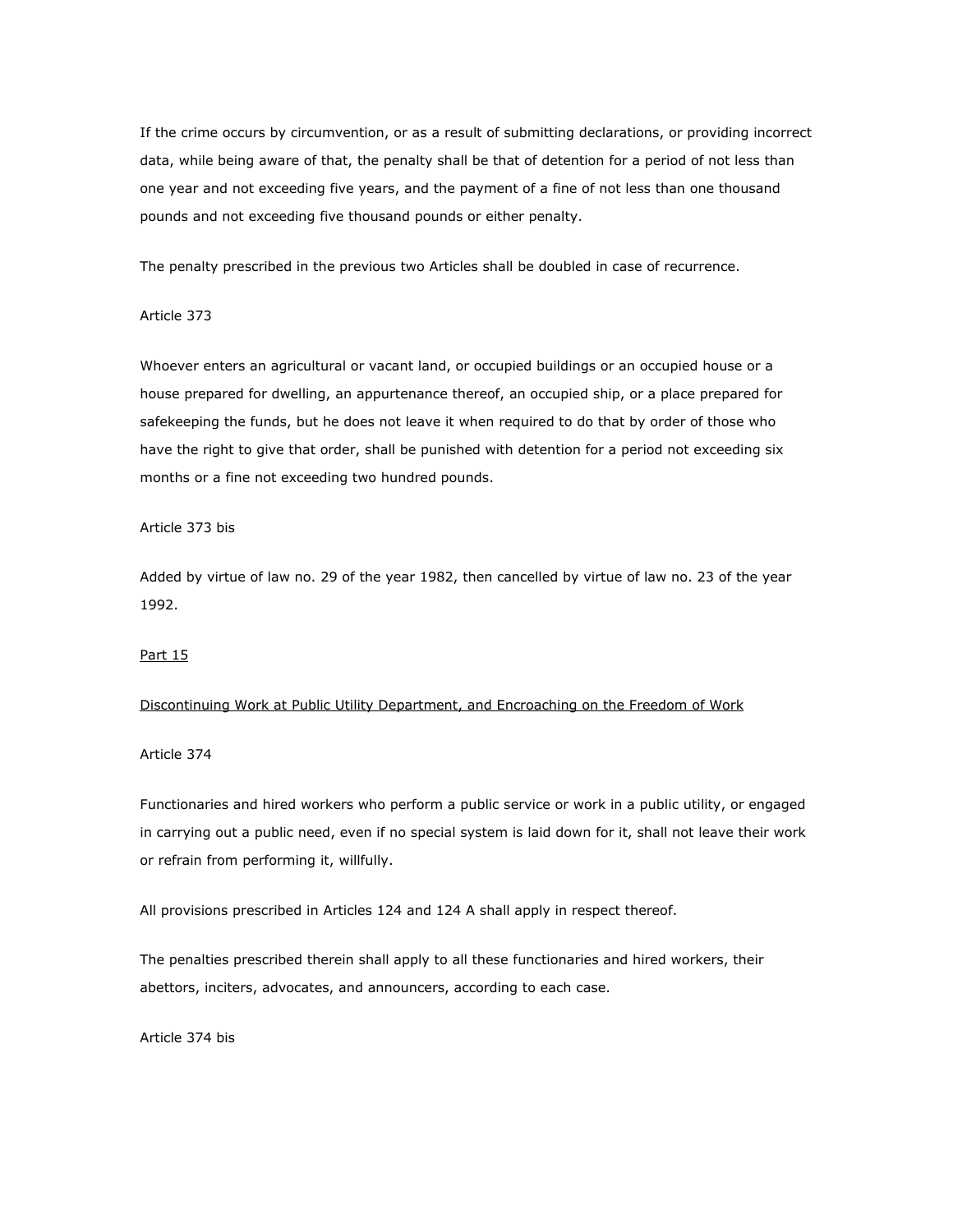Contractors, and any one running a utility or a public work of those referred to in the previous Articles shall not interrupt the work in a way hindering the performance of the public service and its regularity.

The penalties prescribed in Articles 124 and 124 A shall apply to them, the abettors, the advocates, and the announcers, according to each case.

#### Article 375

A penalty of detention for a period not exceeding two years and a fine not exceeding one hundred pounds shall be inflicted on whoever uses force, violence, terrorism, pleat, or illicit arrangements in encroaching or attempting an encroachment on any of the following rights:

First: Third party's right to work.

Second: Third party's right to employ or refrain from employing any person.

Third: Third party's right to joint any association.

The provision of this Article shall apply even if force, violence, terrorism, or illicit arrangements are used with the spouse of the targeted person or his children.

The following acts shall in particular be considered of the illicit arrangements:

First: Pursuing the targeted person continuously in his coming and going, or adopting a stand of threat close to his house or to any other place he lives or works at.

Second: Preventing him from exercising his work by hiding his tools, clothes, or any other thing he uses, or by any other method.

The same aforementioned penalties shall apply to whoever abets a third party, by any method, to commit a crime of those prescribed in this Article.

#### Part 16

### Terrifying, Intimidating "Thuggery"

Article 375 bis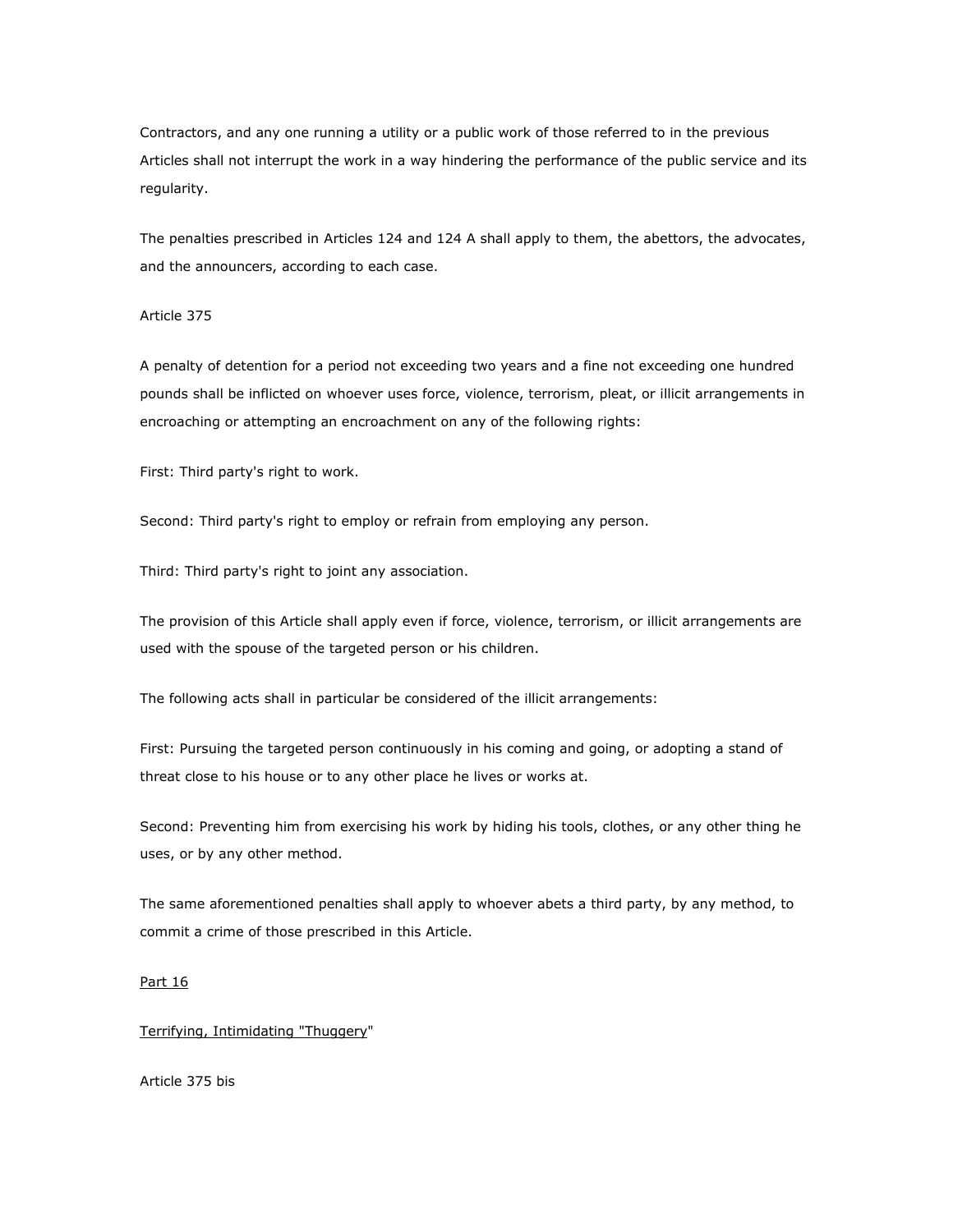Subject to any more stringent penalty prescribed in another provision, a penalty of detention for a period of not less than one year shall be inflicted on whoever, personally or through others, displays force in face of another person or hints at using violence with him, threatens him with applying violence or force with him or with his spouse or one of his ascendants or descendant, or threatens to accuse him or any of them maliciously, in order to disgrace and denigrate him, or to outrage the inviolability of his intimate life or that of any of them, in order to terrify the victim or intimidate him with harming him bodily or morally or assault him indecently, or steal his money, levy a benefit from him, affecting his will in order to control him or compel him to perform something the law does not obligate him to do, or force him to refrain from performing a legal work, or hinder the enforcement of laws, or regulations, or resist the enforcement of self-executed judicial or legal rulings, orders or procedures, so long as such deed or threat is liable to plant terror ill the heart of the victim, disturb his peace, serenity, or security, risk his life and safety or cause damage to some of his properties, or interests or affect his personal freedom, honor, dignity or integrity of his will.

The penalty to be inflicted shall be that of detention for a period of not less than two years, the deed or threat is committed by two or more persons, or accompanied with an animal arousing horror, or if he carries an arm or sharp tool or a stick, or any solid body or electrical article or a scalding, caustic, gaseous, stupefacient, soporific, or any other harmful material.

The penalty to be inflicted shall be that of detention for a period of not less than two years and not exceeding five years, if the deed or threat is directed to a female, or a person below eighteen complete calendar years of age.

In all cases the court shall rule placing the convict on parole by police for a period equal to the penalty inflicted on him.

### Article 375 bis first

The minimum limit and ceiling of the penalty prescribed for any other occurring misdemeanor shall be doubled on basis of committing the crime prescribed in the previous Article. The ceiling of the imprisonment and temporary hard labor penalties shall be raised to twenty years for any other felony on the ground of its commitment.

The penalty shall be that of temporary hard labor or imprisonment if the felony of wound, beating, giving noxious materials that lead to death as prescribed in Article 236, on the basis of committing the crime prescribed in the previous Article. If it is coupled with malice aforethought, the punishment shall be that of permanent or temporary hard labor.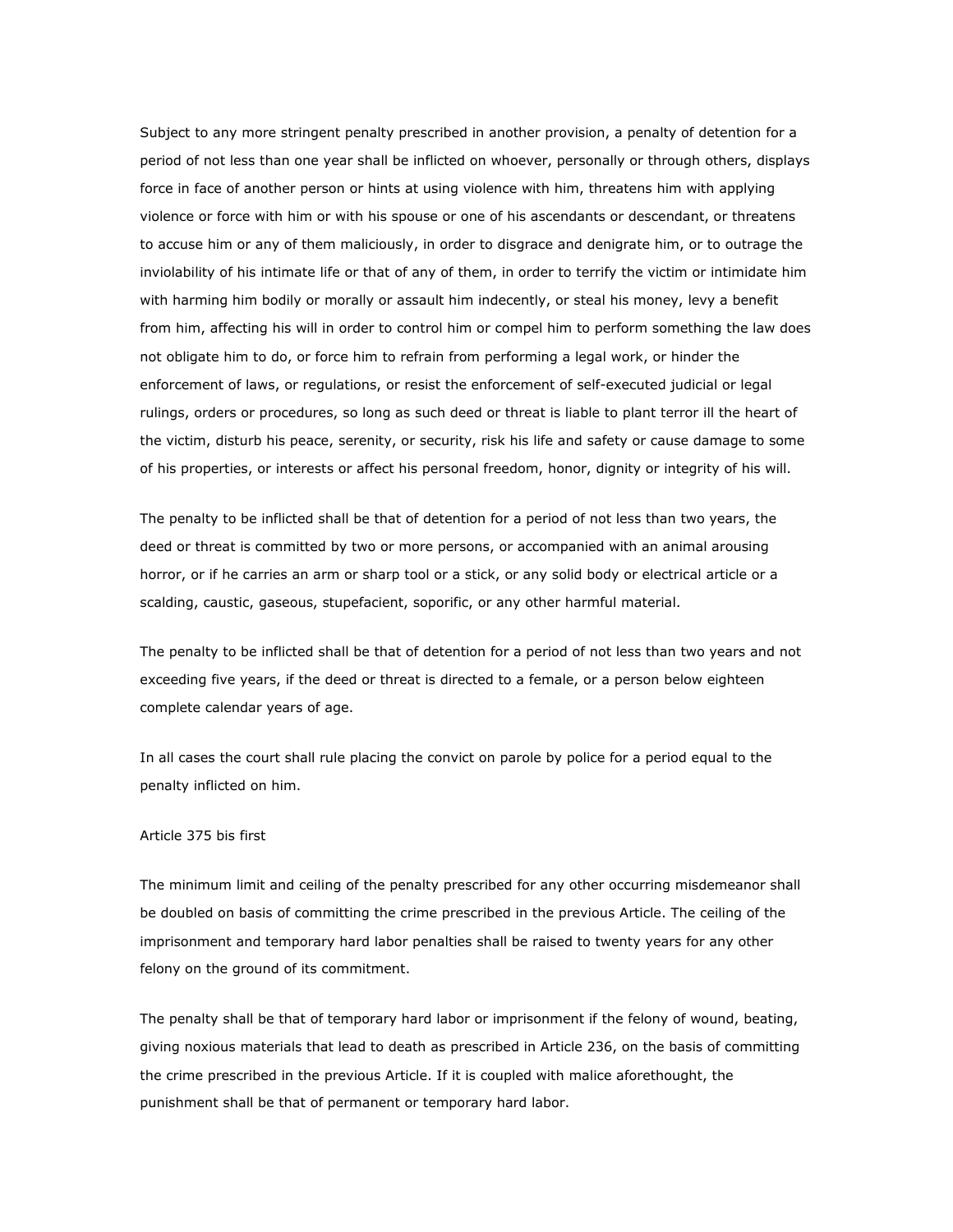The penalty shall be sentencing to death if the crime prescribed in the previous Article is preceded, coupled, connected or followed by a felon of willful murder as prescribed in the first clause of Article 234.

In all cases the court shall rule that the convict who is punished with a custodial penalty be put on parole by police for a period equal to that of the penalty inflicted on him, providing it shall not be less than one year and shall not exceed five years.

#### BOOK FOUR

#### Violations Related to Public Roads

Article 376

The penalty of detention for a period not exceeding one week shall be cancelled in each provision prescribed in the Penal Code, or in any other law. In these cases, the fine penalty as prescribed in each of these provisions shall be doubled, with a minimum of ten pounds and a ceiling of one hundred pounds.

Article 377

A penalty of paying a fine not exceeding one hundred pounds shall be inflicted on whoever commits any of the following deeds:

1. Whoever throws carelessly on the road objects that are likely to wound and pollute the passers if they fall on them.

2. Whoever neglects cleaning or repairing the chimneys, furnaces, or laboratories in which fire is used.

3. Whoever is assigned to keep in custody a lunatic in a status of rage, but releases him, or a harmful or ferocious animal but loosens it.

4. Whoever stirs a dog to pounce on a passer or track him, or he does not pull it back from its assault, if the dog is being kept in his custody, even if that does not cause a damage or harm.

5. Whoever inflames fireworks and rockets or the like in areas where such flames could result in a damage or risks.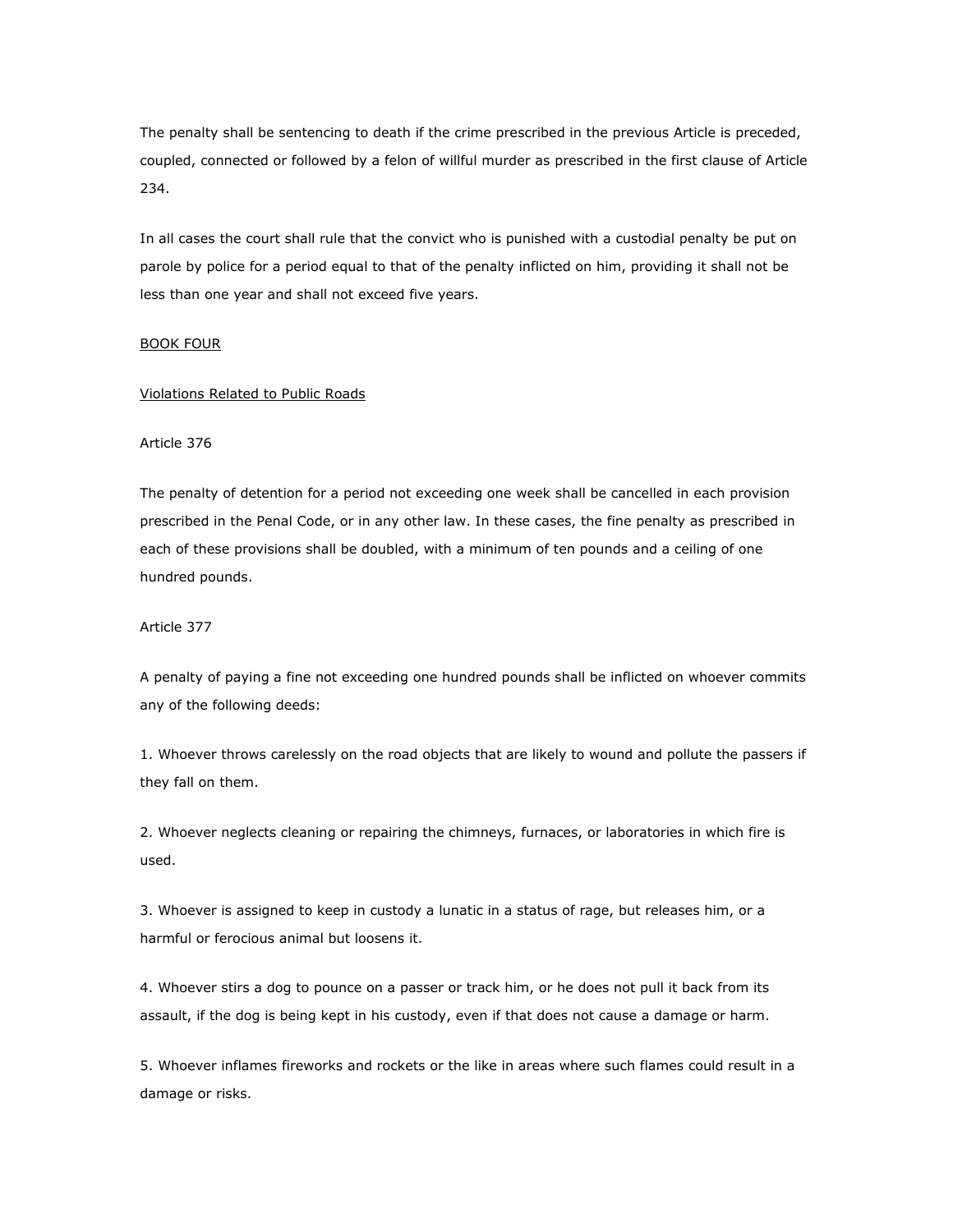6. Whoever shoots a fire arm, or inflames gunshots or other explosive materials within the towns or villages.

7. Whoever refrains from or neglects the performance of works of interest or the exertion of assistance efforts, despite his/her ability to do that, when the judicial authority requires him/her to act accordingly, in case a commotion, submergence, flood, fire, or the like occurs, and also in case of brigandage, plunder, surprising criminals in the act, or executing a judicial warrant or sentence.

8. Whoever refrains from accepting the country's currency or coinage in its dealing value, if it is not false or counterfeit.

9. Whoever creates an altercation, aggression, or light mischief, that does not result in beating or wounds.

Article 378

A fine penalty not exceeding fifty pounds shall be inflicted on whoever perpetrates any of the following deeds:

1. Whoever throws stones or other solid objects or dirt on carts, vehicles, houses, buildings, or the fenced and encompassed property of others, or on orchards or sheds.

2. Whoever throws into the Nile, canals, drainage channels, or other water courses, articles or other items that are liable to hamper navigation or congest the courses of these waters.

3. Whoever cuts the green plants growing in places appropriated for public utility, or removes the earth, stones, or other materials therefrom, while he is not authorized to do that.

4. Whoever damages, pulls out or transfers the plates, numbers, or boards placed on the streets or buildings.

5. Whoever extinguishes the gas, lantern, or lamp lights that are provided for lighting the roads, and also whoever extracts or transfers anything of their items.

6. Whoever through his own neglect causes damage to third parties' movables.

7. Whoever causes the death of or wounds to third party's, beasts and domestic animals through his indiscretion, neglect, or noncompliance with the regulations.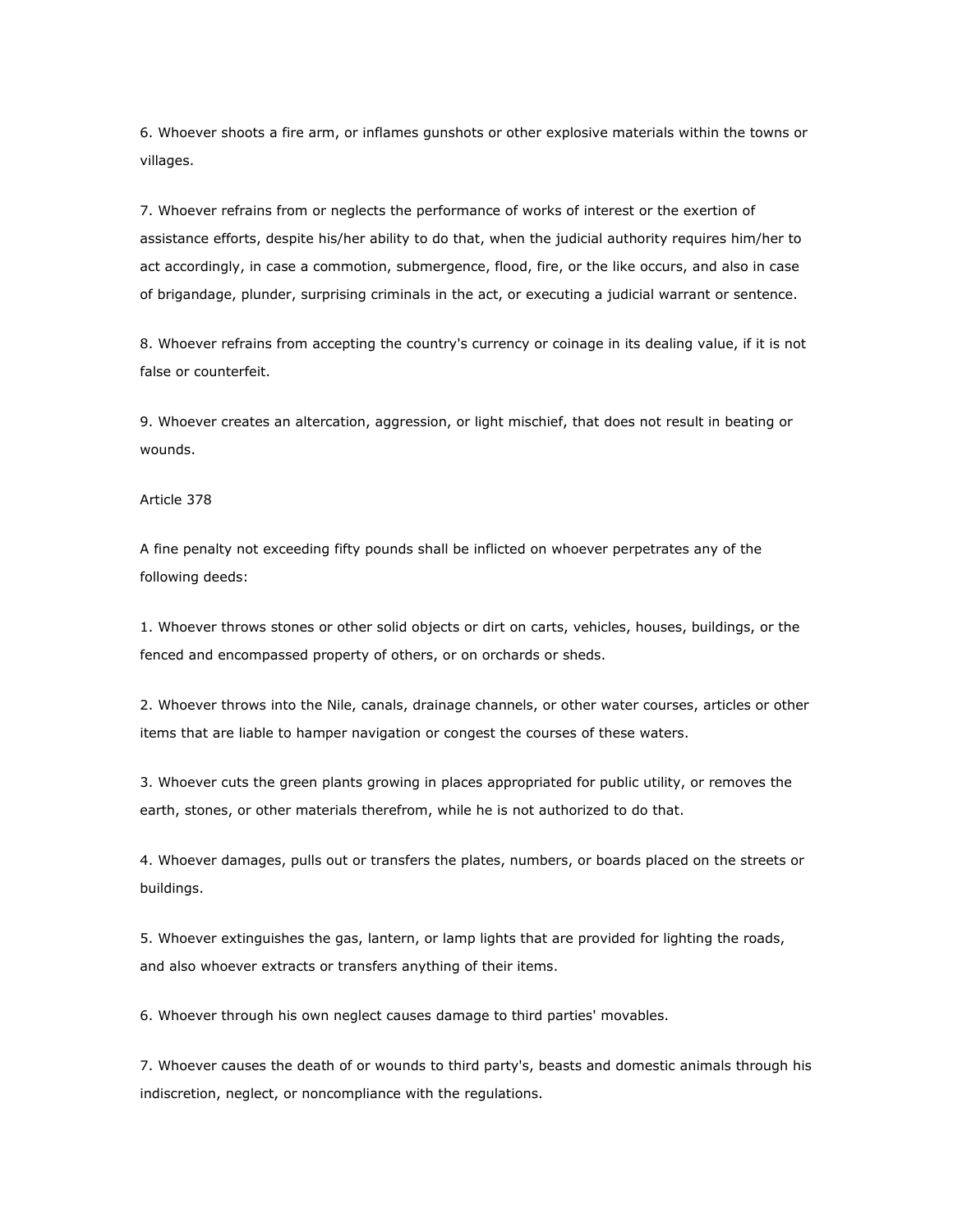8. Whoever leaves his little children, or lunaties assigned to his custody, to wander around, thereby exposing them to risks or injuries.

9. Whoever snaps rudely at another person for no public reason.

Article 379

A fine not exceeding twenty five Egyptian pounds shall be the inflicted penalty on whoever perpetrates any of the following deeds:

1. Whoever rides galloping horses or animals in inhabited locations, or lets them run and gallop there.

2. Whoever causes noise and turmoil at night thereby disturbing the peace and comfort of inhabitants.

3. Whoever places on the roofs and walls of his house compound materials comprising animal remnants or manure, or other leavings constituting a source of harm to public health.

4. Whoever enters a land prepared for cultivation or in which plants or a crop is sown, or passes through it alone or with his beasts or animals that are provided for drawing, carrying, or mouting, or leaves these animals or beasts to cross in it, or to graze in it without legitimate claim.

#### Article 380

Whoever contravenes the provisions of the general or local statutes as issued by the General or Local Administrative Quarters shall be punished with the penalties prescribed for these statutes, providing they shall not exceed fitty Egyptian pounds. If the penalty prescribed in the statutes exceeds these limits, it shall inevitably be lowered to such limits.

If the statute does not provide for inflicting a certain penalty, the violator of its provisions shall be punished with paying a fine not exceeding twenty five Egyptian pounds.

Violations Connected With Public

# Article 381

Cancelled by virtue of law no. 169 of the year 1981.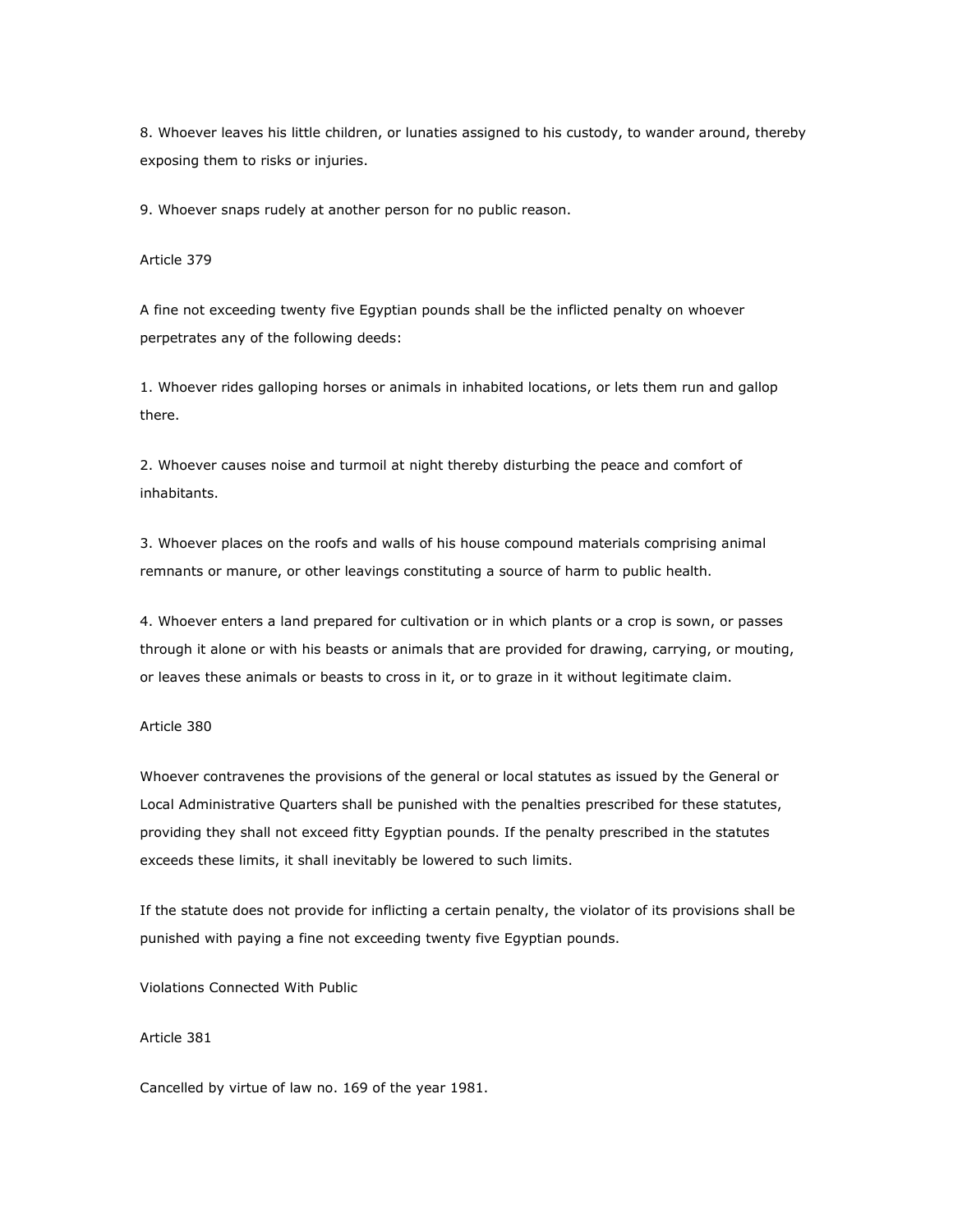## Article 382

Cancelled by virtue of law no. 169 of the year 1981.

Article 383

Cancelled by virtue of law no. 169 of the year 1981.

Article 384

Cancelled by virtue of law no. 169 of the year 1981.

Violations connected with Public Ethics

Article 385

Cancelled by virtue of law no. 169 of the year 1981.

Violations connected with Public Authorities

Article 386

Cancelled by virtue of law no. 169 of the year 1981.

Violations connected with Estates

Article 387

Cancelled by virtue of law no. 169 of the year 1981.

Article 388

Cancelled by virtue of law no. 169 of the year 1981.

Article 389

Cancelled by virtue of law no. 169 of the year 1981.

Violations connected with Weights and Measurements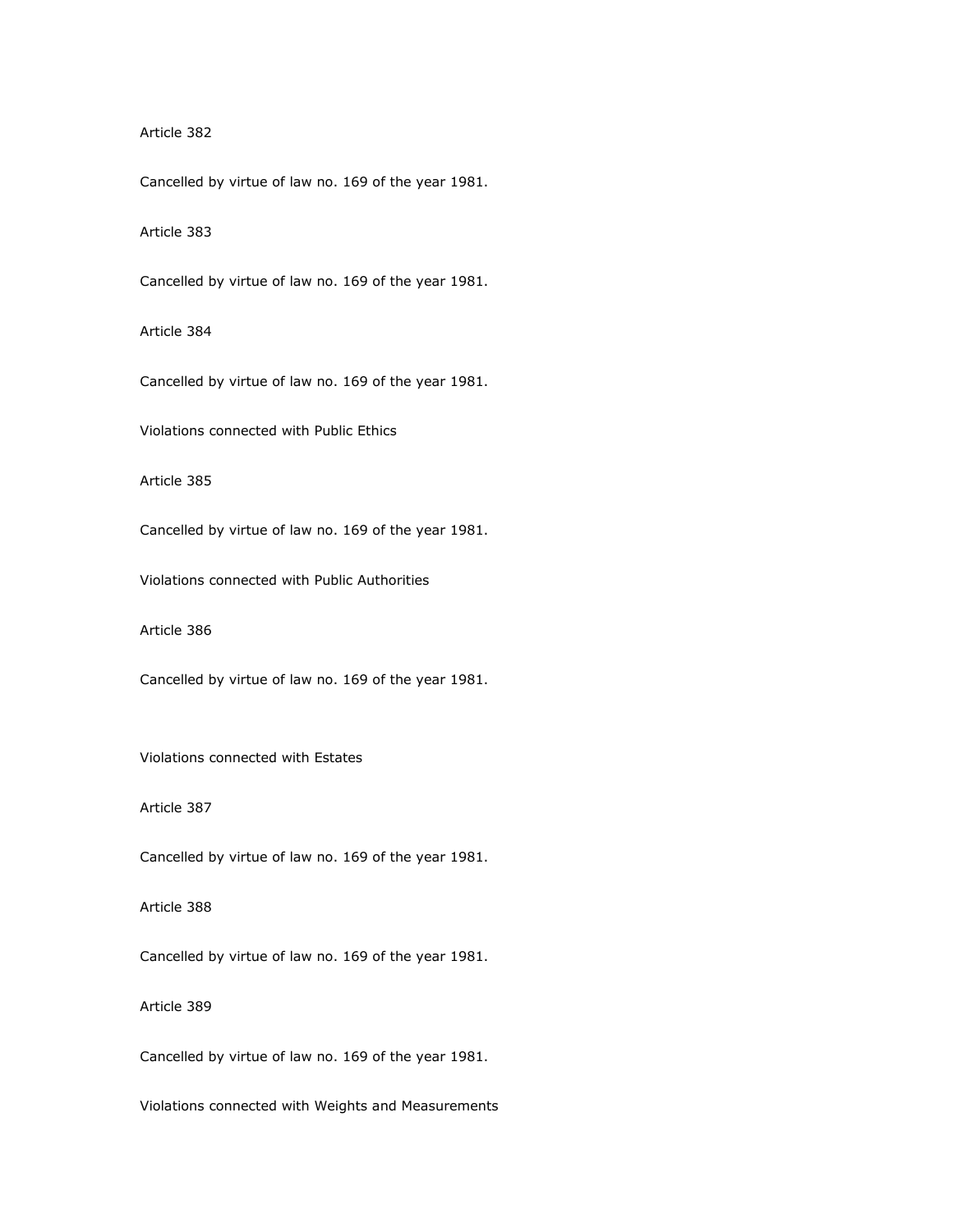Article 390

Cancelled by virtue of law no. 169 of the year 1981.

Violations connected with Individuals

Article 391

Cancelled up to Article 394 by virtue of law no. 169 of the year 1981.

Violations Prescribed in Special Statutes

Article 395

Cancelled by virtue of law no. 169 of the year 1981.

Order of The Prime Minister and Deputy General Military Governor No. 4 of the Year 1992

The Prime Minister and Deputy General Military Governor,

thoroughly reviewing the Constitution; And

Law no. 162 of the year 1958, on the State of Emergency; And

Law no, 32 of the year 1964 on non-governmental organizations; And

Law no. 105 of the year 1980 concerning the Establishment of State Security Courts; And

Law no. 106 of the year 1976 concerning the Direction and Organization of Building Works; And

Interim decree of the President of the Republic No. 560 of the year 1981, Proclaiming the State of Emergency; And

Decree of the President of the Arab Republic of Egypt no. 183 of the year 1991, extending the State of Emergency; And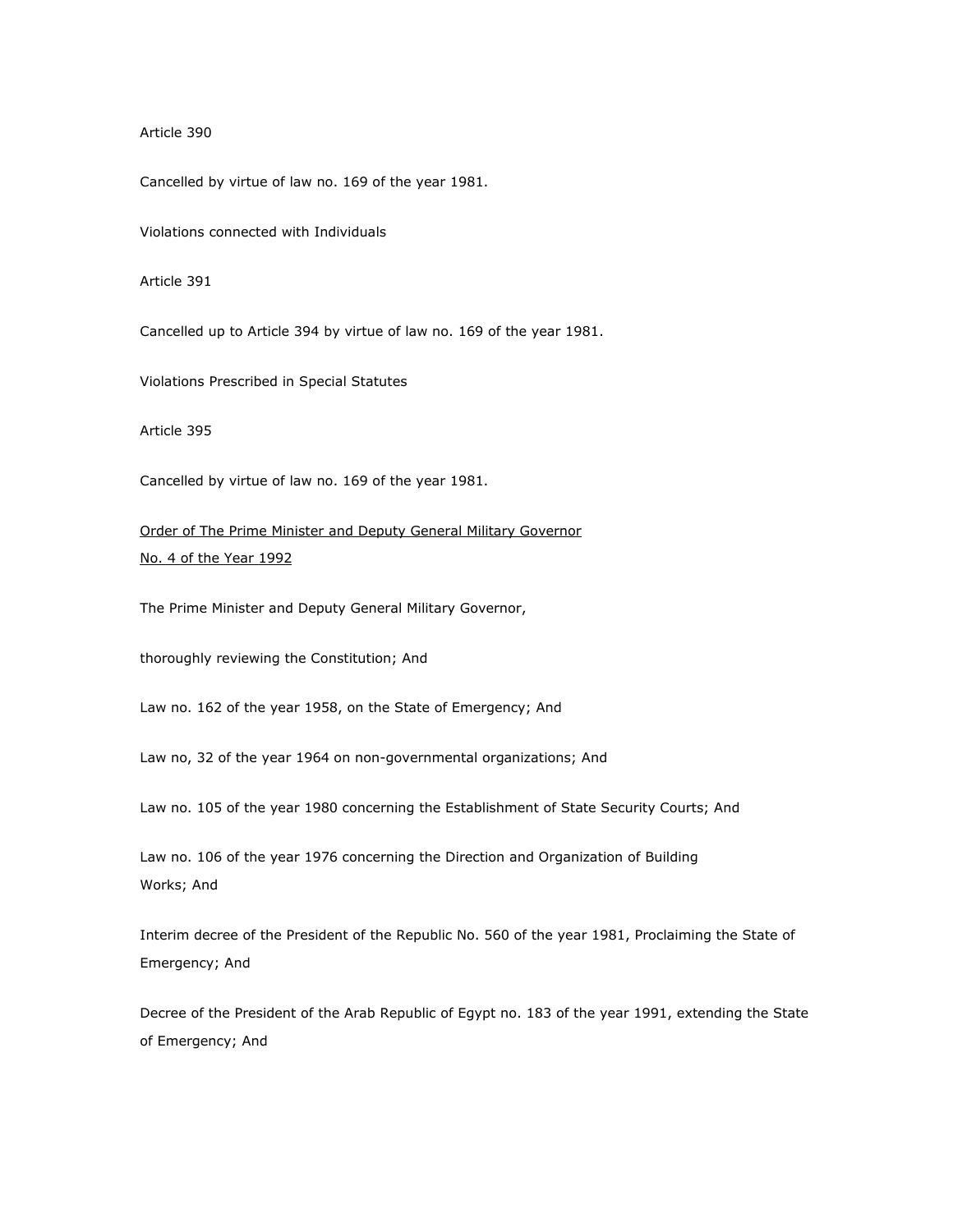Decree of the President of the Arab Republic of Egypt No. 1 of the year 1987 appointing a deputy General Military Governor; And

With a view to safeguarding security and realizing the exigencies of necessities for maintaining public order, and avoiding the exploitation of nature disasters in encroaching on public and private property, and in tampering with people' souls and safety,

decrees the following

Article 1

It shall be prohibited to commit any of the following deeds:

1. Willful destruction, vitiation, damage, or demolition without license, of any house or building with a view to rendering all or part of it unfit for use toward the purpose it is provided for, vacating it from its occupants, or removing it.

2. Obtaining, trying to obtain, or facilitating for third parties to obtain, without any legitimate claim, a house, shelter, or monetary or in kind indemnification, or other allowances and aid as extended by the State or by one of the local or international general or private organizations, to injured parties following the occurrence of disasters, accidents, or risks.

3. Failure to observe and comply with the technical norms as legally determined and prescribed, in designing the building works, prosecuting them, supervising, or monitoring the prosecution works, or the non-conformity of prosecution to the drawings, data, and documents on the basis of which the license is granted, or the fraud in using building materials, or in using materials non-conforming to the determined specifications.

4. Refraining from, neglecting, or non-monitoring the enforcement of final decisions and rulings as passed for discontinuing, redressing, or removing the building works carried out in violation of the law, or the decisions and rulings ordering the vacation of the building even temporarily from all or some of its occupants.

5. Carrying out building, elevation, or expansion works that exceed the ground plan and alignment or the prescribed elevation restrictions.

6. Collecting or receiving donations, calling for and announcing about them, holding receptions in charity fairs, or holding sporting matches, or such other means of raising funds to face disasters,